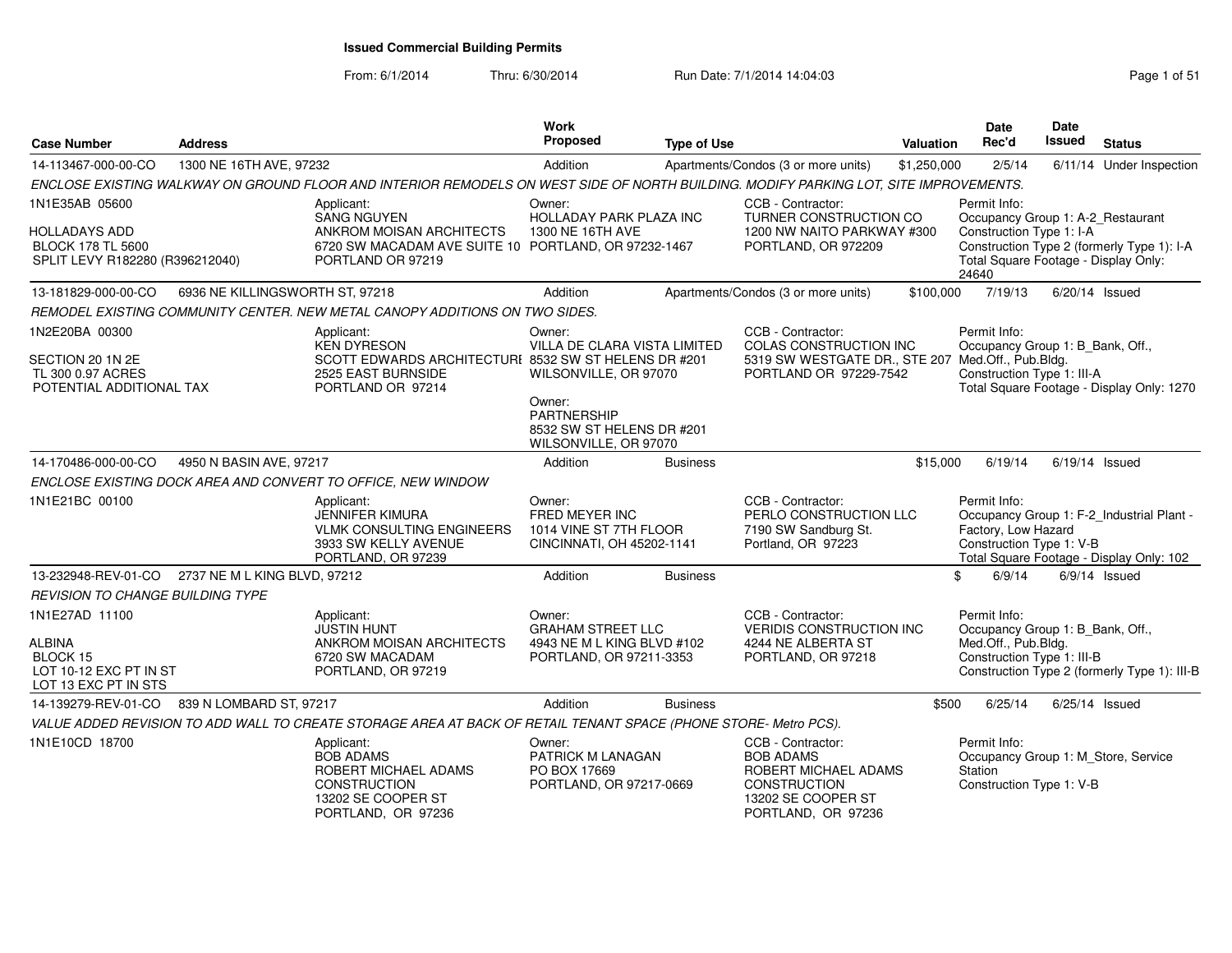From: 6/1/2014Thru: 6/30/2014 Run Date: 7/1/2014 14:04:03 Research 2010 Rage 2 of 51

| <b>Case Number</b>                                                                            | <b>Address</b>                                 |                                                                                                                                                          | Work<br>Proposed                                                                                                                                            | <b>Type of Use</b> |                                                                                                         | Valuation | Date<br>Rec'd                                                                                                                                              | Date<br>Issued   | <b>Status</b>   |  |
|-----------------------------------------------------------------------------------------------|------------------------------------------------|----------------------------------------------------------------------------------------------------------------------------------------------------------|-------------------------------------------------------------------------------------------------------------------------------------------------------------|--------------------|---------------------------------------------------------------------------------------------------------|-----------|------------------------------------------------------------------------------------------------------------------------------------------------------------|------------------|-----------------|--|
| 13-224793-DFS-01-CO                                                                           | 1033 SE MAIN ST, 97214                         |                                                                                                                                                          | Addition                                                                                                                                                    | <b>Business</b>    |                                                                                                         | \$78,822  | 6/5/14                                                                                                                                                     |                  | $6/5/14$ Issued |  |
|                                                                                               | DFS-FOR STEEL HANDRAILS, GUARDRAILS AND STAIRS |                                                                                                                                                          |                                                                                                                                                             |                    |                                                                                                         |           |                                                                                                                                                            |                  |                 |  |
| 1S1E02BD 06200<br><b>HAWTHORNE PK</b><br>BLOCK 214<br>$LOT 3-6$                               |                                                | Applicant:<br>MATTHEW M. BROWN<br>YALE DESIGN STUDIO<br>725 NW FLANDERS, SUITE 306<br>PORTLAND, OR 97209                                                 | Owner:<br>MAIN VENTURE LLC<br>PO BOX 513<br>WILSONVILLE, OR 97070-0513<br>Owner:<br>SUMPTER HOLDINGS LLC<br>PO BOX 513                                      |                    | CCB - Contractor:<br>JOHN BEAL<br>J BEALS CONSTRUCTION LLC<br>1635 NE 53RD<br>PORTLAND, OR 97213        |           | Permit Info:<br>Occupancy Group 1: F-1_Industrial Plant -<br>Factory, Mod.Hazard<br>Construction Type 1: V-B<br>Construction Type 2 (formerly Type 1): V-B |                  |                 |  |
|                                                                                               |                                                |                                                                                                                                                          | WILSONVILLE, OR 97070-0513                                                                                                                                  |                    |                                                                                                         |           |                                                                                                                                                            |                  |                 |  |
|                                                                                               | 14-152149-DMO-01-CO 4030 NE HALSEY ST, 97232   |                                                                                                                                                          | Addition                                                                                                                                                    | <b>Business</b>    |                                                                                                         | \$94,000  | 6/6/14                                                                                                                                                     |                  | $6/6/14$ Issued |  |
|                                                                                               |                                                | PARTIAL PERMIT - INTERIOR DEMOLITION OF NON STRUCTURAL WALLS AND SOFFITS. BOWLING LANES, PLUMBING FIXTURES, EXTERIOR SIGNS.                              |                                                                                                                                                             |                    |                                                                                                         |           |                                                                                                                                                            |                  |                 |  |
| 1N1E36AA 00200<br><b>LAURELHURST</b><br>BLOCK 44<br>LOT 1-8 TL 200                            |                                                | Applicant:<br>MATTHEW LILLARD<br><b>BAYSINGER PARTNERS</b><br>ARCHITECTURE PC<br>1006 SE GRAND AVE., SUITE 300<br>PORTLAND OR 97214                      | Owner:<br>KTJ 232 LLC<br>5125 COUNTY ROAD 101 #100<br>MINNETONKA, MN 55345-4158                                                                             |                    | CCB - Contractor:<br><b>LCG PENCE</b><br>2720 SW CORBETT<br>PORTLAND OR 97201                           |           | Permit Info:<br>Occupancy Group 1: M_Store, Service<br>Station<br>Construction Type 1: III-B                                                               |                  |                 |  |
| 13-232948-DFS-01-CO                                                                           | 2737 NE M L KING BLVD, 97212                   |                                                                                                                                                          | Addition                                                                                                                                                    | <b>Business</b>    |                                                                                                         | \$30,000  | 5/22/14                                                                                                                                                    | $6/16/14$ Issued |                 |  |
| <b>DFS FOR I JOISTS</b>                                                                       |                                                |                                                                                                                                                          |                                                                                                                                                             |                    |                                                                                                         |           |                                                                                                                                                            |                  |                 |  |
| 1N1E27AD 11100<br><b>ALBINA</b><br>BLOCK 15<br>LOT 10-12 EXC PT IN ST<br>LOT 13 EXC PT IN STS |                                                | Applicant:<br>SUZANNE BALVIN<br><b>B&amp;G BUILDERS</b><br>1809 NE 2ND AVE<br>PORTLAND, OR 97212                                                         | Owner:<br><b>GRAHAM STREET LLC</b><br>4943 NE M L KING BLVD #102<br>PORTLAND, OR 97211-3353                                                                 |                    | CCB - Contractor:<br><b>VERIDIS CONSTRUCTION INC.</b><br>4244 NE ALBERTA ST<br>PORTLAND, OR 97218       |           | Permit Info:<br>Occupancy Group 1: B Bank, Off.,<br>Med.Off., Pub.Bldg.<br>Construction Type 1: III-B<br>Construction Type 2 (formerly Type 1): III-B      |                  |                 |  |
|                                                                                               | 13-224793-REV-03-CO 1033 SE MAIN ST, 97214     |                                                                                                                                                          | Addition                                                                                                                                                    | <b>Business</b>    |                                                                                                         |           | 5/2/14<br>\$                                                                                                                                               |                  | $6/5/14$ Issued |  |
|                                                                                               |                                                | REVISION TO CLARIFY STRUCTURAL DETAILS AT OVERHEAD DOOR AND MEZZANINE HANDRAIL                                                                           |                                                                                                                                                             |                    |                                                                                                         |           |                                                                                                                                                            |                  |                 |  |
| 1S1E02BD 06200<br><b>HAWTHORNE PK</b><br>BLOCK 214<br>$LOT 3-6$                               |                                                | Applicant:<br>MATTHEW M. BROWN<br>YALE DESIGN STUDIO<br>725 NW FLANDERS, SUITE 306<br>PORTLAND, OR 97209                                                 | Owner:<br><b>MAIN VENTURE LLC</b><br>PO BOX 513<br>WILSONVILLE, OR 97070-0513<br>Owner:<br>SUMPTER HOLDINGS LLC<br>PO BOX 513<br>WILSONVILLE, OR 97070-0513 |                    | CCB - Contractor:<br>JOHN BEAL<br><b>J BEALS CONSTRUCTION LLC</b><br>1635 NE 53RD<br>PORTLAND, OR 97213 |           | Permit Info:<br>Occupancy Group 1: F-1 Industrial Plant -<br>Factory, Mod.Hazard<br>Construction Type 1: V-B<br>Construction Type 2 (formerly Type 1): V-B |                  |                 |  |
| 14-124076-000-00-CO                                                                           | 5520 NE KILLINGSWORTH ST, 97218                |                                                                                                                                                          | Addition                                                                                                                                                    | Educational        |                                                                                                         | \$565.840 | 3/6/14                                                                                                                                                     | 6/27/14 Issued   |                 |  |
|                                                                                               |                                                | EXTENSIVE REMODEL OF EXISTING SCHOOL. REMOVE WALL TO EXPAND FELLOWSHIP HALL, REPLACE WINDOWS THROUGHOUT, RECONFIGURE 2ND ENTRANCE AT FRONT OF SCHOOL FOR |                                                                                                                                                             |                    |                                                                                                         |           |                                                                                                                                                            |                  |                 |  |
| 1N2E19AB 00400                                                                                |                                                | Applicant:<br>LANNY AFRANK<br><b>TRINITY LUTHERAN SCHOOL</b><br>5401 NE SIMPSON ST<br>PORTLAND, OR 97218                                                 | Owner:<br>TRINITY EVANGELICAL<br>LUTHERAN CHURCH OF<br><b>PORTLAND</b><br>5520 NE KILLINGSWORTH ST<br>PORTLAND, OR 97218-2416                               |                    |                                                                                                         |           | Permit Info:<br>Occupancy Group 1: E_School<br>Construction Type 1: V-A<br>Construction Type 2 (formerly Type 1): V-A                                      |                  |                 |  |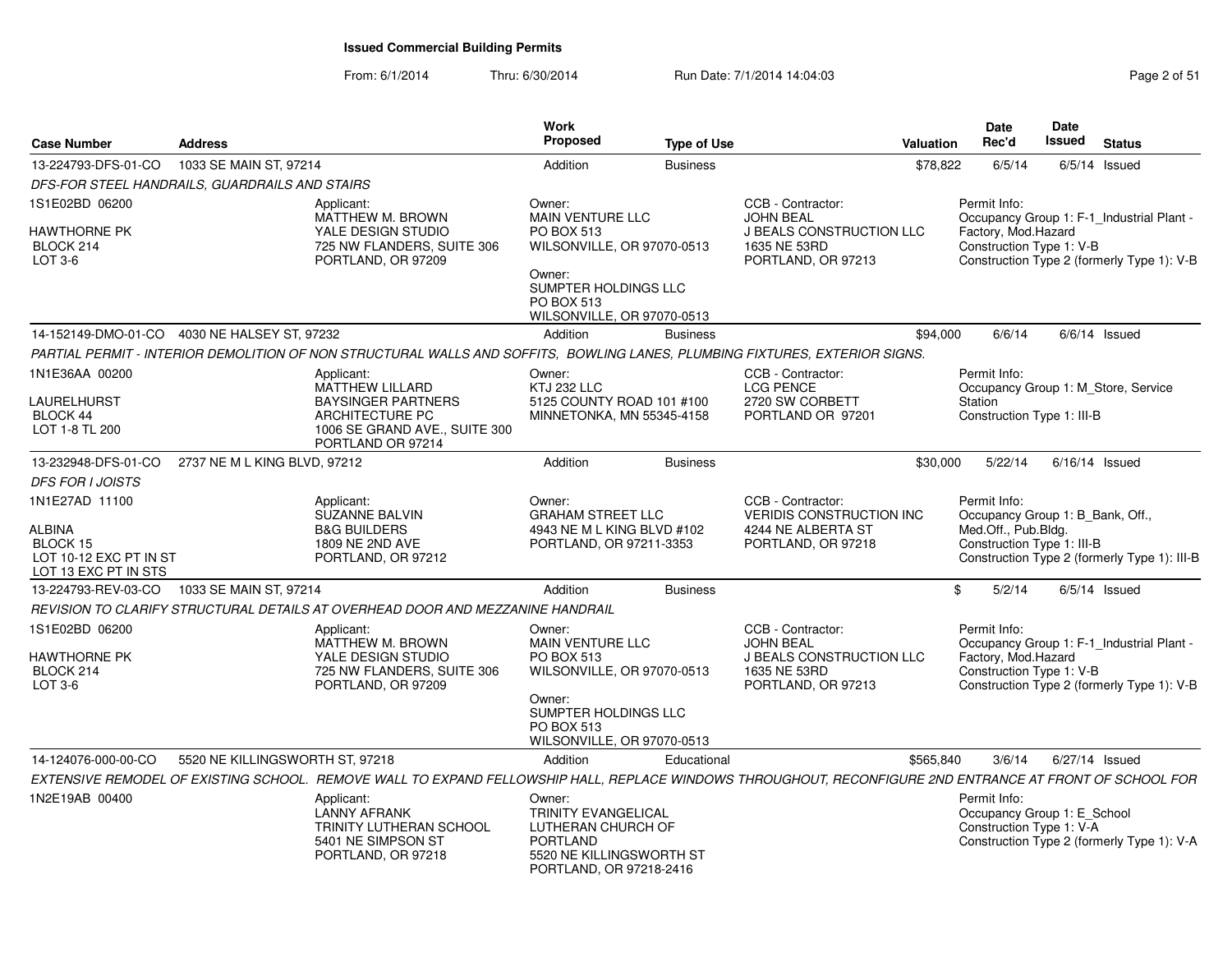From: 6/1/2014Thru: 6/30/2014 Run Date: 7/1/2014 14:04:03 Research 2010 Rage 3 of 51

| <b>Case Number</b>                                                                                                                                                                                                                              | <b>Address</b>             |                                                                                                                                                               | Work<br>Proposed                                                                    | <b>Type of Use</b> |                                                                                      | Valuation | Date<br>Rec'd                                                                                    | <b>Date</b><br>Issued | <b>Status</b>   |                                                                                         |
|-------------------------------------------------------------------------------------------------------------------------------------------------------------------------------------------------------------------------------------------------|----------------------------|---------------------------------------------------------------------------------------------------------------------------------------------------------------|-------------------------------------------------------------------------------------|--------------------|--------------------------------------------------------------------------------------|-----------|--------------------------------------------------------------------------------------------------|-----------------------|-----------------|-----------------------------------------------------------------------------------------|
| 12-119274-REV-01-CO                                                                                                                                                                                                                             | 2401 SE STARK ST, 97214    |                                                                                                                                                               | Addition                                                                            | Educational        |                                                                                      | \$        | 6/24/14                                                                                          | $6/24/14$ Issued      |                 |                                                                                         |
|                                                                                                                                                                                                                                                 |                            | REVISION - MODIFICATION TO CONSTRUCTION ENTRANCE AND EROSION CONTROL PLAN                                                                                     |                                                                                     |                    |                                                                                      |           |                                                                                                  |                       |                 |                                                                                         |
| 1N1E36CC 10600                                                                                                                                                                                                                                  |                            | Applicant:<br>TUESDAE VO                                                                                                                                      | Owner:<br><b>CENTRAL CATHOLIC HIGH</b>                                              |                    | CCB - Contractor:<br><b>FORTIS CONSTRUCTION</b>                                      |           | Permit Info:<br>Occupancy Group 1: E School                                                      |                       |                 |                                                                                         |
| SECTION 36 1N 1E<br>TL 10600 5.29 ACRES                                                                                                                                                                                                         |                            | <b>FORTIS</b><br>1705 SW TAYLOR STREET<br>PORTLAND, OR 97205                                                                                                  | 2401 SE STARK ST<br>PORTLAND, OR 97214-1759                                         |                    | 1705 SW TAYLOR ST SUITE 200<br>PORTLAND, OR 97205                                    |           | Construction Type 1: II-B                                                                        |                       |                 |                                                                                         |
|                                                                                                                                                                                                                                                 |                            |                                                                                                                                                               | Owner:<br>SCHOOL PORTLAND OREGON<br>2401 SE STARK ST<br>PORTLAND, OR 97214-1759     |                    |                                                                                      |           |                                                                                                  |                       |                 |                                                                                         |
| 14-165047-000-00-CO                                                                                                                                                                                                                             | 1500 SE 96TH AVE, 97216    |                                                                                                                                                               | Addition                                                                            | Educational        |                                                                                      | \$15,000  | 6/6/14                                                                                           |                       | $6/6/14$ Issued |                                                                                         |
|                                                                                                                                                                                                                                                 |                            | INFILL EXISTING STAIRWELL SERVING 2ND EXIT FROM BOILER ROOM. CONSTRUCT RETAINING WALLS AND ACCESS WELL FOR NES LADDER. REMOVE AND COMPACT PLANTER: NEW WALKV  |                                                                                     |                    |                                                                                      |           |                                                                                                  |                       |                 |                                                                                         |
| 1S2E04A 02500                                                                                                                                                                                                                                   |                            | Applicant:<br>REBECCA KERR                                                                                                                                    | Owner:<br>OREGON CONFERENCE                                                         |                    | CCB - Contractor:<br>TERRACE CONSTRUCTION                                            |           | Permit Info:<br>Occupancy Group 1: F-1_Industrial Plant -                                        |                       |                 |                                                                                         |
| SECTION 04 1S 2E<br>TL 2500 5.29 ACRES<br>SPLIT LEVY R332448 (R992044390)                                                                                                                                                                       |                            | <b>CIDA INC</b><br>15895 SW 72ND AVE<br>PORTLAND, OR 97224                                                                                                    | <b>EDUCATION &amp; ASSOCIATION</b><br>19800 OATFIELD RD<br>GLADSTONE, OR 97027-2564 |                    | 8601 SE CAUSEY, SUITE 7<br>PORTLAND, OR 97266-0000                                   |           | Factory, Mod.Hazard<br>Construction Type 1: V-B<br>Total Square Footage - Display Only: 168      |                       |                 |                                                                                         |
| 14-146890-000-00-CO                                                                                                                                                                                                                             | 3701 NE 131ST PL, 97230    |                                                                                                                                                               | Addition                                                                            | Educational        |                                                                                      | \$160,134 | 4/25/14                                                                                          | 6/23/14 Issued        |                 |                                                                                         |
|                                                                                                                                                                                                                                                 |                            | REMODEL EXISTING ADMISTRATION AREA. INCLUDING ADDITION OF 36SF PROJECTED WINDOW NEAR MAIN ENTRY UNDER EXISTING ROOF OVERHANG.RECONFIGURE OFFICE SPACE AND SIL |                                                                                     |                    |                                                                                      |           |                                                                                                  |                       |                 |                                                                                         |
| 1N2E23CD 02000                                                                                                                                                                                                                                  |                            | Applicant:                                                                                                                                                    | Owner:                                                                              |                    | CCB - Contractor:                                                                    |           | Permit Info:                                                                                     |                       |                 |                                                                                         |
| SECTION 23 1N 2E<br>TL 2000 8.73 ACRES                                                                                                                                                                                                          |                            | <b>DAN HESS</b><br><b>DOWA-IBI GROUP</b><br>907 SW STARK<br>PORTLAND, OR 97205                                                                                | SCHOOL DISTRICT NO 3 M CO<br>10636 NE PRESCOTT ST<br>PORTLAND, OR 97220-2648        |                    | <b>EMERICK CONSTRUCTION CO</b><br>PO BOX 66100<br>PORTLAND, OR 97290-6100            |           | Occupancy Group 1: E School<br>Construction Type 1: V-B                                          |                       |                 | Construction Type 2 (formerly Type 1): V-B<br>Total Square Footage - Display Only: 1583 |
| 12-172476-DFS-03-CO                                                                                                                                                                                                                             | 7124 N MARINE DR. 97203    |                                                                                                                                                               | Addition                                                                            | Factory/Industrial |                                                                                      | \$6,000   | 5/17/13                                                                                          | 6/13/14 Final         |                 |                                                                                         |
| DFS - GUARDRAILS AT BALCONY                                                                                                                                                                                                                     |                            |                                                                                                                                                               |                                                                                     |                    |                                                                                      |           |                                                                                                  |                       |                 |                                                                                         |
| 2N1W25A 00200                                                                                                                                                                                                                                   |                            | Applicant:<br><b>HIRO TOMOMATSU</b>                                                                                                                           | Owner:<br>AJINOMOTO FROZEN FOODS USA NICK LETTIN                                    |                    | CCB - Contractor:                                                                    |           | Permit Info:<br>Occupancy Group 1: B Bank, Off.,                                                 |                       |                 |                                                                                         |
| <b>RIVERGATE INDUSTRIAL DIS</b><br>BLOCK <sub>27</sub><br>LOT 3-6 TL 200<br><b>LAND &amp; IMPS</b><br>ENTERPRISE ZONE: POTENTIAL ADDITIONAL<br>TAX; SEE R660328 (R708888589) FOR OTHER<br>IMPS; R646093 (R708888588) FOR MACH &<br><b>EQUIP</b> |                            | LIVERMORE ARCHITECTURE AND INC<br>ENGINEERING. INC<br>140 SW ARTHUR ST SUITE 200<br>PORTLAND, OR 97201                                                        | 7124 N MARINE DR<br>PORTLAND, OR 97203                                              |                    | <b>INSPEC INTERNATIONAL LLC</b><br>140 SW ARTHUR ST<br>PORTLAND, OR 97201            |           | Med.Off., Pub.Bldg.<br>Construction Type 1: V-B                                                  |                       |                 |                                                                                         |
| 14-119454-000-00-CO                                                                                                                                                                                                                             | 440 N COLUMBIA BLVD, 97217 |                                                                                                                                                               | Addition                                                                            | Factory/Industrial | \$1,177,000                                                                          |           | 2/24/14                                                                                          | $6/18/14$ Issued      |                 |                                                                                         |
|                                                                                                                                                                                                                                                 |                            | INSTALL NEW PILINGS, CONCRETE SLAB, TANK HOUSEKEEPING PADS, PUMP FOUNDATION PAD, PUMP COVER, STAIR TOWER TO ACCESS EQUIPMENT PLATFORMS AND TWO SHOP FABRICATL |                                                                                     |                    |                                                                                      |           |                                                                                                  |                       |                 |                                                                                         |
| 1N1E10DB 00800<br>SECTION 10 1N 1E<br>TL 800 3.24 ACRES                                                                                                                                                                                         |                            | Applicant:<br><b>BJ ASBURY</b><br><b>GREENBURY INDUSTRIAL</b><br>TWO CENTERPOINTE DR #580                                                                     | Owner:<br>PENNZOIL PRODUCTS CO<br>P O BOX 4369<br>HOUSTON, TX 77210-4369            |                    | CCB - Contractor:<br>GREENBERRY INDUSTRIAL LLC<br>PO BOX 1990<br>CORVALLIS, OR 97339 |           | Permit Info:<br>Occupancy Group 1: U_Private<br>Garage\Utility Misc.<br>Construction Type 1: V-B |                       |                 |                                                                                         |
| LAND & IMPS SEE R646381 (R941100331)<br>FOR MACH & EQUIP                                                                                                                                                                                        |                            | LAKE OSWEGO, OR 97035                                                                                                                                         |                                                                                     |                    |                                                                                      |           |                                                                                                  |                       |                 | Total Square Footage - Display Only: 1090                                               |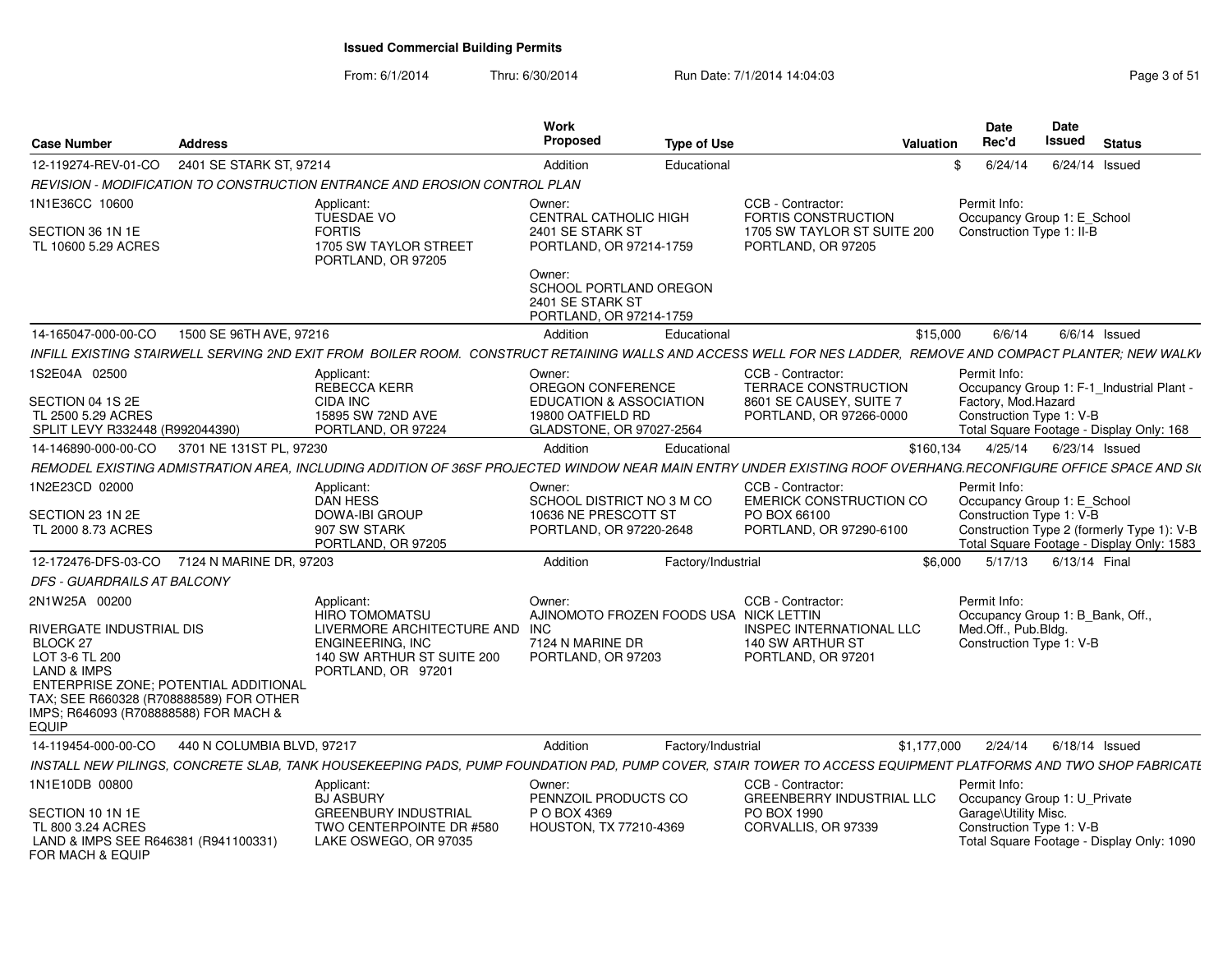#### From: 6/1/2014Thru: 6/30/2014 Run Date: 7/1/2014 14:04:03 Research 2010 Rage 4 of 51

| <b>Case Number</b>                                                                                                                  | <b>Address</b>            |                                                                                                                                                                 | Work<br>Proposed                                                                                | <b>Type of Use</b> |                                                                                                                                                  | Valuation | <b>Date</b><br>Rec'd                                                                               | <b>Date</b><br><b>Issued</b> | <b>Status</b>                                                                    |
|-------------------------------------------------------------------------------------------------------------------------------------|---------------------------|-----------------------------------------------------------------------------------------------------------------------------------------------------------------|-------------------------------------------------------------------------------------------------|--------------------|--------------------------------------------------------------------------------------------------------------------------------------------------|-----------|----------------------------------------------------------------------------------------------------|------------------------------|----------------------------------------------------------------------------------|
| 14-144437-000-00-CO                                                                                                                 | 6330 SE 101ST AVE, 97266  |                                                                                                                                                                 | Addition                                                                                        | Factory/Industrial |                                                                                                                                                  | \$179,600 | 4/23/14                                                                                            |                              | $6/24/14$ Issued                                                                 |
|                                                                                                                                     |                           | REPLACE GRAVEL AREA WITH PERVIOUS CONCRETE PAVING FOR VEHICLE MANEUVERING                                                                                       |                                                                                                 |                    |                                                                                                                                                  |           |                                                                                                    |                              |                                                                                  |
| 1S2E16DD 06400<br><b>MCKINLEY PK</b><br>BLOCK 10<br>LOT 1 EXC PT IN STS<br>LOT 2-5 EXC PT IN ST<br>LOT 6-11; LOT 12-15 EXC PT IN ST |                           | Applicant:<br><b>GREG BURNETT</b><br>EUGENE WELDERS SUPPLY CO<br>PO BOX 2330<br>EUGENE OR 97402                                                                 | Owner:<br>EUGENE WELDERS SUPPLY CO<br>PO BOX 2330<br>EUGENE, OR 97402                           |                    | CCB - Contractor:<br><b>BROWN CONTRACTING</b><br>29534 Airport Road<br>Eugene, OR 97402<br>PO Box 26439                                          |           | Permit Info:<br>Occupancy Group 1: U_Private<br>Garage\Utility Misc.<br>Construction Type 1: V-B   |                              |                                                                                  |
| 13-229566-000-00-CO                                                                                                                 | 1832 NE 6TH AVE, 97212    |                                                                                                                                                                 | Addition                                                                                        | Storage            |                                                                                                                                                  | \$100,000 | 11/19/13                                                                                           |                              | $6/9/14$ Issued                                                                  |
|                                                                                                                                     |                           | REMOVE 50' X 6' OF DAMAGED WALL AND REBUILD 5 FEET BACK FROM CURRENT LOCATION WITH NEW FOUNDATION: REBUILD STAIRS; REMOVE AND REPLACE 1 MAN DOOR AND 1 OVERHEA. |                                                                                                 |                    |                                                                                                                                                  |           |                                                                                                    |                              |                                                                                  |
| 1N1E26CC 06000<br><b>HOLLADAYS ADD</b><br>BLOCK <sub>251</sub><br>LOT 1&2&7&8                                                       |                           | Applicant:<br><b>GEOFFREY WRIGHT</b><br>UTF CONSULTING<br>17740 SW FLORENCE STREET<br>BEAVERTON, OR 97078                                                       | Owner:<br><b>ADLER COMMERCIAL</b><br>PROPERTIES LLC<br>P O BOX 12507<br>PORTLAND, OR 97212      |                    | CCB - Contractor:<br><b>EMMERT INTERNATIONAL</b><br>11811 SE HWY 212<br>CLACKAMAS, OR 97015                                                      |           | Permit Info:<br>Hazard, Parking Garage<br>Construction Type 1: V-B                                 |                              | Occupancy Group 1: S-2_Storage - Low<br>Total Square Footage - Display Only: 550 |
| 14-132107-000-00-CO                                                                                                                 | 4504 SW CARL PL, 97201    |                                                                                                                                                                 | Addition                                                                                        | Utility            |                                                                                                                                                  | \$41      | 3/27/14                                                                                            |                              | 6/27/14 Issued                                                                   |
|                                                                                                                                     |                           | REMOVE AND REPLACE ONE ANTENNA AND EQUIPMENT; REMOVING TWO RRU AND MOUNT; REPLACE WITH RRU AND TWO JUNCTION CYLINDERS ON EXISTING LATTICE TOWER                 |                                                                                                 |                    |                                                                                                                                                  |           |                                                                                                    |                              |                                                                                  |
| 1S1E16BB 00100<br>SLAVINS ADD & PLAT 2<br>BLOCK 12<br>LOT 4 TL 100<br>LAND ONLY SEE R576650 (R774301071) FOR<br><b>IMPS</b>         |                           | Applicant:<br><b>OLIVIA WRIGHT</b><br>LYNX CONSULTING INC<br>17311 135TH AVE NE, SUITE A-100 ATLANTA, GA 31139<br>WOODINVILLE WA 98072                          | Owner:<br><b>BARKLEN LLC</b><br>PO BOX 723597                                                   |                    | CCB - Contractor:<br><b>TEATHER BAILEY</b><br>LEGACY WIRELESS SERVICES INC Garage\Utility Misc.<br>15580 SE FOR MOR COURT<br>CLACKAMAS, OR 97015 |           | Permit Info:<br>Occupancy Group 1: U Private<br>Construction Type 1: V-B                           |                              | Total Square Footage - Display Only: 1                                           |
| 14-126515-000-00-CO                                                                                                                 | 7100 NE AIRPORT WAY       |                                                                                                                                                                 | Addition                                                                                        | Utility            |                                                                                                                                                  | \$11,000  | 3/13/14                                                                                            | 6/13/14 Final                |                                                                                  |
|                                                                                                                                     |                           | REMOVE AND REPLACE 6 EXISTING ANTENNAS ON PARKING GARAGE                                                                                                        |                                                                                                 |                    |                                                                                                                                                  |           |                                                                                                    |                              |                                                                                  |
| 1N2E08B 00400                                                                                                                       |                           | Applicant:<br><b>SHANIN PRUSIA</b><br><b>URBAN WIRELESS</b><br>10376 SE SUNBURST WAY<br>PORTLAND OR 97086                                                       | Owner:<br>PORT OF PORTLAND(LEASED<br>UNITED AIRLINES<br>P O BOX 3529<br>PORTLAND, OR 97208-3529 |                    | CCB - Contractor:<br><b>HARBOR TELECOM LLC</b><br>PO BOX 309<br><b>BURLEY, WA 98329</b>                                                          |           | Permit Info:<br>Hazard, Parking Garage                                                             |                              | Occupancy Group 1: S-2_Storage - Low                                             |
| 13-196882-000-00-CO                                                                                                                 | 1420 NW LOVEJOY ST, 97209 |                                                                                                                                                                 | Addition                                                                                        | Utility            |                                                                                                                                                  | \$10,000  | 8/23/13                                                                                            |                              | $6/3/14$ Issued                                                                  |
|                                                                                                                                     |                           | ADD CATWALK FOR SAFE ACCESS TO THE SPRINT EQUIPMENT ON THE ROOF OF EXISTING BUILDING UNDER WATER TANK PLATFORM                                                  |                                                                                                 |                    |                                                                                                                                                  |           |                                                                                                    |                              |                                                                                  |
| 1N1E33AD 00500                                                                                                                      |                           | Applicant:<br>ALAN CHRISTOFFERESEN<br><b>QUANTUM CONTRACTING</b><br>14940 A NE 95TH ST<br>REDMOND, WA 98052                                                     |                                                                                                 |                    | CCB - Contractor:<br>CLINTON COX CONSTRUCTION<br>PO BOX 840<br>AUMSVILLE, OR 97325                                                               |           | Permit Info:<br>Occupancy Group 1: U_Private<br>Garage\Utility Misc.<br>Construction Type 1: IV-HT |                              |                                                                                  |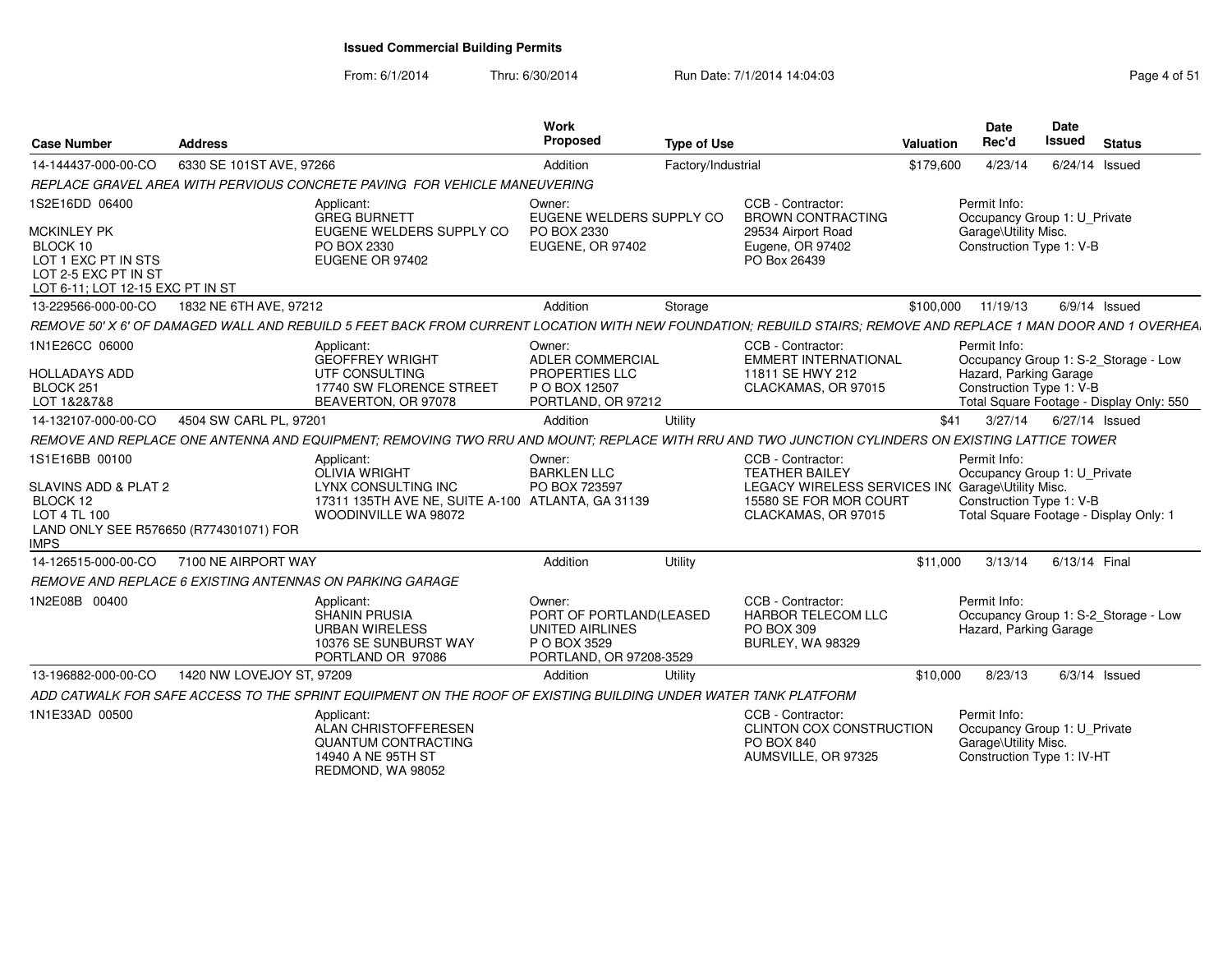From: 6/1/2014Thru: 6/30/2014 Run Date: 7/1/2014 14:04:03 Research 2010 Rage 5 of 51

| <b>Case Number</b>                                                                                                                                                | <b>Address</b>             |                                                                                                                                                                       | Work<br><b>Proposed</b>                                                                                                                                    | <b>Type of Use</b> |                                                                                                                             | Valuation | Date<br>Rec'd                                                                                     | Date<br><b>Issued</b> | <b>Status</b>                          |
|-------------------------------------------------------------------------------------------------------------------------------------------------------------------|----------------------------|-----------------------------------------------------------------------------------------------------------------------------------------------------------------------|------------------------------------------------------------------------------------------------------------------------------------------------------------|--------------------|-----------------------------------------------------------------------------------------------------------------------------|-----------|---------------------------------------------------------------------------------------------------|-----------------------|----------------------------------------|
| 14-102974-000-00-CO                                                                                                                                               | 0455 SW HAMILTON CT, 97201 |                                                                                                                                                                       | Addition                                                                                                                                                   | Utility            |                                                                                                                             | \$20,000  | 1/9/14                                                                                            | 6/18/14 Final         |                                        |
|                                                                                                                                                                   |                            | REPLACE OF (3) EXISTING PANEL ANTENNAS WTHITH (3) NEW ANTENNAS ON EXISTING ROOFTOP FACILITY. ADD (6) NEW RRUS (3) NEW TMAS (1) NEW SURGE SUPRESSOR AND (1) HYBRID LIN |                                                                                                                                                            |                    |                                                                                                                             |           |                                                                                                   |                       |                                        |
| 1S1E15BA 00200<br>SECTION 15 1S 1E<br>TL 200 1.38 ACRES<br><b>LAND &amp; IMPS</b><br>(SEE R504423-R504432 FOR AIRSPACE IN<br><b>AVALON PENTHOUSES</b><br>A CONDO) |                            | Applicant:<br><b>REID STEWART</b><br>LEXCOM DEVELOPMENT<br>(VERIZON WIRELESS)<br>4015 SW BATTAGLIA AVE<br>GRESHAM OR 97080                                            | Owner:<br>SRE WILLAMETTE HOSPITALITY<br><b>LLC</b><br>980 N MICHIGAN AVE #1235<br>CHICAGO, IL 60611-4531                                                   |                    | CCB - Contractor:<br>ROSH CONSTRUCTION LLC<br>24040 STATE RT 410 E<br>BUCKLEY, WA 98321-8489                                |           | Permit Info:<br>Occupancy Group 1: U_Private<br>Garage\Utility Misc.<br>Construction Type 1: II-A |                       |                                        |
| 13-203944-000-00-CO                                                                                                                                               | 1724 SE TENINO ST. 97202   |                                                                                                                                                                       | Addition                                                                                                                                                   | Utility            |                                                                                                                             | \$20,000  | 9/11/13                                                                                           |                       | $6/6/14$ Issued                        |
|                                                                                                                                                                   |                            | Replacement of (9) Verizon antennas (3 existing to remain unchanged) plus ADDITION OF THREE NEW RADIOS; SURGE SUPPRESOR AND HYBRID CABLE                              |                                                                                                                                                            |                    |                                                                                                                             |           |                                                                                                   |                       |                                        |
| 1S1E23DC 01600<br>SELLWOOD<br>BLOCK 88<br>N 1/2 OF LOT 9<br>LOT 11-16                                                                                             |                            | Applicant:<br><b>REID STEWART</b><br>LEXCOM DEVELOPMENT<br>(VERIZON WIRELESS)<br>4015 SW BATTAGLIA AVE<br>GRESHAM OR 97080                                            | Owner:<br><b>HOUSING AUTHORITY OF</b><br>135 SW ASH ST<br>PORTLAND, OR 97204-3540<br>Owner:<br>PORTLAND OREGON<br>135 SW ASH ST<br>PORTLAND, OR 97204-3540 |                    | CCB - Contractor:<br><b>TEATHER BAILEY</b><br>LEGACY WIRELESS SERVICES INC<br>15580 SE FOR MOR COURT<br>CLACKAMAS, OR 97015 |           |                                                                                                   |                       |                                        |
| 13-236657-000-00-CO                                                                                                                                               | 2545 E BURNSIDE ST, 97232  |                                                                                                                                                                       | Addition                                                                                                                                                   | Utility            |                                                                                                                             | \$7,000   | 12/11/13                                                                                          |                       | $6/5/14$ Issued                        |
|                                                                                                                                                                   |                            | ADD 3 PANEL ATENNAS, 3 TMAS, 6 RRVS, 4 RAYCAP SPLITTER, SURGE SUPPRESSORS ONTO EXISTING ROOFTOP; ALSO ONE HYBRID CABLE                                                |                                                                                                                                                            |                    |                                                                                                                             |           |                                                                                                   |                       |                                        |
| 1N1E36CB 05100<br><b>ETNA</b><br><b>BLOCK 5</b><br>S 17.5' OF LOT 1&2<br>E 10' OF LOT 15 EXC PT IN ST<br>LOT 16 EXC PT IN ST; POTENTIAL<br><b>ADDITIONAL TAX</b>  |                            | Applicant:<br>AILEEN ZAVALES<br><b>LYNX CONSULTING</b><br>17311 NE 135TH AVE A100<br>WOODINVILLE, WA 98072                                                            | Owner:<br>REACH DRESDEN LLC<br>4150 SW MOODY AVE<br>PORTLAND, OR 97239-4417                                                                                |                    | CCB - Contractor:<br>WIRELESSWERKS USA INC<br>8060 165TH AVE NE STE 210<br>REDMOND, WA 98052                                |           |                                                                                                   |                       |                                        |
| 14-132112-000-00-CO                                                                                                                                               | 10521 N LOMBARD ST, 97203  |                                                                                                                                                                       | Addition                                                                                                                                                   | Utility            |                                                                                                                             | \$41      | 3/27/14                                                                                           |                       | $6/6/14$ Issued                        |
|                                                                                                                                                                   |                            | ADDING THREE PANEL ANTENNAS AND EQUIPMENT TO EXISITING TOWER; ADDING 1 GROWTH CABINET INSIDE EXISTING SHELTER ON EXISTING LATTICE TOWER                               |                                                                                                                                                            |                    |                                                                                                                             |           |                                                                                                   |                       |                                        |
| 1N1W01BB 01200<br>SECTION 01 1N 1W<br>TL 1200 1.49 ACRES                                                                                                          |                            | Applicant:<br><b>OLIVIA WRIGHT</b><br>LYNX CONSULTING INC<br>17311 135TH AVE NE, SUITE A-100 SANTA FE SPRINGS, CA 90670<br>WOODINVILLE WA 98072                       | Owner:<br>10521 NORTH LOMBARD<br>10600 PIONEER BLVD #A<br>Owner:<br><b>STREET LLC</b><br>10600 PIONEER BLVD #A<br>SANTA FE SPRINGS, CA 90670               |                    | CCB - Contractor:<br>WREN CONSTRUCTION<br>2720 OAKES AVE<br>EVERETT WA 98201                                                |           | Permit Info:<br>Occupancy Group 1: U_Private<br>Garage\Utility Misc.<br>Construction Type 1: V-B  |                       | Total Square Footage - Display Only: 1 |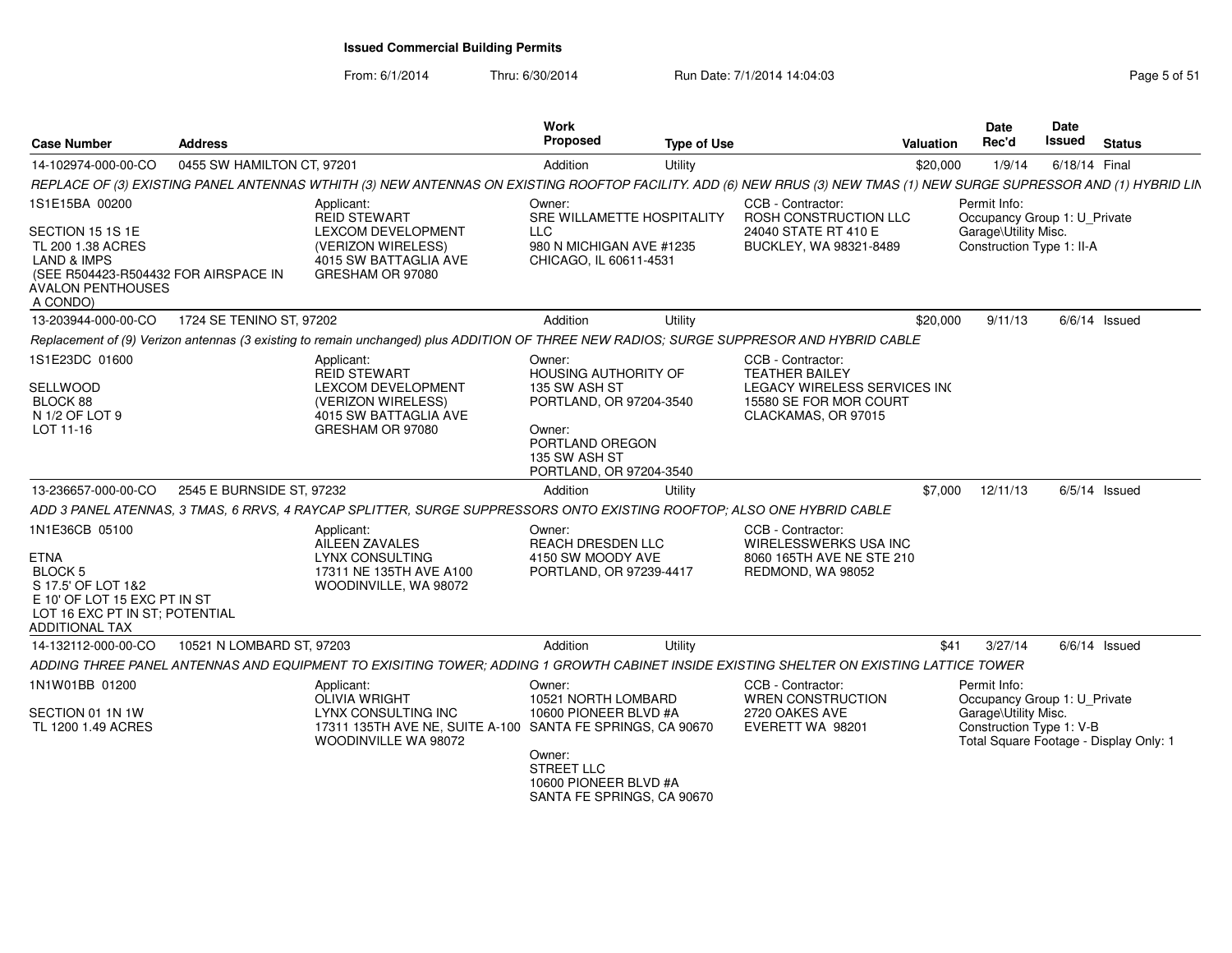From: 6/1/2014

Thru: 6/30/2014 Run Date: 7/1/2014 14:04:03 Research 2010 Rage 6 of 51

| <b>Case Number</b>                                                | <b>Address</b>                  |                                                                                                               | Work<br>Proposed                                                                                                          | <b>Type of Use</b> | Valuation                                                                                                                                                     | Date<br>Rec'd                                            | <b>Date</b><br><b>Issued</b>           | <b>Status</b> |
|-------------------------------------------------------------------|---------------------------------|---------------------------------------------------------------------------------------------------------------|---------------------------------------------------------------------------------------------------------------------------|--------------------|---------------------------------------------------------------------------------------------------------------------------------------------------------------|----------------------------------------------------------|----------------------------------------|---------------|
| 14-121612-000-00-CO                                               | 1201 SW 12TH AVE, 97205         |                                                                                                               | Addition                                                                                                                  | Utility            | \$12,000                                                                                                                                                      | 2/27/14                                                  | 6/13/14 Final                          |               |
|                                                                   |                                 | INSTALL ONE NEW PANEL ANTENNA PER SECTOR (3 TOTAL) AND INSTALL ONE NEW REMOTE RADIO UNIT PER SECTOR (3 TOTAL) |                                                                                                                           |                    |                                                                                                                                                               |                                                          |                                        |               |
| 1S1E04AA 04400                                                    |                                 | Applicant:<br>AMANDA HOFFMAN                                                                                  | Owner:<br><b>JOHN NIEMEYER</b>                                                                                            |                    | CCB - Contractor:<br>NORTH SKY COMMUNICATIONS                                                                                                                 | Permit Info:                                             | Occupancy Group 1: U Private           |               |
| <b>PORTLAND</b><br>BLOCK E & N1/2D TL 4400                        |                                 | <b>SPRINT</b><br>621 SW ALDER ST SUITE 660<br>PORTLAND OR                                                     | 15 82ND DR STE 210<br>GLADSTONE, OR 97027-2549                                                                            |                    | PO BOX 87550<br>VANCOUVER WA 98687                                                                                                                            | Garage\Utility Misc.<br>Construction Type 1: V-B         | Total Square Footage - Display Only: 1 |               |
| Total # of CO Addition permits issued: 25                         |                                 |                                                                                                               |                                                                                                                           |                    | Total valuation of CO Addition permits issued: \$3,851,978                                                                                                    |                                                          |                                        |               |
| 11-135416-000-00-CO                                               | 829 NW 16TH AVE, 97209          |                                                                                                               | Alteration                                                                                                                |                    | Apartments/Condos (3 or more units)<br>\$1.000                                                                                                                |                                                          | 6/10/14 6/10/14 Issued                 |               |
|                                                                   |                                 |                                                                                                               |                                                                                                                           |                    | REPLACE 2ND AND 3RD STORY EXTERIOR STAIR LANDING AND STRUCTURE: CUT ROOF OVERHANG BACK TO PROPERTY LINE: REPLACE GUARDRAIL ON 2ND FLOOR LANDING: STAIRS TO GR |                                                          |                                        |               |
| 1N1E33AC 00500                                                    |                                 | Applicant:<br><b>JOYCE VOWELL</b>                                                                             | Owner:<br>JOYCE VOWELL                                                                                                    |                    | CCB - Contractor:<br>BEST CUSTOM CONSTRUCTION                                                                                                                 | Permit Info:                                             | Occupancy Group 1: B_Bank, Off.        |               |
| <b>COUCHS ADD</b><br>BLOCK 157<br>E 68' OF LOT 5                  |                                 | 825 NW 16TH AVE<br>PORTLAND, OR 97209-2302                                                                    | 825 NW 16TH AVE<br>PORTLAND, OR 97209-2302                                                                                |                    | INC.<br>12557 SW MORGAN RD<br>SHERWOOD, OR 97140                                                                                                              | Med.Off., Pub.Bldg.<br>Construction Type 1: V-B          |                                        |               |
| 14-174265-000-00-CO                                               | 9040 SE FLAVEL ST, 97266        |                                                                                                               | Alteration                                                                                                                |                    | Apartments/Condos (3 or more units)<br>\$480                                                                                                                  | 6/24/14                                                  | 6/24/14 Final                          |               |
|                                                                   |                                 | REPLACE SLIDING GLASS DOOR IN LIVING ROOM AND WINDOW IN MASTER BEDROOM                                        |                                                                                                                           |                    |                                                                                                                                                               |                                                          |                                        |               |
| 1S2E21CA 00700                                                    |                                 | Applicant:<br>KEN CANYON PLAZA LLC<br>PO BOX 5863<br>ALOHA, OR 97006                                          | Owner:<br><b>KEN CANYON PLAZA LLC</b><br>PO BOX 5863<br><b>ALOHA, OR 97006</b>                                            |                    |                                                                                                                                                               | Permit Info:<br>Multi-family<br>Construction Type 1: V-B | Occupancy Group 1: R-2 Residential     |               |
|                                                                   |                                 |                                                                                                               | Owner:<br><b>BOB</b><br>PO BOX 5863<br>ALOHA, OR 97006<br>Owner:<br>EL CANYON PLAZA LLC<br>PO BOX 5863<br>ALOHA, OR 97006 |                    |                                                                                                                                                               |                                                          |                                        |               |
| 13-181796-000-00-CO                                               | 6936 NE KILLINGSWORTH ST. 97218 |                                                                                                               | Alteration                                                                                                                |                    | Apartments/Condos (3 or more units)<br>\$127,459                                                                                                              | 7/19/13                                                  | 6/20/14 Issued                         |               |
|                                                                   |                                 | REHABILITATE EXISTING APARTMENT BUILDING AND RE-SIDE BUILDING - SEE PARENT PERMIT/COMMENTS                    |                                                                                                                           |                    |                                                                                                                                                               |                                                          |                                        |               |
| 1N2E20BA 00300                                                    |                                 | Applicant:<br><b>KEN DYRESON</b>                                                                              | Owner:<br>VILLA DE CLARA VISTA LIMITED                                                                                    |                    | CCB - Contractor:<br>COLAS CONSTRUCTION INC                                                                                                                   | Permit Info:                                             | Occupancy Group 1: R-2_Residential     |               |
| SECTION 20 1N 2E<br>TL 300 0.97 ACRES<br>POTENTIAL ADDITIONAL TAX |                                 | SCOTT EDWARDS ARCHITECTURI 8532 SW ST HELENS DR #201<br>2525 EAST BURNSIDE<br>PORTLAND OR 97214               | WILSONVILLE, OR 97070                                                                                                     |                    | 5319 SW WESTGATE DR., STE 207 Multi-family<br>PORTLAND OR 97229-7542                                                                                          | Construction Type 1: V-B                                 |                                        |               |
|                                                                   |                                 |                                                                                                               | Owner:<br>PARTNERSHIP<br>8532 SW ST HELENS DR #201<br>WILSONVILLE, OR 97070                                               |                    |                                                                                                                                                               |                                                          |                                        |               |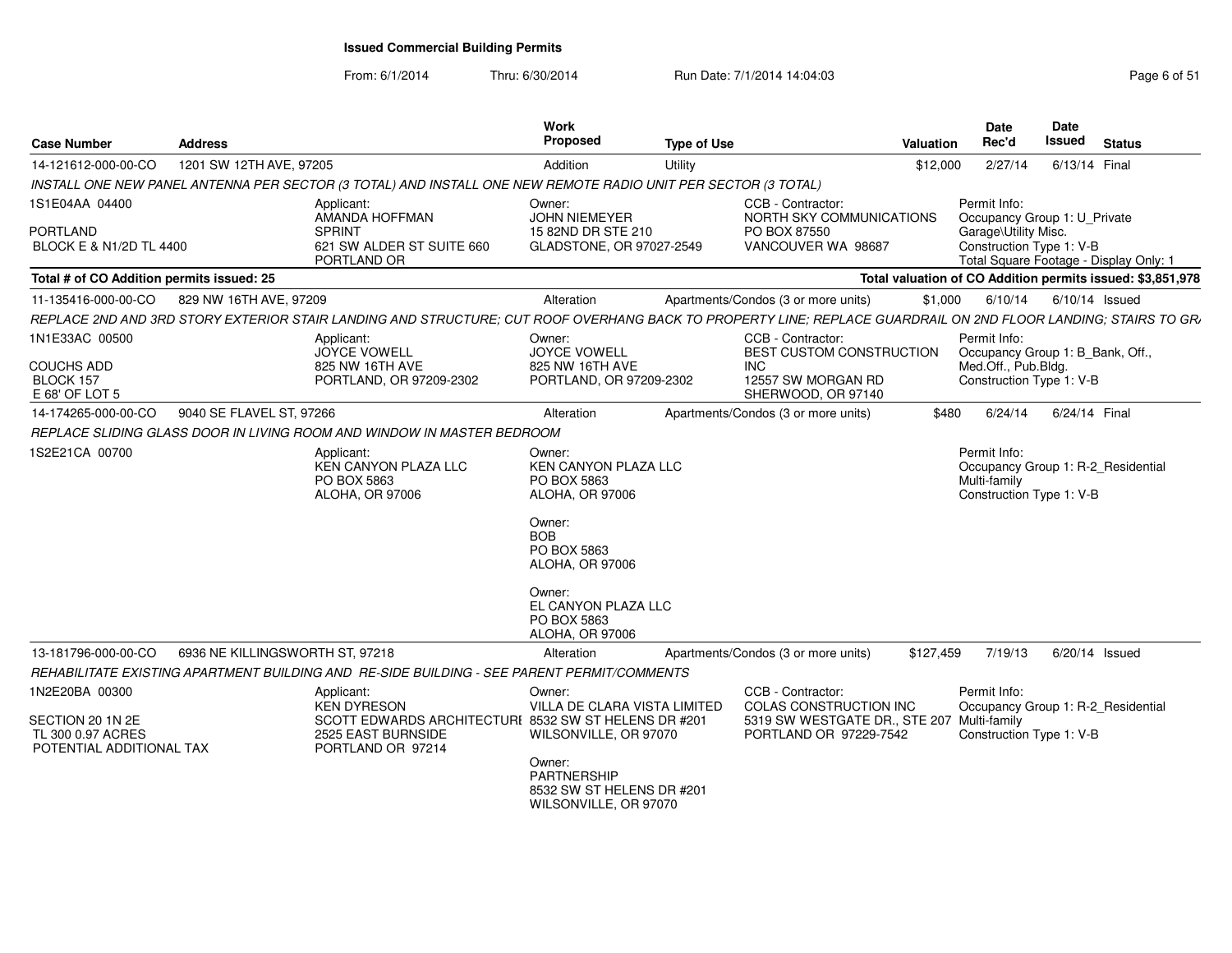From: 6/1/2014Thru: 6/30/2014 Run Date: 7/1/2014 14:04:03 Research 2010 Rage 7 of 51

| <b>Case Number</b>                                                | <b>Address</b>                  |                                                                                                                                                           | <b>Work</b><br><b>Proposed</b>                                                                            | <b>Type of Use</b> |                                                                                                              | Valuation | Date<br>Rec'd                                                                                  | <b>Date</b><br>Issued | <b>Status</b> |
|-------------------------------------------------------------------|---------------------------------|-----------------------------------------------------------------------------------------------------------------------------------------------------------|-----------------------------------------------------------------------------------------------------------|--------------------|--------------------------------------------------------------------------------------------------------------|-----------|------------------------------------------------------------------------------------------------|-----------------------|---------------|
| 13-181797-000-00-CO                                               | 6936 NE KILLINGSWORTH ST, 97218 |                                                                                                                                                           | Alteration                                                                                                |                    | Apartments/Condos (3 or more units)                                                                          | \$127,459 | 7/19/13                                                                                        | $6/20/14$ Issued      |               |
|                                                                   |                                 | REHABILITATE EXISTING APARTMENT BUILDING AND RE-SIDE BUILDING - SEE PARENT PERMIT/COMMENTS                                                                |                                                                                                           |                    |                                                                                                              |           |                                                                                                |                       |               |
| 1N2E20BA 00300                                                    |                                 | Applicant:<br><b>KEN DYRESON</b>                                                                                                                          | Owner:<br>VILLA DE CLARA VISTA LIMITED                                                                    |                    | CCB - Contractor:<br>COLAS CONSTRUCTION INC                                                                  |           | Permit Info:<br>Occupancy Group 1: R-2_Residential                                             |                       |               |
| SECTION 20 1N 2E<br>TL 300 0.97 ACRES<br>POTENTIAL ADDITIONAL TAX |                                 | SCOTT EDWARDS ARCHITECTURI 8532 SW ST HELENS DR #201<br>2525 EAST BURNSIDE<br>PORTLAND OR 97214                                                           | WILSONVILLE, OR 97070                                                                                     |                    | 5319 SW WESTGATE DR., STE 207 Multi-family<br>PORTLAND OR 97229-7542                                         |           | Construction Type 1: V-B                                                                       |                       |               |
|                                                                   |                                 |                                                                                                                                                           | Owner:<br>PARTNERSHIP<br>8532 SW ST HELENS DR #201<br>WILSONVILLE, OR 97070                               |                    |                                                                                                              |           |                                                                                                |                       |               |
| 13-181800-000-00-CO                                               | 6936 NE KILLINGSWORTH ST, 97218 |                                                                                                                                                           | Alteration                                                                                                |                    | Apartments/Condos (3 or more units)                                                                          | \$254,919 | 7/19/13                                                                                        | 6/20/14 Issued        |               |
|                                                                   |                                 | REHABILITATE EXISTING APARTMENT BUILDING AND RE-SIDE BUILDING - SEE PARENT PERMIT/COMMENTS                                                                |                                                                                                           |                    |                                                                                                              |           |                                                                                                |                       |               |
| 1N2E20BA 00300<br>SECTION 20 1N 2E                                |                                 | Applicant:<br><b>KEN DYRESON</b><br>SCOTT EDWARDS ARCHITECTURI 8532 SW ST HELENS DR #201                                                                  | Owner:<br>VILLA DE CLARA VISTA LIMITED                                                                    |                    | CCB - Contractor:<br>COLAS CONSTRUCTION INC<br>5319 SW WESTGATE DR., STE 207 Multi-family                    |           | Permit Info:<br>Occupancy Group 1: R-2_Residential                                             |                       |               |
| TL 300 0.97 ACRES<br>POTENTIAL ADDITIONAL TAX                     |                                 | 2525 EAST BURNSIDE<br>PORTLAND OR 97214                                                                                                                   | WILSONVILLE, OR 97070                                                                                     |                    | PORTLAND OR 97229-7542                                                                                       |           | Construction Type 1: V-B                                                                       |                       |               |
|                                                                   |                                 |                                                                                                                                                           | Owner:<br><b>PARTNERSHIP</b><br>8532 SW ST HELENS DR #201<br>WILSONVILLE, OR 97070                        |                    |                                                                                                              |           |                                                                                                |                       |               |
| 13-196507-000-00-CO                                               | 1720 NE 15TH AVE, 97212         |                                                                                                                                                           | Alteration                                                                                                |                    | Apartments/Condos (3 or more units)                                                                          | \$105,000 | 8/22/13                                                                                        | $6/26/14$ Issued      |               |
|                                                                   |                                 | CONVERT EXISTING 8 UNIT BED AND BREAKFAST BUILDING TO A 3 UNIT APARTMENT BUILDING, SEPARATE MT REQUIRED                                                   |                                                                                                           |                    |                                                                                                              |           |                                                                                                |                       |               |
| 1N1E26DC 12500                                                    |                                 | Applicant:<br>JASON ALLAWAY                                                                                                                               | Owner:<br>HAYES VI ENTERPRISES LLC                                                                        |                    | CCB - Contractor:<br><b>JASON ALLAWAY</b>                                                                    |           | Permit Info:<br>Occupancy Group 1: R-2_Residential                                             |                       |               |
| HOLLADAYS ADD<br>BLOCK <sub>231</sub><br>LOT <sub>2</sub>         |                                 | ALLAWAY CONSTRUCTION LLC<br>16004 SW TUALATIN SHERWOOD<br>RD #147                                                                                         | 13957 SW MISTLETOE DR<br>PORTLAND, OR 97223-5661                                                          |                    | ALLAWAY CONSTRUCTION LLC<br>16004 SW TUALATIN SHERWOOD<br>RD #147                                            |           | Multi-family<br>Construction Type 1: V-B                                                       |                       |               |
| 13-225676-000-00-CO                                               | 1535 SW CLAY ST - BLDG A, 97201 | SHERWOOD, OR 97140                                                                                                                                        | Alteration                                                                                                |                    | SHERWOOD, OR 97140<br>Apartments/Condos (3 or more units)                                                    | \$107,387 | 11/27/13                                                                                       | $6/19/14$ Issued      |               |
|                                                                   |                                 | REMOVE CONCRETE ON SECOND AND THIRD FLOOR WALKWAYS INSTALL NEW PLYWOOD WATER PROOFING AND NEW CONCRETE. ALSO NEW HAND RAILINGS, NEW METAL STAIRS W/ CONCI |                                                                                                           |                    |                                                                                                              |           |                                                                                                |                       |               |
|                                                                   |                                 | Applicant:<br><b>GREG FORELL</b><br>CHARTER CONSTRUCTION<br>3747 SE 8TH<br>PORTLAND, OR 97202                                                             | Owner:<br>ASSOCIATION OF UNIT OWNERS<br><b>OF</b><br>5335 SW MEADOWS RD #190<br>LAKE OSWEGO, OR 97035     |                    | CCB - Contractor:<br><b>TOM HAMMONS</b><br>CHARTER CONSTRUCTION INC<br>3747 SE 8TH AVE<br>PORTLAND, OR 97202 |           | Permit Info:<br>Occupancy Group 1: R-2_Residential<br>Multi-family<br>Construction Type 1: V-A |                       |               |
|                                                                   |                                 |                                                                                                                                                           | Owner:<br>A CONDOMINIUM CLAY STREET<br><b>COMMONS</b><br>5335 SW MEADOWS RD #190<br>LAKE OSWEGO, OR 97035 |                    |                                                                                                              |           |                                                                                                |                       |               |
|                                                                   |                                 |                                                                                                                                                           |                                                                                                           |                    |                                                                                                              |           |                                                                                                |                       |               |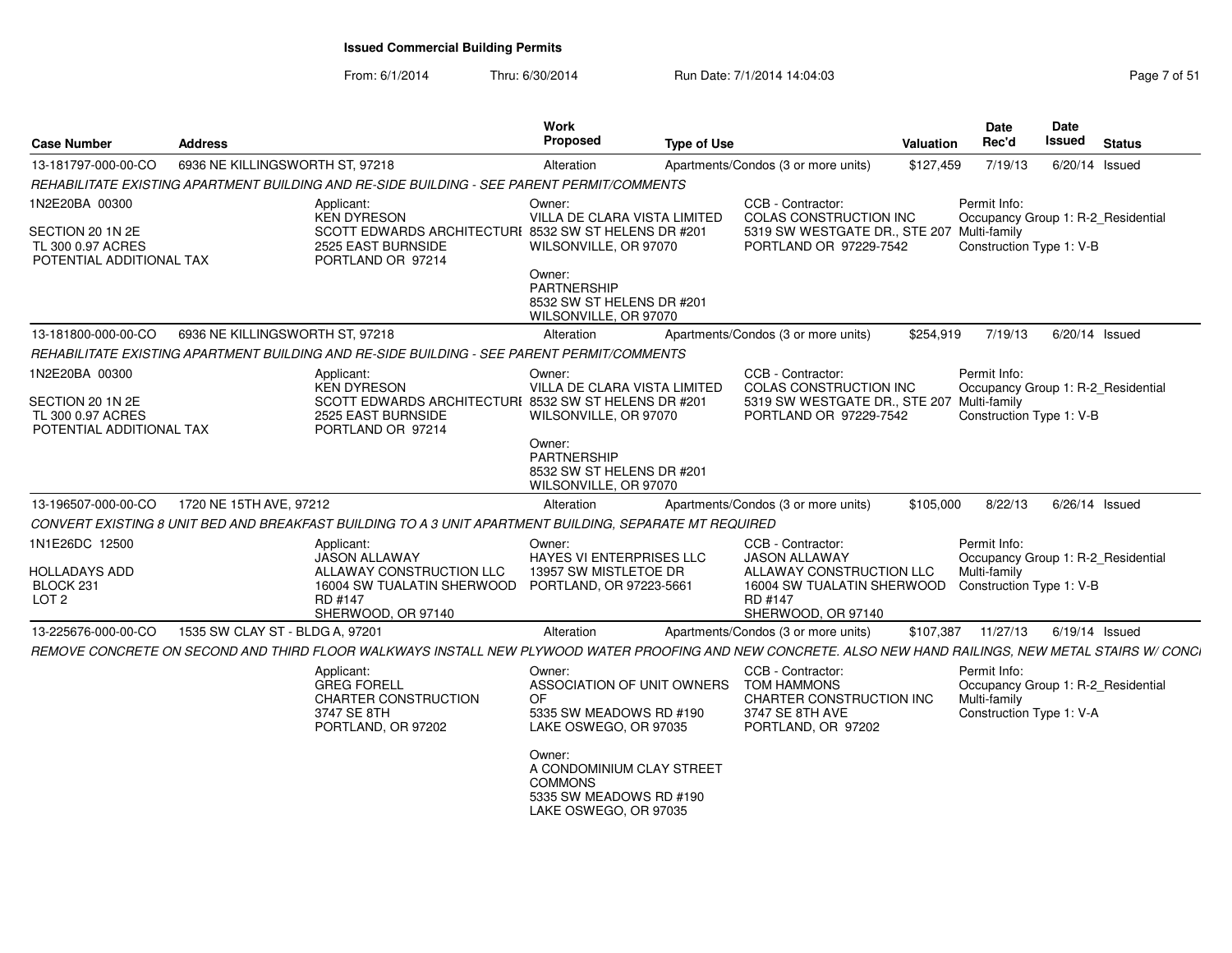From: 6/1/2014Thru: 6/30/2014 Run Date: 7/1/2014 14:04:03 Run Date: 7/1/2014 14:04:03

| <b>Case Number</b>                                                                  | <b>Address</b>                  |                                                                                                                                                                                                                                                            | Work<br><b>Proposed</b>                                                                                   | <b>Type of Use</b> |                                                                                                                            | <b>Valuation</b> | <b>Date</b><br>Rec'd                                                                           | Date<br>Issued   | <b>Status</b> |
|-------------------------------------------------------------------------------------|---------------------------------|------------------------------------------------------------------------------------------------------------------------------------------------------------------------------------------------------------------------------------------------------------|-----------------------------------------------------------------------------------------------------------|--------------------|----------------------------------------------------------------------------------------------------------------------------|------------------|------------------------------------------------------------------------------------------------|------------------|---------------|
| 13-225686-000-00-CO                                                                 | 1535 SW CLAY ST - BLDG B, 97201 |                                                                                                                                                                                                                                                            | Alteration                                                                                                |                    | Apartments/Condos (3 or more units)                                                                                        | \$107,387        | 11/27/13                                                                                       | $6/19/14$ Issued |               |
|                                                                                     |                                 | REMOVE CONCRETE ON SECOND AND THIRD FLOOR WALKWAYS INSTALL NEW PLYWOOD WATER PROOFING AND NEW CONCRETE. ALSO NEW HAND RAILINGS, NEW METAL STAIRS W/ CONCI                                                                                                  |                                                                                                           |                    |                                                                                                                            |                  |                                                                                                |                  |               |
|                                                                                     |                                 | Applicant:<br><b>GREG FORELL</b><br><b>CHARTER CONSTRUCTION</b><br>3747 SE 8TH AVE<br>PORTLAND OR 97202                                                                                                                                                    | Owner:<br>ASSOCIATION OF UNIT OWNERS<br>OF<br>5335 SW MEADOWS RD #190<br>LAKE OSWEGO, OR 97035            |                    | CCB - Contractor:<br><b>TOM HAMMONS</b><br>CHARTER CONSTRUCTION INC<br>3747 SE 8TH AVE<br>PORTLAND, OR 97202               |                  | Permit Info:<br>Occupancy Group 1: R-2_Residential<br>Multi-family<br>Construction Type 1: V-A |                  |               |
|                                                                                     |                                 |                                                                                                                                                                                                                                                            | Owner:<br>A CONDOMINIUM CLAY STREET<br><b>COMMONS</b><br>5335 SW MEADOWS RD #190<br>LAKE OSWEGO, OR 97035 |                    |                                                                                                                            |                  |                                                                                                |                  |               |
| 13-225691-000-00-CO                                                                 | 1535 SW CLAY ST - BLDG E, 97201 |                                                                                                                                                                                                                                                            | Alteration                                                                                                |                    | Apartments/Condos (3 or more units)                                                                                        | \$107,387        | 11/27/13                                                                                       | $6/19/14$ Issued |               |
|                                                                                     |                                 | REMOVE CONCRETE ON SECOND AND THIRD FLOOR WALKWAYS INSTALL NEW PLYWOOD WATER PROOFING AND NEW CONCRETE. ALSO NEW HAND RAILINGS, NEW METAL STAIRS W/ CONCI<br>Applicant:<br><b>GREG FORELL</b><br>CHARTER CONSTRUCTION<br>3747 SE 8TH<br>PORTLAND, OR 97202 | Owner:<br>ASSOCIATION OF UNIT OWNERS<br>0F<br>5335 SW MEADOWS RD #190<br>LAKE OSWEGO, OR 97035            |                    | CCB - Contractor:<br><b>TOM HAMMONS</b><br>CHARTER CONSTRUCTION INC<br>3747 SE 8TH AVE<br>PORTLAND, OR 97202               |                  | Permit Info:<br>Occupancy Group 1: R-2_Residential<br>Multi-family<br>Construction Type 1: V-A |                  |               |
|                                                                                     |                                 |                                                                                                                                                                                                                                                            | Owner:<br>A CONDOMINIUM CLAY STREET<br><b>COMMONS</b><br>5335 SW MEADOWS RD #190<br>LAKE OSWEGO, OR 97035 |                    |                                                                                                                            |                  |                                                                                                |                  |               |
| 13-225694-000-00-CO                                                                 | 1535 SW CLAY ST - BLDG G, 97201 |                                                                                                                                                                                                                                                            | Alteration                                                                                                |                    | Apartments/Condos (3 or more units)                                                                                        |                  | \$107,387 11/27/13                                                                             | $6/19/14$ Issued |               |
|                                                                                     |                                 | REMOVE CONCRETE ON SECOND AND THIRD FLOOR WALKWAYS INSTALL NEW PLYWOOD WATER PROOFING AND NEW CONCRETE. ALSO NEW HAND RAILINGS, NEW METAL STAIRS W/ CONCI                                                                                                  |                                                                                                           |                    |                                                                                                                            |                  |                                                                                                |                  |               |
|                                                                                     |                                 | Applicant:<br><b>GREG FORELL</b><br>CHARTER CONSTRUCTION<br>3747 SE 8TH<br>PORTLAND, OR 97202                                                                                                                                                              | Owner:<br>ASSOCIATION OF UNIT OWNERS<br>0F<br>5335 SW MEADOWS RD #190<br>LAKE OSWEGO, OR 97035            |                    | CCB - Contractor:<br><b>TOM HAMMONS</b><br>CHARTER CONSTRUCTION INC<br>3747 SE 8TH AVE<br>PORTLAND, OR 97202               |                  | Permit Info:<br>Occupancy Group 1: R-2 Residential<br>Multi-family<br>Construction Type 1: V-A |                  |               |
|                                                                                     |                                 |                                                                                                                                                                                                                                                            | Owner:<br>A CONDOMINIUM CLAY STREET<br><b>COMMONS</b><br>5335 SW MEADOWS RD #190<br>LAKE OSWEGO, OR 97035 |                    |                                                                                                                            |                  |                                                                                                |                  |               |
| 13-181789-000-00-CO                                                                 | 6936 NE KILLINGSWORTH ST, 97218 |                                                                                                                                                                                                                                                            | Alteration                                                                                                |                    | Apartments/Condos (3 or more units)                                                                                        | \$339,892        | 7/19/13                                                                                        | $6/20/14$ Issued |               |
|                                                                                     |                                 | REHABILITATE EXISTING APARTMENT BUILDING; DIVIDE UNIT 2 INTO TWO APARTMENTS (2A & 2B); RE-SIDE BUILDING - SEE PARENT PERMIT/COMMENTS                                                                                                                       |                                                                                                           |                    |                                                                                                                            |                  |                                                                                                |                  |               |
| 1N2E20BA 00300<br>SECTION 20 1N 2E<br>TL 300 0.97 ACRES<br>POTENTIAL ADDITIONAL TAX |                                 | Applicant:<br><b>KEN DYRESON</b><br>SCOTT EDWARDS ARCHITECTURI 8532 SW ST HELENS DR #201<br>2525 EAST BURNSIDE<br>PORTLAND OR 97214                                                                                                                        | Owner:<br>VILLA DE CLARA VISTA LIMITED<br>WILSONVILLE, OR 97070                                           |                    | CCB - Contractor:<br><b>COLAS CONSTRUCTION INC</b><br>5319 SW WESTGATE DR., STE 207 Multi-family<br>PORTLAND OR 97229-7542 |                  | Permit Info:<br>Occupancy Group 1: R-2 Residential<br>Construction Type 1: V-B                 |                  |               |
|                                                                                     |                                 |                                                                                                                                                                                                                                                            | Owner:<br><b>PARTNERSHIP</b><br>8532 SW ST HELENS DR #201<br>WILSONVILLE, OR 97070                        |                    |                                                                                                                            |                  |                                                                                                |                  |               |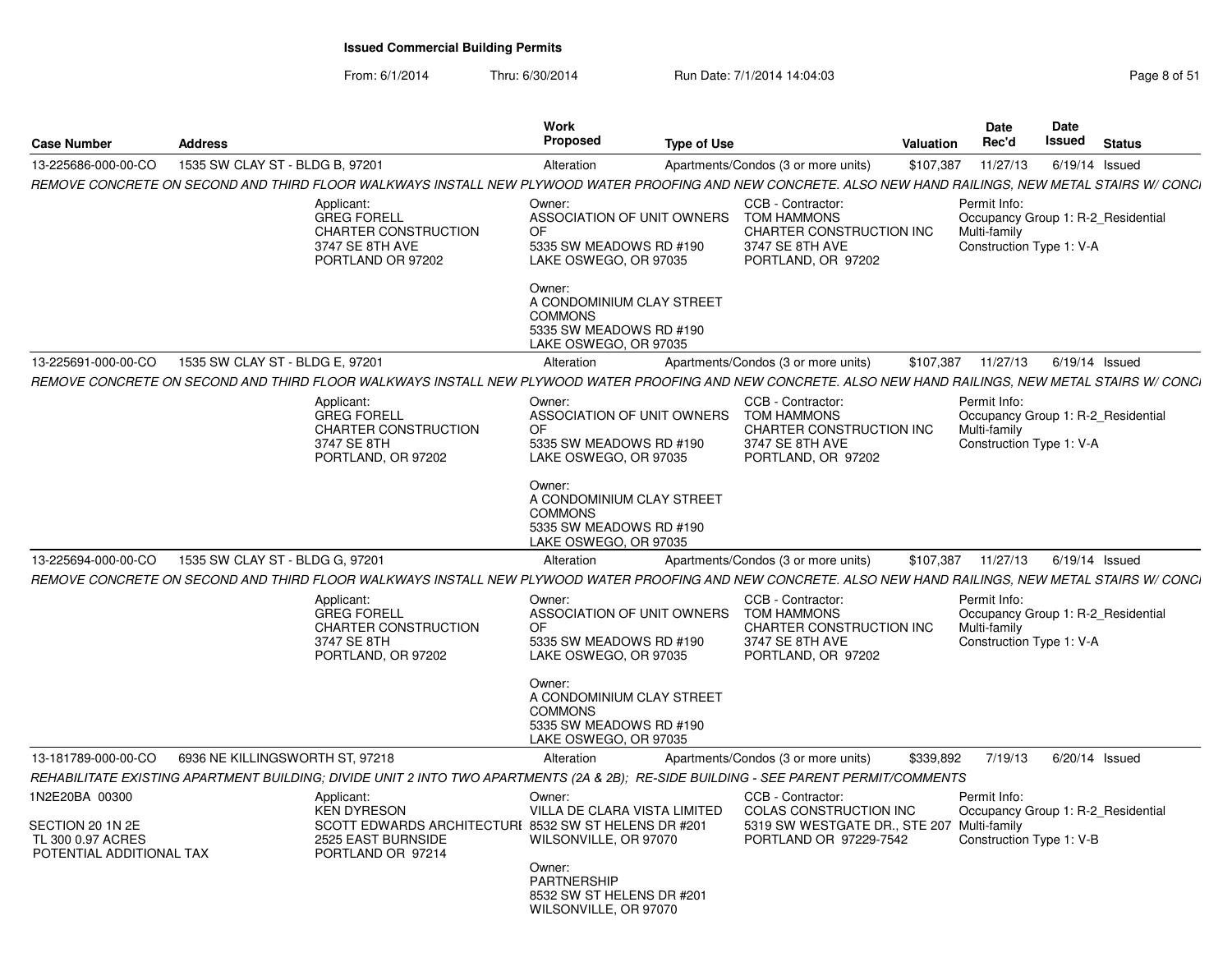From: 6/1/2014Thru: 6/30/2014 Run Date: 7/1/2014 14:04:03 Research 2010 Rage 9 of 51

| <b>Case Number</b>                                                                                                    | <b>Address</b>                         |                                                                                                                         | Work<br><b>Proposed</b>                                                                                                                                           | <b>Type of Use</b> |                                                                                                                               | Valuation | <b>Date</b><br>Rec'd                                                                             | <b>Date</b><br>Issued | <b>Status</b>    |
|-----------------------------------------------------------------------------------------------------------------------|----------------------------------------|-------------------------------------------------------------------------------------------------------------------------|-------------------------------------------------------------------------------------------------------------------------------------------------------------------|--------------------|-------------------------------------------------------------------------------------------------------------------------------|-----------|--------------------------------------------------------------------------------------------------|-----------------------|------------------|
| 14-173505-000-00-CO                                                                                                   | 1307 SE 130TH AVE, 97233               |                                                                                                                         | Alteration                                                                                                                                                        |                    | Apartments/Condos (3 or more units)                                                                                           | \$12,110  | 6/23/14                                                                                          |                       | $6/23/14$ Issued |
|                                                                                                                       |                                        | REPLACE WINDOWS AND DOORS THROUGH OUT BUILDING, NO CHANGE TO OPENING SIZE                                               |                                                                                                                                                                   |                    |                                                                                                                               |           |                                                                                                  |                       |                  |
| 1S2E02BD 05700                                                                                                        |                                        | Applicant:<br><b>BILL MALLORY</b><br>WINDOW WORLD OF PORTLAND<br>4910 NE 122ND AVE<br>PORTLAND, OR 97230                | Owner:<br><b>FRANK CLEYS</b><br>23 SE 103RD AVE #410<br>PORTLAND, OR 97216<br>Owner:<br>EILEEN M CLEYS<br>23 SE 103RD AVE #410                                    |                    | CCB - Contractor:<br><b>CHINOOK INDUSTRIES LLC</b><br>11773 SE HWY 212 #113<br>CLACKAMAS, OR 97015                            |           | Permit Info:<br>Occupancy Group 1: R-2 Residential<br>Multi-family<br>Construction Type 1: V-B   |                       |                  |
|                                                                                                                       |                                        |                                                                                                                         | PORTLAND, OR 97216                                                                                                                                                |                    |                                                                                                                               |           |                                                                                                  |                       |                  |
| 14-173331-000-00-CO                                                                                                   | 1116 NE SCHUYLER ST - Unit 103         |                                                                                                                         | Alteration                                                                                                                                                        |                    | Apartments/Condos (3 or more units)                                                                                           | \$3,000   | 6/23/14                                                                                          |                       | $6/23/14$ Issued |
|                                                                                                                       | ALTERATION TO SHEARWALL IN LIVING ROOM |                                                                                                                         |                                                                                                                                                                   |                    |                                                                                                                               |           |                                                                                                  |                       |                  |
| 1N1E26CD 90003<br><b>IRVINGTON PLACE CONDOMINIUMS</b><br>LOT 103                                                      |                                        | Applicant:<br>AL STONE REMODELING &<br><b>DESIGN LLC</b><br>1793 MAPLELEAF RD<br>LAKE OSWEGO, OR 97034                  | Owner:<br><b>BARBARA A FAILING</b><br>1116 NE SCHUYLER ST<br>PORTLAND, OR 97212                                                                                   |                    | CCB - Contractor:<br>AL STONE REMODELING &<br><b>DESIGN LLC</b><br>1793 MAPLELEAF RD<br>LAKE OSWEGO, OR 97034                 |           | Permit Info:<br>Occupancy Group 1: R-2_Residential<br>Multi-family<br>Construction Type 1: I-A   |                       |                  |
| 14-176193-000-00-CO                                                                                                   | 1621 SW MORRISON ST, 97205             |                                                                                                                         | Alteration                                                                                                                                                        |                    | Apartments/Condos (3 or more units)                                                                                           | \$107,000 | 6/27/14                                                                                          |                       | $6/27/14$ Issued |
|                                                                                                                       |                                        | REPLACE WINDOWS ON THE NORTH AND WEST SIDE OF THE BUILDING                                                              |                                                                                                                                                                   |                    |                                                                                                                               |           |                                                                                                  |                       |                  |
| 1N1E33DC 01600<br><b>PORTLAND</b><br>BLOCK 323<br>LOT 3&4<br>HISTORIC PROPERTY 15 YR 2000<br>POTENTIAL ADDITIONAL TAX |                                        | Applicant:<br><b>KEVIN A SAXTON</b><br>4119 NE CESAR E CHAVEZ BLVD<br>PORTLAND, OR 97211                                | Owner:<br><b>COMMODORE LLC</b><br>1300 SW 5TH AVE STE 2300<br>PORTLAND, OR 97201-5682                                                                             |                    | CCB - Contractor:<br>NATHAN D YOUNG<br>CONSTRUCTION INC<br>515 NW SALTZMAN RD #827<br>PORTLAND, OR 97229                      |           | Permit Info:<br>Occupancy Group 1: R-2 Residential<br>Multi-family<br>Construction Type 1: III-B |                       |                  |
| 14-167062-000-00-CO                                                                                                   | 1132 SW 19TH AVE - Unit 208            |                                                                                                                         | Alteration                                                                                                                                                        |                    | Apartments/Condos (3 or more units)                                                                                           | \$20,000  | 6/10/14                                                                                          |                       | $6/10/14$ Issued |
|                                                                                                                       |                                        | REMODEL LAUNDRY ROOM AND BATHROOMS TO CREATE TWO BATHROOMS                                                              |                                                                                                                                                                   |                    |                                                                                                                               |           |                                                                                                  |                       |                  |
| 1S1E04BA 80015<br>LEGENDS CONDOMINIUM<br><b>LOT 208</b>                                                               |                                        | Applicant:<br><b>TOM SAWYER</b><br>COMPLETE REMODELING SERVIC 3816 NE MULTNOMAH ST<br>PO BOX 403<br>WEST LINN, OR 97068 | Owner:<br>ANNETTE D GUIDO<br>PORTLAND, OR 97232<br>Owner:<br>CAROLYN L OFIARA<br>3816 NE MULTNOMAH ST<br>PORTLAND, OR 97232                                       |                    | CCB - Contractor:<br><b>TOM SAWYER</b><br><b>COMPLETE REMODELING SERVIC Multi-family</b><br>PO BOX 403<br>WEST LINN, OR 97068 |           | Permit Info:<br>Occupancy Group 1: R-2 Residential<br>Construction Type 1: I-A                   |                       |                  |
| 14-169696-000-00-CO                                                                                                   | 510 N HAYDEN BAY DR                    |                                                                                                                         | Alteration                                                                                                                                                        |                    | Apartments/Condos (3 or more units)                                                                                           | \$5,300   | 6/16/14                                                                                          |                       | $6/16/14$ Issued |
|                                                                                                                       |                                        | REPLACE 2ND LEVEL DECK LIKE FOR LIKE, ADD POSTS FOR SUPPORT                                                             |                                                                                                                                                                   |                    |                                                                                                                               |           |                                                                                                  |                       |                  |
| 2N1E34CD 90009<br>RIVERHOUSE CONDOMINIUM<br>LOT 510                                                                   |                                        | Applicant:<br>BARKLEYS GENERAL<br><b>CONTRACTING LLC</b><br>4705 N GANTEBEIN<br>PORTLAND, OR 97217                      | Owner:<br>DIANE M ROHRBACH<br>13501 SE RIVERCREST DR<br>VANCOUVER, WA 98684<br>Owner:<br><b>GERALD D BREUNIG</b><br>13501 SE RIVERCREST DR<br>VANCOUVER, WA 98684 |                    | CCB - Contractor:<br><b>BARKLEYS GENERAL</b><br><b>CONTRACTING LLC</b><br>4705 N GANTEBEIN<br>PORTLAND, OR 97217              |           | Permit Info:<br>Occupancy Group 1: R-2_Residential<br>Multi-family                               |                       |                  |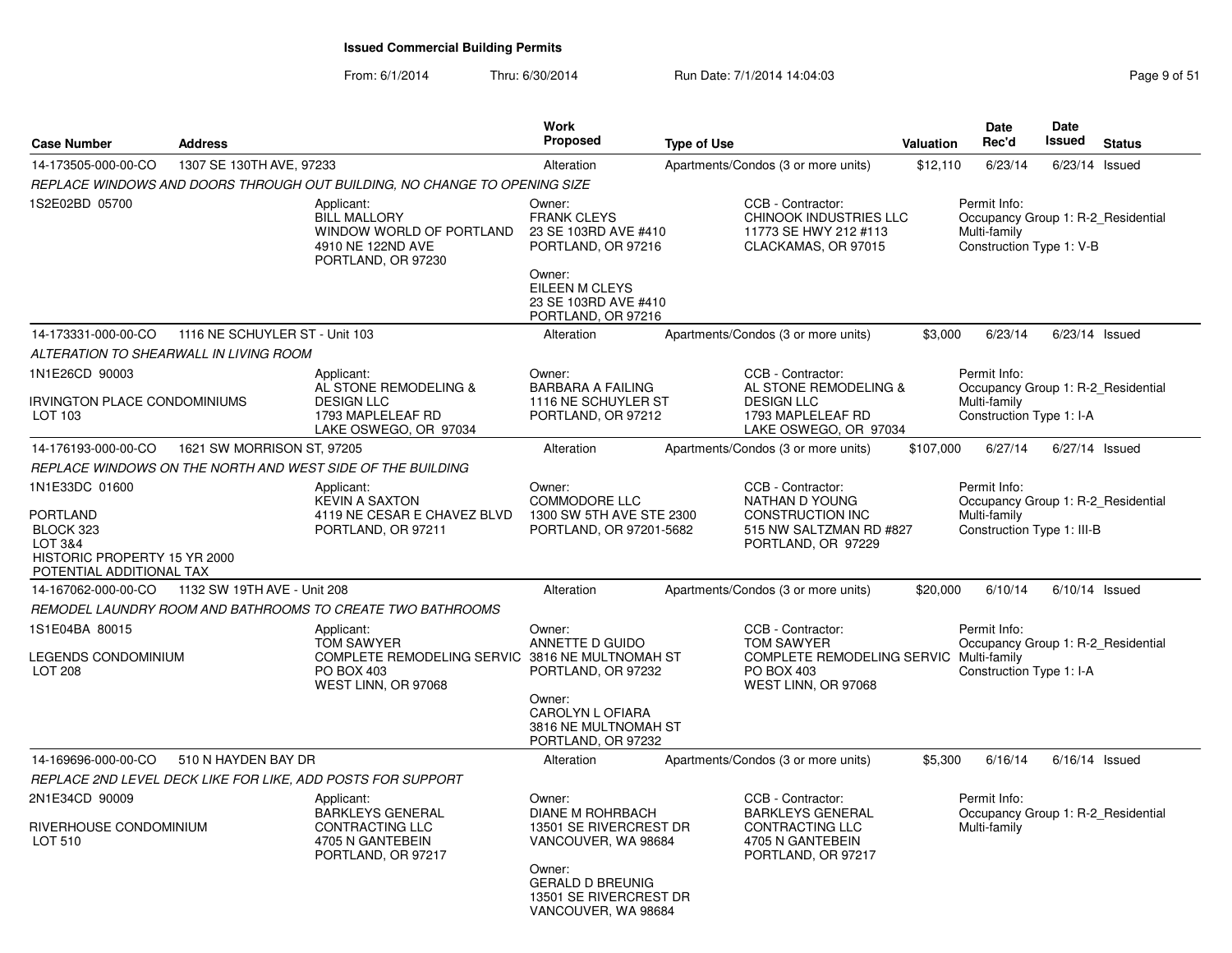From: 6/1/2014Thru: 6/30/2014 Run Date: 7/1/2014 14:04:03 Research 2010 of 51

| <b>Case Number</b><br><b>Address</b>             |                                                                                                                                                                       | <b>Work</b><br><b>Proposed</b>                                                | <b>Type of Use</b>                                                 | Valuation   | Date<br>Rec'd                            | <b>Date</b><br>Issued<br><b>Status</b>       |
|--------------------------------------------------|-----------------------------------------------------------------------------------------------------------------------------------------------------------------------|-------------------------------------------------------------------------------|--------------------------------------------------------------------|-------------|------------------------------------------|----------------------------------------------|
| 14-168605-000-00-CO                              | 420 NW 11TH AVE - Unit 1202                                                                                                                                           | Alteration                                                                    | Apartments/Condos (3 or more units)                                | \$50,000    | 6/12/14                                  | 6/12/14 Under Inspection                     |
|                                                  | REMODEL BATHROOM AND RECONFIGURE CLOSET WALLS, NEW WALL IN THE GUEST BEDROOM                                                                                          |                                                                               |                                                                    |             |                                          |                                              |
| 1N1E34CB 60132                                   | Applicant:<br><b>GINA JOHNSTON</b>                                                                                                                                    | Owner:<br>DANIEL F BYRNE                                                      |                                                                    |             | Permit Info:                             | Occupancy Group 1: R-2_Residential           |
| GREGORY CONDOMINIUMS<br>LOT 1202                 | 1110 NW MARSHALL ST<br>PORTLAND OR                                                                                                                                    | 420 NW 11TH AVE #1202<br>PORTLAND, OR 97209                                   |                                                                    |             | Multi-family<br>Construction Type 1: I-A |                                              |
|                                                  |                                                                                                                                                                       | Owner:<br><b>LINDA M BYRNE</b><br>420 NW 11TH AVE #1202<br>PORTLAND, OR 97209 |                                                                    |             |                                          |                                              |
| 14-167438-000-00-CO<br>1671 SE LINN ST           |                                                                                                                                                                       | Alteration                                                                    | Apartments/Condos (3 or more units)                                | \$13,577    | 6/10/14                                  | 6/10/14 Under Inspection                     |
| ADD NEW LAYER OF ROOFING                         |                                                                                                                                                                       |                                                                               |                                                                    |             |                                          |                                              |
| 1S1E26AB 90006                                   | Applicant:<br>BRETT DOBSON                                                                                                                                            | Owner:<br><b>SCOTT AMBROSE</b>                                                | CCB - Contractor:<br>APEX ROOFING &                                |             | Permit Info:                             | Occupancy Group 1: R-2_Residential           |
| SELLWOOD COMMONS CONDOMINIUM<br>LOT <sub>6</sub> | APEX ROOFING AND<br>CONSTRUCTION, INC<br>4500 NW 11TH CRICLE                                                                                                          | 1671 SE LINN ST<br>PORTLAND, OR 97202                                         | <b>CONSTRUCTION INC</b><br>4500 NW 11TH CIRCLE<br>CAMAS, WA 98607  |             | Multi-family<br>Construction Type 1: V-B |                                              |
|                                                  | CAMAS, WA 98607                                                                                                                                                       | Owner:<br>NICOLE MIZERKA-AMBROSE<br>1671 SE LINN ST<br>PORTLAND, OR 97202     |                                                                    |             |                                          |                                              |
| 14-167433-000-00-CO 8719 SE 17TH AVE             |                                                                                                                                                                       | Alteration                                                                    | Apartments/Condos (3 or more units)                                | \$13,577    | 6/10/14                                  | 6/10/14 Under Inspection                     |
| ADD NEW LAYER OF ROOFING                         |                                                                                                                                                                       |                                                                               |                                                                    |             |                                          |                                              |
| 1S1E26AB 90005                                   | Applicant:                                                                                                                                                            | Owner:                                                                        | CCB - Contractor:                                                  |             | Permit Info:                             |                                              |
| SELLWOOD COMMONS CONDOMINIUM                     | BRETT DOBSON<br>APEX ROOFING AND                                                                                                                                      | <b>GAYL A LARSON</b><br>8719 SE 17TH AVE                                      | <b>APEX ROOFING &amp;</b><br><b>CONSTRUCTION INC</b>               |             | Multi-family                             | Occupancy Group 1: R-2_Residential           |
| LOT <sub>5</sub>                                 | CONSTRUCTION, INC.<br>4500 NW 11TH CRICLE<br><b>CAMAS, WA 98607</b>                                                                                                   | PORTLAND, OR 97202                                                            | 4500 NW 11TH CIRCLE<br>CAMAS, WA 98607                             |             | Construction Type 1: V-B                 |                                              |
| 14-168021-000-00-CO                              | 3550 SE 130TH AVE, 97236                                                                                                                                              | Alteration                                                                    | Apartments/Condos (3 or more units)                                | \$120,000   | 6/20/14                                  | 6/20/14 Under Inspection                     |
|                                                  | FILL IN FLOOR IN UNIT 13 TO RE-CREATE 2 SEPARATE UNITS AS PER ORIGINAL CONSTRUCTION. 1ST FLOOR / UNIT 13 - RECONFIGURE LAYOUT TO ADD BATHROOMS, INFILL WALL TO SEAL O |                                                                               |                                                                    |             |                                          |                                              |
| 1S2E11CA 00600                                   | Applicant:<br><b>KELVIN LEE</b>                                                                                                                                       | Owner:<br>LCK INVESTMENT LLC                                                  | CCB - Contractor:<br>MCCRACKEN REMODELING LLC                      |             | Permit Info:                             | Occupancy Group 1: R-2_Residential           |
| <b>LINN PK</b><br>LOT 7 TL 600                   | LCK INVESTMENT. LLC<br>2437 NE 9TH AVE<br>PORTLAND, OR 97212                                                                                                          | 2437 NE 9TH AVE<br>PORTLAND, OR 97212-4104                                    | 2836 SE 90TH PL<br>PORTLAND, OR 97266                              |             | Multi-family<br>Construction Type 1: V-B |                                              |
| 14-121635-000-00-CO                              | 10 NW 3RD AVE, 97209                                                                                                                                                  | Alteration                                                                    | Apartments/Condos (3 or more units)                                | \$1,236,928 | 2/27/14                                  | 6/26/14 Issued                               |
|                                                  | CHANGE OF OCCUPANCY FROM OFFICE TO APARTMENTS WITH 19 UNITS AND RENOVATION OF EXISTING THREE-STORY BUILDING WITH BASEMENT. REPLACING EXISTING ROOFTOP SKYLIGH         |                                                                               |                                                                    |             |                                          |                                              |
| 1N1E34CA 10000                                   | Applicant:                                                                                                                                                            | Owner:                                                                        | CCB - Contractor:                                                  |             | Permit Info:                             |                                              |
| CANCEL INTO R140371 / COUCHS ADD.                | JANET FOZ JACOBS<br>240 N BROADWAY STREET SUITE 2701 NW VAUGHN ST #390                                                                                                | FRITZ HOTEL BUILDING LLC                                                      | <b>DON SILVEY</b><br><b>SILCO COMMERCIAL</b>                       |             | Multi-family                             | Occupancy Group 1: R-2 Residential           |
| BLOCK 19, LOT 3<br>BLOCK 19                      | 202<br>PORTLAND, 97227                                                                                                                                                | PORTLAND, OR 97210                                                            | <b>CONSTRUCTION INC</b><br>8316 N LOMBARD ST<br>PORTLAND, OR 97203 |             | Construction Type 1: III-B               | Construction Type 2 (formerly Type 1): III-B |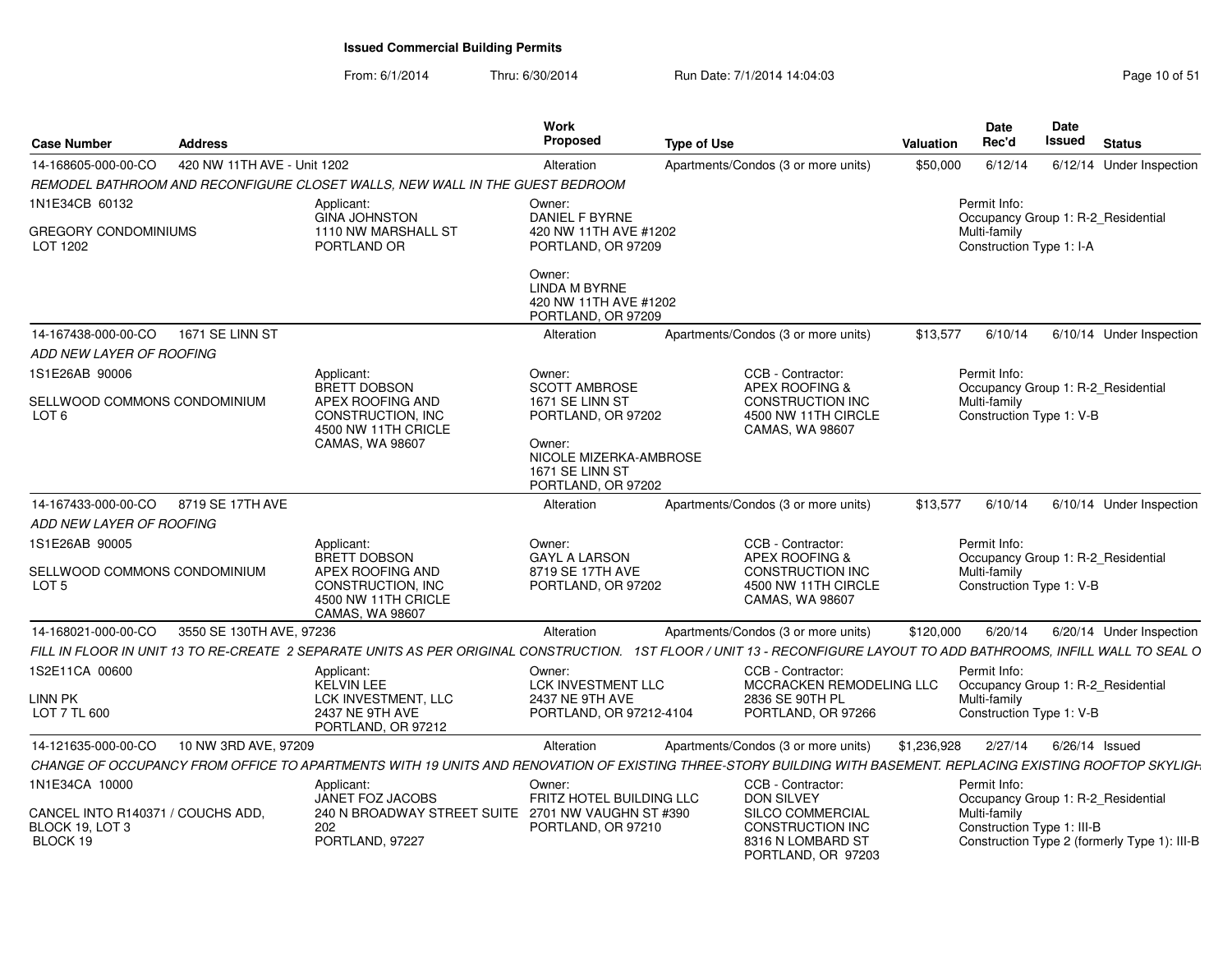From: 6/1/2014Thru: 6/30/2014 Run Date: 7/1/2014 14:04:03 Research 2010 Rage 11 of 51

| <b>Case Number</b>                                | <b>Address</b>                                 |                                                                                                      | Work<br>Proposed                                                                                                                                                                                                                                    | <b>Type of Use</b>                                                                                                                                            | Date<br>Rec'd<br>Valuation   | Date<br>Issued<br>Status                                                                                         |
|---------------------------------------------------|------------------------------------------------|------------------------------------------------------------------------------------------------------|-----------------------------------------------------------------------------------------------------------------------------------------------------------------------------------------------------------------------------------------------------|---------------------------------------------------------------------------------------------------------------------------------------------------------------|------------------------------|------------------------------------------------------------------------------------------------------------------|
|                                                   | 14-121486-000-00-CO 9 NW 2ND AVE, 97209        |                                                                                                      | Alteration                                                                                                                                                                                                                                          | Apartments/Condos (3 or more units)                                                                                                                           | \$3,041,000<br>2/27/14       | 6/26/14 Issued                                                                                                   |
|                                                   |                                                |                                                                                                      |                                                                                                                                                                                                                                                     | RENOVATION OF 3 STORY APARTMENT COMPLEX WITH 43 UNITS; CHANGE OF OCCUPANCY FROM (A) NIGHT CLUB TO APARTMENTS; DEMO CONCRETE SLAB IN BASEMENT AND ADD BIKE STO |                              |                                                                                                                  |
| 1N1E34CA 09400                                    |                                                | Applicant:<br><b>MICHAEL ROBERTS</b><br><b>LRS ARCHITECTS</b><br>720 NW DAVIS ST<br>PORTLANDOR 97209 | Owner:<br>ERICKSON BUILDING LLC<br>2701 NW VAUGHN ST #710<br>PORTLAND, OR 97210                                                                                                                                                                     | CCB - Contractor:<br>DON SILVEY<br>SILCO COMMERCIAL<br><b>CONSTRUCTION INC</b><br>8316 N LOMBARD ST<br>PORTLAND, OR 97203                                     | Permit Info:<br>Multi-family | Occupancy Group 1: R-2_Residential<br>Construction Type 1: III-B<br>Construction Type 2 (formerly Type 1): III-B |
|                                                   | 14-156437-000-00-CO 1117 SW STARK ST, 97205    |                                                                                                      | Alteration                                                                                                                                                                                                                                          | Apartments/Condos (3 or more units)                                                                                                                           |                              | \$2,000  5/14/14  6/6/14  Issued                                                                                 |
| FIRE ESCAPE TESTING FOR CERTIFICATION             |                                                |                                                                                                      |                                                                                                                                                                                                                                                     |                                                                                                                                                               |                              |                                                                                                                  |
| 1N1E33DD 00200                                    |                                                | Applicant:<br>ED NUKALA<br>IPM<br>721 SW OAK ST<br>PORTLAND, OR 97205                                | Owner:<br>PORTLAND CITY OF (PORTLAND<br>421 SW 6TH AVE #500<br>PORTLAND, OR 97204<br>Owner:<br><b>HOUSING BUREAU(LEASED</b><br>421 SW 6TH AVE #500<br>PORTLAND, OR 97204<br>Owner:<br>MULTIPLE TENANTS<br>421 SW 6TH AVE #500<br>PORTLAND, OR 97204 | CCB - Contractor:<br><b>INCOME PROPERTY</b><br>MANAGEMENT CO<br>721 SW OAK ST #100<br>PORTLAND, OR 97205                                                      |                              |                                                                                                                  |
|                                                   | 14-164261-000-00-CO 3515 SW BARBUR BLVD, 97201 |                                                                                                      | Alteration                                                                                                                                                                                                                                          | Apartments/Condos (3 or more units)                                                                                                                           | \$4,500                      | 6/3/14<br>6/3/14 Under Inspection                                                                                |
|                                                   |                                                | REPAIR/REPLACE ROTTEN SHEATHING AND STUDS AT BASE OF EXTERIOR STAIR "I" REPLACE STAIR LANDING        |                                                                                                                                                                                                                                                     |                                                                                                                                                               |                              |                                                                                                                  |
|                                                   |                                                | Applicant:<br>JASON WARBERG<br>908 SW GAINES ST NO.1<br>PORTLAND, OR 97239                           | Owner:<br>THOMAS GARECHT<br>72 TURRINI CIR<br>DANVILLE, CA 94526<br>Owner:<br>PEGGY GARECHT<br>72 TURRINI CIR<br>DANVILLE, CA 94526                                                                                                                 | CCB - Contractor:<br><b>MARK BETTENCOURT</b><br>PO BOX 1137<br><b>BORING, OR 97009</b>                                                                        | Permit Info:<br>Multi-family | Occupancy Group 1: R-2_Residential<br>Construction Type 1: V-A                                                   |
|                                                   | 14-164643-000-00-CO 1102 NE TILLAMOOK ST       |                                                                                                      | Alteration                                                                                                                                                                                                                                          | Apartments/Condos (3 or more units)                                                                                                                           | \$194,000                    | 6/3/14<br>6/3/14 Issued                                                                                          |
|                                                   |                                                | REMOVE AND REINSTALL SIDING; INSTALL NEW IB WATERPROOFING AT DECK AND ROOF; PAINT SIDING             |                                                                                                                                                                                                                                                     |                                                                                                                                                               |                              |                                                                                                                  |
| 1N1E26CD 99005<br>TANZAMOOK TOWNHOMES CONDOMINIUM |                                                | Applicant:<br><b>TOM HAMMONS</b><br>CHARTER CONSTRUCTION INC                                         | Owner:<br>MICHAEL WIESCHER<br>1219 MISHAWAKA AVE                                                                                                                                                                                                    | CCB - Contractor:<br><b>TOM HAMMONS</b><br>CHARTER CONSTRUCTION INC                                                                                           | Permit Info:<br>Multi-family | Occupancy Group 1: R-2_Residential                                                                               |
| LOT <sub>5</sub>                                  |                                                | 3747 SE 8TH AVE<br>PORTLAND, OR 97202                                                                | SOUTH BEND, IN 46615<br>Owner:<br><b>BRIGITTE WIESCHER</b><br>1219 MISHAWAKA AVE<br>SOUTH BEND, IN 46615                                                                                                                                            | 3747 SE 8TH AVE<br>PORTLAND, OR 97202                                                                                                                         |                              | Construction Type 1: V-B                                                                                         |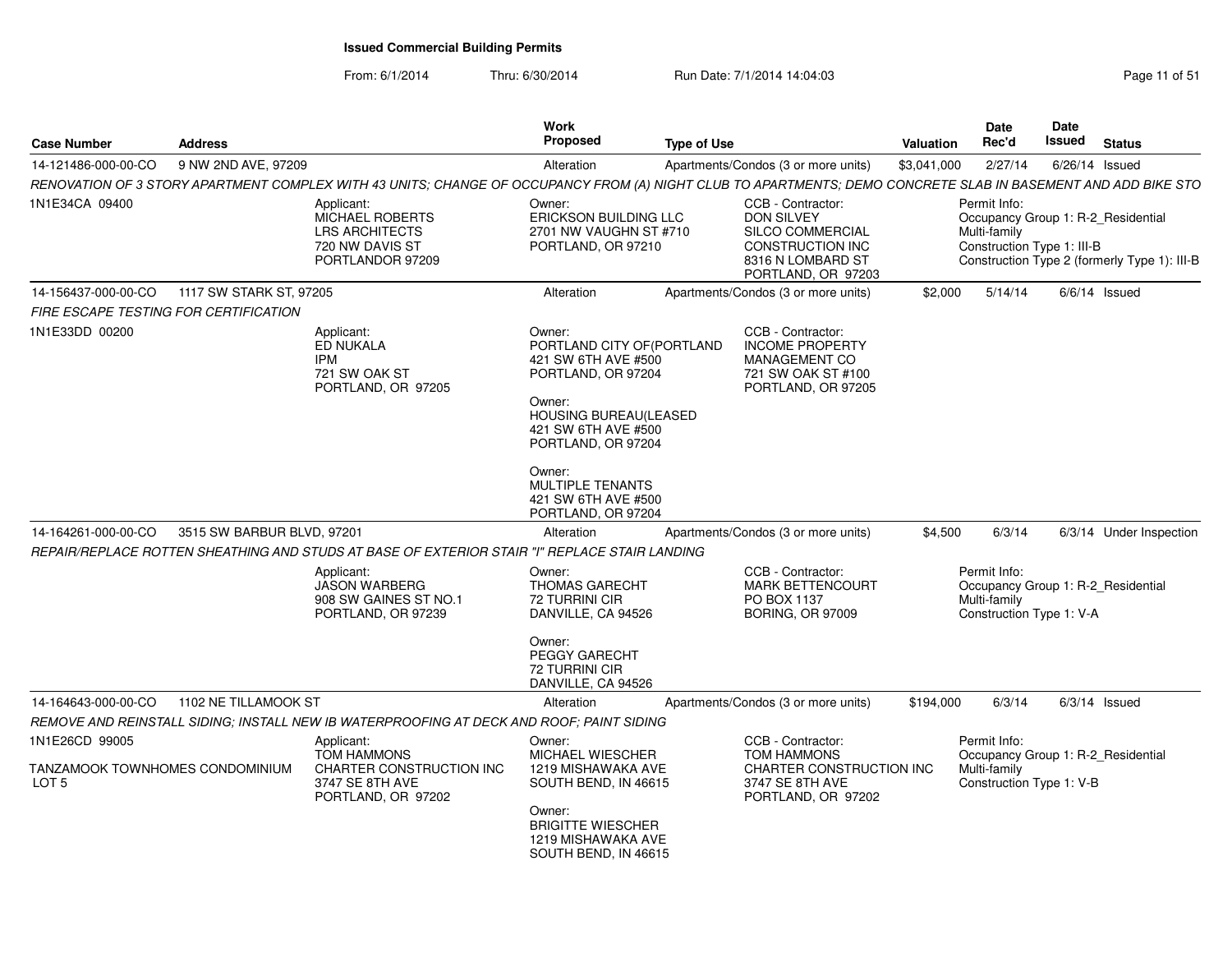From: 6/1/2014Thru: 6/30/2014 Run Date: 7/1/2014 14:04:03 Research 2010 Rage 12 of 51

| Case Number                                                           | <b>Address</b>                   |                                                                                                                                                                                                                     | Work<br>Proposed                                                                                   | <b>Type of Use</b> |                                                                                                                              | Valuation | <b>Date</b><br>Rec'd                                                                           | Date<br>Issued | <b>Status</b>                              |
|-----------------------------------------------------------------------|----------------------------------|---------------------------------------------------------------------------------------------------------------------------------------------------------------------------------------------------------------------|----------------------------------------------------------------------------------------------------|--------------------|------------------------------------------------------------------------------------------------------------------------------|-----------|------------------------------------------------------------------------------------------------|----------------|--------------------------------------------|
| 14-164645-000-00-CO                                                   | 1102 NE TILLAMOOK ST             |                                                                                                                                                                                                                     | Alteration                                                                                         |                    | Apartments/Condos (3 or more units)                                                                                          | \$194,000 | 6/3/14                                                                                         |                | $6/3/14$ Issued                            |
|                                                                       |                                  | REMOVE AND REINSTALL SIDING; INSTALL NEW IB WATERPROOFING AT DECK AND ROOF; PAINT SIDING                                                                                                                            |                                                                                                    |                    |                                                                                                                              |           |                                                                                                |                |                                            |
| 1N1E26CD 99005<br>TANZAMOOK TOWNHOMES CONDOMINIUM<br>LOT <sub>5</sub> |                                  | Applicant:<br><b>TOM HAMMONS</b><br>CHARTER CONSTRUCTION INC<br>3747 SE 8TH AVE                                                                                                                                     | Owner:<br><b>MICHAEL WIESCHER</b><br>1219 MISHAWAKA AVE<br>SOUTH BEND, IN 46615                    |                    | CCB - Contractor:<br><b>TOM HAMMONS</b><br>CHARTER CONSTRUCTION INC<br>3747 SE 8TH AVE                                       |           | Permit Info:<br>Occupancy Group 1: R-2 Residential<br>Multi-family<br>Construction Type 1: V-B |                |                                            |
|                                                                       |                                  | PORTLAND, OR 97202                                                                                                                                                                                                  | Owner:<br><b>BRIGITTE WIESCHER</b><br>1219 MISHAWAKA AVE<br>SOUTH BEND, IN 46615                   |                    | PORTLAND, OR 97202                                                                                                           |           |                                                                                                |                |                                            |
| 14-161946-000-00-CO                                                   | 2038 SE BELMONT ST, 97214        |                                                                                                                                                                                                                     | Alteration                                                                                         |                    | Apartments/Condos (3 or more units)                                                                                          | \$99,000  | 6/3/14                                                                                         |                | $6/3/14$ Issued                            |
|                                                                       |                                  | REMOVAL AND REPLACEMENT OF SIDING ON STREET FACING FACADE AND APPLICATION OF STUCCO TO PORTIONS OF WEST SIDE AND SOUTH SIDE ONLY. NO TENANT IMPROVEMENT UNDEI                                                       |                                                                                                    |                    |                                                                                                                              |           |                                                                                                |                |                                            |
| 1S1E02AA 09100                                                        |                                  | Applicant:                                                                                                                                                                                                          | Owner:                                                                                             |                    | CCB - Contractor:                                                                                                            |           | Permit Info:                                                                                   |                |                                            |
| TILTONS ADD<br>BLOCK 4                                                |                                  | <b>BRIAN CHARLES REXHOUSE JR</b><br>7141 N CAMPBELL AVE<br>PORTLAND, OR 97217                                                                                                                                       | KCM DEVELOPMENT LLC<br>4836 NE 27TH AVE<br>PORTLAND, OR 97211                                      |                    | <b>BRIAN CHARLES REXHOUSE JR</b><br>7141 N CAMPBELL AVE<br>PORTLAND, OR 97217                                                |           | Occupancy Group 1: R-2 Residential<br>Multi-family<br>Construction Type 1: V-B                 |                |                                            |
| LOT <sub>14</sub><br>14-165837-000-00-CO                              | 2430 NW WESTOVER RD - Unit 1-300 |                                                                                                                                                                                                                     | Alteration                                                                                         |                    | Apartments/Condos (3 or more units)                                                                                          | \$16,000  | 6/5/14                                                                                         |                | 6/5/14 Under Inspection                    |
|                                                                       |                                  | ENLARGE SHOWER, ADD VALVE; CONVERT CLOSET TO WINE CELLAR.                                                                                                                                                           |                                                                                                    |                    |                                                                                                                              |           |                                                                                                |                |                                            |
| 1N1E33BC 88005                                                        |                                  | Applicant:                                                                                                                                                                                                          | Owner:                                                                                             |                    | CCB - Contractor:                                                                                                            |           | Permit Info:                                                                                   |                |                                            |
|                                                                       |                                  | <b>MARK WUTHRICH</b>                                                                                                                                                                                                | CAMBRIDGE CONDOMINIUMS                                                                             |                    | <b>MARK WUTHRICH</b>                                                                                                         |           | Occupancy Group 1: R-2 Residential                                                             |                |                                            |
| CAMBRIDGE CONDOMINIUMS<br>LOT 1-300                                   |                                  | MARK WUTHRICH BUILDER INC<br>4731 SW 18 TH DR<br>PORTLAND, OR 97239                                                                                                                                                 | <b>OWNERS &amp; ASSOCIATION</b><br>P O BOX 69501<br>PORTLAND, OR 97239                             |                    | MARK WUTHRICH BUILDER INC<br>4731 SW 18 TH DR<br>PORTLAND, OR 97239                                                          |           | Multi-family<br>Construction Type 1: II-B                                                      |                | Construction Type 2 (formerly Type 1): I-A |
|                                                                       |                                  |                                                                                                                                                                                                                     | Owner:<br><b>JOHN P KNOX</b><br>2430 NW WESTOVER RD #300<br>PORTLAND, OR 97210                     |                    |                                                                                                                              |           |                                                                                                |                |                                            |
|                                                                       |                                  |                                                                                                                                                                                                                     | Owner:<br>CATHERINE M KNOX<br>2430 NW WESTOVER RD #300<br>PORTLAND, OR 97210                       |                    |                                                                                                                              |           |                                                                                                |                |                                            |
| 13-212698-REV-01-CO                                                   | 1220 NE 17TH AVE                 |                                                                                                                                                                                                                     | Alteration                                                                                         |                    | Apartments/Condos (3 or more units)                                                                                          |           | 6/6/14<br>\$                                                                                   |                | $6/6/14$ Issued                            |
|                                                                       |                                  | REVISION - connect domestic water system to existing 6" fire hose riser. Provide isolation with a 1/2" watts double check assembly. Provide pressure switch to start existing 15Hp Pump if riser pressure drops bel |                                                                                                    |                    |                                                                                                                              |           |                                                                                                |                |                                            |
| 1N1E35AB 90000                                                        |                                  | Applicant:<br><b>RUSS WILLIAMS</b><br>MCCANN ENGINEERING LLC<br>1335 NW 23RD AVE, SUITE 100<br>PORTLAND, OR 97210-2687                                                                                              | Owner:<br>THE FONTAINE CONDOMINIUM<br><b>OWNERS ASSN</b><br>1220 NE 17TH AVE<br>PORTLAND, OR 97232 |                    | CCB - Contractor:<br>LYNCH MECHANICAL CONST, LLC Occupancy Group 1: R-2_Residential<br>1703 NW 16TH AV<br>PORTLAND, OR 97209 |           | Permit Info:<br>Multi-family<br>Construction Type 1: I-A                                       |                |                                            |
| 14-167423-000-00-CO                                                   | 1635 NW 26TH AVE, 97210          |                                                                                                                                                                                                                     | Alteration                                                                                         |                    | Apartments/Condos (3 or more units)                                                                                          | \$3,000   | 6/11/14                                                                                        |                | $6/11/14$ Issued                           |
| REPLACE EXISTING ENTRY PORCH COVER                                    |                                  |                                                                                                                                                                                                                     |                                                                                                    |                    |                                                                                                                              |           |                                                                                                |                |                                            |
| 1N1E29DD 17700                                                        |                                  | Applicant:<br><b>CARMELLA A ETTINGER</b>                                                                                                                                                                            | Owner:<br><b>CARMELLA A ETTINGER</b>                                                               |                    | CCB - Contractor:<br>PETER POMYKALA                                                                                          |           | Permit Info:<br>Occupancy Group 1: R-2 Residential                                             |                |                                            |
| GOLDSMITHS ADD<br>BLOCK 22<br>LOT 3&4                                 |                                  | PO BOX 10143<br>PORTLAND, OR 97296-0143                                                                                                                                                                             | PO BOX 10143<br>PORTLAND, OR 97296-0143                                                            |                    | POLONIA CONSTRUCTION<br>12181 114TH CT SE<br>HAPPY VALLEY, OR 97086                                                          |           | Multi-family<br>Construction Type 1: V-B                                                       |                |                                            |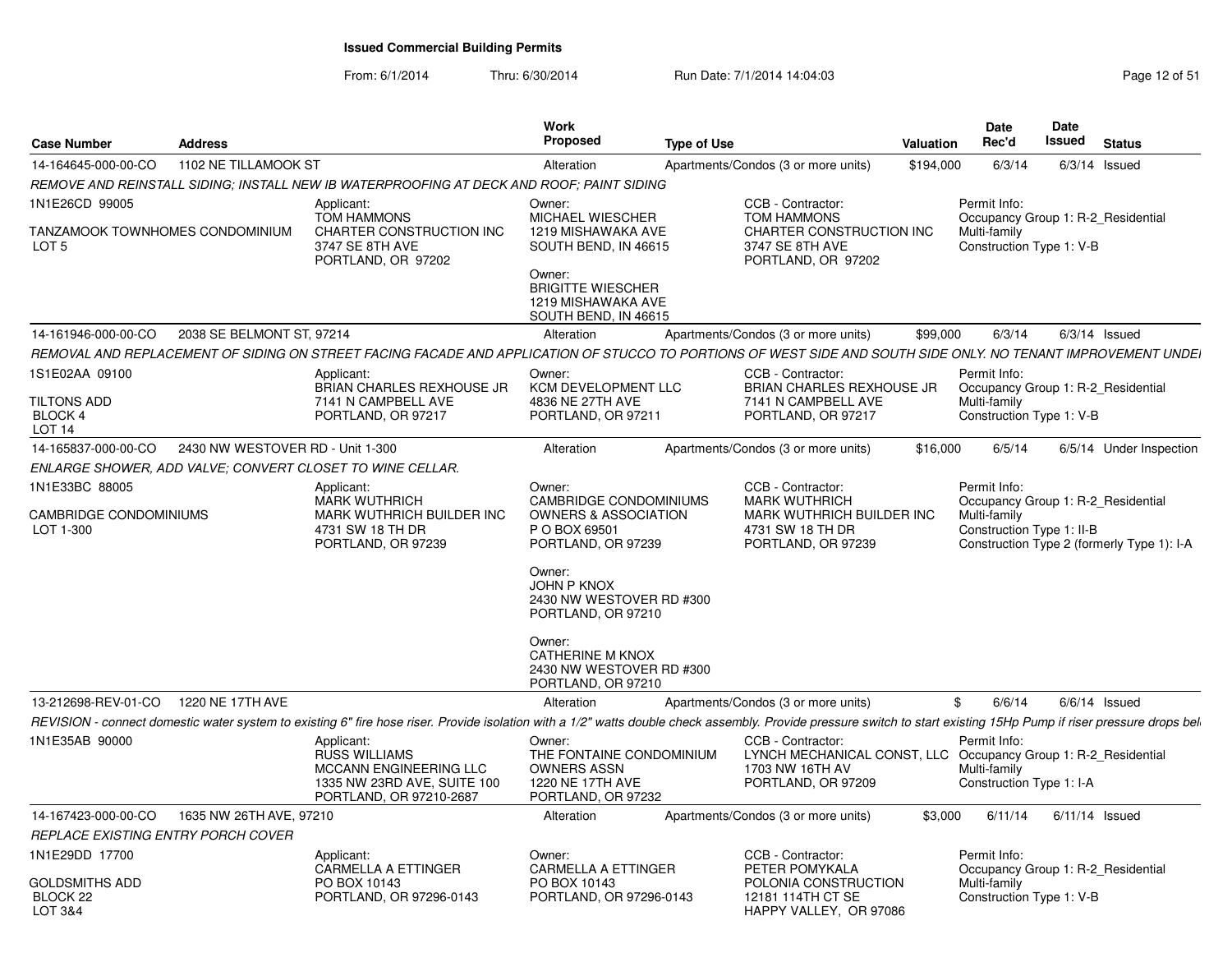From: 6/1/2014Thru: 6/30/2014 Run Date: 7/1/2014 14:04:03 Research 2010 Rage 13 of 51

| Case Number                                                                                             | <b>Address</b>                                                                                                                                                | <b>Work</b><br>Proposed                                                  | <b>Type of Use</b>                                                                                                                                       |                                                                                 | Valuation | <b>Date</b><br>Rec'd                                                                                                     | Date<br>Issued | <b>Status</b> |                          |
|---------------------------------------------------------------------------------------------------------|---------------------------------------------------------------------------------------------------------------------------------------------------------------|--------------------------------------------------------------------------|----------------------------------------------------------------------------------------------------------------------------------------------------------|---------------------------------------------------------------------------------|-----------|--------------------------------------------------------------------------------------------------------------------------|----------------|---------------|--------------------------|
| 14-171018-000-00-CO                                                                                     | 7634 SW CAPITOL HWY, 97219                                                                                                                                    | Alteration                                                               | Assembly                                                                                                                                                 |                                                                                 | \$60,000  | 6/20/14                                                                                                                  | 6/20/14 Issued |               |                          |
|                                                                                                         | TENANT IMPROVEMENT-OCCUPANCY THIS PERMIT- LOWER LEVEL OF EXISTING CHURCH, NEW WALLS TO COMPLETE RECONFIGURATION OF LOWER LEVEL. SEE PERMIT 13-189699CO FOR S  |                                                                          |                                                                                                                                                          |                                                                                 |           |                                                                                                                          |                |               |                          |
| 1S1E20AC 17700                                                                                          | Applicant:                                                                                                                                                    | Owner:                                                                   |                                                                                                                                                          | CCB - Contractor:                                                               |           | Permit Info:                                                                                                             |                |               |                          |
| <b>BUCKINGHAM HTS</b><br>BLOCK 4<br>LOT 1-3 TL 17700                                                    | <b>TONY YRAGUEN</b><br>TODD HESS BUILDING CO<br>9414 SW BARBUR BLVD<br>PORTLAND OR 97219                                                                      | 3612 SW TROY ST                                                          | <b>INTERNATIONAL CHURCH OF</b><br>PORTLAND, OR 97219-1662                                                                                                | <b>TODD HESS BUILDING CO</b><br>9414 SW BARBUR BLVD. #150<br>PORTLAND, OR 97219 |           | Occupancy Group 1: A-3_Place of Worship<br>Construction Type 1: V-B                                                      |                |               |                          |
|                                                                                                         |                                                                                                                                                               | Owner:<br>3612 SW TROY ST                                                | THE FOURSQUARE GOSPEL<br>PORTLAND, OR 97219-1662                                                                                                         |                                                                                 |           |                                                                                                                          |                |               |                          |
| 14-164274-000-00-CO                                                                                     | 3582 SE POWELL BLVD, 97202                                                                                                                                    | Alteration                                                               | Assembly                                                                                                                                                 |                                                                                 | \$5,000   | 6/20/14                                                                                                                  | 6/20/14 Issued |               |                          |
|                                                                                                         | SEE 11-177219VI-RESPONSE-DOORS REMOVED FROM FENCED AREA TO PROVIDE REQUIRED EGRESS. MEMBRANE STRUCTURE REMOVED. ENTRY CANOPY REMOVED. ADA PARKING SPACES      |                                                                          |                                                                                                                                                          |                                                                                 |           |                                                                                                                          |                |               |                          |
| 1S1E12DB 00300<br>SECTION 12 1S 1E<br>TL 300 2.83 ACRES                                                 | Applicant:<br><b>GABE DOMINEK</b><br><b>DOMINEK ARCHITECTURE</b><br>330 SE MLK BLVD #350<br>PORTLAND, OR 97214                                                | Owner:                                                                   | POWELL BLVD PROPERTY LLC<br>6312 SW CAPITOL HWY #411<br>PORTLAND, OR 97239-1938                                                                          |                                                                                 |           | Permit Info:<br>Occupancy Group 1: A-2_Nightclub<br>Construction Type 1: V-B                                             |                |               |                          |
| 14-167965-000-00-CO                                                                                     | 535 NW 16TH AVE, 97209                                                                                                                                        | Alteration                                                               | Assembly                                                                                                                                                 |                                                                                 | \$20,000  | 6/24/14 6/24/14 Issued                                                                                                   |                |               |                          |
|                                                                                                         | RECONFIGURE EXISTING RESTROOMS TO CREATE LARGER MENS RESTROOM, ADD 3 URINALS AND 2 NEW HAND SINKS; FRAME IN NEW WOMENS RESTROOM AT EXISTING SEATING AREA, IN  |                                                                          |                                                                                                                                                          |                                                                                 |           |                                                                                                                          |                |               |                          |
| 1N1E33AC 02300                                                                                          | Applicant:                                                                                                                                                    | Owner:                                                                   |                                                                                                                                                          | CCB - Contractor:                                                               |           | Permit Info:                                                                                                             |                |               |                          |
| <b>COUCHS ADD</b><br>BLOCK 154<br>LOT 3&5-8<br>HISTORIC PROPERTY 15 YR 2005<br>POTENTIAL ADDITIONAL TAX | <b>JOHN OGAI</b><br>ENCORE CLUB<br>535 NW 16TH AVE<br>PORTLAND, OR 97209                                                                                      | <b>MAHONIA INC</b>                                                       | 4985 BATTLE CREEK RD SE<br>SALEM, OR 97302-9683                                                                                                          | <b>ROGER WORF</b><br>11935 SW BURNETT LANE<br>BEAVERTON, OR 97008               |           | Occupancy Group 1: A-3 Assembly -<br>General<br>Construction Type 1: V-B                                                 |                |               |                          |
| 14-165783-000-00-CO                                                                                     | 825 NE 25TH AVE, 97232                                                                                                                                        | Alteration                                                               | Assembly                                                                                                                                                 |                                                                                 | \$8.150   | 6/10/14                                                                                                                  |                |               | 6/10/14 Under Inspection |
|                                                                                                         | TENANT IMPROVEMENT FOR EXISTING TENANT - RELOCATE WALLS TO EXPAND VESTIBULE AND EQUIPMENT ASSEMBLY AREA                                                       |                                                                          |                                                                                                                                                          |                                                                                 |           |                                                                                                                          |                |               |                          |
| 1N1E36BC 11800<br>SULLIVANS ADD<br>BLOCK 30<br>LOT 7&8                                                  | Applicant:<br><b>MIKE COYLE</b><br><b>FASTER PERMITS</b><br>14334 NW EAGLERIDGE LANE<br>PORTLAND, OR 97229                                                    | Owner:<br>Owner:                                                         | <b>FERGUSON FAMILY</b><br>315 NE LAURELHURST PL<br>PORTLAND, OR 97232-3338<br><b>INVESTMENTS LLC</b><br>315 NE LAURELHURST PL<br>PORTLAND, OR 97232-3338 |                                                                                 |           | Permit Info:<br>Occupancy Group 1: F-1 Industrial Plant -<br>Factory, Mod.Hazard<br>Construction Type 1: V-A             |                |               |                          |
| 13-232803-000-00-CO                                                                                     | 116 SE YAMHILL ST, 97214                                                                                                                                      | Alteration                                                               | Assembly                                                                                                                                                 |                                                                                 | \$150,000 | 11/27/13                                                                                                                 | 6/27/14 Issued |               |                          |
|                                                                                                         | CHANGE OF OCCUPANCY FROM WAREHOUSE TO ASSEMBLY (A-3): PROPOSAL INCLUDES FULL SEISMIC UPGRADE; ADDITION OF NFPA 13 SPRINKLER SYSTEM; EXIT DOOR UPGRADES INCLUD |                                                                          |                                                                                                                                                          |                                                                                 |           |                                                                                                                          |                |               |                          |
| 1S1E03AD 00900                                                                                          | Applicant:                                                                                                                                                    | Owner:                                                                   |                                                                                                                                                          | CCB - Contractor:                                                               |           | Permit Info:                                                                                                             |                |               |                          |
| <b>EAST PORTLAND</b><br>BLOCK 47<br>LOT 1&2                                                             | <b>KELLY EDWARDS</b><br>2525 E BURNSIDE ST<br>PORTLAND OR 97214                                                                                               | <b>KELLY C BRUUN</b><br>SCOTT-EDWARDS ARCHITECTURI 3611 SE 20TH AVE #300 | PORTLAND, OR 97202                                                                                                                                       | LORENTZ BRUUN CO INC<br>3611 SE 20TH ST, STE 300<br>PORTLAND OR 97202           |           | Occupancy Group 1: A-3_Assembly<br>General<br>Construction Type 1: III-B<br>Construction Type 2 (formerly Type 1): III-B |                |               |                          |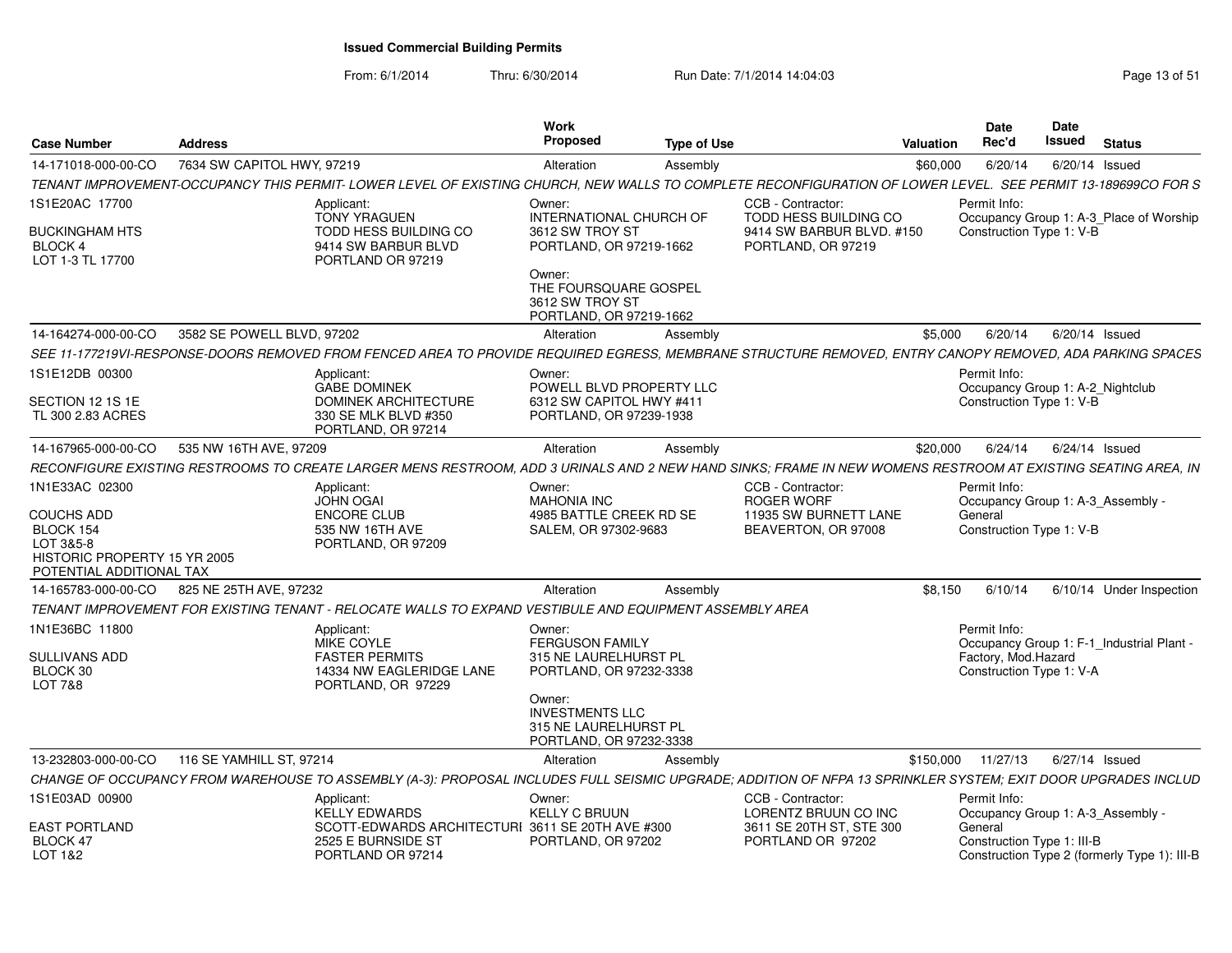From: 6/1/2014Thru: 6/30/2014 Run Date: 7/1/2014 14:04:03 Research 2010 Rage 14 of 51

| <b>Case Number</b>                                                                                            | <b>Address</b>                |                                                                                                                                                                 | Work<br>Proposed                                                                                                                | <b>Type of Use</b> |                                                                                      | Valuation | <b>Date</b><br>Rec'd                                                           | Date<br>Issued | <b>Status</b>    |
|---------------------------------------------------------------------------------------------------------------|-------------------------------|-----------------------------------------------------------------------------------------------------------------------------------------------------------------|---------------------------------------------------------------------------------------------------------------------------------|--------------------|--------------------------------------------------------------------------------------|-----------|--------------------------------------------------------------------------------|----------------|------------------|
| 14-146094-000-00-CO                                                                                           | 1624 NW GLISAN ST, 97209      |                                                                                                                                                                 | Alteration                                                                                                                      | Assembly           |                                                                                      | \$100     | 4/22/14                                                                        |                | 6/27/14 Issued   |
|                                                                                                               |                               | REMOVE EXTERIOR EXIT SIGN FOR DOOR IN BACK OF BUILDING. DOOR TO REMAIN.                                                                                         |                                                                                                                                 |                    |                                                                                      |           |                                                                                |                |                  |
| 1N1E33DB 00500                                                                                                |                               | Applicant:<br><b>Blaine Burris</b>                                                                                                                              | Owner:<br><b>MARY A MC MENAMIN</b>                                                                                              |                    | CCB - Contractor:<br><b>JACK HAEDINGER</b>                                           |           | Permit Info:<br>Occupancy Group 1: A-2_Nightclub                               |                |                  |
| <b>COUCHS ADD</b><br>BLOCK 153<br>W 1/2 OF LOT 6&7                                                            |                               | Ankrom Moisan Associated Architect: 430 N KILLINGSWORTH ST<br>6720 SW Macadam, Suite 100<br>Portland, OR 97219                                                  | PORTLAND, OR 97217-2441                                                                                                         |                    | PACIFIC CREST CONSTRUCTION<br>24111 NE HALSEY ST #400<br>TROUTDALE, OR 97060-1030    |           | Construction Type 1: III-A                                                     |                |                  |
|                                                                                                               |                               |                                                                                                                                                                 | Owner:<br>MICHAEL R MC MENAMIN<br>430 N KILLINGSWORTH ST<br>PORTLAND, OR 97217-2441                                             |                    |                                                                                      |           |                                                                                |                |                  |
| 14-145965-000-00-CO                                                                                           | 4000 SE 82ND AVE, 97266       |                                                                                                                                                                 | Alteration                                                                                                                      | Assembly           |                                                                                      | \$85,000  | 4/22/14                                                                        |                | 6/27/14 Issued   |
|                                                                                                               |                               | TI FOR NEW TENANT, CHANGE OF OCCUPANCY TO A2- BUILD OUT FOR NEW RESTAURANT TO INCLUDE; WALK IN FREEZERS, 2 COOLERS, COMMERCIAL KITCHEN, RESTROOMS AND SEATING , |                                                                                                                                 |                    |                                                                                      |           |                                                                                |                |                  |
| 1S2E09CC 00107                                                                                                |                               | Applicant:<br><b>BOB SCHATZ</b><br><b>BOB SCHATZ ARCHITECT</b><br>2118 SE DIVISION ST<br>PORTLAND, OR 97202                                                     | Owner:<br><b>EASTPORT PLAZA SHOPPING</b><br><b>CENTERLP</b><br>200 SOUTH LOS ROBLES AVE<br><b>STE 510</b><br>PASADENA, CA 91101 |                    | CCB - Contractor:<br>TNS CONSTRUCTION LLC<br>6020 NE WILLOW ST<br>PORTLAND, OR 97213 |           | Permit Info:<br>Occupancy Group 1: A-2_Restaurant<br>Construction Type 1: V-B  |                |                  |
| 14-174587-000-00-CO                                                                                           | 5000 N WILLAMETTE BLVD, 97217 |                                                                                                                                                                 | Alteration                                                                                                                      | Assembly           |                                                                                      | \$66,502  | 6/25/14                                                                        | 6/25/14 Issued |                  |
|                                                                                                               |                               | INSTALL SHELVING IN EQUIPMENT ROOM AT CHILES CENTER FOR STORAGE                                                                                                 |                                                                                                                                 |                    |                                                                                      |           |                                                                                |                |                  |
| 1N1E18A 00100<br>SECTION 18 1N 1E                                                                             |                               | Applicant:<br><b>JIM MCCORD</b><br>SPACESAVER SPECIALISTS INC                                                                                                   | Owner:<br>UNIVERSITY OF PORTLAND<br>5000 N WILLAMETTE BLVD                                                                      |                    | CCB - Contractor:<br><b>JIM MCCORD</b><br>SPACESAVER SPECIALISTS INC                 |           | Permit Info:<br>Occupancy Group 1: S-1_Storage -<br>Moderate Hazard, Warehouse |                |                  |
| TL 100 80.73 ACRES                                                                                            |                               | 9730 SW Herman Rd.<br>Tualatin, OR 97062                                                                                                                        | PORTLAND, OR 97203-5798                                                                                                         |                    | 9730 SW Herman Rd.<br>Tualatin, OR 97062                                             |           | Construction Type 1: I-B                                                       |                |                  |
| 14-171746-000-00-CO                                                                                           | 5736 NE 33RD AVE, 97211       |                                                                                                                                                                 | Alteration                                                                                                                      | Assembly           |                                                                                      | \$1       | 6/19/14                                                                        |                | $6/19/14$ Issued |
|                                                                                                               |                               | ESTABLISH AN OFFICIAL RECORDED OCCUPANCY FOR THE RESTAURANT ENCLOSED COURTYARD IN ORDER TO GET A 'MAXIMUM OCCOPANCY' SIGN FROM THE FIRE MARSHALL                |                                                                                                                                 |                    |                                                                                      |           |                                                                                |                |                  |
| 1N1E13DC 09600                                                                                                |                               | Applicant:<br><b>Blaine Burris</b>                                                                                                                              | Owner:<br>KENNEDY SCHOOL INC                                                                                                    |                    | CCB - Contractor:<br><b>JACK HAEDINGER</b>                                           |           | Permit Info:<br>Occupancy Group 1: A-2_Restaurant                              |                |                  |
| KENNEDYS ADD<br><b>BLOCK 11&amp;14</b><br>TL 9600<br>HISTORIC PROPERTY 15 YR 1996<br>POTENTIAL ADDITIONAL TAX |                               | Ankrom Moisan Associated Architect: 5736 NE 33RD AVE<br>6720 SW Macadam, Suite 100<br>Portland, OR 97219                                                        | PORTLAND, OR 97211                                                                                                              |                    | PACIFIC CREST CONSTRUCTION<br>24111 NE HALSEY ST #400<br>TROUTDALE, OR 97060-1030    |           | Construction Type 1: V-B                                                       |                |                  |
| 14-157869-000-00-CO                                                                                           | 1902 W BURNSIDE ST            |                                                                                                                                                                 | Alteration                                                                                                                      | Assembly           |                                                                                      | \$45,000  | 6/12/14                                                                        |                | $6/12/14$ Issued |
|                                                                                                               |                               | TENANT IMPROVEMENT FOR NEW RESTAURANT TENANT, DEMO HALF WALLS, BUILD NEW COUNTERS, ADD GREASE TRAP, ADD SOFFITS, DINING AREA                                    |                                                                                                                                 |                    |                                                                                      |           |                                                                                |                |                  |
| 1N1E33DC 70264                                                                                                |                               | Applicant:<br><b>CHARLIE DENTON</b><br><b>BOISE FRY COMPANY</b><br>4649 NE 97TH<br>PORTLAND, OR 97270                                                           | Owner:<br><b>CIVIC RETAIL LLC</b><br>1477 NW EVERETT ST<br>PORTLAND, OR 97209-2617                                              |                    | <b>Primary Contractor:</b><br><b>TO BID</b>                                          |           | Permit Info:<br>Occupancy Group 1: A-2 Restaurant<br>Construction Type 1: I-A  |                |                  |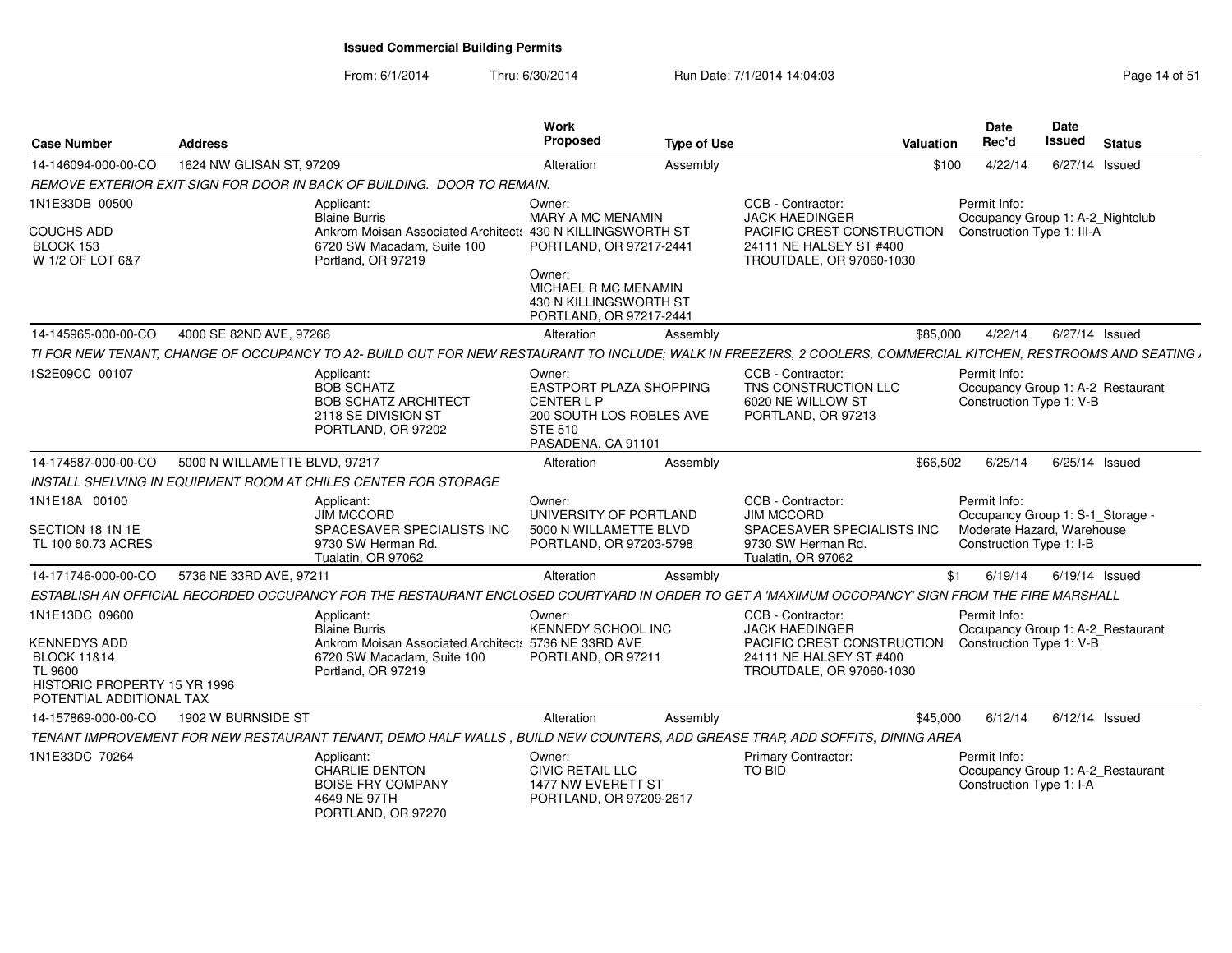From: 6/1/2014

Thru: 6/30/2014 Run Date: 7/1/2014 14:04:03 Research 2010 Rage 15 of 51

| <b>Case Number</b>                                                                | <b>Address</b>                  |                                                                                                                                                                | Work<br><b>Proposed</b>                                                          | <b>Type of Use</b> |                                                                                                                                               | Valuation | <b>Date</b><br>Rec'd                                                                                  | <b>Date</b><br>Issued | <b>Status</b> |                         |
|-----------------------------------------------------------------------------------|---------------------------------|----------------------------------------------------------------------------------------------------------------------------------------------------------------|----------------------------------------------------------------------------------|--------------------|-----------------------------------------------------------------------------------------------------------------------------------------------|-----------|-------------------------------------------------------------------------------------------------------|-----------------------|---------------|-------------------------|
| 13-241548-000-00-CO                                                               | 710 NW 17TH AVE, 97209          |                                                                                                                                                                | Alteration                                                                       | <b>Business</b>    |                                                                                                                                               | \$150,000 | 12/24/13                                                                                              | 6/19/14 Issued        |               |                         |
|                                                                                   |                                 | PARTIAL CHANGE OF OCCUPANCY FROM WAREHOUSE TO ENCLOSED PARKING GARAGE AND OFFICE. MISCELLANEOUS IMPROVEMENTS, CLOSE EXISTING CURB CUT, STRUCTURAL UPGRAI       |                                                                                  |                    |                                                                                                                                               |           |                                                                                                       |                       |               |                         |
| 1N1E33AC 01700<br><b>COUCHS ADD</b>                                               |                                 | Applicant<br>KATHY JOHNSON<br><b>HENNEBERY EDDY ARCHITECTS</b>                                                                                                 | Owner:<br><b>GLASER BROS LLC</b><br>333 S STATE ST #V-249                        |                    | CCB - Contractor:<br>R & H CONSTRUCTION<br>1530 SW TAYLOR STREET                                                                              |           | Permit Info:<br>Occupancy Group 1: S-1 Storage -<br>Moderate Hazard, Warehouse                        |                       |               |                         |
| BLOCK 156<br>LOT 2&3                                                              |                                 | 921 SW WASHINGTON SUITE 250<br>PORTLAND, OR 97205                                                                                                              | LAKE OSWEGO, OR 97034                                                            |                    | PORTLAND, OR 97205                                                                                                                            |           | Construction Type 1: III-B<br>Construction Type 2 (formerly Type 1): III-B                            |                       |               |                         |
| 13-191022-DFS-01-CO                                                               | 600 NW NAITO PKY - Unit G       |                                                                                                                                                                | Alteration                                                                       | <b>Business</b>    |                                                                                                                                               | \$3,600   | 12/20/13                                                                                              | $6/9/14$ Issued       |               |                         |
|                                                                                   |                                 | DEFERRED SUBMITTAL FOR THE 42" HIGH GLASS GUARDRAIL FOR INTERIOR STAIRS AND LANDING PERMITTED ON REVISION 2 - SEE FOLDER COMMENTS                              |                                                                                  |                    |                                                                                                                                               |           |                                                                                                       |                       |               |                         |
| 1N1E34BD 90216<br>MC CORMICK PIER CONDOMINIUM<br>LOT G                            |                                 | Applicant<br>ALEXANDER LUNGERSHAUSEN<br>HENNEBERY EDDY ARCHITECTS<br>921 SW WASHINGTON ST STE 250 PORTLAND, OR 97219<br>PORTLAND, OR 97205                     | Owner:<br><b>MCCORMICK ANGEL LLC</b><br>9320 SW BARBUR BLVD #300                 |                    |                                                                                                                                               |           | Permit Info:<br>Occupancy Group 1: B_Bank, Off.,<br>Med.Off., Pub.Bldg.<br>Construction Type 1: III-A |                       |               |                         |
|                                                                                   |                                 |                                                                                                                                                                | Owner:<br>MCCORMICK UNIT G LLC<br>9320 SW BARBUR BLVD #300<br>PORTLAND, OR 97219 |                    |                                                                                                                                               |           |                                                                                                       |                       |               |                         |
| 14-102239-000-00-CO                                                               | 800 NE OREGON ST, 97232         |                                                                                                                                                                | Alteration                                                                       | <b>Business</b>    |                                                                                                                                               | \$35,000  | 6/5/14                                                                                                |                       |               | 6/5/14 Under Inspection |
|                                                                                   |                                 | TENANT IMPROVEMENT: FIRST FLOOR ELIMINATE TELEPHONE ALCOVE TO INCLUDE SPACE AS PART OF OFFICE: REMODEL CONCESSION STAND (CALLED OUT AS ELECRICAL ON PLANS SETS |                                                                                  |                    |                                                                                                                                               |           |                                                                                                       |                       |               |                         |
| 1N1E35BC 02000<br><b>HOLLADAYS ADD</b><br>BLOCK 88&89 TL 2000<br>96.6% NONTAXABLE |                                 | Applicant:<br><b>ERIC EVENSEN</b><br><b>BAYSINGER PARTNERS</b><br><b>ARCHITECTURE</b><br>1006 SE GRAND AVE, SUITE 300                                          | Owner:<br>OREGON STATE OF (DEPT OF<br>1100 AIRPORT RD SE<br>SALEM, OR 97301-6674 |                    | CCB - Contractor:<br>JAMES E ANDERSON<br><b>CEDAR MILL CONSTRUCTION</b><br>19465 SW 89th Ave<br>Tualatin, OR 97062                            |           | Permit Info:<br>Occupancy Group 1: B Bank, Off<br>Med.Off., Pub.Bldg.<br>Construction Type 1: I-A     |                       |               |                         |
|                                                                                   |                                 | PORTLAND, OR 97214                                                                                                                                             | Owner:<br><b>ADMIN SERVICES</b><br>1100 AIRPORT RD SE<br>SALEM, OR 97301-6674    |                    |                                                                                                                                               |           |                                                                                                       |                       |               |                         |
| 14-110454-000-00-CO                                                               | 4412 SE WOODSTOCK BLVD, 97206   |                                                                                                                                                                | Alteration                                                                       | <b>Business</b>    |                                                                                                                                               | \$80,000  | 2/4/14                                                                                                | $6/6/14$ Issued       |               |                         |
|                                                                                   |                                 | TENANT IMPROVEMENT-CONVERT EXISTING FLOWER SHOP TO NEW CAFE, NEW ACCESSIBLE RESTROOM, NEW OFFICE SPACE, NEW NONSTRUCTURAL WALLS, FOR BAKING BENCH, BATHRC      |                                                                                  |                    |                                                                                                                                               |           |                                                                                                       |                       |               |                         |
| 1S2E18CC 14600                                                                    |                                 | Applicant:<br>DAVID RUBOVITS<br>DHR RENOVATION INC<br>2227 N SKIDMORE TERRACE<br>PORTLAND, OR 97217                                                            | Owner:<br><b>TIMOTHY EVEN</b><br>HAPPY VALLEY, OR 97086                          |                    | CCB - Contractor:<br><b>DAVID RUBOVITS</b><br>14059 SE ROLLING MEADOWS DR DHR RENOVATION INC<br>2227 N SKIDMORE TERRACE<br>PORTLAND, OR 97217 |           | Permit Info:<br>Occupancy Group 1: B_Bank, Off.,<br>Med.Off., Pub.Bldg.<br>Construction Type 1: V-B   |                       |               |                         |
|                                                                                   |                                 |                                                                                                                                                                | Owner:<br>ANGELA EVEN<br>14059 SE ROLLING MEADOWS DR<br>HAPPY VALLEY, OR 97086   |                    |                                                                                                                                               |           |                                                                                                       |                       |               |                         |
| 13-230747-DFS-01-CO<br>DFS FOR DRAGSTRUT VERIFICATION                             | 11703 NE GLENN WIDING DR, 97220 |                                                                                                                                                                | Alteration                                                                       | <b>Business</b>    |                                                                                                                                               | \$1       | 3/18/14                                                                                               | $6/11/14$ Issued      |               |                         |
| 1N2E15AC 00701                                                                    |                                 | Applicant:<br>UNION CORNER CONSTRUCTION 205 PROPERTIES LLC                                                                                                     | Owner:                                                                           |                    | CCB - Contractor:<br>UNION CORNER CONSTRUCTION                                                                                                |           | Permit Info:<br>Occupancy Group 1: B Bank, Off                                                        |                       |               |                         |
| INT'L CORPORATE CTR NO 3<br>LOT <sub>6</sub>                                      |                                 | <b>INC</b><br>6500A NE ST JOHNS RD<br>VANCOUVER, WA 986611230                                                                                                  | 12000 SE MILL PLAIN BLVD #202<br>VANCOUVER, WA 98684-6062                        |                    | INC.<br>6500A NE ST JOHNS RD<br>VANCOUVER, WA 986611230                                                                                       |           | Med.Off., Pub.Bldg.<br>Construction Type 1: III-B<br>Construction Type 2 (formerly Type 1): III-B     |                       |               |                         |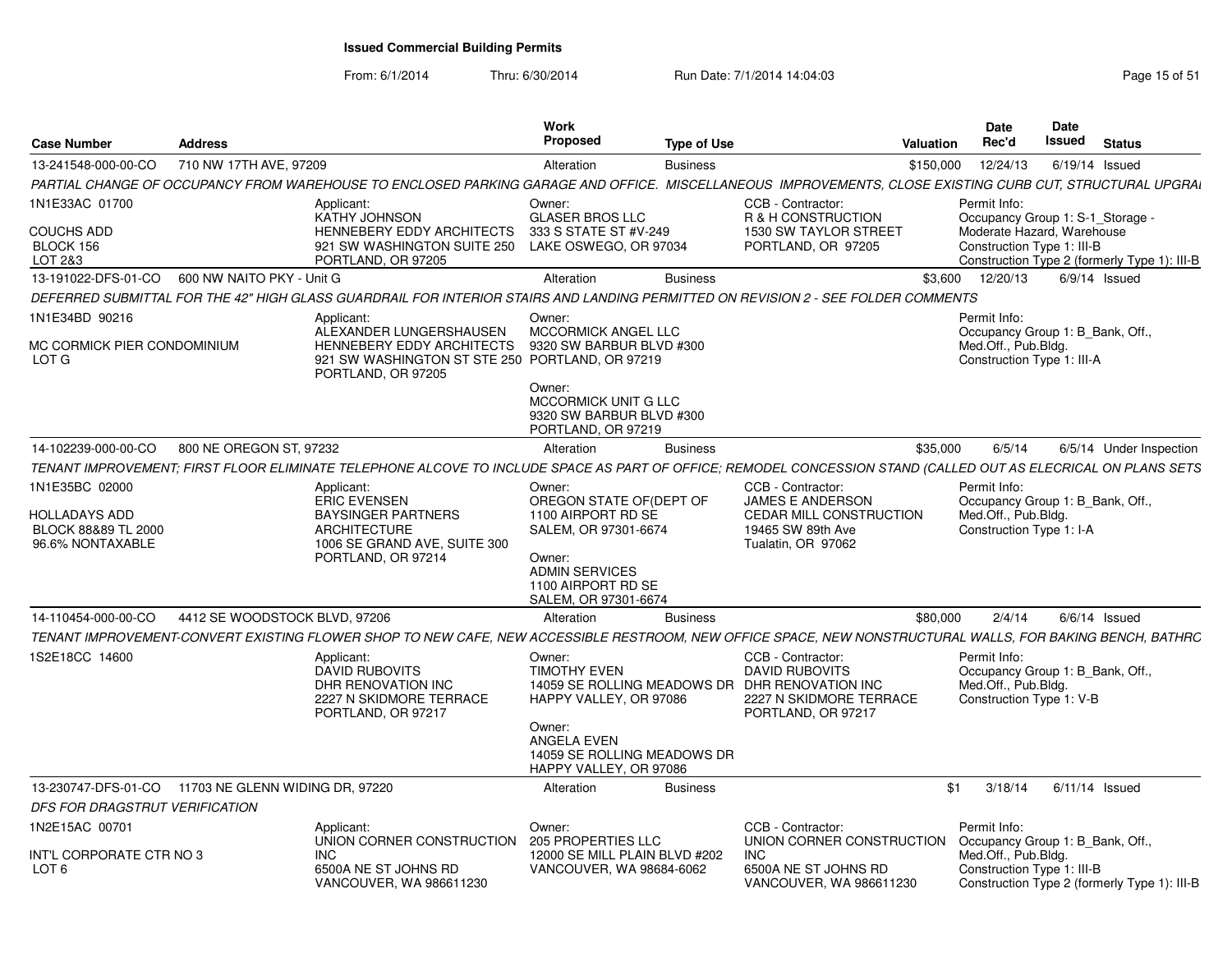From: 6/1/2014Thru: 6/30/2014 Run Date: 7/1/2014 14:04:03 Research 2010 Rage 16 of 51

| <b>Case Number</b>                                                       | <b>Address</b>                  |                                                                                                                                                                  | Work<br>Proposed                                                                                              | <b>Type of Use</b> |                                                                                                                                          | <b>Valuation</b> | <b>Date</b><br>Rec'd                                                                                  | Date<br>Issued         | <b>Status</b>                                |
|--------------------------------------------------------------------------|---------------------------------|------------------------------------------------------------------------------------------------------------------------------------------------------------------|---------------------------------------------------------------------------------------------------------------|--------------------|------------------------------------------------------------------------------------------------------------------------------------------|------------------|-------------------------------------------------------------------------------------------------------|------------------------|----------------------------------------------|
| 13-230747-DFS-02-CO<br><b>DFS FOR ENGINEERED FLOOR JOISTS</b>            | 11703 NE GLENN WIDING DR. 97220 |                                                                                                                                                                  | Alteration                                                                                                    | <b>Business</b>    |                                                                                                                                          | \$25,000         | 3/18/14                                                                                               | $6/11/14$ Issued       |                                              |
| 1N2E15AC 00701                                                           |                                 |                                                                                                                                                                  | Owner:<br>205 PROPERTIES LLC                                                                                  |                    | CCB - Contractor:<br>UNION CORNER CONSTRUCTION                                                                                           |                  | Permit Info:<br>Occupancy Group 1: B_Bank, Off.,                                                      |                        |                                              |
| INT'L CORPORATE CTR NO 3<br>LOT <sub>6</sub>                             |                                 |                                                                                                                                                                  | 12000 SE MILL PLAIN BLVD #202<br>VANCOUVER, WA 98684-6062                                                     |                    | <b>INC</b><br>6500A NE ST JOHNS RD<br>VANCOUVER, WA 986611230                                                                            |                  | Med.Off., Pub.Bldg.<br>Construction Type 1: III-B                                                     |                        | Construction Type 2 (formerly Type 1): III-B |
| 14-125789-000-00-CO                                                      | 415 SW 10TH AVE                 |                                                                                                                                                                  | Alteration                                                                                                    | <b>Business</b>    |                                                                                                                                          | \$200.000        |                                                                                                       | 3/18/14 6/27/14 Issued |                                              |
|                                                                          |                                 | PARTIAL CHANGE OR OCCUPANCY (B to M). TENANT IMPROVEMENT FOR NEW GROUND FLOOR RETAIL TENANT. REMOVE EXISTING CENTER STAIRWAY AND IN-FILL (SEAL OFF) ALL OPENING: |                                                                                                               |                    |                                                                                                                                          |                  |                                                                                                       |                        |                                              |
| 1N1E34CC 05001                                                           |                                 | Applicant:<br>MIKE COYLE                                                                                                                                         | Owner:<br>MAGNOLIA PROPERTIES LLC                                                                             |                    | CCB - Contractor:<br>AMAZON SERVICES INC                                                                                                 |                  | Permit Info:<br>Occupancy Group 1: B_Bank, Off.,                                                      |                        |                                              |
| PARTITION PLAT 2003-14<br>LOT <sub>1</sub>                               |                                 | <b>FASTER PERMITS</b><br>14334 NW EAGLERIDGE LANE<br>PORTLAND, OR 97229                                                                                          | 824 NW ALBEMARLE TER<br>PORTLAND, OR 97210                                                                    |                    | PO BOX 2536<br>PORTLAND, OR 97208                                                                                                        |                  | Med.Off., Pub.Bldg.<br>Construction Type 1: III-B                                                     |                        | Construction Type 2 (formerly Type 1): III-B |
| 13-228522-DFS-01-CO  12911 NE AIRPORT WAY, 97230                         |                                 |                                                                                                                                                                  | Alteration                                                                                                    | <b>Business</b>    |                                                                                                                                          | \$10.000         | 3/6/14                                                                                                | 6/27/14 Issued         |                                              |
| <b>DFS FOR LIGHTNG CALCS</b>                                             |                                 |                                                                                                                                                                  |                                                                                                               |                    |                                                                                                                                          |                  |                                                                                                       |                        |                                              |
| 1N2E14C 00102                                                            |                                 | Applicant:<br><b>MICHAEL KORINEK</b><br><b>DMS ARCHITECTS</b><br>2440 NE MLK, SUITE 202<br>PORTLAND, OR 97212                                                    | Owner:<br>1 SW COLUMBIA ST #435<br>PORTLAND, OR 97258-2036                                                    |                    | CCB - Contractor:<br>COPPER MOUNTAIN TRUST CORP JAEGER AND ERWERT<br><b>CONTRACTOR</b><br>601 S MCLOUGHLIN BLVD<br>OREGON CITY, OR 97045 |                  | Permit Info:<br>Occupancy Group 1: B_Bank, Off.,<br>Med.Off., Pub.Bldg.<br>Construction Type 1: III-B |                        |                                              |
| 14-128119-000-00-CO                                                      | 2750 SW MOODY AVE, 97201        |                                                                                                                                                                  | Alteration                                                                                                    | <b>Business</b>    |                                                                                                                                          | \$185,000        | 3/18/14                                                                                               | 6/24/14 Issued         |                                              |
|                                                                          |                                 | TENANT IMPROVEMENT FOR FIRST TIME COFFEE SHOP TENANT WITHIN EXISTING SHELL BUILDING, NEW BAR, WALLS FOR 2 WORKROOMS, DINING AREA WITH SEATING, OUTDOOR SEATING,  |                                                                                                               |                    |                                                                                                                                          |                  |                                                                                                       |                        |                                              |
| 1S1E10 00200                                                             |                                 | Applicant:<br>RACHEL BRAND                                                                                                                                       | Owner:<br>OREGON HEALTH                                                                                       |                    | CCB - Contractor:<br>Kevin Moisan                                                                                                        |                  | Permit Info:<br>Occupancy Group 1: B Bank, Off.,                                                      |                        |                                              |
| SECTION 10 1S 1E<br>TL 200 11.87 ACRES                                   |                                 | <b>HOLST ARCHITECTURE</b><br>110 SE 8TH AVE<br>PORTLAND, OR 97214                                                                                                | PORTLAND, OR 97239-3011<br>Owner:<br><b>SCIENCE</b><br>3181 SW SAM JACKSON PARK RD<br>PORTLAND, OR 97239-3011 |                    | 3181 SW SAM JACKSON PARK RD WESTERN CONSTRUCTION<br><b>SERVICES</b><br>2300 EAST THIRD LOOP #110<br>VANCOUVER, WA 98661                  |                  | Med.Off., Pub.Bldg.<br>Construction Type 1: I-A                                                       |                        |                                              |
|                                                                          |                                 |                                                                                                                                                                  | Owner:<br><b>UNIVERSITY</b><br>3181 SW SAM JACKSON PARK RD<br>PORTLAND, OR 97239-3011                         |                    |                                                                                                                                          |                  |                                                                                                       |                        |                                              |
| 13-233059-REV-01-CO                                                      | 1510 SE WATER AVE, 97214        |                                                                                                                                                                  | Alteration                                                                                                    | <b>Business</b>    |                                                                                                                                          | \$150,000        | 4/1/14                                                                                                | $6/19/14$ Issued       |                                              |
|                                                                          |                                 | VALUE ADDED REVISION TO TOPPING SLAB ASSEMBLY AND ADJUST TOP OF SLAB ELEVATIONS ACCORDINGLY                                                                      |                                                                                                               |                    |                                                                                                                                          |                  |                                                                                                       |                        |                                              |
| 1S1E03DA 01300                                                           |                                 | Applicant:<br>KELLY THELEN                                                                                                                                       | Owner:<br>PORTLAND GENERAL ELECTRIC                                                                           |                    | CCB - Contractor:<br>ROBERTSON & OLSON                                                                                                   |                  | Permit Info:<br>Occupancy Group 1: B_Bank, Off.,                                                      |                        |                                              |
| <b>STEPHENS ADD</b><br><b>BLOCK 20 TL 1300</b><br><b>DEPT OF REVENUE</b> |                                 | <b>GROUP MACKENZIE</b><br>1500 SE WATER AV STE 100<br>PORTLAND, OR 97214                                                                                         | CO.<br>1WTC0510--CORPORATE TAX<br>DEPT 121 SW SAL<br>PORTLAND, OR 97204-2901                                  |                    | <b>CONSTRUCTION</b><br>16821 SE MC GILLIVRAY BLVD<br>STE#210<br>VANCOUVER, WA 98683                                                      |                  | Med.Off., Pub.Bldg.<br>Construction Type 1: V-B                                                       |                        | Construction Type 2 (formerly Type 1): V-B   |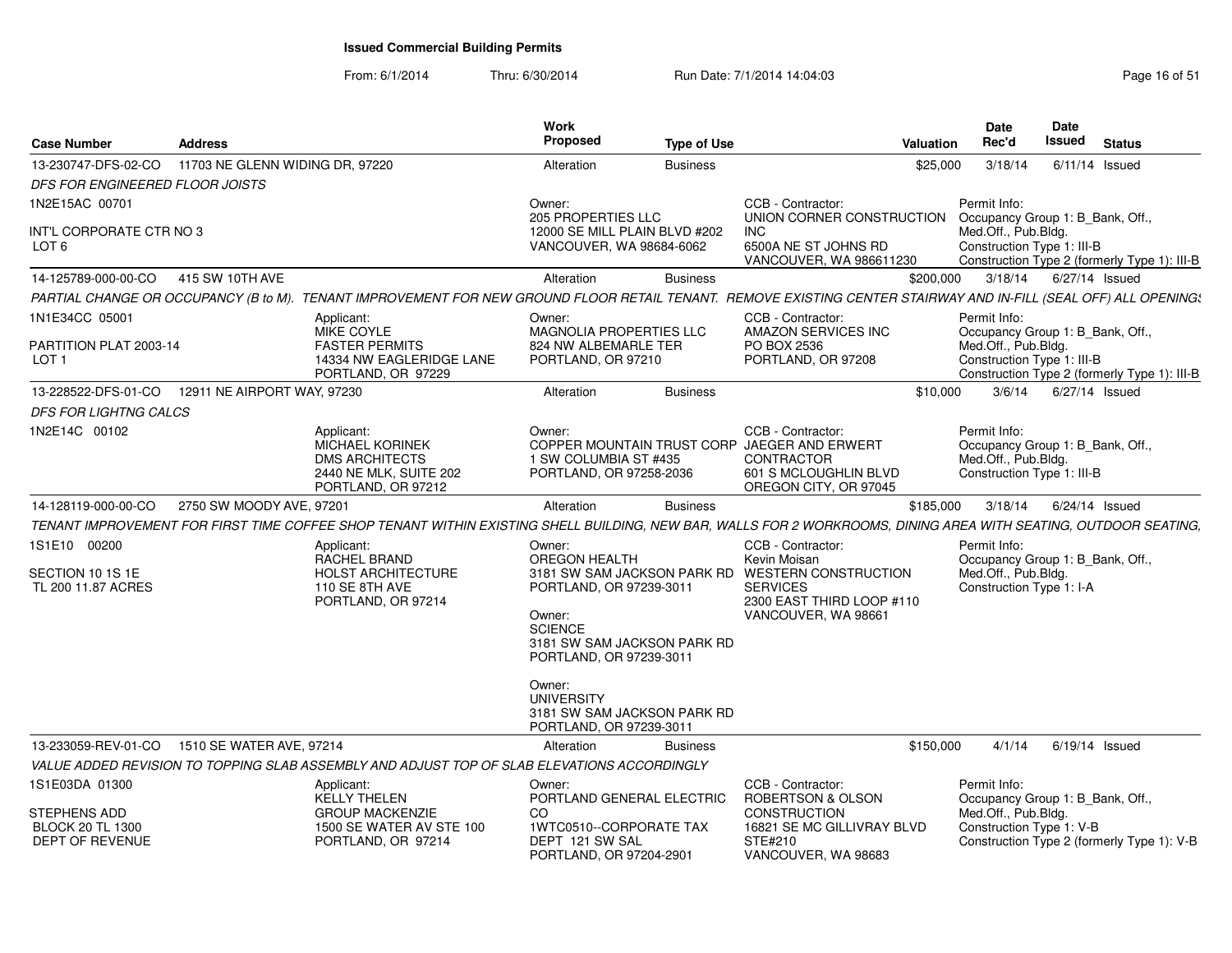From: 6/1/2014

Thru: 6/30/2014 Run Date: 7/1/2014 14:04:03 Research 2010 Rage 17 of 51

| <b>Case Number</b>                                                                | <b>Address</b>            |                                                                                                                                                               | Work<br><b>Proposed</b>                                                          | <b>Type of Use</b> |                                                                                                                     | <b>Valuation</b> | Date<br>Rec'd                                                                                       | Date<br>Issued | <b>Status</b>                                                                       |
|-----------------------------------------------------------------------------------|---------------------------|---------------------------------------------------------------------------------------------------------------------------------------------------------------|----------------------------------------------------------------------------------|--------------------|---------------------------------------------------------------------------------------------------------------------|------------------|-----------------------------------------------------------------------------------------------------|----------------|-------------------------------------------------------------------------------------|
| 14-129684-000-00-CO                                                               | 12612 SE STARK ST         |                                                                                                                                                               | Alteration                                                                       | <b>Business</b>    |                                                                                                                     | \$132,000        | 4/17/14                                                                                             |                | 6/17/14 Under Inspection                                                            |
|                                                                                   |                           | DEMO ALL INTERIOR WALLS AND BUILD OUT OFFICE FOR NEW TENANT; NEW OFFICES, EXAM AND SURGERY ROOMS WITH SINKS, LOBBY, CONFERENCE, STORAGE AREA, RELOCATE RESTRC |                                                                                  |                    |                                                                                                                     |                  |                                                                                                     |                |                                                                                     |
| 1S2E02BB 50046                                                                    |                           | Applicant:<br><b>MIKE COYLE</b>                                                                                                                               | Owner:<br>OFFDOC L L C                                                           |                    | CCB - Contractor:<br>RUSSELL CONSTRUCTION INC                                                                       |                  | Permit Info:<br>Occupancy Group 1: B_Bank, Off.,                                                    |                |                                                                                     |
| PLAZA 125 CONDOMINIUM<br><b>LOT 46-L</b>                                          |                           | <b>FASTER PERMITS</b><br>14334 NW EAGLERIDGE LANE<br>PORTLAND, OR 97229                                                                                       | 6819 CORREGIDOR RD<br>VANCOUVER, WA 98664-1615                                   |                    | 20915 SW 105TH AVE<br>TUALATIN OR 97062                                                                             |                  | Med.Off., Pub.Bldg.<br>Construction Type 1: V-B                                                     |                |                                                                                     |
| 14-133657-000-00-CO                                                               | 800 NE OREGON ST, 97232   |                                                                                                                                                               | Alteration                                                                       | <b>Business</b>    |                                                                                                                     | \$4.000          | 4/3/14                                                                                              |                | $6/2/14$ Issued                                                                     |
| EXTEND FOUNDATIONS FOR REPLACEMENT OF 2 CHILLERS                                  |                           |                                                                                                                                                               |                                                                                  |                    |                                                                                                                     |                  |                                                                                                     |                |                                                                                     |
| 1N1E35BC 02000<br><b>HOLLADAYS ADD</b><br>BLOCK 88&89 TL 2000<br>96.6% NONTAXABLE |                           | Applicant:<br>SVEN JOHNSON<br><b>JRT MECH</b><br>2211 SE GRACE AVE<br>BATTLE GROUND, WA 98604                                                                 | Owner:<br>OREGON STATE OF (DEPT OF<br>1100 AIRPORT RD SE<br>SALEM, OR 97301-6674 |                    | CCB - Contractor:<br>JRT MECHANICAL INC<br>PO BOX 1450<br>BATTLE GROUND, WA 986041450                               |                  | Permit Info:<br>Occupancy Group 1: B_Bank, Off.,<br>Med.Off., Pub.Bldg.<br>Construction Type 1: I-A |                |                                                                                     |
|                                                                                   |                           |                                                                                                                                                               | Owner:<br><b>ADMIN SERVICES</b><br>1100 AIRPORT RD SE<br>SALEM, OR 97301-6674    |                    |                                                                                                                     |                  |                                                                                                     |                |                                                                                     |
| 14-138627-000-00-CO                                                               | 2518 NE 82ND AVE, 97220   |                                                                                                                                                               | Alteration                                                                       | <b>Business</b>    |                                                                                                                     | \$8,000          | 6/9/14                                                                                              |                | $6/9/14$ Issued                                                                     |
|                                                                                   |                           | CREATE BANQUET FOOD WARMING AREA IN EXISTING SPACE ON SECOND LEVEL OF EXISTING BANQUET BUILDING, ADD 3 COMPARTMENT SINK                                       |                                                                                  |                    |                                                                                                                     |                  |                                                                                                     |                |                                                                                     |
| 1N2E28CB 20900                                                                    |                           | Applicant:<br><b>THAISON NGUYEN</b><br>7723 SE 141ST<br>PORTLAND, OR 97236                                                                                    | Owner:<br><b>SAIGON PLAZA LLC</b><br>8211 NE BRAZEE ST<br>PORTLAND, OR 97220     |                    | Primary Contractor:<br>TO BID                                                                                       |                  | Permit Info:<br>Occupancy Group 1: A-2_Restaurant<br>Construction Type 1: V-B                       |                |                                                                                     |
| 13-228400-DFS-03-CO                                                               | 1005 W BURNSIDE ST, 97209 |                                                                                                                                                               | Alteration                                                                       | <b>Business</b>    |                                                                                                                     | \$21,000         | 4/16/14                                                                                             |                | $6/5/14$ Issued                                                                     |
| <b>DFS FOR TRANSLUCENT SKYLIGHTS</b>                                              |                           |                                                                                                                                                               |                                                                                  |                    |                                                                                                                     |                  |                                                                                                     |                |                                                                                     |
| 1N1E34CB 11500<br><b>COUCHS ADD</b><br>BLOCK 68<br>LOT 1&4                        |                           | Applicant:<br><b>COREY OMEY</b><br>ERNEST MUNCH ARCHITECTURE<br>URBAN PLANNING LLC<br>111 SW OAK, SUITE 300<br>PORTLAND, OR 97204                             | Owner:<br><b>COMPANY LLC</b><br>7 NW 9TH AVE<br>PORTLAND, OR 97209-3301          |                    | CCB - Contractor:<br>POWELL FAMILY REAL ESTATE & WALSH CONSTRUCTION CO<br>2905 SW 1ST AVE<br>PORTLAND, OR 972014707 |                  | Permit Info:<br>Station<br>Construction Type 1: III-B                                               |                | Occupancy Group 1: M Store, Service<br>Construction Type 2 (formerly Type 1): III-B |
|                                                                                   |                           | Applicant:<br><b>JENNIFER PECENKA</b><br><b>ERNEST R MUNCH</b><br>ARCHITECTURE URBAN<br><b>PLANNING LLC</b><br>111 SW OAK ST STE 300<br>PORTLAND, OR 97204    |                                                                                  |                    |                                                                                                                     |                  |                                                                                                     |                |                                                                                     |
| 13-155501-REV-05-CO 7901 SE DIVISION ST, 97215                                    |                           |                                                                                                                                                               | Alteration                                                                       | <b>Business</b>    |                                                                                                                     |                  | 6/4/14<br>\$                                                                                        |                | $6/4/14$ Issued                                                                     |
|                                                                                   |                           | REVISION - changed egress door H100-1 from a double door back to a single door.                                                                               |                                                                                  |                    |                                                                                                                     |                  |                                                                                                     |                |                                                                                     |
| 1S2E05DD 03400                                                                    |                           | Applicant:<br>Sam Stadler                                                                                                                                     | Owner:                                                                           |                    | CCB - Contractor:<br>PORTLAND COMMUNITY COLLEGE ONEILL ELECTRIC INC                                                 |                  | Permit Info:<br>Occupancy Group 1: B Bank, Off.,                                                    |                |                                                                                     |
| SECTION 05 1S 2E<br>TL 3400 3.54 ACRES                                            |                           | SRG Partnership Inc.<br>621 SW Morrison St #200<br>Portland, OR 97205                                                                                         | PO BOX 19000<br>PORTLAND, OR 97280-0990                                          |                    | 4444 SE 27TH AVE<br>PORTLAND, OR 97202                                                                              |                  | Med.Off., Pub.Bldg.<br>Construction Type 1: III-B                                                   |                |                                                                                     |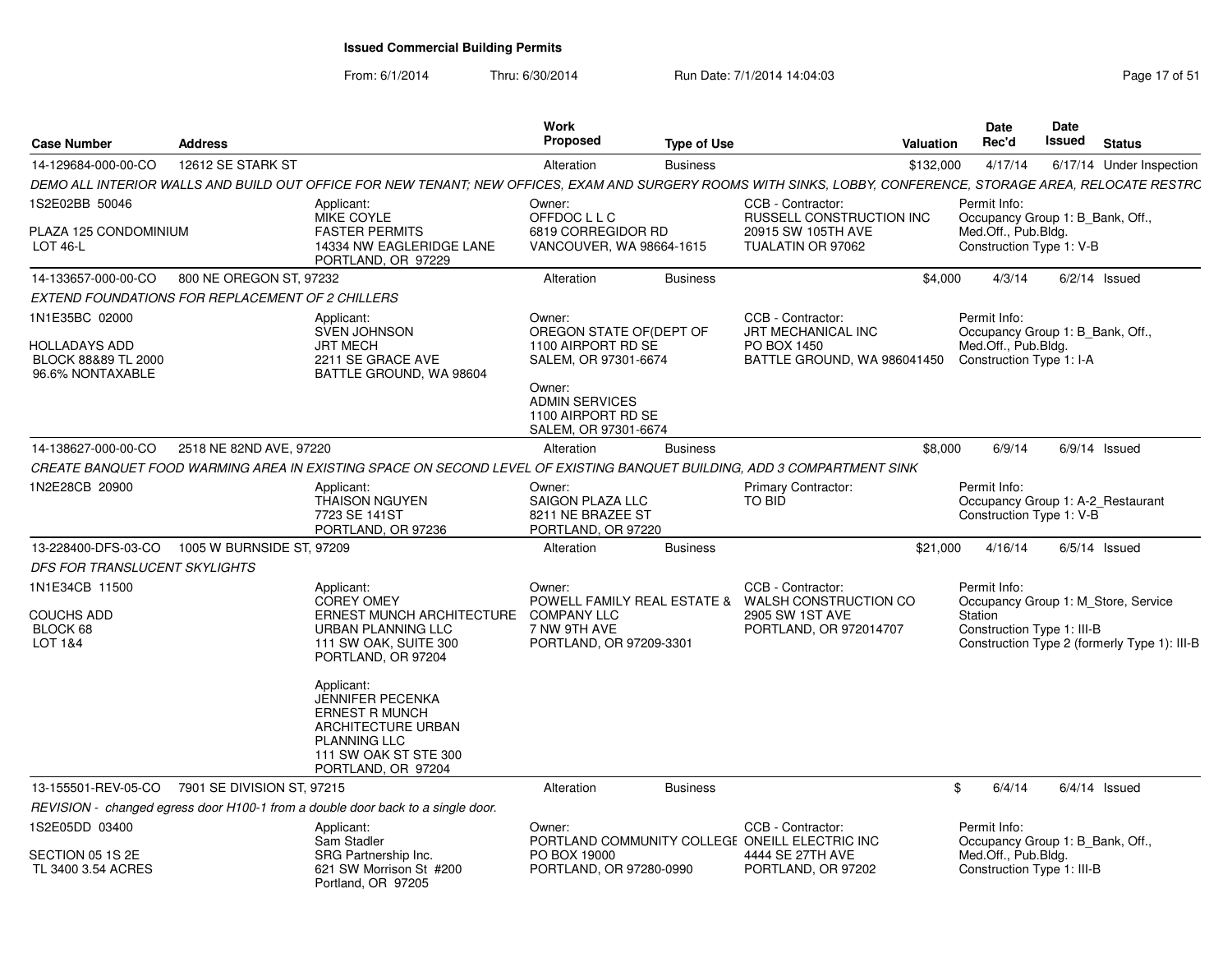From: 6/1/2014

Thru: 6/30/2014 Run Date: 7/1/2014 14:04:03 Research 2010 Rage 18 of 51

| <b>Case Number</b>                                                                                                       | <b>Address</b>             |                                                                                                                                                              | <b>Work</b><br><b>Proposed</b>                                                            | <b>Type of Use</b> |                                                                                                               | Valuation | <b>Date</b><br>Rec'd                                              | <b>Date</b><br>Issued<br><b>Status</b>                                            |
|--------------------------------------------------------------------------------------------------------------------------|----------------------------|--------------------------------------------------------------------------------------------------------------------------------------------------------------|-------------------------------------------------------------------------------------------|--------------------|---------------------------------------------------------------------------------------------------------------|-----------|-------------------------------------------------------------------|-----------------------------------------------------------------------------------|
| 13-155501-REV-07-CO                                                                                                      | 7901 SE DIVISION ST, 97215 |                                                                                                                                                              | Alteration                                                                                | <b>Business</b>    |                                                                                                               | \$        | 6/13/14                                                           | 6/13/14 Issued                                                                    |
|                                                                                                                          |                            | REVISION - submittal to confirm if RFIs need city review. RFI 12, 13, 16-19, 23-25, 52, 58, 59, 69 and 90 summaries and details. no plans submitted.         |                                                                                           |                    |                                                                                                               |           |                                                                   |                                                                                   |
| 1S2E05DD 03400                                                                                                           |                            | Applicant:<br>Sam Stadler                                                                                                                                    | Owner:                                                                                    |                    | CCB - Contractor:<br>PORTLAND COMMUNITY COLLEGE ONEILL ELECTRIC INC                                           |           | Permit Info:                                                      | Occupancy Group 1: B_Bank, Off.,                                                  |
| SECTION 05 1S 2E<br>TL 3400 3.54 ACRES                                                                                   |                            | SRG Partnership Inc.<br>621 SW Morrison St #200<br>Portland, OR 97205                                                                                        | PO BOX 19000<br>PORTLAND, OR 97280-0990                                                   |                    | 4444 SE 27TH AVE<br>PORTLAND, OR 97202                                                                        |           | Med.Off., Pub.Bldg.<br>Construction Type 1: III-B                 |                                                                                   |
| 14-146005-000-00-CO                                                                                                      | 600 SW 10TH AVE, 97205     |                                                                                                                                                              | Alteration                                                                                | <b>Business</b>    |                                                                                                               | \$139,532 | 4/22/14                                                           | 6/6/14 Under Inspection                                                           |
|                                                                                                                          |                            | TI FOR NEW TENANT - ADD NEW INTERIOR WALLS AND CUT IN DOORWAY TO CREATE LECTURE ROOM/ CLASS ROOMS FOR ADULT EDUCATION                                        |                                                                                           |                    |                                                                                                               |           |                                                                   |                                                                                   |
| 1N1E34CC 09400<br><b>PORTLAND</b><br>BLOCK 217<br><b>LOT 1-8</b><br><b>HISTORIC PROPERTY</b><br>POTENTIAL ADDITIONAL TAX |                            | Applicant:<br><b>GAIL OLDHAM</b><br>9117 SW BURNHAM STREET<br><b>TIGARD, OR 97223</b>                                                                        | Owner:<br>GALLERIA BUILDING DE LLC<br>2701 NW VAUGHN ST #390<br>PORTLAND, OR 97210        |                    | CCB - Contractor:<br><b>EVERGREEN PACIFIC INC</b><br>9117 SW BURNHAM ST<br><b>TIGARD, OR 97223</b>            |           | Permit Info:<br>Med.Off., Pub.Bldg.<br>Construction Type 1: I-B   | Occupancy Group 1: B_Bank, Off.,                                                  |
| 13-211631-DFS-02-CO                                                                                                      | 531 SE 14TH AVE            |                                                                                                                                                              | Alteration                                                                                | <b>Business</b>    |                                                                                                               | \$40,000  | 6/20/14                                                           | $6/23/14$ Issued                                                                  |
| DFS 02 - ROOFTOP DECK GUARDRAILS                                                                                         |                            |                                                                                                                                                              |                                                                                           |                    |                                                                                                               |           |                                                                   |                                                                                   |
| 1S1E02BA 00101                                                                                                           |                            | Applicant:                                                                                                                                                   | Owner:                                                                                    |                    | CCB - Contractor:                                                                                             |           | Permit Info:                                                      |                                                                                   |
| <b>EAST PORTLAND</b><br>BLOCK 282&283 TL 101                                                                             |                            | <b>CHRIS CUDAHY</b><br><b>BREMIK CONSTRUCTION</b><br>1026 SE STARK ST<br>PORTLAND, OR 97214                                                                  | WASHINGTON HIGH SCHOOL LLC<br>15350 SW SEQUOIA PKWY #300<br>PORTLAND, OR 97224-7175       |                    | <b>BREMIK CONSTRUCTION</b><br>1026 SE STARK ST<br>PORTLAND, OR 97214                                          |           | theater w/stage<br>Construction Type 1: II-A                      | Occupancy Group 1: A-1_Auditorium,<br>Construction Type 2 (formerly Type 1): II-A |
| 14-148199-000-00-CO                                                                                                      | 7215 SW GARDEN HOME RD     |                                                                                                                                                              | Alteration                                                                                | <b>Business</b>    |                                                                                                               | \$15,000  | 6/24/14                                                           | $6/24/14$ Issued                                                                  |
|                                                                                                                          |                            | TI FOR NEW TENANT - BUILD OUT WITH WALK IN COOLER FOR NEW BAR WITHIN EXISTING GROCERY STORE*SEE COMMENTS*                                                    |                                                                                           |                    |                                                                                                               |           |                                                                   |                                                                                   |
| 1S124DB01000<br>.86                                                                                                      |                            | Applicant:<br>ALLEN TYLER<br>SCHOMACKER'S SUBDIVISION, LOT 2, ACRES 7420 SW HUNT CLUB DRIVE<br>PORTLAND, OR 97223                                            | Owner:<br><b>GARDEN HOME ENTERPRISES INC</b><br>7410 SW OLESON ROAD<br>PORTLAND, OR 97223 |                    |                                                                                                               |           | Permit Info:<br>Med.Off., Pub.Bldg.<br>Construction Type 1: V-B   | Occupancy Group 1: B Bank, Off.,                                                  |
| 13-140938-REV-04-CO                                                                                                      | 1311 SE 7TH AVE, 97214     |                                                                                                                                                              | Alteration                                                                                | <b>Business</b>    |                                                                                                               | \$        | 5/5/14                                                            | $6/23/14$ Issued                                                                  |
|                                                                                                                          |                            | REVISION - REDUCE SCOPE OF WORK TO SHELL WORK ONLY; REMOVE RESTROOMS; RECONFIGURE STORE FRONTS AND MODIFIY DIRECTION OF WEST SIDE EXTERIOR STAIRS; REMOVE CA |                                                                                           |                    |                                                                                                               |           |                                                                   |                                                                                   |
| 1S1E02BC 05200<br><b>HAWTHORNE PK</b><br>BLOCK 133<br><b>LOT 7&amp;8</b>                                                 |                            | Applicant:<br><b>BRIAN MORRIS</b><br>SCOTT EDWARDS ARCHITECTURI 2045 NE M L KING BLVD<br>2525 E BURNSIDE STREET<br>PORTLAND, OR 97214                        | Owner:<br>PORTLAND, OR 97212                                                              |                    | CCB - Contractor:<br>WEATHERLY CREAMERY BULDIN( BREMIK CONSTRUCTION<br>1026 SE STARK ST<br>PORTLAND, OR 97214 |           | Permit Info:<br>Med.Off., Pub.Bldg.<br>Construction Type 1: III-B | Occupancy Group 1: B_Bank, Off.,<br>Construction Type 2 (formerly Type 1): III-B  |
| 14-150734-000-00-CO                                                                                                      | 2731 SE BELMONT ST, 97214  |                                                                                                                                                              | Alteration                                                                                | <b>Business</b>    |                                                                                                               | \$50,000  | 5/2/14                                                            | $6/6/14$ Issued                                                                   |
|                                                                                                                          |                            | REROOF AND DRAIN VAPOR REMEDIATION SYSTEM, EXTEND WOOD SECURITY PANEL ON ROOF; NO OCCUPANCY THIS PERMIT SEPARATE BUILDING PERMIT REQUIRED FOR TENANT IMPROV. |                                                                                           |                    |                                                                                                               |           |                                                                   |                                                                                   |
| 1S1E01BB 06900<br>HANSONS ADD & 2ND<br>BLOCK <sub>8</sub><br>LOT 5&6<br>S 10' OF LOT 7                                   |                            | Applicant:<br>Robert Hayden<br>Delta Studios, Architecture and<br>Planning, LLC<br>3344 NE 25th Avenue<br>Portland, OR 97212                                 | Owner:<br>ALQUIP CO<br>6149 SW SHATTUCK RD<br>PORTLAND, OR 97221-1044                     |                    | <b>Primary Contractor:</b><br>ARM PROPERTY MANAGEMENT<br>6149 SW SHATTUCK<br>PORTLAND, OR 97221               |           | Permit Info:<br>Med.Off., Pub.Bldg.<br>Construction Type 1: V-B   | Occupancy Group 1: B Bank, Off.,                                                  |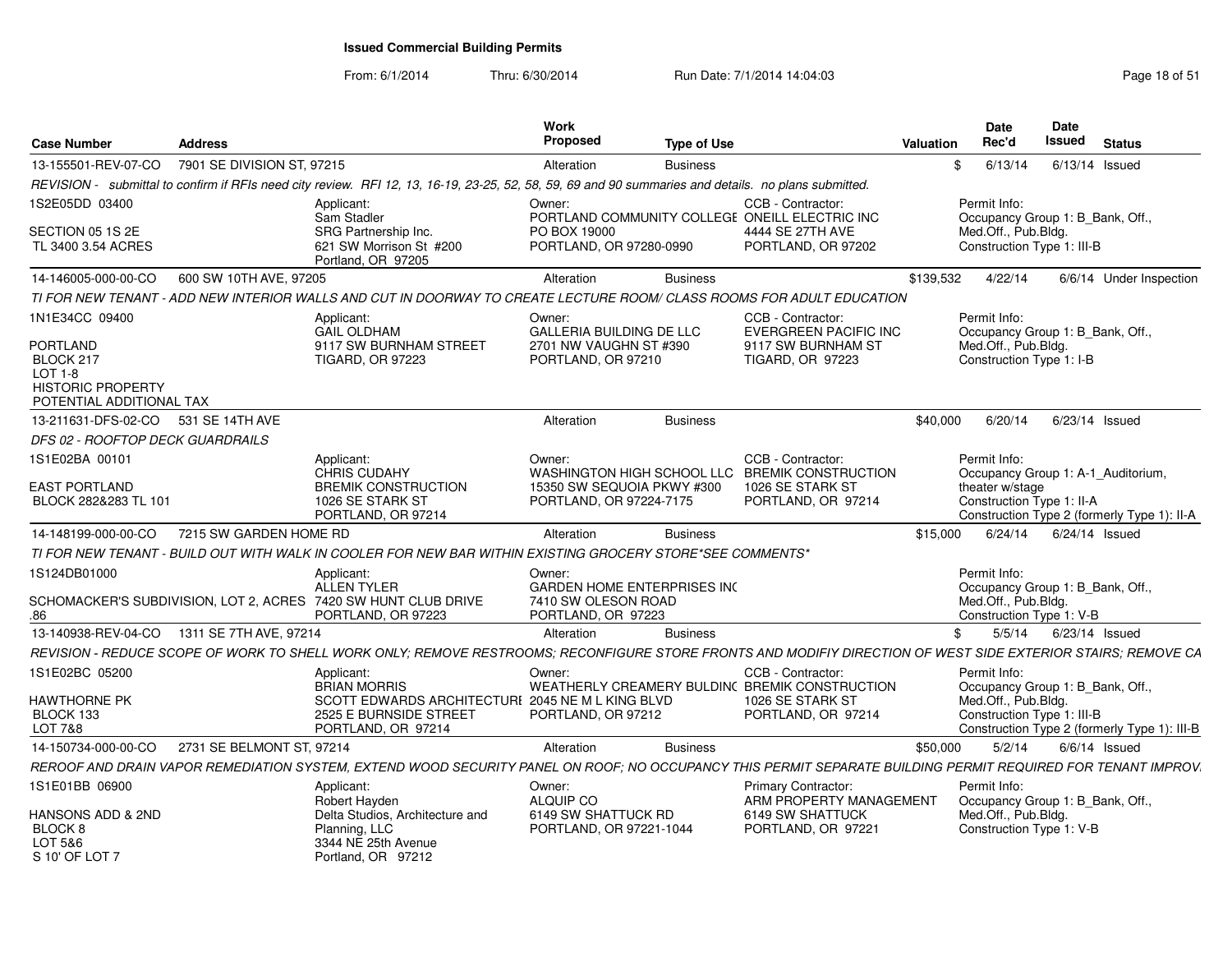From: 6/1/2014

Thru: 6/30/2014 Run Date: 7/1/2014 14:04:03 Research 2010 19:05 Page 19 of 51

| <b>Case Number</b>                                                                                 | <b>Address</b>             |                                                                                                                            | <b>Work</b><br>Proposed                                                                                                                  | <b>Type of Use</b> | <b>Valuation</b>                                                                                                                                             | <b>Date</b><br>Rec'd                                                                                  | <b>Date</b><br>Issued | <b>Status</b>                                |
|----------------------------------------------------------------------------------------------------|----------------------------|----------------------------------------------------------------------------------------------------------------------------|------------------------------------------------------------------------------------------------------------------------------------------|--------------------|--------------------------------------------------------------------------------------------------------------------------------------------------------------|-------------------------------------------------------------------------------------------------------|-----------------------|----------------------------------------------|
| 14-150780-000-00-CO                                                                                | 4318 NE CULLY BLVD, 97218  |                                                                                                                            | Alteration                                                                                                                               | <b>Business</b>    | \$26,000                                                                                                                                                     | 6/30/14                                                                                               | $6/30/14$ Issued      |                                              |
|                                                                                                    |                            |                                                                                                                            |                                                                                                                                          |                    | CREATE COMMERCIAL KITCHEN IN MINI MART, RECONFIGURE COUNTER AREAS AND CREATE EATING AREA, BUILD HALF WALL TO SEPARATE DINING AREA FROM SHOPPING.             |                                                                                                       |                       |                                              |
| 1N2E19DA 01100<br><b>COMMUNITY AC</b><br>BLOCK <sub>2</sub>                                        |                            | Applicant:<br><b>KEVIN DORNEY</b><br>4540 NE 47TH AVE<br>PORTLAND, OREGON 97218                                            | Owner:<br>4318CULLY LLC<br>4540 NE 47TH AVE<br>PORTLAND, OR 97218-1614                                                                   |                    |                                                                                                                                                              | Permit Info:<br>Occupancy Group 1: M Store, Service<br>Station<br>Construction Type 1: V-B            |                       |                                              |
| LOT 1 EXC E 200'                                                                                   |                            |                                                                                                                            |                                                                                                                                          |                    |                                                                                                                                                              |                                                                                                       |                       | Construction Type 2 (formerly Type 1): V-B   |
| 14-151198-000-00-CO                                                                                | 1709 SE 3RD AVE, 97214     |                                                                                                                            | Alteration                                                                                                                               | <b>Business</b>    | \$40,000                                                                                                                                                     | 5/2/14                                                                                                |                       | 6/17/14 Under Inspection                     |
|                                                                                                    |                            | PARTIAL CHANGE OF OCCUPANCY FROM STORAGE (S) TO OFFICE (B) FOR NEW OFFICE SPACE, FURR OUT WALLS.                           |                                                                                                                                          |                    |                                                                                                                                                              |                                                                                                       |                       |                                              |
| 1S1E03DA 03800<br>SECTION 03 1S 1E<br>TL 3800 1.07 ACRES                                           |                            | Applicant:<br><b>KIM FORD</b><br><b>GROUP MACKENZIE</b><br>1515 SE WATER AVE STE 100<br>PORTLAND OR 97214                  | Owner:<br>OEB INVESTORS LLC<br>500 E BROADWAY ST #110<br>VANCOUVER, WA 98660-3323                                                        |                    | CCB - Contractor:<br>LEASE CRUTCHER LEWIS CORP<br>921 SW WASHINGTON #150<br>PORTLAND, OR 972050000                                                           | Permit Info:<br>Occupancy Group 1: B_Bank, Off.,<br>Med.Off., Pub.Bldg.<br>Construction Type 1: III-B |                       | Construction Type 2 (formerly Type 1): III-B |
| 14-151231-000-00-CO                                                                                | 4725 SE DIVISION ST, 97215 |                                                                                                                            | Alteration                                                                                                                               | <b>Business</b>    | \$30,000                                                                                                                                                     | 5/1/14                                                                                                | $6/25/14$ Issued      |                                              |
|                                                                                                    |                            |                                                                                                                            |                                                                                                                                          |                    | TENANT IMPROVEMENT FOR COFFEE BAR IN NEW BUILDING-SEE PERMIT 12-128928CO.BUILD 2 NEW TOILET ROOMS AND BAR FOR COFFEE EQUIPMENT                               |                                                                                                       |                       |                                              |
| 1S2E06CD 08000<br><b>DIVISION ST ADD</b><br>BLOCK 5<br>LOT 1 EXC PT IN STS<br>LOT 2&3 EXC PT IN ST |                            | Applicant:<br><b>BEN KING</b><br><b>STEM ARCHITECTURE</b><br>P O BOX 2124<br>PORTLAND, OR 97208                            | Owner:<br>DIVISION STREET LOFTS LLC<br>1498 SE TECH CENTER PL #150<br>VANCOUVER, WA 98683                                                |                    | CCB - Contractor:<br>PATH CONSTRUCTION<br>5331 SW MACADAM AVE #258-110 Med.Off., Pub.Bldg.<br>PORTLAND, OR 97239                                             | Permit Info:<br>Occupancy Group 1: B_Bank, Off.,<br>Construction Type 1: V-A                          |                       | Construction Type 2 (formerly Type 1): V-A   |
| 14-151967-000-00-CO                                                                                | 0650 SW MEADE ST, 97201    |                                                                                                                            | Alteration                                                                                                                               | <b>Business</b>    | \$350,000                                                                                                                                                    | 5/2/14                                                                                                | $6/26/14$ Issued      |                                              |
|                                                                                                    |                            | TENANT IMPROVEMENTS FOR FIRST TIME RESTAURANT IN AN EXISTING SHELL BUILDING                                                |                                                                                                                                          |                    |                                                                                                                                                              |                                                                                                       |                       |                                              |
| 1S1E10 00200                                                                                       |                            | Applicant:<br><b>CRYSTAL EDWARDS</b><br><b>WESTERN DESIGN GROUP</b><br>2300 EAST THIRD LOOP STE 110<br>VANCOUVER, WA 98661 | Owner:<br>OREGON HEALTH<br>PORTLAND, OR 97239-3011<br>Owner:<br><b>SCIENCE</b><br>3181 SW SAM JACKSON PARK RD<br>PORTLAND, OR 97239-3011 |                    | CCB - Contractor:<br>Kevin Moisan<br>3181 SW SAM JACKSON PARK RD WESTERN CONSTRUCTION<br><b>SERVICES</b><br>2300 EAST THIRD LOOP #110<br>VANCOUVER, WA 98661 | Permit Info:<br>Occupancy Group 1: A-2_Restaurant<br>Construction Type 1: I-A                         |                       | Construction Type 2 (formerly Type 1): I-A   |
|                                                                                                    |                            |                                                                                                                            | Owner:<br><b>UNIVERSITY</b><br>3181 SW SAM JACKSON PARK RD<br>PORTLAND, OR 97239-3011                                                    |                    |                                                                                                                                                              |                                                                                                       |                       |                                              |
| 14-159213-000-00-CO                                                                                | 1225 W BURNSIDE ST         |                                                                                                                            | Alteration                                                                                                                               | <b>Business</b>    | \$74,200                                                                                                                                                     | 6/13/14                                                                                               | $6/13/14$ Issued      |                                              |
|                                                                                                    |                            | REROOF-3.3" ISO ISULATION, 60 MIL TPO FULLY ADHERED. WITH COMPLETE TEAR OFF                                                |                                                                                                                                          |                    |                                                                                                                                                              |                                                                                                       |                       |                                              |
| 1N1E33DA 05000A2<br><b>COUCHS ADD</b><br>BLOCK 82<br>$LOT 1-8$                                     |                            | Applicant:<br><b>NORMAN CLARK</b><br><b>CENTIMARK</b><br>3033 NE 172ND PL<br>PORTLAND, OR 97230                            | Owner:<br>CO LLC<br>13155 NOEL RD STE 100<br>DALLAS, TX 75240                                                                            |                    | CCB - Contractor:<br>PORTLAND DISTRICT COOLING & CENTIMARK CORPORATION<br>7911 NE 33RD DR, S.120<br>PORTLAND, OR 97210                                       | Permit Info:<br>Occupancy Group 1: B_Bank, Off.,<br>Med.Off., Pub.Bldg.<br>Construction Type 1: V-B   |                       |                                              |
| MACH & EQUIP SEE R140654 (R180207460)<br>FOR LAND & IMPS                                           |                            |                                                                                                                            |                                                                                                                                          |                    |                                                                                                                                                              |                                                                                                       |                       |                                              |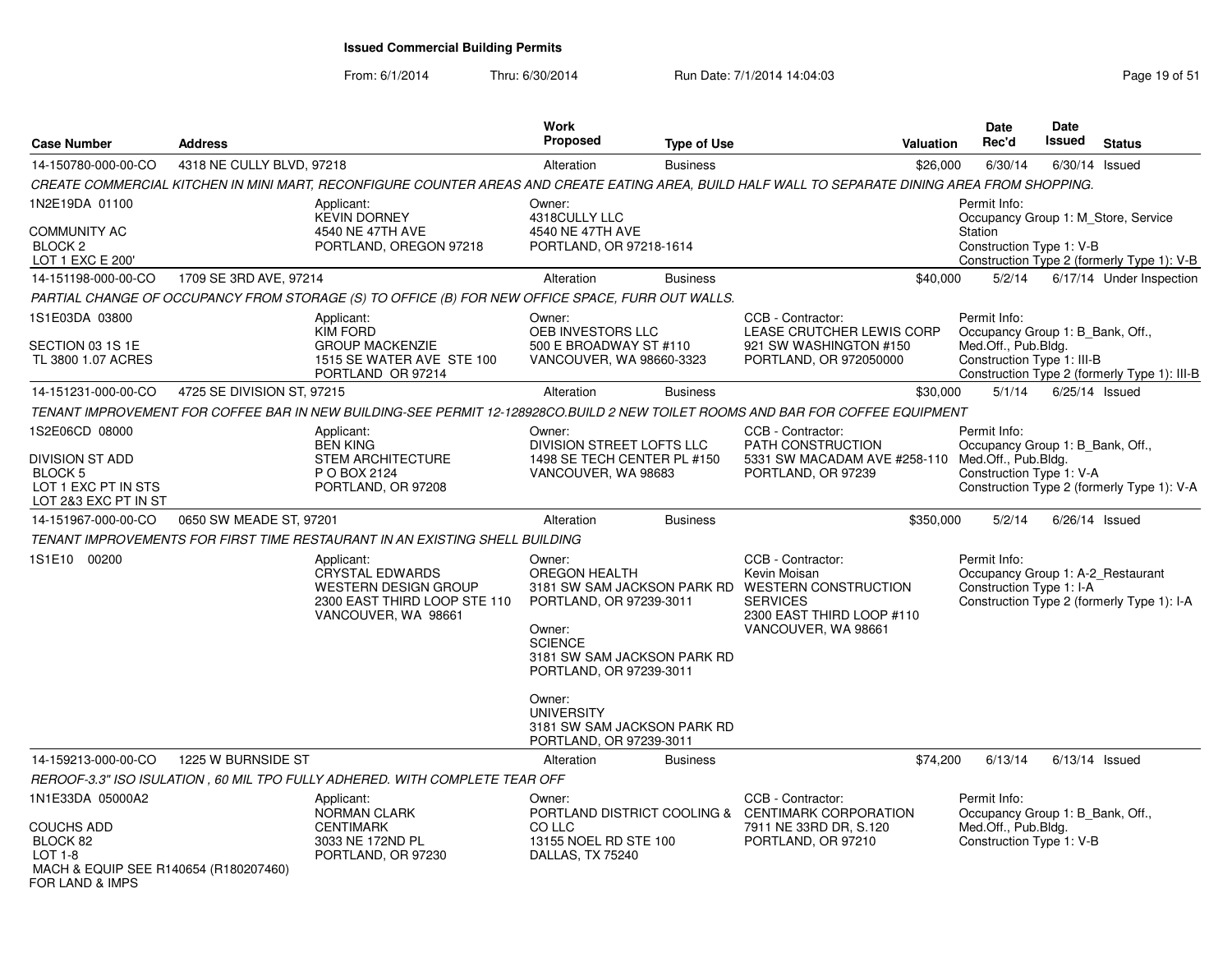From: 6/1/2014

Thru: 6/30/2014 Run Date: 7/1/2014 14:04:03 Research 20 of 51

| <b>Case Number</b>                                                      | Address                     |                                                                                                                                                                | Work<br><b>Proposed</b>                                                                                      | Type of Use     |                                                                                                                   | Valuation | Date<br>Rec'd                                                                                                  | <b>Date</b><br><b>Issued</b> | <b>Status</b>    |                          |
|-------------------------------------------------------------------------|-----------------------------|----------------------------------------------------------------------------------------------------------------------------------------------------------------|--------------------------------------------------------------------------------------------------------------|-----------------|-------------------------------------------------------------------------------------------------------------------|-----------|----------------------------------------------------------------------------------------------------------------|------------------------------|------------------|--------------------------|
| 14-159219-000-00-CO                                                     | 2900 NW 29TH AVE, 97210     |                                                                                                                                                                | Alteration                                                                                                   | <b>Business</b> |                                                                                                                   | \$168.740 | 6/13/14                                                                                                        |                              | $6/13/14$ Issued |                          |
|                                                                         |                             | COMPLETE TEAR OFF, 1/2" EPS INSLULATION, 1/2" GYPSUM BOARD AND 60MIL TPO MECHANICALLY FASTENED                                                                 |                                                                                                              |                 |                                                                                                                   |           |                                                                                                                |                              |                  |                          |
| 1N1E29AC 00400<br>SECTION 29 1N 1E<br>TL 400 1.24 ACRES                 |                             | Applicant:<br>NORMAN CLARK<br><b>CENTIMARK</b><br>3033 NE 172ND PL<br>PORTLAND, OR 97230                                                                       | Owner:<br><b>WEST COAST WIRE ROPE &amp;</b><br>RIGGING OF PTLD INC<br>PO BOX 5999<br>PORTLAND, OR 97228-5999 |                 | CCB - Contractor:<br><b>CENTIMARK CORPORATION</b><br>7911 NE 33RD DR, S.120<br>PORTLAND, OR 97210                 |           | Permit Info:<br>Occupancy Group 1: F-1_Industrial Plant -<br>Factory, Mod.Hazard<br>Construction Type 1: III-B |                              |                  |                          |
| 14-159227-000-00-CO                                                     | 0730 SW GAINES ST - Suite 4 |                                                                                                                                                                | Alteration                                                                                                   | <b>Business</b> |                                                                                                                   | \$4.000   | 6/6/14                                                                                                         |                              |                  | 6/6/14 Under Inspection  |
|                                                                         |                             | TI-TENANT IMPROVEMENT FOR NEW SALON. NEW INTERIOR WALLS FOR STORAGE AREA AND WAX ROOM                                                                          |                                                                                                              |                 |                                                                                                                   |           |                                                                                                                |                              |                  |                          |
| 1S1E10DB 00205                                                          |                             | Applicant<br>NEW AGE WINDOWS LLC<br>1108 NE 394TH AVE<br>WASHOUGAL, WA 98671                                                                                   | Owner:<br>MEPT 3720 PORTLAND LLC<br>PO BOX 320099<br>ALEXANDRIA, VA 22320                                    |                 | CCB - Contractor:<br>NEW AGE WINDOWS LLC<br>1108 NE 394TH AVE<br>WASHOUGAL, WA 98671                              |           | Permit Info:<br>Occupancy Group 1: B Bank, Off.,<br>Med.Off., Pub.Bldg.<br>Construction Type 1: I-B            |                              |                  |                          |
| 14-160302-000-00-CO                                                     | 812 NW COUCH ST, 97209      |                                                                                                                                                                | Alteration                                                                                                   | <b>Business</b> |                                                                                                                   | \$23,000  | 6/13/14                                                                                                        |                              |                  | 6/13/14 Under Inspection |
|                                                                         |                             | TENANT IMPROVEMENT FOR FIRST TIME TENANT ADD NEW ACCESSIBLE BATHROOM. GROWLING STATION: INSTALL WALK IN COOLER. SHELF. COUNTER WITH PLUMBING EQUIPMENT. BAR/C( |                                                                                                              |                 |                                                                                                                   |           |                                                                                                                |                              |                  |                          |
| 1N1E34CB 10500                                                          |                             | Applicant:<br><b>BRENDAN JONES</b><br>THE BIG LEGROWLSKI<br>812 NW COUCH<br>PORTLAND, OR 97209                                                                 | Owner:<br>POWELL PARK AVENUE LLC<br>1303 SW 16TH AVE<br>PORTLAND, OR 97201                                   |                 | CCB - Contractor:<br>WALSH CONSTRUCTION CO<br>2905 SW 1ST AVE<br>PORTLAND, OR 972014707                           |           | Permit Info:<br>Occupancy Group 1: B Bank, Off.,<br>Med.Off., Pub.Bldg.<br>Construction Type 1: I-A            |                              |                  |                          |
| 12-182211-DFS-02-CO                                                     | 9929 NE GLISAN ST, 97220    |                                                                                                                                                                | Alteration                                                                                                   | <b>Business</b> |                                                                                                                   | \$7.500   | 5/16/14                                                                                                        |                              | $6/17/14$ Issued |                          |
| DFS FOR GUARDRAIL AT MEZZANINE                                          |                             |                                                                                                                                                                |                                                                                                              |                 |                                                                                                                   |           |                                                                                                                |                              |                  |                          |
| 1N2E33AD 03700                                                          |                             | Applicant:<br>ELIZABETH WARNER<br>R&H/COLAS CONSTRUCTION<br>1530 SW TAYLOR ST<br>PORTLAND, OR 97205                                                            |                                                                                                              |                 | CCB - Contractor:<br><b>Mike Kremers</b><br><b>R&amp;H CONSTRUCTION</b><br>1530 SW TAYLOR ST<br>PORTLAND OR 97205 |           | Permit Info:<br>Occupancy Group 1: B Bank, Off.,<br>Med.Off., Pub.Bldg.<br>Construction Type 1: I-A            |                              |                  |                          |
| 14-157213-000-00-CO                                                     | 707 SE GRANT ST, 97214      |                                                                                                                                                                | Alteration                                                                                                   | <b>Business</b> |                                                                                                                   | \$4.000   | 6/13/14                                                                                                        |                              | $6/13/14$ Issued |                          |
| <b>BUILD NEW WALLS AND INFILL WALL FOR 2 NEW OFFICES</b>                |                             |                                                                                                                                                                |                                                                                                              |                 |                                                                                                                   |           |                                                                                                                |                              |                  |                          |
| 1S1E02CC 03700                                                          |                             | Applicant:<br><b>HIGBY CONSTRUCTION LLC</b><br>11241 SHAFF RD SE<br>AUMSVILLE, OR 97325                                                                        | Owner:<br><b>WILLIAM R JR CAMPAU</b><br><b>PO BOX 835</b><br>TROUTDALE, OR 97060-1086                        |                 | CCB - Contractor:<br><b>HIGBY CONSTRUCTION LLC</b><br>11241 SHAFF RD SE<br>AUMSVILLE, OR 97325                    |           | Permit Info:<br>Occupancy Group 1: B Bank, Off.,<br>Med.Off., Pub.Bldg.<br>Construction Type 1: V-B            |                              |                  |                          |
|                                                                         |                             |                                                                                                                                                                | Owner:<br><b>JUDITH D FRANCIS</b><br>PO BOX 835<br>TROUTDALE, OR 97060-1086                                  |                 |                                                                                                                   |           |                                                                                                                |                              |                  |                          |
| 14-158315-000-00-CO                                                     | 711 SE ANKENY ST, 97214     |                                                                                                                                                                | Alteration                                                                                                   | <b>Business</b> |                                                                                                                   | \$138,000 | 6/5/14                                                                                                         |                              | $6/5/14$ Issued  |                          |
|                                                                         |                             | TENANT IMPROVEMENT FOR EXISTING TENANT, REMOVE DEMISING WALL TO CREATE ONE LARGER TENANT SPACE, DEMO EXISTING OFFICES, SMALL CONF ROOM TO REMAIN, OFFICES AT N |                                                                                                              |                 |                                                                                                                   |           |                                                                                                                |                              |                  |                          |
| 1N1E35CC 00600                                                          |                             | Applicant:<br><b>ANNE KAREL</b>                                                                                                                                | Owner:<br>711 ANKENY LLC                                                                                     |                 | CCB - Contractor:<br><b>FRANK WHITE</b>                                                                           |           | Permit Info:<br>Occupancy Group 1: B Bank, Off.,<br>Med.Off., Pub.Bldg.                                        |                              |                  |                          |
| <b>EAST PORTLAND</b><br>BLOCK 157<br>S 1/2 OF LOT 3<br>LOT <sub>4</sub> |                             | FFA ARCHITECTURE AND<br><b>INTERIORS</b><br>520 SW YAMHILL ST, SUITE 900<br>PORTLAND, OR 97204                                                                 | 265 N HANCOCK ST #100<br>PORTLAND, OR 97227-1972                                                             |                 | JOHNSON PROJECT SOLUTIONS<br>INC.<br><b>PO BOX 455</b><br>LAKE OSWEGO, OR 97034                                   |           | Construction Type 1: V-B                                                                                       |                              |                  |                          |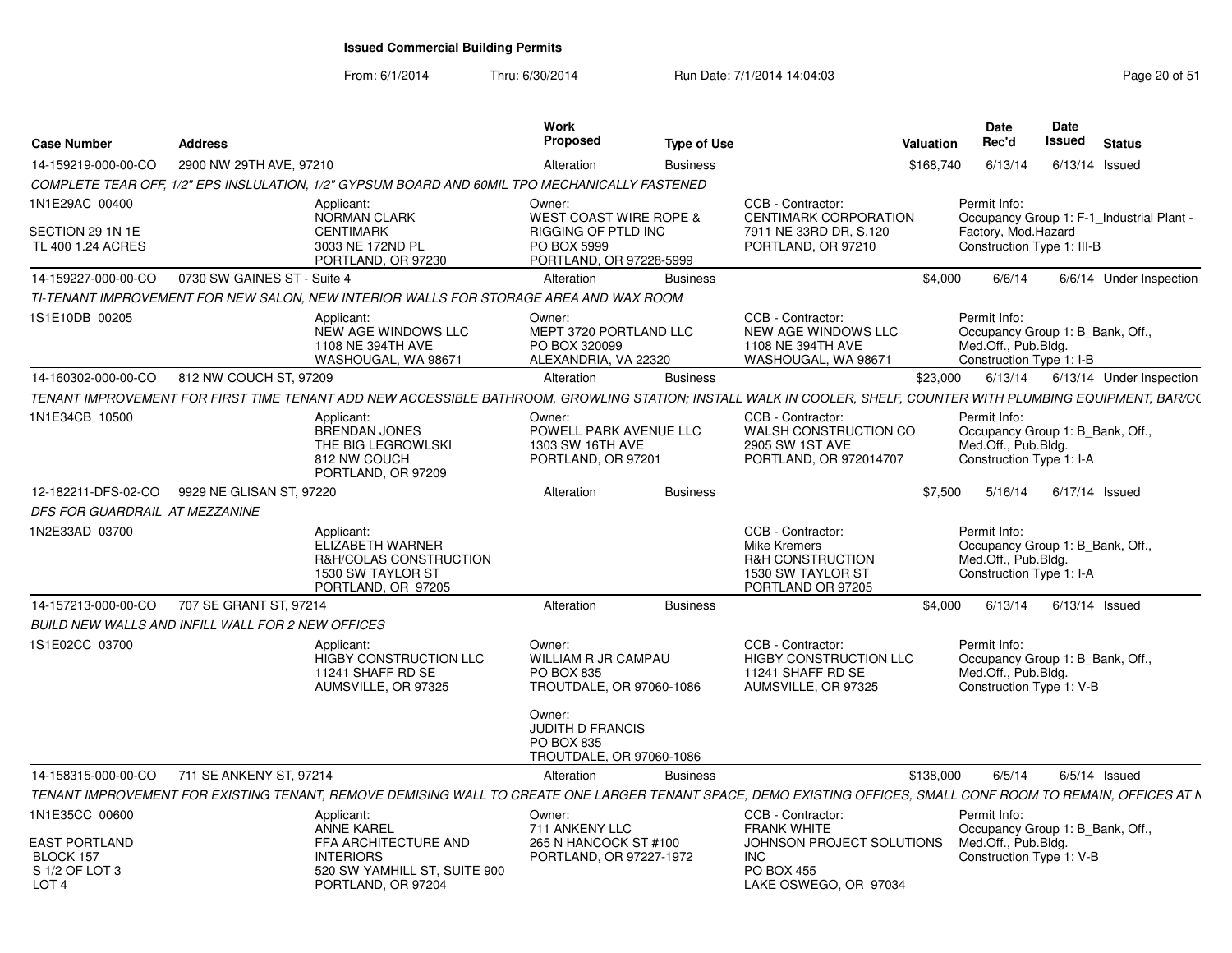#### From: 6/1/2014Thru: 6/30/2014 Run Date: 7/1/2014 14:04:03 Research 2010 151

| 13-155501-REV-08-CO<br>7901 SE DIVISION ST, 97215<br>6/4/14<br>Alteration<br><b>Business</b><br>$6/4/14$ Issued<br>.ፍ<br>REVISION - modifications to porch structure<br>1S2E05DD 03400<br>Applicant:<br>CCB - Contractor:<br>Permit Info:<br>Owner:<br>Sam Stadler<br>PORTLAND COMMUNITY COLLEGE ONEILL ELECTRIC INC<br>Occupancy Group 1: B Bank, Off.,<br>SRG Partnership Inc.<br>4444 SE 27TH AVE<br>Med.Off., Pub.Bldg.<br>SECTION 05 1S 2E<br>PO BOX 19000<br>621 SW Morrison St #200<br>Construction Type 1: III-B<br>TL 3400 3.54 ACRES<br>PORTLAND, OR 97280-0990<br>PORTLAND, OR 97202<br>Portland, OR 97205<br>2020 SW 4TH AVE, 97201<br>14-100719-DFS-02-CO<br><b>Business</b><br>\$30,000<br>5/20/14<br>6/17/14 Issued<br>Alteration<br>DFS FOR METAL FRAMED SKYLIGHT<br>1S1E03CC 01000<br>CCB - Contractor:<br>Permit Info:<br>Applicant:<br>Owner:<br><b>CRAIG ROBINS</b><br>PARKSIDE CENTER ASSOCIATES<br><b>BREMIK CONSTRUCTION</b><br>Occupancy Group 1: B_Bank, Off.,<br>Med.Off., Pub.Bldg.<br><b>DEAMOR ASSOCIATES INC</b><br>SOUTH AUDITORIUM ADD<br><b>LLC</b><br>1026 SE STARK ST<br><b>BLOCK B</b><br>14010-A NE 3RD COURT, SUITE 10, 810 NW MARSHALL ST #300<br>PORTLAND, OR 97214<br>Construction Type 1: I-A<br>LOT 2 TL 1000<br>VANCOUVER WA 98685<br>PORTLAND, OR 97209<br>7906 SW BARBUR BLVD, 97219<br>6/13/14<br>14-157614-000-00-CO<br><b>Business</b><br>\$21.445<br>$6/13/14$ Issued<br>Alteration<br>TENANT IMPROVEMENT FOR EXISTING TENANT, ELIMINATE ONE OF TWO RESTROOMS TO CREATE ONE ACCESSIBLE RESTROOM<br>1S1E21CA 06100<br>Applicant:<br>CCB - Contractor:<br>Permit Info:<br>Owner:<br>KIRK<br><b>ARGEN LLC</b><br>Occupancy Group 1: B_Bank, Off.,<br><b>KIRK</b><br>Med.Off., Pub.Bldg.<br><b>CAPITOL HILL</b><br>LINN DOUGLAS CONSTRUCTION<br>3717 SE YAMHILL ST<br>LINN DOUGLAS CONSTRUCTION<br><b>LLC</b><br>Construction Type 1: III-B<br>BLOCK 15<br>PORTLAND, OR 97214<br><b>LLC</b><br>LOT 6 EXC PT IN HWY<br>PO BOX 8019<br>PO BOX 8019<br>COVINGTON, WA 98042<br>Owner:<br>COVINGTON, WA 98042<br>SAIT HOLDINGS LLC<br>3717 SE YAMHILL ST<br>PORTLAND, OR 97214<br>13-211631-DFS-05-CO<br>531 SE 14TH AVE<br>\$88,700<br>5/16/14<br>$6/5/14$ Issued<br><b>Business</b><br>Alteration<br>DFS 5 : FOR ALUMINUM STOREFRONT & DOORS<br>1S1E02BA 00101<br>CCB - Contractor:<br>Permit Info:<br>Applicant:<br>Owner:<br><b>CRAIG NAUCK</b><br>WASHINGTON HIGH SCHOOL LLC BREMIK CONSTRUCTION<br>Occupancy Group 1: A-1 Auditorium,<br><b>EAST PORTLAND</b><br><b>CULVER GLASS</b><br>15350 SW SEQUOIA PKWY #300<br>1026 SE STARK ST<br>theater w/stage<br>2619 NW INDUSTRIAL ST<br>Construction Type 1: II-A<br>BLOCK 282&283 TL 101<br>PORTLAND, OR 97224-7175<br>PORTLAND, OR 97214<br>PORTLAND, OR 97210<br>Construction Type 2 (formerly Type 1): II-A<br>13-211631-DFS-04-CO<br>531 SE 14TH AVE<br>\$85,000<br>6/6/14<br>$6/6/14$ Issued<br>Alteration<br><b>Business</b><br><b>DSF 4 : STEEL STAIRS</b><br>1S1E02BA 00101<br>CCB - Contractor:<br>Applicant:<br>Owner:<br>Permit Info:<br><b>CHRIS CUDAHY</b><br>WASHINGTON HIGH SCHOOL LLC BREMIK CONSTRUCTION<br>Occupancy Group 1: A-1 Auditorium,<br>EAST PORTLAND<br><b>BREMIK CONSTRUCTION</b><br>15350 SW SEQUOIA PKWY #300<br>theater w/stage<br>1026 SE STARK ST<br>BLOCK 282&283 TL 101<br>1026 SE STARK ST<br>PORTLAND, OR 97224-7175<br>Construction Type 1: II-A<br>PORTLAND, OR 97214<br>PORTLAND, OR 97214<br>Construction Type 2 (formerly Type 1): II-A<br>14-157747-000-00-CO<br>122 NE BROADWAY ST. 97232<br>\$65,205<br>5/16/14<br>6/27/14 Issued<br>Alteration<br><b>Business</b><br>TENANT IMPROVEMENT FOR NEW CHOCOLATE BAR TENANT; DEMO AND RELOCATE WALL TO CREATE ACCESSIBLE BATHROOM, NEW COUNTER BAR, SEATING AREA, PREP ROOM WITH PLUM<br>1N1E27DD 10700<br>CCB - Contractor:<br>Applicant:<br>Owner:<br>Permit Info:<br><b>DAN GLENNON</b><br>TOURTELLOTTE BUILDING LLC<br>DAVID EDLIN<br>Occupancy Group 1: M Store, Service<br>DAN GLENNON ARCHITECT<br>1621 NE 2ND AVE<br>53205 SE MARMOT RD<br>Station<br>Construction Type 1: V-B<br>4106 NE 32ND PLACE<br>PORTLAND, OR 97232-1134<br>SANDY, OR 97055<br>Construction Type 2 (formerly Type 1): V-B | <b>Case Number</b> | <b>Address</b> |                   | Work<br><b>Proposed</b> | <b>Type of Use</b> | Valuation | <b>Date</b><br>Rec'd | Date<br>Issued | <b>Status</b> |  |
|------------------------------------------------------------------------------------------------------------------------------------------------------------------------------------------------------------------------------------------------------------------------------------------------------------------------------------------------------------------------------------------------------------------------------------------------------------------------------------------------------------------------------------------------------------------------------------------------------------------------------------------------------------------------------------------------------------------------------------------------------------------------------------------------------------------------------------------------------------------------------------------------------------------------------------------------------------------------------------------------------------------------------------------------------------------------------------------------------------------------------------------------------------------------------------------------------------------------------------------------------------------------------------------------------------------------------------------------------------------------------------------------------------------------------------------------------------------------------------------------------------------------------------------------------------------------------------------------------------------------------------------------------------------------------------------------------------------------------------------------------------------------------------------------------------------------------------------------------------------------------------------------------------------------------------------------------------------------------------------------------------------------------------------------------------------------------------------------------------------------------------------------------------------------------------------------------------------------------------------------------------------------------------------------------------------------------------------------------------------------------------------------------------------------------------------------------------------------------------------------------------------------------------------------------------------------------------------------------------------------------------------------------------------------------------------------------------------------------------------------------------------------------------------------------------------------------------------------------------------------------------------------------------------------------------------------------------------------------------------------------------------------------------------------------------------------------------------------------------------------------------------------------------------------------------------------------------------------------------------------------------------------------------------------------------------------------------------------------------------------------------------------------------------------------------------------------------------------------------------------------------------------------------------------------------------------------------------------------------------------------------------------------------------------------------------------------------------------------------------------------------------------------------------------------------------------------------------------------------------------------------------------------------------------------------------------------------------------------------------------------------------------------------------------------------------------------------------------------------------------------------------------------------------------------------------------|--------------------|----------------|-------------------|-------------------------|--------------------|-----------|----------------------|----------------|---------------|--|
|                                                                                                                                                                                                                                                                                                                                                                                                                                                                                                                                                                                                                                                                                                                                                                                                                                                                                                                                                                                                                                                                                                                                                                                                                                                                                                                                                                                                                                                                                                                                                                                                                                                                                                                                                                                                                                                                                                                                                                                                                                                                                                                                                                                                                                                                                                                                                                                                                                                                                                                                                                                                                                                                                                                                                                                                                                                                                                                                                                                                                                                                                                                                                                                                                                                                                                                                                                                                                                                                                                                                                                                                                                                                                                                                                                                                                                                                                                                                                                                                                                                                                                                                                                                                |                    |                |                   |                         |                    |           |                      |                |               |  |
|                                                                                                                                                                                                                                                                                                                                                                                                                                                                                                                                                                                                                                                                                                                                                                                                                                                                                                                                                                                                                                                                                                                                                                                                                                                                                                                                                                                                                                                                                                                                                                                                                                                                                                                                                                                                                                                                                                                                                                                                                                                                                                                                                                                                                                                                                                                                                                                                                                                                                                                                                                                                                                                                                                                                                                                                                                                                                                                                                                                                                                                                                                                                                                                                                                                                                                                                                                                                                                                                                                                                                                                                                                                                                                                                                                                                                                                                                                                                                                                                                                                                                                                                                                                                |                    |                |                   |                         |                    |           |                      |                |               |  |
|                                                                                                                                                                                                                                                                                                                                                                                                                                                                                                                                                                                                                                                                                                                                                                                                                                                                                                                                                                                                                                                                                                                                                                                                                                                                                                                                                                                                                                                                                                                                                                                                                                                                                                                                                                                                                                                                                                                                                                                                                                                                                                                                                                                                                                                                                                                                                                                                                                                                                                                                                                                                                                                                                                                                                                                                                                                                                                                                                                                                                                                                                                                                                                                                                                                                                                                                                                                                                                                                                                                                                                                                                                                                                                                                                                                                                                                                                                                                                                                                                                                                                                                                                                                                |                    |                |                   |                         |                    |           |                      |                |               |  |
|                                                                                                                                                                                                                                                                                                                                                                                                                                                                                                                                                                                                                                                                                                                                                                                                                                                                                                                                                                                                                                                                                                                                                                                                                                                                                                                                                                                                                                                                                                                                                                                                                                                                                                                                                                                                                                                                                                                                                                                                                                                                                                                                                                                                                                                                                                                                                                                                                                                                                                                                                                                                                                                                                                                                                                                                                                                                                                                                                                                                                                                                                                                                                                                                                                                                                                                                                                                                                                                                                                                                                                                                                                                                                                                                                                                                                                                                                                                                                                                                                                                                                                                                                                                                |                    |                |                   |                         |                    |           |                      |                |               |  |
|                                                                                                                                                                                                                                                                                                                                                                                                                                                                                                                                                                                                                                                                                                                                                                                                                                                                                                                                                                                                                                                                                                                                                                                                                                                                                                                                                                                                                                                                                                                                                                                                                                                                                                                                                                                                                                                                                                                                                                                                                                                                                                                                                                                                                                                                                                                                                                                                                                                                                                                                                                                                                                                                                                                                                                                                                                                                                                                                                                                                                                                                                                                                                                                                                                                                                                                                                                                                                                                                                                                                                                                                                                                                                                                                                                                                                                                                                                                                                                                                                                                                                                                                                                                                |                    |                |                   |                         |                    |           |                      |                |               |  |
|                                                                                                                                                                                                                                                                                                                                                                                                                                                                                                                                                                                                                                                                                                                                                                                                                                                                                                                                                                                                                                                                                                                                                                                                                                                                                                                                                                                                                                                                                                                                                                                                                                                                                                                                                                                                                                                                                                                                                                                                                                                                                                                                                                                                                                                                                                                                                                                                                                                                                                                                                                                                                                                                                                                                                                                                                                                                                                                                                                                                                                                                                                                                                                                                                                                                                                                                                                                                                                                                                                                                                                                                                                                                                                                                                                                                                                                                                                                                                                                                                                                                                                                                                                                                |                    |                |                   |                         |                    |           |                      |                |               |  |
|                                                                                                                                                                                                                                                                                                                                                                                                                                                                                                                                                                                                                                                                                                                                                                                                                                                                                                                                                                                                                                                                                                                                                                                                                                                                                                                                                                                                                                                                                                                                                                                                                                                                                                                                                                                                                                                                                                                                                                                                                                                                                                                                                                                                                                                                                                                                                                                                                                                                                                                                                                                                                                                                                                                                                                                                                                                                                                                                                                                                                                                                                                                                                                                                                                                                                                                                                                                                                                                                                                                                                                                                                                                                                                                                                                                                                                                                                                                                                                                                                                                                                                                                                                                                |                    |                |                   |                         |                    |           |                      |                |               |  |
|                                                                                                                                                                                                                                                                                                                                                                                                                                                                                                                                                                                                                                                                                                                                                                                                                                                                                                                                                                                                                                                                                                                                                                                                                                                                                                                                                                                                                                                                                                                                                                                                                                                                                                                                                                                                                                                                                                                                                                                                                                                                                                                                                                                                                                                                                                                                                                                                                                                                                                                                                                                                                                                                                                                                                                                                                                                                                                                                                                                                                                                                                                                                                                                                                                                                                                                                                                                                                                                                                                                                                                                                                                                                                                                                                                                                                                                                                                                                                                                                                                                                                                                                                                                                |                    |                |                   |                         |                    |           |                      |                |               |  |
|                                                                                                                                                                                                                                                                                                                                                                                                                                                                                                                                                                                                                                                                                                                                                                                                                                                                                                                                                                                                                                                                                                                                                                                                                                                                                                                                                                                                                                                                                                                                                                                                                                                                                                                                                                                                                                                                                                                                                                                                                                                                                                                                                                                                                                                                                                                                                                                                                                                                                                                                                                                                                                                                                                                                                                                                                                                                                                                                                                                                                                                                                                                                                                                                                                                                                                                                                                                                                                                                                                                                                                                                                                                                                                                                                                                                                                                                                                                                                                                                                                                                                                                                                                                                |                    |                |                   |                         |                    |           |                      |                |               |  |
|                                                                                                                                                                                                                                                                                                                                                                                                                                                                                                                                                                                                                                                                                                                                                                                                                                                                                                                                                                                                                                                                                                                                                                                                                                                                                                                                                                                                                                                                                                                                                                                                                                                                                                                                                                                                                                                                                                                                                                                                                                                                                                                                                                                                                                                                                                                                                                                                                                                                                                                                                                                                                                                                                                                                                                                                                                                                                                                                                                                                                                                                                                                                                                                                                                                                                                                                                                                                                                                                                                                                                                                                                                                                                                                                                                                                                                                                                                                                                                                                                                                                                                                                                                                                |                    |                |                   |                         |                    |           |                      |                |               |  |
|                                                                                                                                                                                                                                                                                                                                                                                                                                                                                                                                                                                                                                                                                                                                                                                                                                                                                                                                                                                                                                                                                                                                                                                                                                                                                                                                                                                                                                                                                                                                                                                                                                                                                                                                                                                                                                                                                                                                                                                                                                                                                                                                                                                                                                                                                                                                                                                                                                                                                                                                                                                                                                                                                                                                                                                                                                                                                                                                                                                                                                                                                                                                                                                                                                                                                                                                                                                                                                                                                                                                                                                                                                                                                                                                                                                                                                                                                                                                                                                                                                                                                                                                                                                                |                    |                |                   |                         |                    |           |                      |                |               |  |
|                                                                                                                                                                                                                                                                                                                                                                                                                                                                                                                                                                                                                                                                                                                                                                                                                                                                                                                                                                                                                                                                                                                                                                                                                                                                                                                                                                                                                                                                                                                                                                                                                                                                                                                                                                                                                                                                                                                                                                                                                                                                                                                                                                                                                                                                                                                                                                                                                                                                                                                                                                                                                                                                                                                                                                                                                                                                                                                                                                                                                                                                                                                                                                                                                                                                                                                                                                                                                                                                                                                                                                                                                                                                                                                                                                                                                                                                                                                                                                                                                                                                                                                                                                                                |                    |                |                   |                         |                    |           |                      |                |               |  |
|                                                                                                                                                                                                                                                                                                                                                                                                                                                                                                                                                                                                                                                                                                                                                                                                                                                                                                                                                                                                                                                                                                                                                                                                                                                                                                                                                                                                                                                                                                                                                                                                                                                                                                                                                                                                                                                                                                                                                                                                                                                                                                                                                                                                                                                                                                                                                                                                                                                                                                                                                                                                                                                                                                                                                                                                                                                                                                                                                                                                                                                                                                                                                                                                                                                                                                                                                                                                                                                                                                                                                                                                                                                                                                                                                                                                                                                                                                                                                                                                                                                                                                                                                                                                |                    |                |                   |                         |                    |           |                      |                |               |  |
|                                                                                                                                                                                                                                                                                                                                                                                                                                                                                                                                                                                                                                                                                                                                                                                                                                                                                                                                                                                                                                                                                                                                                                                                                                                                                                                                                                                                                                                                                                                                                                                                                                                                                                                                                                                                                                                                                                                                                                                                                                                                                                                                                                                                                                                                                                                                                                                                                                                                                                                                                                                                                                                                                                                                                                                                                                                                                                                                                                                                                                                                                                                                                                                                                                                                                                                                                                                                                                                                                                                                                                                                                                                                                                                                                                                                                                                                                                                                                                                                                                                                                                                                                                                                |                    |                |                   |                         |                    |           |                      |                |               |  |
|                                                                                                                                                                                                                                                                                                                                                                                                                                                                                                                                                                                                                                                                                                                                                                                                                                                                                                                                                                                                                                                                                                                                                                                                                                                                                                                                                                                                                                                                                                                                                                                                                                                                                                                                                                                                                                                                                                                                                                                                                                                                                                                                                                                                                                                                                                                                                                                                                                                                                                                                                                                                                                                                                                                                                                                                                                                                                                                                                                                                                                                                                                                                                                                                                                                                                                                                                                                                                                                                                                                                                                                                                                                                                                                                                                                                                                                                                                                                                                                                                                                                                                                                                                                                |                    |                |                   |                         |                    |           |                      |                |               |  |
|                                                                                                                                                                                                                                                                                                                                                                                                                                                                                                                                                                                                                                                                                                                                                                                                                                                                                                                                                                                                                                                                                                                                                                                                                                                                                                                                                                                                                                                                                                                                                                                                                                                                                                                                                                                                                                                                                                                                                                                                                                                                                                                                                                                                                                                                                                                                                                                                                                                                                                                                                                                                                                                                                                                                                                                                                                                                                                                                                                                                                                                                                                                                                                                                                                                                                                                                                                                                                                                                                                                                                                                                                                                                                                                                                                                                                                                                                                                                                                                                                                                                                                                                                                                                |                    |                |                   |                         |                    |           |                      |                |               |  |
|                                                                                                                                                                                                                                                                                                                                                                                                                                                                                                                                                                                                                                                                                                                                                                                                                                                                                                                                                                                                                                                                                                                                                                                                                                                                                                                                                                                                                                                                                                                                                                                                                                                                                                                                                                                                                                                                                                                                                                                                                                                                                                                                                                                                                                                                                                                                                                                                                                                                                                                                                                                                                                                                                                                                                                                                                                                                                                                                                                                                                                                                                                                                                                                                                                                                                                                                                                                                                                                                                                                                                                                                                                                                                                                                                                                                                                                                                                                                                                                                                                                                                                                                                                                                |                    |                |                   |                         |                    |           |                      |                |               |  |
|                                                                                                                                                                                                                                                                                                                                                                                                                                                                                                                                                                                                                                                                                                                                                                                                                                                                                                                                                                                                                                                                                                                                                                                                                                                                                                                                                                                                                                                                                                                                                                                                                                                                                                                                                                                                                                                                                                                                                                                                                                                                                                                                                                                                                                                                                                                                                                                                                                                                                                                                                                                                                                                                                                                                                                                                                                                                                                                                                                                                                                                                                                                                                                                                                                                                                                                                                                                                                                                                                                                                                                                                                                                                                                                                                                                                                                                                                                                                                                                                                                                                                                                                                                                                |                    |                |                   |                         |                    |           |                      |                |               |  |
|                                                                                                                                                                                                                                                                                                                                                                                                                                                                                                                                                                                                                                                                                                                                                                                                                                                                                                                                                                                                                                                                                                                                                                                                                                                                                                                                                                                                                                                                                                                                                                                                                                                                                                                                                                                                                                                                                                                                                                                                                                                                                                                                                                                                                                                                                                                                                                                                                                                                                                                                                                                                                                                                                                                                                                                                                                                                                                                                                                                                                                                                                                                                                                                                                                                                                                                                                                                                                                                                                                                                                                                                                                                                                                                                                                                                                                                                                                                                                                                                                                                                                                                                                                                                |                    |                |                   |                         |                    |           |                      |                |               |  |
|                                                                                                                                                                                                                                                                                                                                                                                                                                                                                                                                                                                                                                                                                                                                                                                                                                                                                                                                                                                                                                                                                                                                                                                                                                                                                                                                                                                                                                                                                                                                                                                                                                                                                                                                                                                                                                                                                                                                                                                                                                                                                                                                                                                                                                                                                                                                                                                                                                                                                                                                                                                                                                                                                                                                                                                                                                                                                                                                                                                                                                                                                                                                                                                                                                                                                                                                                                                                                                                                                                                                                                                                                                                                                                                                                                                                                                                                                                                                                                                                                                                                                                                                                                                                |                    |                |                   |                         |                    |           |                      |                |               |  |
|                                                                                                                                                                                                                                                                                                                                                                                                                                                                                                                                                                                                                                                                                                                                                                                                                                                                                                                                                                                                                                                                                                                                                                                                                                                                                                                                                                                                                                                                                                                                                                                                                                                                                                                                                                                                                                                                                                                                                                                                                                                                                                                                                                                                                                                                                                                                                                                                                                                                                                                                                                                                                                                                                                                                                                                                                                                                                                                                                                                                                                                                                                                                                                                                                                                                                                                                                                                                                                                                                                                                                                                                                                                                                                                                                                                                                                                                                                                                                                                                                                                                                                                                                                                                |                    |                |                   |                         |                    |           |                      |                |               |  |
|                                                                                                                                                                                                                                                                                                                                                                                                                                                                                                                                                                                                                                                                                                                                                                                                                                                                                                                                                                                                                                                                                                                                                                                                                                                                                                                                                                                                                                                                                                                                                                                                                                                                                                                                                                                                                                                                                                                                                                                                                                                                                                                                                                                                                                                                                                                                                                                                                                                                                                                                                                                                                                                                                                                                                                                                                                                                                                                                                                                                                                                                                                                                                                                                                                                                                                                                                                                                                                                                                                                                                                                                                                                                                                                                                                                                                                                                                                                                                                                                                                                                                                                                                                                                |                    |                |                   |                         |                    |           |                      |                |               |  |
|                                                                                                                                                                                                                                                                                                                                                                                                                                                                                                                                                                                                                                                                                                                                                                                                                                                                                                                                                                                                                                                                                                                                                                                                                                                                                                                                                                                                                                                                                                                                                                                                                                                                                                                                                                                                                                                                                                                                                                                                                                                                                                                                                                                                                                                                                                                                                                                                                                                                                                                                                                                                                                                                                                                                                                                                                                                                                                                                                                                                                                                                                                                                                                                                                                                                                                                                                                                                                                                                                                                                                                                                                                                                                                                                                                                                                                                                                                                                                                                                                                                                                                                                                                                                |                    |                |                   |                         |                    |           |                      |                |               |  |
|                                                                                                                                                                                                                                                                                                                                                                                                                                                                                                                                                                                                                                                                                                                                                                                                                                                                                                                                                                                                                                                                                                                                                                                                                                                                                                                                                                                                                                                                                                                                                                                                                                                                                                                                                                                                                                                                                                                                                                                                                                                                                                                                                                                                                                                                                                                                                                                                                                                                                                                                                                                                                                                                                                                                                                                                                                                                                                                                                                                                                                                                                                                                                                                                                                                                                                                                                                                                                                                                                                                                                                                                                                                                                                                                                                                                                                                                                                                                                                                                                                                                                                                                                                                                |                    |                | PORTLAND OR 97211 |                         |                    |           |                      |                |               |  |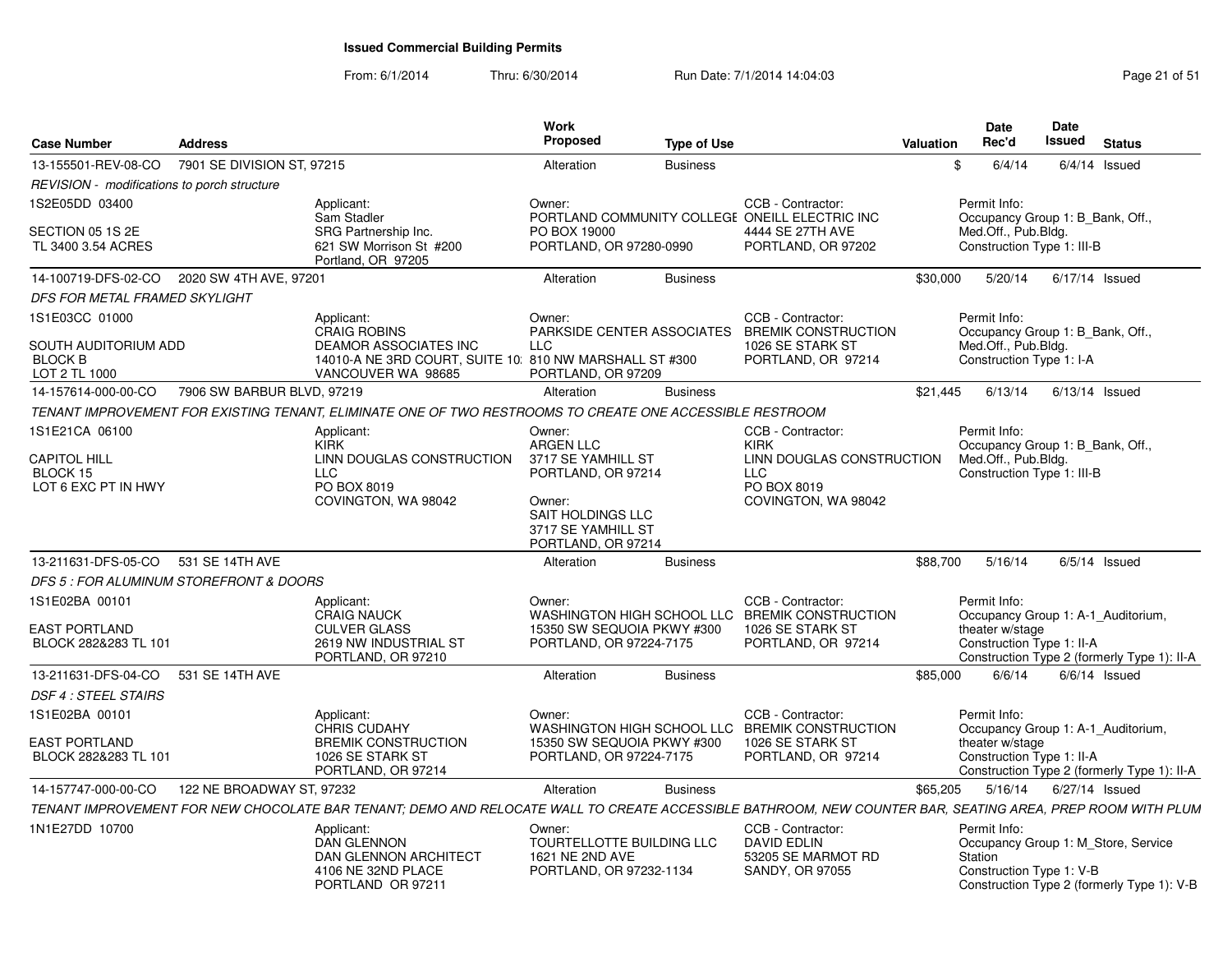From: 6/1/2014Thru: 6/30/2014 Run Date: 7/1/2014 14:04:03 Research 2010 Rage 22 of 51

| <b>Case Number</b>                                                                             | <b>Address</b>            |                                                                                                                                                                | <b>Work</b><br><b>Proposed</b>                                                          | <b>Type of Use</b> |                                                                                                           | <b>Valuation</b> | <b>Date</b><br>Rec'd                                                                                 | Date<br><b>Issued</b> | <b>Status</b>                                |
|------------------------------------------------------------------------------------------------|---------------------------|----------------------------------------------------------------------------------------------------------------------------------------------------------------|-----------------------------------------------------------------------------------------|--------------------|-----------------------------------------------------------------------------------------------------------|------------------|------------------------------------------------------------------------------------------------------|-----------------------|----------------------------------------------|
| 13-236626-DFS-01-CO                                                                            | 1414 SE 82ND AVE, 97216   |                                                                                                                                                                | Alteration                                                                              | <b>Business</b>    |                                                                                                           | \$100,000        | 5/21/14                                                                                              | $6/19/14$ Issued      |                                              |
| DFS FOR REFRIDGERATION/FREEZER UNIT                                                            |                           |                                                                                                                                                                |                                                                                         |                    |                                                                                                           |                  |                                                                                                      |                       |                                              |
| 1S2E04BC 10400                                                                                 |                           | Applicant:<br>LONG TRUONG                                                                                                                                      | Owner:<br><b>ZHI QIANG ZHANG</b>                                                        |                    | CCB - Contractor:<br>kenneth kwong                                                                        |                  | Permit Info:<br>Occupancy Group 1: S-1_Storage -                                                     |                       |                                              |
| <b>SOUTH FAIRLAWN</b><br>BLOCK 3<br>LOT 4-6<br>LOT 7 EXC PT IN ST<br>LOT 10&11                 |                           | <b>NORIPIGU DESIGN</b><br>2121 NE 82ND AVE<br>PORTLAND OR 97220                                                                                                | 110 SE 82ND AVE<br>PORTLAND, OR 97216                                                   |                    | <b>SUNSTONE HOMES</b><br>4835 COMMERCIAL ST. SE<br>SALEM, OR 97302                                        |                  | Moderate Hazard. Warehouse<br>Construction Type 1: V-B                                               |                       |                                              |
| 14-163307-000-00-CO                                                                            | 1221 SW 1ST AVE, 97204    |                                                                                                                                                                | Alteration                                                                              | <b>Business</b>    |                                                                                                           | \$10,000         | 6/10/14                                                                                              |                       | 6/10/14 Under Inspection                     |
|                                                                                                |                           | TENANT IMPROVEMENT FOR EXISTING TENANT ON 1ST FLOOR, ADDING 2 DEMISING WALLS                                                                                   |                                                                                         |                    |                                                                                                           |                  |                                                                                                      |                       |                                              |
| 1S1E03BD 01500                                                                                 |                           | Applicant:<br>MICHAEL RISCICA                                                                                                                                  | Owner:<br>PORTLAND CITY OF                                                              |                    | CCB - Contractor:<br><b>TOM BERGIN</b>                                                                    |                  | Permit Info:<br>Occupancy Group 1: B_Bank, Off.,                                                     |                       |                                              |
| PORTLAND<br>BLOCK <sub>9</sub><br>LOT $1-8$<br>SEE TAXABLE SUB-ACCOUNT R245928<br>(R667701492) |                           | <b>OMF</b><br>1120 SW 5TH, SUITE 1204<br>PORTLAND, OR 97204                                                                                                    | 1120 SW 5TH AVE #1204<br>PORTLAND, OR 97204-1912                                        |                    | <b>SBS CONSTRUCTION</b><br>PO BOX 25132<br>PORTLAND OR 97298                                              |                  | Med.Off., Pub.Bldg.<br>Construction Type 1: I-A                                                      |                       |                                              |
| 14-163316-000-00-CO                                                                            | 1221 SW 1ST AVE, 97204    |                                                                                                                                                                | Alteration                                                                              | <b>Business</b>    |                                                                                                           | \$25,000         | 6/10/14                                                                                              |                       | 6/10/14 Under Inspection                     |
|                                                                                                |                           | 2ND FLOOR TENANT IMPROVEMENT TO CREATE NEW OFFICES AND LOCKERS/ DRESSING ROOMS FOR PARK RANGERS                                                                |                                                                                         |                    |                                                                                                           |                  |                                                                                                      |                       |                                              |
| 1S1E03BD 01500                                                                                 |                           | Applicant:<br><b>MICHAEL RISCICA</b>                                                                                                                           | Owner:<br>PORTLAND CITY OF                                                              |                    | CCB - Contractor:<br><b>TOM BERGIN</b>                                                                    |                  | Permit Info:<br>Occupancy Group 1: B_Bank, Off.,                                                     |                       |                                              |
| PORTLAND<br>BLOCK <sub>9</sub><br>$LOT 1-8$<br>SEE TAXABLE SUB-ACCOUNT R245928<br>(R667701492) |                           | <b>OMF</b><br>1120 SW 5TH, SUITE 1204<br>PORTLAND, OR 97204                                                                                                    | 1120 SW 5TH AVE #1204<br>PORTLAND, OR 97204-1912                                        |                    | <b>SBS CONSTRUCTION</b><br>PO BOX 25132<br>PORTLAND OR 97298                                              |                  | Med.Off., Pub.Bldg.<br>Construction Type 1: I-A                                                      |                       |                                              |
| 14-164339-000-00-CO                                                                            | 133 SW 2ND AVE, 97204     |                                                                                                                                                                | Alteration                                                                              | <b>Business</b>    |                                                                                                           | \$10,000         | 6/4/14                                                                                               | $6/23/14$ Issued      |                                              |
|                                                                                                |                           | REPLACE SIDEWALK VAULT DOOR IN SIDEWALK CONNECTED TO FOUNDATION OF THE BUILDING                                                                                |                                                                                         |                    |                                                                                                           |                  |                                                                                                      |                       |                                              |
| 1N1E34CD 02200<br>PORTLAND<br>BLOCK 31<br>LOT 3&4                                              |                           | Applicant:<br>DAVID BROWN<br><b>MELVIN MARK COMPANIES</b><br>111 SW COLUMBIA, STE 1380<br>PORTLAND OR 97201                                                    | Owner:<br>PT POPE PROPERTIES LLC<br>133 SW 2ND AVE #301<br>PORTLAND, OR 97204-3526      |                    | CCB - Contractor:<br>MELVIN MARK CONSTRUCTION CO<br>111 SW COLUMBIA ST STE 1380<br>PORTLAND, OR 972015873 |                  |                                                                                                      |                       |                                              |
| 13-228400-REV-03-CO                                                                            | 1005 W BURNSIDE ST, 97209 |                                                                                                                                                                | Alteration                                                                              | <b>Business</b>    |                                                                                                           | \$35,000         | 6/3/14                                                                                               | $6/17/14$ Issued      |                                              |
|                                                                                                |                           | VALUE ADDED REVISION-REPLACEMENT OF EXISTING WOOD WINDOWS OF 2ND AND 3RD LEVEL OF SW QUAD TO MATCH EXISTING. NEW LOUVERS (4) LOWER PANES FOR (4) NEW VENTILATI |                                                                                         |                    |                                                                                                           |                  |                                                                                                      |                       |                                              |
| 1N1E34CB 11500                                                                                 |                           | Applicant:<br><b>JENN PECENKA</b>                                                                                                                              | Owner:                                                                                  |                    | CCB - Contractor:<br>POWELL FAMILY REAL ESTATE & WALSH CONSTRUCTION CO                                    |                  | Permit Info:                                                                                         |                       | Occupancy Group 1: M Store, Service          |
| <b>COUCHS ADD</b>                                                                              |                           | <b>ERNEST R MUNCH</b>                                                                                                                                          | <b>COMPANY LLC</b>                                                                      |                    | 2905 SW 1ST AVE                                                                                           |                  | Station                                                                                              |                       |                                              |
| BLOCK 68<br>LOT 1&4                                                                            |                           | 111 SW OAK ST, STE 300<br>PORTLAND, OR 97204                                                                                                                   | 7 NW 9TH AVE<br>PORTLAND, OR 97209-3301                                                 |                    | PORTLAND, OR 972014707                                                                                    |                  | Construction Type 1: III-B                                                                           |                       | Construction Type 2 (formerly Type 1): III-B |
| 14-165640-000-00-CO                                                                            | 1856 SW RIVER DR          |                                                                                                                                                                | Alteration                                                                              | <b>Business</b>    |                                                                                                           | \$35,000         | 6/9/14                                                                                               |                       | $6/9/14$ Issued                              |
|                                                                                                |                           | TENANT IMPROVEMENT FOR DELI, EXISTING ACCESSIBLE RESTROOM, NEW PARTIAL WALL                                                                                    |                                                                                         |                    |                                                                                                           |                  |                                                                                                      |                       |                                              |
| 1S1E03CD 00101                                                                                 |                           | Applicant:<br><b>WILLIAM MILLER</b><br>300 NE MULTNOMAH<br>PORTLAND, OR 97232                                                                                  | Owner:<br>Jonathan Cross<br>J Cafe<br>533 NE Holladay Street, #101<br>Portland OR 97232 |                    | CCB - Contractor:<br>HK DEVELOPMENT<br>1123 NW 23RD<br>PORTLAND OR 97210                                  |                  | Permit Info:<br>Occupancy Group 1: B Bank, Off.,<br>Med.Off., Pub.Bldg.<br>Construction Type 1: II-B |                       |                                              |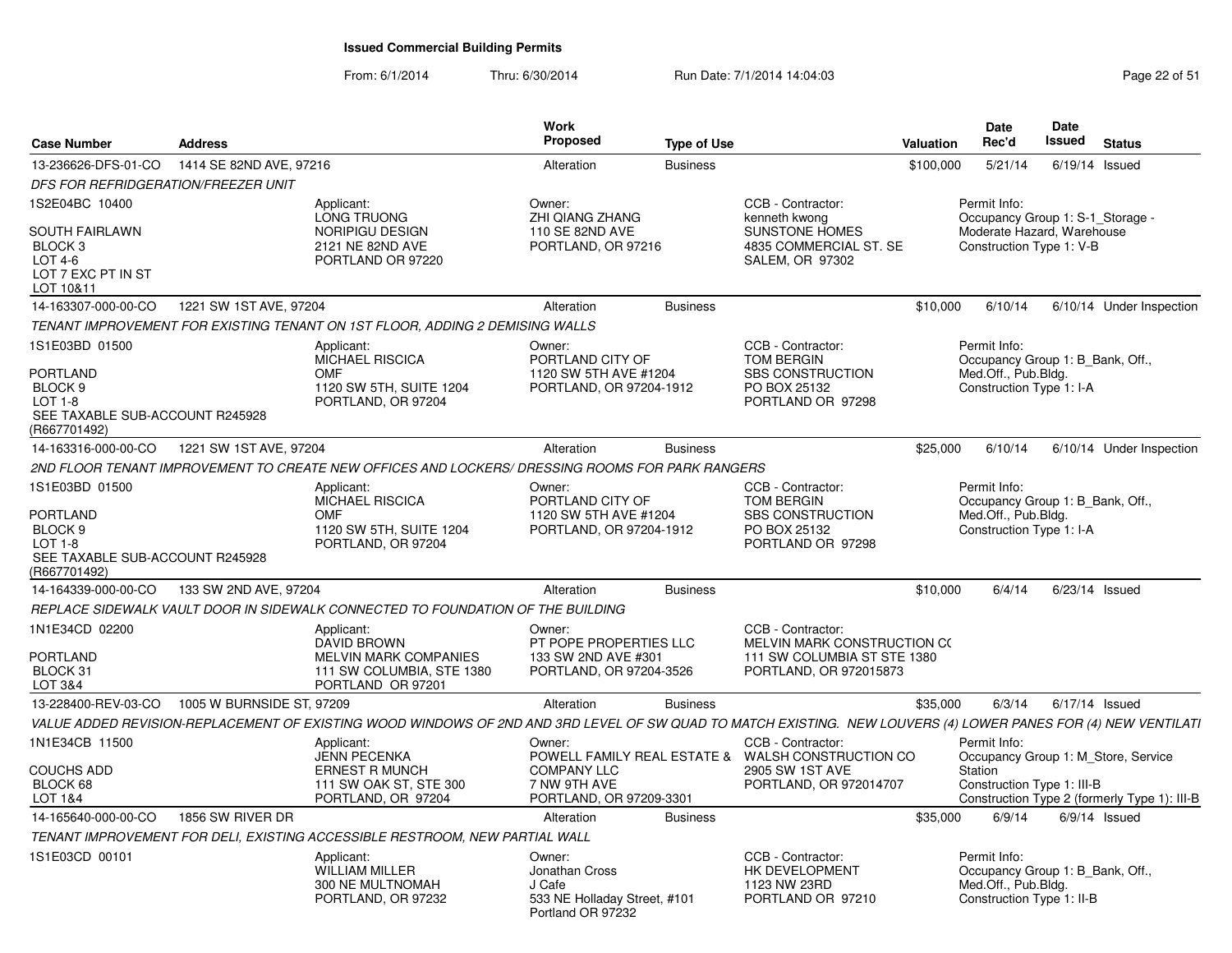From: 6/1/2014Thru: 6/30/2014 Run Date: 7/1/2014 14:04:03 Research 2010 Rage 23 of 51

| <b>Case Number</b>                                                              | <b>Address</b>             |                                                                                                                                                         | Work<br>Proposed                                                                      | <b>Type of Use</b> |                                                                                                    | <b>Valuation</b> | Date<br>Rec'd                                         | Date<br>Issued   | <b>Status</b>                              |
|---------------------------------------------------------------------------------|----------------------------|---------------------------------------------------------------------------------------------------------------------------------------------------------|---------------------------------------------------------------------------------------|--------------------|----------------------------------------------------------------------------------------------------|------------------|-------------------------------------------------------|------------------|--------------------------------------------|
| 14-165155-000-00-CO                                                             | 615 NW 23RD AVE, 97210     |                                                                                                                                                         | Alteration                                                                            | <b>Business</b>    |                                                                                                    | \$10,000         | 6/6/14                                                |                  | $6/6/14$ Issued                            |
|                                                                                 |                            | DEMO INTERIOR WALLS, RESTROOMS, KITCHEN ; NO OCCUPANCY THIS PERMIT                                                                                      |                                                                                       |                    |                                                                                                    |                  |                                                       |                  |                                            |
| 1N1E33BC 05600                                                                  |                            | Applicant:<br><b>KAREN KARLSSON</b><br><b>KLK CONSULTING</b><br>1130 SW MORRISON ST STE 245<br>PORTLAND, OR 97205                                       | Owner:<br>CAROLYN MOORE<br>1211 SW 5TH AVE #1800<br>PORTLAND, OR 97204-3718<br>Owner: |                    | CCB - Contractor:<br><b>BRETT</b><br>WILCOX CONSTRUCTION INC<br>234 5TH AVE S<br>EDMONDS, WA 98020 |                  | Permit Info:<br>Station<br>Construction Type 1: III-A |                  | Occupancy Group 1: M Store, Service        |
|                                                                                 |                            |                                                                                                                                                         | <b>TERRY C HAUCK</b><br>1211 SW 5TH AVE #1800<br>PORTLAND, OR 97204-3718              |                    |                                                                                                    |                  |                                                       |                  |                                            |
| 14-165081-000-00-CO                                                             | 110 NE 82ND AVE, 97220     |                                                                                                                                                         | Alteration                                                                            | <b>Business</b>    |                                                                                                    | \$8,600          | 6/4/14                                                |                  | 6/4/14 Under Inspection                    |
|                                                                                 |                            | REPLACE SIDING AND STUCCO CMU BLOCK ON THE NORTH SIDE OF THE BUILDING; TILE 3 ROWS OF BOTTOW OF BUILDING ON EXTERIOR; REPLACING 4 WINDOWS ON WEST SIDE. |                                                                                       |                    |                                                                                                    |                  |                                                       |                  |                                            |
| 1N2E33CB 08700                                                                  |                            | Applicant:<br><b>KEVIN MORAN</b>                                                                                                                        | Owner:<br>CALVIN J NGUYEN                                                             |                    | CCB - Contractor:<br>EIRN CONSTRUCTION INC                                                         |                  | Permit Info:<br>Construction Type 1: V-B              |                  |                                            |
| <b>TERRACE PK</b><br>BLOCK 11<br>LOT 7 EXC PT IN ST                             |                            | 17443 NE FLANDERS<br>PORTLAND, OR 97230                                                                                                                 | 110 NE 82ND AVE<br>PORTLAND, OR 97220                                                 |                    | 17443 NE FLANDERS ST<br>PORTLAND, OR 972306642                                                     |                  |                                                       |                  |                                            |
|                                                                                 |                            |                                                                                                                                                         | Owner:<br>YEN TN PHAM<br>110 NE 82ND AVE<br>PORTLAND, OR 97220                        |                    |                                                                                                    |                  |                                                       |                  |                                            |
| 14-162143-000-00-CO                                                             | 2215 SE DIVISION ST, 97214 |                                                                                                                                                         | Alteration                                                                            | <b>Business</b>    |                                                                                                    | \$15,000         | 6/3/14                                                |                  | $6/3/14$ Issued                            |
|                                                                                 |                            | TENANT IMPROVEMENT FOR NEW VEGAN JUICE BAR/CAFE TENANT; NEW COUNTER WITH SEATING, CASH /DISPLAY COUNTER, DRY STORAGE AREAS AND PLUMBING FIXTURES        |                                                                                       |                    |                                                                                                    |                  |                                                       |                  |                                            |
| 1S1E02DD 08200                                                                  |                            | Applicant:<br><b>TERRY HELLEM</b>                                                                                                                       | Owner:<br><b>MANOA LLC</b>                                                            |                    | CCB - Contractor:<br>JOSE LUIS VELAZQUEZ                                                           |                  | Permit Info:<br>Occupancy Group 1: B_Bank, Off.,      |                  |                                            |
| <b>MARCUS MCMURRAYS ADD</b><br>BLOCK <sub>2</sub><br><b>LOT 1&amp;2</b>         |                            | PROJECTIVE BUILDING DESIGNS<br>PO BOX 6542<br>BEAVERTON OR 97007                                                                                        | 110 KAAHUMANU AVE #201<br>KAHULUI, HI 96732-2118                                      |                    | <b>CONSTRUCTION LLC</b><br>11732 SE MORRISON ST<br>PORTLAND, OR 97216                              |                  | Med.Off., Pub.Bldg.<br>Construction Type 1: V-B       |                  |                                            |
|                                                                                 |                            | Applicant:<br>KIMBERLY BEDDOR<br>11565 SW HALL BLVD<br><b>TIGARD, OR 97223</b>                                                                          |                                                                                       |                    |                                                                                                    |                  |                                                       |                  |                                            |
| 14-161889-000-00-CO                                                             | 1760 NE DEKUM ST, 97211    |                                                                                                                                                         | Alteration                                                                            | <b>Business</b>    |                                                                                                    | \$117,877        | 6/13/14                                               | $6/13/14$ Issued |                                            |
|                                                                                 |                            | CHANGE OF OCCUPANCY S1 to F1 / F2 / B. TI FOR NEW WINERY WITH PUBLIC TASTING AREA, NEW BATHROOM                                                         |                                                                                       |                    |                                                                                                    |                  |                                                       |                  |                                            |
| 1N1E14AC 07100                                                                  |                            | Applicant:<br><b>KEN BONNIN</b>                                                                                                                         | Owner:<br>RMA ELITE DEVELOPMENT LLC                                                   |                    | Primary Contractor:<br><b>TO BID</b>                                                               |                  | Permit Info:                                          |                  | Occupancy Group 1: F-1_Industrial Plant -  |
| <b>COLUMBIA HTS</b><br>BLOCK 12<br>S 15'OF LOT 1<br>LOT 2 EXC PT IN ST RES 3691 |                            | HI WHEEL WINE AND MEAD CO.<br>6719 NE 18TH AVE<br>PORTLAND OR 97211                                                                                     | 2314 NE SCHUYLER ST<br>PORTLAND, OR 97212                                             |                    |                                                                                                    |                  | Factory, Mod.Hazard<br>Construction Type 1: V-B       |                  | Construction Type 2 (formerly Type 1): V-B |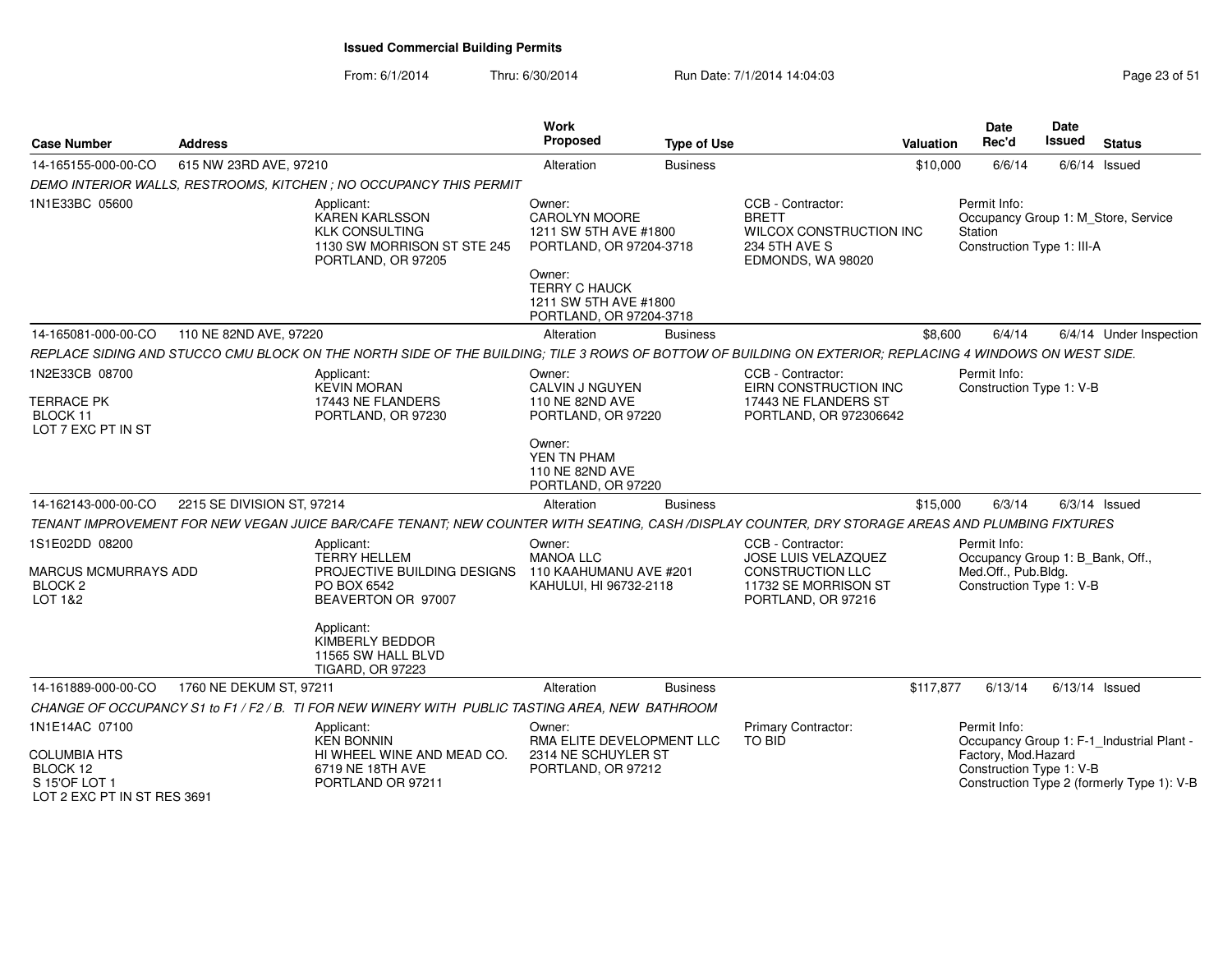From: 6/1/2014Thru: 6/30/2014 Run Date: 7/1/2014 14:04:03 Research 2010 Rage 24 of 51

| <b>Case Number</b>                                                   | <b>Address</b>                                   |                                                                                                                                                              | Work<br>Proposed                                                           | <b>Type of Use</b> | Valuation                                                                            |           | <b>Date</b><br>Rec'd                                                                  | <b>Date</b><br>Issued | <b>Status</b>                                                                     |
|----------------------------------------------------------------------|--------------------------------------------------|--------------------------------------------------------------------------------------------------------------------------------------------------------------|----------------------------------------------------------------------------|--------------------|--------------------------------------------------------------------------------------|-----------|---------------------------------------------------------------------------------------|-----------------------|-----------------------------------------------------------------------------------|
| 13-228400-DFS-06-CO                                                  | 1005 W BURNSIDE ST, 97209                        |                                                                                                                                                              | Alteration                                                                 | <b>Business</b>    |                                                                                      | \$15,000  | 5/27/14                                                                               |                       | $6/4/14$ Issued                                                                   |
| DFS FOR SHELVING AND STORE FIXTURES                                  |                                                  |                                                                                                                                                              |                                                                            |                    |                                                                                      |           |                                                                                       |                       |                                                                                   |
| 1N1E34CB 11500                                                       |                                                  | Applicant:<br><b>COREY OMEY</b>                                                                                                                              | Owner:                                                                     |                    | CCB - Contractor:<br>POWELL FAMILY REAL ESTATE & WALSH CONSTRUCTION CO               |           | Permit Info:                                                                          |                       | Occupancy Group 1: M Store, Service                                               |
| <b>COUCHS ADD</b><br>BLOCK 68<br>LOT 1&4                             |                                                  | ERNEST MUNCH ARCHITECTURE<br>URBAN PLANNING LLC<br>111 SW OAK, SUITE 300<br>PORTLAND, OR 97204                                                               | <b>COMPANY LLC</b><br>7 NW 9TH AVE<br>PORTLAND, OR 97209-3301              |                    | 2905 SW 1ST AVE<br>PORTLAND, OR 972014707                                            |           | Station<br>Construction Type 1: III-B                                                 |                       | Construction Type 2 (formerly Type 1): III-B                                      |
|                                                                      |                                                  | Applicant:<br>JENNIFER PECENKA<br><b>ERNEST R MUNCH</b><br>ARCHITECTURE URBAN<br><b>PLANNING LLC</b><br>111 SW OAK ST STE 300<br>PORTLAND, OR 97204          |                                                                            |                    |                                                                                      |           |                                                                                       |                       |                                                                                   |
| 14-164880-000-00-CO                                                  | 1111 NE 102ND AVE, 97220                         |                                                                                                                                                              | Alteration                                                                 | <b>Business</b>    |                                                                                      | \$65,000  | 6/25/14                                                                               |                       | $6/25/14$ Issued                                                                  |
|                                                                      | TI FOR NEW TENANT - BUILD OUT FOR NEW NAIL SALON |                                                                                                                                                              |                                                                            |                    |                                                                                      |           |                                                                                       |                       |                                                                                   |
| 1N2E33AA 00800                                                       |                                                  | Applicant:                                                                                                                                                   | Owner:                                                                     |                    | CCB - Contractor:                                                                    |           | Permit Info:                                                                          |                       |                                                                                   |
| PARTITION PLAT 1992-124<br>LOT <sub>3</sub>                          |                                                  | <b>HENRY MA</b><br>4 SEASONS NAILS & SPA<br>4727 SE 116TH AVE<br>PORTLAND, OR 97266                                                                          | <b>DUANE CO</b><br>1014 VINE ST 7TH FLOOR<br>CINCINNATI, OH 45202          |                    | RELIABLE CONTRACTOR INC<br>4606 SE 115TH<br>PORTLAND OR 97266                        |           | Occupancy Group 1: B_Bank, Off.,<br>Med.Off., Pub.Bldg.<br>Construction Type 1: V-B   |                       |                                                                                   |
| 14-164897-000-00-CO                                                  | 5933 NE WIN SIVERS DR, 97220                     |                                                                                                                                                              | Alteration                                                                 | <b>Business</b>    |                                                                                      | \$37,000  | 6/4/14                                                                                |                       | 6/4/14 Under Inspection                                                           |
|                                                                      |                                                  | TI FOR NEW TENANT - RECONFIGURE EXISTING OFFICE SPACE FOR NEW TENANT                                                                                         |                                                                            |                    |                                                                                      |           |                                                                                       |                       |                                                                                   |
| 1N2E15DA 01300                                                       |                                                  | Applicant:                                                                                                                                                   | Owner:                                                                     |                    | CCB - Contractor:                                                                    |           | Permit Info:                                                                          |                       |                                                                                   |
| WIN SIVERS BUSINESS PARK<br>LOT 2 TL 1300                            |                                                  | <b>DAN YOUNG</b><br><b>OREGON BUSINESS</b><br><b>ARCHITECTURE</b><br>PO BOX 80301<br>PORTLAND, OR 97280                                                      | D W SIVERS CO INC<br>4730 SW MACADAM AVE #101<br>PORTLAND, OR 97239-6417   |                    | DW SIVERS CO<br>4730 SW MACADAM AVE STE 101<br>PORTLAND, OR 97201                    |           | Occupancy Group 1: B_Bank, Off.,<br>Med.Off., Pub.Bldg.<br>Construction Type 1: III-B |                       |                                                                                   |
| 14-164271-000-00-CO                                                  | 13836 NE SANDY BLVD, 97230                       |                                                                                                                                                              | Alteration                                                                 | <b>Business</b>    |                                                                                      | \$253,312 | 6/13/14                                                                               |                       | $6/13/14$ Issued                                                                  |
|                                                                      |                                                  | INTERIOR TENANT IMPROVEMENT FOR NEW DISPENSARY TENANT, NEW WALLS TO CREATE OFFICES, BREAK ROOM, RECEPTION AREA AND OPEN OFFICE SPACE, RESTROOMS ARE EXISTIN( |                                                                            |                    |                                                                                      |           |                                                                                       |                       |                                                                                   |
| 1N2E23DA 01000                                                       |                                                  | Applicant:<br>DONALD ALAN YOUNG<br>943 HALEY CT<br>OREGON CITY, OR 97045-3673                                                                                | Owner:<br><b>SANDY PLAZA LLC</b><br>PO BOX 3228<br>PORTLAND, OR 97208-3228 |                    | CCB - Contractor:<br>DONALD ALAN YOUNG<br>943 HALEY CT<br>OREGON CITY, OR 97045-3673 |           | Permit Info:<br>Station<br>Construction Type 1: V-A                                   |                       | Occupancy Group 1: M Store, Service<br>Construction Type 2 (formerly Type 1): V-A |
| 14-127917-REV-01-CO                                                  | 930 NW 14TH AVE, 97209                           |                                                                                                                                                              | Alteration                                                                 | <b>Business</b>    |                                                                                      | \$        | 6/3/14                                                                                |                       | $6/3/14$ Issued                                                                   |
|                                                                      |                                                  | NO VALUE ADDED REVISION TO ADD 3 DENTAL CHAIRS IN EXPANDED AREA                                                                                              |                                                                            |                    |                                                                                      |           |                                                                                       |                       |                                                                                   |
| 1N1E33AD 00300                                                       |                                                  | Applicant:                                                                                                                                                   | Owner:                                                                     |                    | CCB - Contractor:                                                                    |           | Permit Info:                                                                          |                       |                                                                                   |
| COUCHS ADD<br>BLOCK 142<br>LOT <sub>5</sub><br>LOT 6-8 FXC PT IN STS |                                                  | <b>ALEX AUJERO</b><br>MYHRE GROUP ARCHITECTS<br>620 SW 5TH AVE SUITE 500<br>PORTLAND OR 97204                                                                | METRO HOLDINGS WEST III LLC<br>2330 NW 31ST AVE<br>PORTLAND, OR 97210-2034 |                    | BNK CONSTRUCTION INC<br>45 82nd dr. ste 53b<br>gladstone, or 97027                   |           | Occupancy Group 1: B_Bank, Off.,<br>Med.Off., Pub.Bldg.<br>Construction Type 1: V-A   |                       |                                                                                   |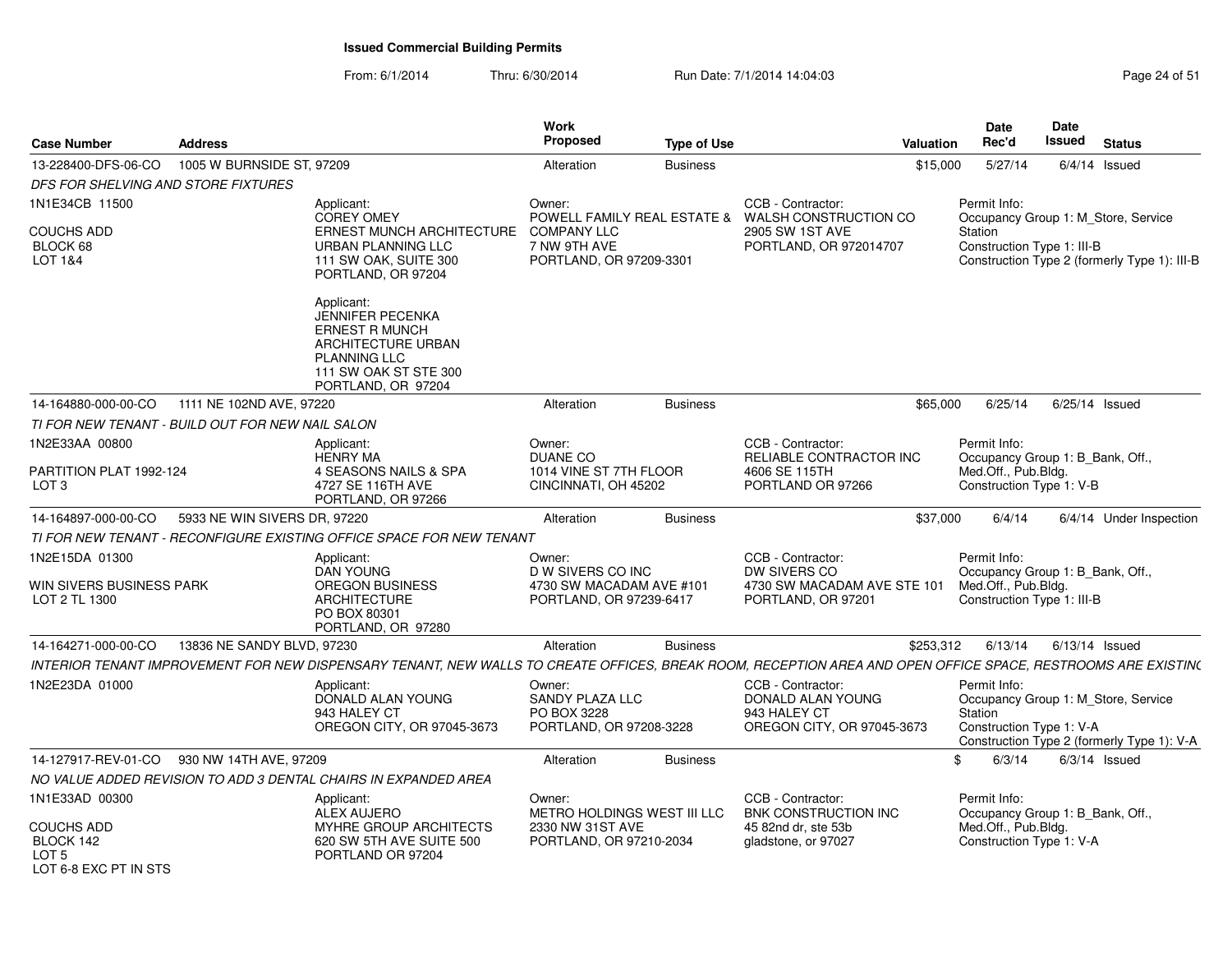From: 6/1/2014Thru: 6/30/2014 **Run Date: 7/1/2014 14:04:03** Page 25 of 51

| <b>Case Number</b>                                                        | <b>Address</b>                |                                                                                                                  | <b>Work</b><br><b>Proposed</b>                                                                 | <b>Type of Use</b> |                                                                                                                      | Valuation    | Date<br>Rec'd                                                                                              | Date<br><b>Issued</b> | <b>Status</b>                       |
|---------------------------------------------------------------------------|-------------------------------|------------------------------------------------------------------------------------------------------------------|------------------------------------------------------------------------------------------------|--------------------|----------------------------------------------------------------------------------------------------------------------|--------------|------------------------------------------------------------------------------------------------------------|-----------------------|-------------------------------------|
| 14-163449-000-00-CO                                                       | 1012 NW 21ST AVE, 97209       |                                                                                                                  | Alteration                                                                                     | <b>Business</b>    |                                                                                                                      | \$75,000     | 5/30/14                                                                                                    |                       | $6/5/14$ Issued                     |
|                                                                           |                               | TI FOR EXISTING TENANT: DEMO OF INTERIOR PARTITION WALLS AND FOOD CASE: NEW FINISH WORK                          |                                                                                                |                    |                                                                                                                      |              |                                                                                                            |                       |                                     |
| 1N1E33BD 01000<br><b>COUCHS ADD</b><br>BLOCK 286<br>LOT 17&18             |                               | Applicant:<br><b>Brittany Shreiner</b><br><b>Holst Architecture</b><br>110 SE 8th Avenue<br>Portland, OR97211    | Owner:<br>BERNITA C JOHNSTON<br>3424 SW HAMILTON CT<br>PORTLAND, OR 97239-1259<br>Owner:       |                    | Primary Contractor:<br><b>TO BID</b>                                                                                 |              | Permit Info:<br>Occupancy Group 1: B Bank, Off.,<br>Med.Off., Pub.Bldg.<br>Construction Type 1: V-B        |                       |                                     |
|                                                                           |                               |                                                                                                                  | <b>VIRGINIA M COREY</b><br>3424 SW HAMILTON CT<br>PORTLAND, OR 97239-1259                      |                    |                                                                                                                      |              |                                                                                                            |                       |                                     |
| 14-163474-000-00-CO                                                       | 835 E BURNSIDE ST, 97232      |                                                                                                                  | Alteration                                                                                     | <b>Business</b>    |                                                                                                                      | \$7.000      | 6/12/14                                                                                                    |                       | 6/12/14 Under Inspection            |
| ADDING HALF WALL TO SHOWROOM AREA                                         |                               |                                                                                                                  |                                                                                                |                    |                                                                                                                      |              |                                                                                                            |                       |                                     |
| 1N1E35CB 06600<br><b>EAST PORTLAND</b><br>BLOCK 187<br>LOT 5 EXC PT IN ST |                               | Applicant:<br>SHARMAN STUART<br><b>WL MAY CO</b><br>PO BOX 14368<br>PORTLAND OR 97293                            | Owner:<br><b>BPS ASSOCIATES</b><br>1905 SE 10TH AVE<br>PORTLAND, OR 97214                      |                    |                                                                                                                      |              | Permit Info:<br>Occupancy Group 1: S-1_Storage -<br>Moderate Hazard, Warehouse<br>Construction Type 1: V-B |                       |                                     |
| LOT 6<br>14-164034-000-00-CO                                              | 2005 SE 82ND AVE, 97215       |                                                                                                                  | Alteration                                                                                     | <b>Business</b>    |                                                                                                                      | \$9,900      | 6/2/14                                                                                                     | 6/2/14 Final          |                                     |
|                                                                           |                               | TEAR OFF COMP ROOF AND INSTALL ONE LAYER COMPOSITION ROOFING                                                     |                                                                                                |                    |                                                                                                                      |              |                                                                                                            |                       |                                     |
| 1S2E05DA 06800                                                            |                               | Applicant:                                                                                                       | Owner:                                                                                         |                    | CCB - Contractor:                                                                                                    |              | Permit Info:                                                                                               |                       |                                     |
| SECTION 05 1S 2E<br>TL 6800 0.29 ACRES                                    |                               | BLISS ROOFING INC<br>14430 SE 98TH CT<br>CLACKAMAS, OR 970159626                                                 | <b>HERITAGE PARTNERSHIP</b><br>2005 SE 82ND AVE #7<br>PORTLAND, OR 97216                       |                    | <b>BLISS ROOFING INC</b><br>14430 SE 98TH CT<br>CLACKAMAS, OR 970159626                                              |              | Occupancy Group 1: B_Bank, Off.,<br>Med.Off., Pub.Bldg.<br>Construction Type 1: V-B                        |                       |                                     |
| 14-171374-000-00-CO                                                       | 2001 SW JEFFERSON ST, 97205   |                                                                                                                  | Alteration                                                                                     | <b>Business</b>    |                                                                                                                      | \$50,000     | 6/18/14                                                                                                    | $6/18/14$ Issued      |                                     |
|                                                                           |                               | TENANT IMPROVEMENT FOR EXISTING TENANT TO REPLACE SUSPENDED "T"BAR CEILINGS WITH SUSPENDED GYPSUM BOARD CEILINGS |                                                                                                |                    |                                                                                                                      |              |                                                                                                            |                       |                                     |
| 1S1E04BA 03100<br>AMOS N KINGS                                            |                               | Applicant:<br><b>BOB SCHATZ</b><br>ALLUSA ARCHICTECTURE                                                          | Owner:<br><b>LITHIA REAL ESTATE INC</b><br>150 N BARTLETT ST                                   |                    | CCB - Contractor:<br><b>DON RUE</b><br><b>JHC COMMERCIAL</b>                                                         |              | Permit Info:<br>Occupancy Group 1: B_Bank, Off.,<br>Med.Off., Pub.Bldg.                                    |                       |                                     |
| BLOCK 9&15 TL 3100                                                        |                               | 2118 SE DIVISION ST<br>PORTLAND, OR 97202                                                                        | MEDFORD, OR 97501                                                                              |                    | 11125 SW BARBUR BLVD<br>PORTLAND OR 97219                                                                            |              | Construction Type 1: III-B                                                                                 |                       |                                     |
| 14-170673-000-00-CO                                                       | 4404 SE WOODSTOCK BLVD, 97206 |                                                                                                                  | Alteration                                                                                     | <b>Business</b>    |                                                                                                                      | \$2,500      | 6/24/14                                                                                                    | $6/24/14$ Issued      |                                     |
|                                                                           |                               | TENANT IMPROVEMENT FOR NEW FISH MARKET, NEW WALLS FOR CUTTING ROOM WITH DRAIN                                    |                                                                                                |                    |                                                                                                                      |              |                                                                                                            |                       |                                     |
| 1S2E18CC 14700                                                            |                               | Applicant:<br><b>MIKE SHIRLEY</b><br>PORTLAND FISH MARKET<br>4404 SE WOODSTOCK<br>PORTLAND OREGON 97206          | Owner:<br>SCOPE BUSINESS COMPANY INC<br>10001 SE SUNNYSIDE RD #200<br>CLACKAMAS, OR 97015-9739 |                    | CCB - Contractor:<br><b>SCOTT KASTENGREN</b><br>MOSS PROPERTIES INC<br>2216 ne 17th<br>PORTLAND, OR 97212            |              | Permit Info:<br><b>Station</b><br>Construction Type 1: V-B                                                 |                       | Occupancy Group 1: M Store, Service |
| 14-108929-REV-02-CO                                                       | 40 SW 3RD AVE, 97204          |                                                                                                                  | Alteration                                                                                     | <b>Business</b>    |                                                                                                                      | $\mathbb{S}$ | 6/13/14                                                                                                    | $6/13/14$ Issued      |                                     |
|                                                                           |                               | REVISION - REPLACE BEAM WITH SMALLER AND ADD 2 POSTS AND FOOTING.                                                |                                                                                                |                    |                                                                                                                      |              |                                                                                                            |                       |                                     |
| 1N1E34CD 01700                                                            |                               | Applicant:<br><b>DON SHERMAN</b><br>SHERMAN ENGINEERING INC<br>3151 NE SANDY BLVD<br>PORTLAND, OR 97323          | Owner:<br>LMC PORTLAND LLC<br>9777 WILSHIRE BLVD #500<br>BEVERLY HILLS, CA 90212-1900          |                    | CCB - Contractor:<br><b>LANCE CAMERON HAMEL</b><br><b>HAMEL CONSTRUCTION</b><br><b>PO BOX 254</b><br>CANBY, OR 97013 |              | Permit Info:<br>Occupancy Group 1: B Bank, Off.,<br>Med.Off., Pub.Bldg.<br>Construction Type 1: III-B      |                       |                                     |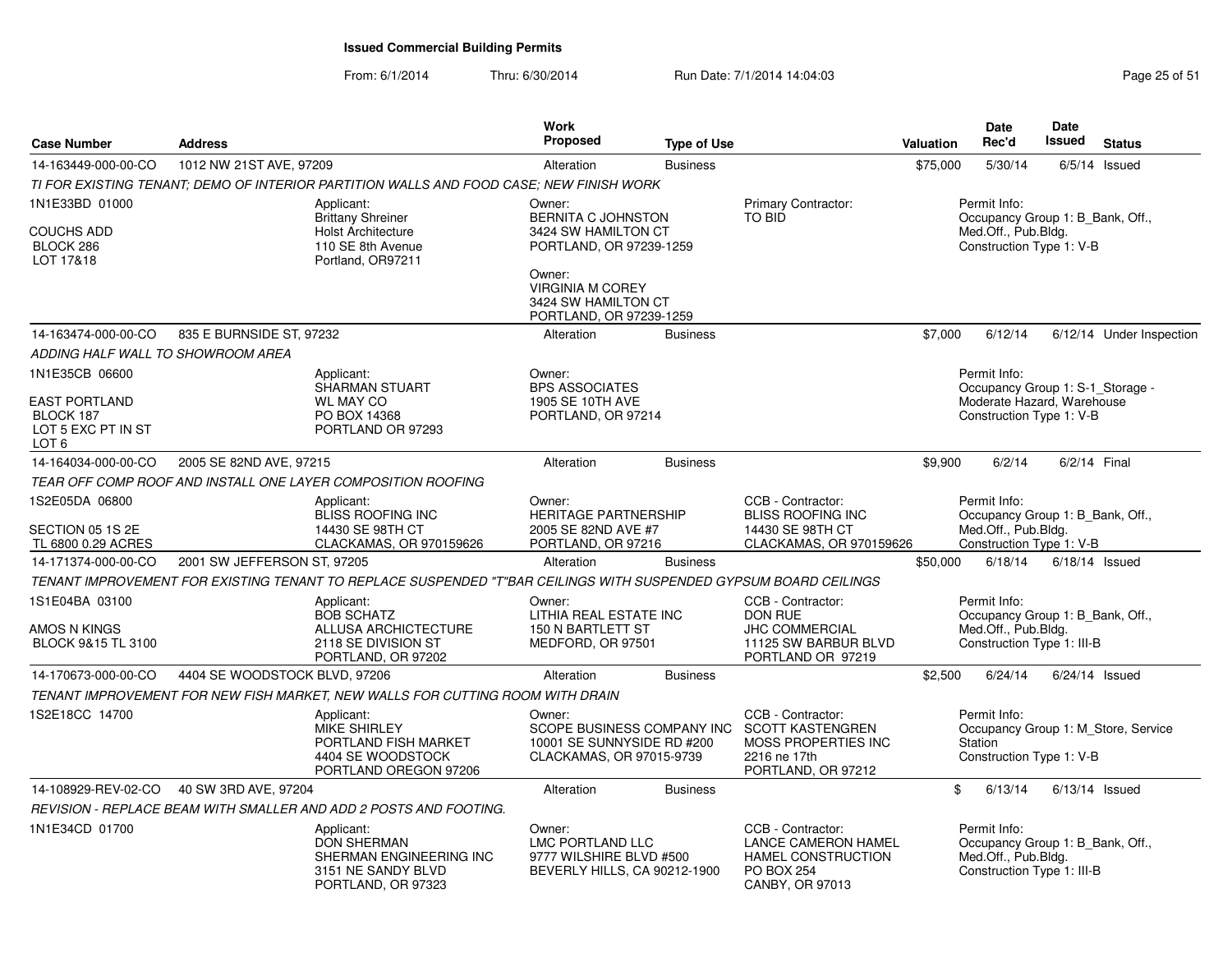From: 6/1/2014

Thru: 6/30/2014 Run Date: 7/1/2014 14:04:03 Research 2010 Rage 26 of 51

| <b>Case Number</b>                                                               | <b>Address</b>            |                                                                                                                                                                       | Work<br><b>Proposed</b>                                                                                                                                                                                                                                                       | <b>Type of Use</b> |                                                                                                               | <b>Valuation</b> | <b>Date</b><br>Rec'd                                                                                  | <b>Date</b><br>Issued | <b>Status</b>                              |
|----------------------------------------------------------------------------------|---------------------------|-----------------------------------------------------------------------------------------------------------------------------------------------------------------------|-------------------------------------------------------------------------------------------------------------------------------------------------------------------------------------------------------------------------------------------------------------------------------|--------------------|---------------------------------------------------------------------------------------------------------------|------------------|-------------------------------------------------------------------------------------------------------|-----------------------|--------------------------------------------|
| 14-169335-000-00-CO                                                              | 5223 NE SANDY BLVD, 97213 |                                                                                                                                                                       | Alteration                                                                                                                                                                                                                                                                    | <b>Business</b>    |                                                                                                               | \$3,000          | 6/23/14                                                                                               | 6/23/14 Issued        |                                            |
|                                                                                  |                           | REMOVE PORTION OF INTERIOR WALL TO OPEN UP ENTRY AREA AND DOUBLE UP CEILING JOISTS IN SAME AREA                                                                       |                                                                                                                                                                                                                                                                               |                    |                                                                                                               |                  |                                                                                                       |                       |                                            |
| 1N2E30CA 00100<br>SECTION 30 1N 2E<br>TL 100 0.30 ACRES                          |                           | Applicant:<br><b>JOHN CHU</b><br><b>JTC INC</b><br>11540 SE SOUTHERN LITES DR<br>CLACKAMAS, OR 97015                                                                  | Owner:<br><b>BITAR BROS LTD PRTNRSHP</b><br>2929 E BURNSIDE ST<br>PORTLAND, OR 97214-1831                                                                                                                                                                                     |                    | CCB - Contractor:<br><b>IRONCLAD FIELD SERVICES LLC</b><br>PO BOX 370<br>CLACKAMAS, OR 97015                  |                  | Permit Info:<br>Occupancy Group 1: B Bank, Off.,<br>Med.Off., Pub.Bldg.<br>Construction Type 1: V-B   |                       |                                            |
| 14-166758-000-00-CO                                                              | 7440 N LOMBARD ST, 97203  |                                                                                                                                                                       | Alteration                                                                                                                                                                                                                                                                    | <b>Business</b>    |                                                                                                               | \$45,000         | 6/9/14                                                                                                | 6/9/14 Issued         |                                            |
|                                                                                  |                           | REPLACE EXISTING STOREFRONT WINDOW SYSTEMS, REPLACE EXISTING WINDOWS AT 2ND FLOOR, NEW SILL PLATE AT BASEMENT LEVEL, NEW EXTERIOR LIGHTING. maintain 1 hour fire sepe |                                                                                                                                                                                                                                                                               |                    |                                                                                                               |                  |                                                                                                       |                       |                                            |
| 1N1E07BB 14100<br>SOUTH ST JOHNS<br>BLOCK <sub>3</sub><br>LOT 1&2                |                           | Applicant:<br><b>LORRAINE GUTHRIE</b><br>LORRAINE GUTHRIE ARCHITECT<br>2748 SW PATTON CT<br>PORTLAND OR 97201                                                         | Owner:<br>7438 N LOMBARD LLC<br>6700 N NEW YORK AVE<br>PORTLAND, OR 97203                                                                                                                                                                                                     |                    | CCB - Contractor:<br><b>TERRY LONG</b><br><b>SKL CONSTRUCTION</b><br>8577 SW DAKOTA DR<br>TUALATIN, OR 97062  |                  | Permit Info:<br>Occupancy Group 1: M_Store, Service<br>Station<br>Construction Type 1: V-B            |                       | Construction Type 2 (formerly Type 1): V-B |
| 14-108929-REV-01-CO  40 SW 3RD AVE, 97204                                        |                           |                                                                                                                                                                       | Alteration                                                                                                                                                                                                                                                                    | <b>Business</b>    |                                                                                                               | \$               | 6/10/14                                                                                               | 6/10/14 Issued        |                                            |
| REVISION TO CHANGE MEZZANINE FRAMING FOR LOWER PROFILE                           |                           |                                                                                                                                                                       |                                                                                                                                                                                                                                                                               |                    |                                                                                                               |                  |                                                                                                       |                       |                                            |
| 1N1E34CD 01700                                                                   |                           | Applicant:<br><b>DON SHERMAN</b><br>SHERMAN ENGINEERING<br>420 NW 11TH AVE #511<br>PORTLAND OR 97209                                                                  | Owner:<br>LMC PORTLAND LLC<br>9777 WILSHIRE BLVD #500<br>BEVERLY HILLS, CA 90212-1900                                                                                                                                                                                         |                    | CCB - Contractor:<br><b>LANCE CAMERON HAMEL</b><br>HAMEL CONSTRUCTION<br><b>PO BOX 254</b><br>CANBY, OR 97013 |                  | Permit Info:<br>Occupancy Group 1: B_Bank, Off.,<br>Med.Off., Pub.Bldg.<br>Construction Type 1: III-B |                       |                                            |
| 14-168740-000-00-CO                                                              | 12 SE 28TH AVE            |                                                                                                                                                                       | Alteration                                                                                                                                                                                                                                                                    | <b>Business</b>    |                                                                                                               | \$15,000         | 6/12/14                                                                                               | $6/12/14$ Issued      |                                            |
|                                                                                  |                           | TENANT IMPROVEMENT FOR NEW TENANT, NEW WALLS FOR OPTOMETRY CLINIC, RESTROOMS ARE EXISTING                                                                             |                                                                                                                                                                                                                                                                               |                    |                                                                                                               |                  |                                                                                                       |                       |                                            |
| 1N1E36CC 70003<br>SUNROSE BUILDING CONDOMINIUMS<br>LOT 103<br><b>RETAIL UNIT</b> |                           | Applicant:<br><b>DAVE SPITZER</b><br>DMS ARCHITECTS, INC<br>2325 NE 19th Ave<br>PORTLAND, OR 97212                                                                    | Owner:<br><b>SUNROSE BUILDING</b><br><b>CONDOMINIUMS</b><br>2077 SW NANCY DR<br>GRESHAM, OR 97080<br>Owner:<br><b>OWNERS ASSOCIATION</b><br>2077 SW NANCY DR<br>GRESHAM, OR 97080<br>Owner:<br>SASAKI MENASHE PROPERTIES II<br>1125 SE DIVISION ST #209<br>PORTLAND, OR 97202 |                    | CCB - Contractor:<br>RJR CONSTRUCTION INC<br>PO BOX 1347<br>GRESHAM, OR 97030                                 |                  | Permit Info:<br>Occupancy Group 1: B_Bank, Off.,<br>Med.Off., Pub.Bldg.<br>Construction Type 1: I-B   |                       |                                            |
|                                                                                  |                           |                                                                                                                                                                       | Owner:<br>LLC<br>1125 SE DIVISION ST #209<br>PORTLAND, OR 97202                                                                                                                                                                                                               |                    |                                                                                                               |                  |                                                                                                       |                       |                                            |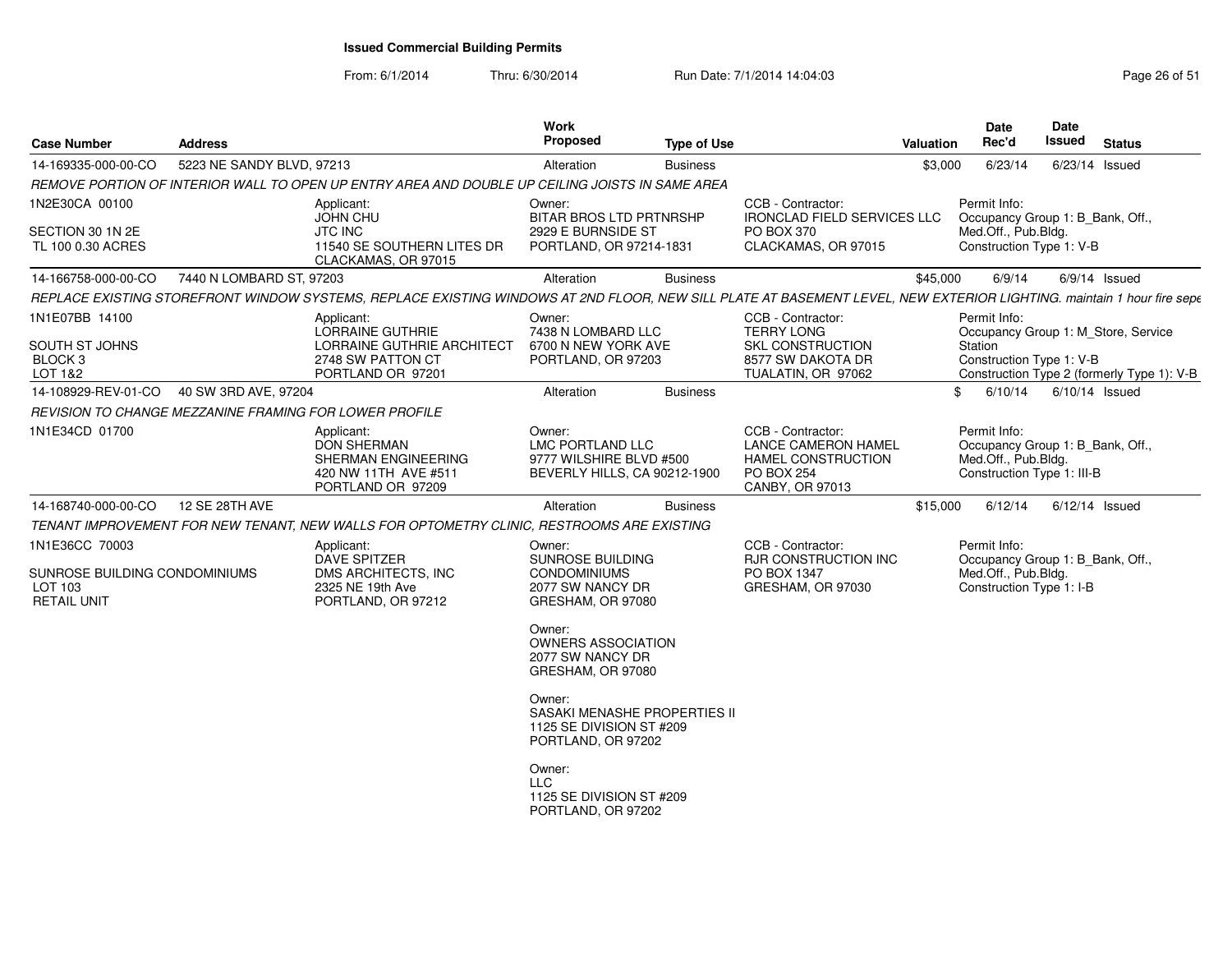From: 6/1/2014Thru: 6/30/2014 Run Date: 7/1/2014 14:04:03 Research 2010 Rage 27 of 51

| Case Number                                                                                        | <b>Address</b>              |                                                                                                                                                                 | Work<br>Proposed                                                     | <b>Type of Use</b> |                                                                                                                       | <b>Valuation</b> | Date<br>Rec'd                                                                                       | <b>Date</b><br>Issued | <b>Status</b>            |
|----------------------------------------------------------------------------------------------------|-----------------------------|-----------------------------------------------------------------------------------------------------------------------------------------------------------------|----------------------------------------------------------------------|--------------------|-----------------------------------------------------------------------------------------------------------------------|------------------|-----------------------------------------------------------------------------------------------------|-----------------------|--------------------------|
| 14-168892-000-00-CO                                                                                | 5215 N LOMBARD ST, 97203    |                                                                                                                                                                 | Alteration                                                           | <b>Business</b>    |                                                                                                                       | \$37,890         | 6/18/14                                                                                             |                       | 6/18/14 Under Inspection |
|                                                                                                    |                             | TI FOR NEW TENANT; NEW WALL FOR NEW OFFICE; NEW BAR AREA AND SHELVING ALONG THE WALL; NEW HALF WALL TO SEPARATE SEATING AREA FROM THE BAR AREA; SHEET ROCK NE V |                                                                      |                    |                                                                                                                       |                  |                                                                                                     |                       |                          |
| 1N1E08CB 04700                                                                                     |                             | Applicant:<br><b>KEN WRIGHT</b>                                                                                                                                 | Owner:<br>DOVER LANE LLC                                             |                    | CCB - Contractor:<br>KENNETH RAY WRIGHT & ORFA                                                                        |                  | Permit Info:<br>Occupancy Group 1: B_Bank, Off.,                                                    |                       |                          |
| PORTSMOUTH VILLA EXTD<br><b>BLOCK H</b><br>SW 1/2 OF LOT 28 EXC PT IN ST<br>LOT 29-31 EXC PT IN ST |                             | <b>WRIGHT CONSTRUCTION</b><br>8130 SE LAKE RD #56<br>MILWAUKIE OR 97267                                                                                         | 4721 N WILLAMETTE BLVD<br>PORTLAND, OR 97203-4767                    |                    | <b>ESTER MANDEZ</b><br>10805 NE FREMONT ST APT A<br>PORTLAND, OR 97220                                                |                  | Med.Off., Pub.Bldg.<br>Construction Type 1: V-B                                                     |                       |                          |
| 14-171409-000-00-CO                                                                                | 2606 SE GLADSTONE ST, 97202 |                                                                                                                                                                 | Alteration                                                           | <b>Business</b>    |                                                                                                                       | \$1,500          | 6/20/14                                                                                             |                       | 6/20/14 Under Inspection |
|                                                                                                    |                             | TI FOR NEW TENANT: NEW PARTITION WALLS TO CREATE TWO OFFICES AND BREAK ROOM                                                                                     |                                                                      |                    |                                                                                                                       |                  |                                                                                                     |                       |                          |
| IS1E12CC 04400<br>KENILWORTH<br>BLOCK 22<br>LOT <sub>2</sub>                                       |                             | Applicant:<br><b>MERLE THOMAS</b><br><b>TODAYS HERBAL CHOICE</b><br>30497 S GRAYS HILL RD<br>COLTON OR 97017                                                    | Owner:<br>14608 SE 28TH ST<br>VANCOUVER, WA 98683-7644               |                    | CCB - Contractor:<br>HELEN'S INVESTMENT PROPERTY QUALITY PLUS FRAMING INC<br>16037 SW BOWMAN LN<br>SHERWOOD, OR 97140 |                  | Permit Info:<br>Occupancy Group 1: B Bank, Off.,<br>Med.Off., Pub.Bldg.<br>Construction Type 1: V-B |                       |                          |
|                                                                                                    |                             |                                                                                                                                                                 | Owner:<br><b>LLC</b><br>14608 SE 28TH ST<br>VANCOUVER, WA 98683-7644 |                    |                                                                                                                       |                  |                                                                                                     |                       |                          |
| 14-167276-000-00-CO                                                                                | 1800 NW 16TH AVE, 97209     |                                                                                                                                                                 | Alteration                                                           | <b>Business</b>    |                                                                                                                       | \$140,000        | 6/12/14                                                                                             | $6/12/14$ Issued      |                          |
|                                                                                                    |                             | TI FOR NEW TENANT - RECONFIGURE EXISTING B OCCUPANCY FOR NEW TENANT, ADD SHOWER AND EXPAND EXISTING RESTROOM                                                    |                                                                      |                    |                                                                                                                       |                  |                                                                                                     |                       |                          |
| 1N1E28DD 02600<br>WATSONS ADD<br><b>BLOCK 18 TL 2600</b>                                           |                             | Applicant:<br><b>MICHAEL FLOWERS</b><br>MICHAEL FLOWERS ARCHITECT<br>PO BOX 5303<br>PORTLAND OR 97228                                                           | Owner:<br>PO BOX 10386<br>PORTLAND, OR 97296-0386                    |                    | CCB - Contractor:<br>TRIANGLE BUILDING GROUP LLC OWEN GABBERT LLC<br>3809 N BORTHWICK AVE<br>PORTLAND, OR 97227       |                  | Permit Info:<br>Occupancy Group 1: B Bank, Off.,<br>Med.Off., Pub.Bldg.<br>Construction Type 1: V-B |                       |                          |
| 14-167285-000-00-CO                                                                                | 6342 SW MACADAM AVE, 97201  |                                                                                                                                                                 | Alteration                                                           | <b>Business</b>    |                                                                                                                       | \$8,500          | 6/10/14                                                                                             |                       | 6/10/14 Under Inspection |
|                                                                                                    |                             | TI FOR EXISTING TENANT - RECONFIGURE EXISTING OFFICE SPACE. USE EXISITING LIGHTING.                                                                             |                                                                      |                    |                                                                                                                       |                  |                                                                                                     |                       |                          |
| 1S1E15CD 19400                                                                                     |                             | Applicant:<br>KEN FETTERS                                                                                                                                       | Owner:<br><b>VANDERHOUWEN PROPERTIES</b>                             |                    | CCB - Contractor:<br><b>KEN FETTERS</b>                                                                               |                  | Permit Info:<br>Occupancy Group 1: B Bank, Off.,                                                    |                       |                          |
| SOUTHERN PORTLAND<br>BLOCK <sub>7</sub><br>LOT 9-12 TL 19400                                       |                             | UNFETTERED CONSTRUCTION<br>13030 S FREMAN RD<br>MULINO, OR 97042                                                                                                | <b>LLC</b><br>6342 SW MACADAM AVE<br>PORTLAND, OR 97239-3655         |                    | UNFETTERED RENOVATION LLC<br>4928 NE ROSELAWN<br>PORTLAND, OR 97218                                                   |                  | Med.Off., Pub.Bldg.<br>Construction Type 1: V-B                                                     |                       |                          |
| 14-117518-REV-01-CO                                                                                | 5736 NE GLISAN ST, 97213    |                                                                                                                                                                 | Alteration                                                           | <b>Business</b>    |                                                                                                                       | \$               | 6/17/14                                                                                             | 6/17/14 Issued        |                          |
| REVISION TO LIGHTING SCHEDULE, REVISED LIGHTING PLAN                                               |                             |                                                                                                                                                                 |                                                                      |                    |                                                                                                                       |                  |                                                                                                     |                       |                          |
| 1N2E31DA 10000                                                                                     |                             | Applicant:<br>SIMONE GOLDFEDER                                                                                                                                  | Owner:<br><b>GAPO HOLDINGS LLC</b>                                   |                    | CCB - Contractor:<br>BNK CONSTRUCTION INC                                                                             |                  | Permit Info:<br>Occupancy Group 1: B_Bank, Off.,                                                    |                       |                          |
| VILLAMEAD<br>BLOCK <sub>2</sub><br>LOT 1 EXC PT IN ST<br>LOT 2                                     |                             | <b>CONSTRUCTIVE FORM</b><br>ARCHITECTURE AND DESIGN LLC PORTLAND, OR 97218-2621<br>1337 SE 15TH AVE<br>PORTLAND OR 97214                                        | 5846 NE ALBERTA ST                                                   |                    | 45 82nd dr. ste 53b<br>gladstone, or 97027                                                                            |                  | Med.Off., Pub.Bldg.<br>Construction Type 1: V-B                                                     |                       |                          |
| 14-170291-000-00-CO                                                                                | 5 SE MADISON ST, 97214      |                                                                                                                                                                 | Alteration                                                           | <b>Business</b>    |                                                                                                                       | \$5,600          | 6/17/14                                                                                             | 6/17/14 Issued        |                          |
| SOLAR INSTALLATION, 9.72 kW PV SYSTEM ON ROOFTOP                                                   |                             |                                                                                                                                                                 |                                                                      |                    |                                                                                                                       |                  |                                                                                                     |                       |                          |
| IS1E03AD 03900                                                                                     |                             | Applicant:<br><b>KATHY KELLEY</b>                                                                                                                               | Owner:<br>PORTLAND CITY OF                                           |                    | CCB - Contractor:<br><b>EC COMPANY</b>                                                                                |                  | Permit Info:<br>Occupancy Group 1: B Bank, Off.,                                                    |                       |                          |
| EAST PORTLAND<br>BLOCK 10&11 TL 3900                                                               |                             | <b>EC COMPANY</b><br>PO BOX 10286<br>PORTLAND, OR 97296                                                                                                         | 55 SW ASH ST<br>PORTLAND, OR 97204-3509                              |                    | PO BOX 10286<br>PORTLAND, OR 97296.0286                                                                               |                  | Med.Off., Pub.Bldg.<br>Construction Type 1: V-B                                                     |                       |                          |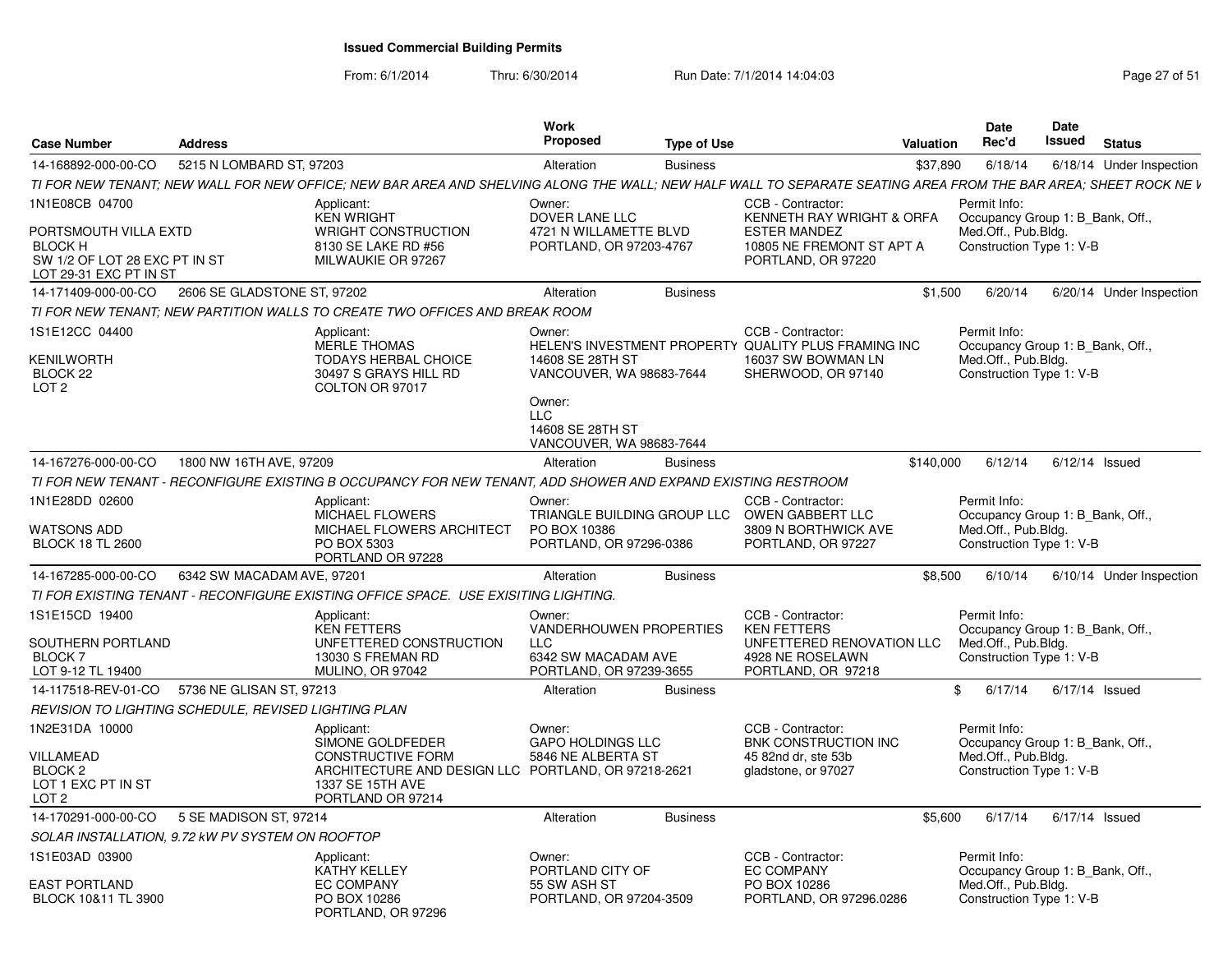From: 6/1/2014Thru: 6/30/2014 Run Date: 7/1/2014 14:04:03 Research 2010 Rage 28 of 51

| <b>Case Number</b>                                                                            | <b>Address</b>                 |                                                                                                                        | Work<br>Proposed                                                                                                                                                     | <b>Type of Use</b> |                                                                                 | Valuation | <b>Date</b><br>Rec'd                                                                                  | <b>Date</b><br><b>Issued</b> | <b>Status</b>                             |
|-----------------------------------------------------------------------------------------------|--------------------------------|------------------------------------------------------------------------------------------------------------------------|----------------------------------------------------------------------------------------------------------------------------------------------------------------------|--------------------|---------------------------------------------------------------------------------|-----------|-------------------------------------------------------------------------------------------------------|------------------------------|-------------------------------------------|
| 14-169391-000-00-CO                                                                           | 4007 N WILLIAMS AVE, 97227     |                                                                                                                        | Alteration                                                                                                                                                           | <b>Business</b>    |                                                                                 | \$32,926  | 6/19/14                                                                                               | $6/19/14$ Issued             |                                           |
|                                                                                               |                                | TI FOR NEW TENANT - BUILD OUT FOR NEW HAIR SALON: NEW WALL                                                             |                                                                                                                                                                      |                    |                                                                                 |           |                                                                                                       |                              |                                           |
| 1N1E22DB 13500                                                                                |                                | Applicant:<br>YORK HOUSE INC<br>2326 NE ALAMEDA ST<br>PORTLAND, OR 97212                                               | Owner:<br>4025 N WILLIAMS LLC<br>819 SE MORRISON ST #110<br>PORTLAND, OR 97214                                                                                       |                    | CCB - Contractor:<br>YORK HOUSE INC<br>2326 NE ALAMEDA ST<br>PORTLAND, OR 97212 |           | Permit Info:<br>Occupancy Group 1: B Bank, Off.,<br>Med.Off., Pub.Bldg.<br>Construction Type 1: V-B   |                              |                                           |
| 14-171000-000-00-CO                                                                           | 731 N HAYDEN MEADOWS DR, 97217 |                                                                                                                        | Alteration                                                                                                                                                           | <b>Business</b>    |                                                                                 | \$48,000  | 6/18/14                                                                                               |                              | $6/18/14$ Issued                          |
|                                                                                               |                                | TI FOR NEW TENANT: NEW OFFICE ROOMS AND CONFERENCE ROOMS                                                               |                                                                                                                                                                      |                    |                                                                                 |           |                                                                                                       |                              |                                           |
| 1N1E03CA 00300<br><b>DELTA MEADOWS</b><br><b>BLOCK1</b><br>LOT 24-26 TL 300                   |                                | Applicant:<br>NEIL LEE<br><b>LEEKA ARCHITECTURE AND</b><br><b>PLANNING</b><br>2548 SE ANKENY<br>PORTLAND, OR 97214     | Owner:<br><b>HAYDEN MEADOWS</b><br>805 SW BROADWAY #2020<br>PORTLAND, OR 97205-3360                                                                                  |                    |                                                                                 |           | Permit Info:<br>Occupancy Group 1: B Bank, Off.,<br>Med.Off., Pub.Bldg.<br>Construction Type 1: III-B |                              |                                           |
| 14-171177-000-00-CO                                                                           | 3934 NE M L KING BLVD, 97212   |                                                                                                                        | Alteration                                                                                                                                                           | <b>Business</b>    |                                                                                 | \$9,000   | 6/18/14                                                                                               |                              | 6/18/14 Under Inspection                  |
|                                                                                               |                                | TI FOR NEW TENANT ON SOUTH SIDE OF 2ND FLOOR - ADD INTERIOR WALL AND CREATE OPENING IN EXISTING WALL.                  |                                                                                                                                                                      |                    |                                                                                 |           |                                                                                                       |                              |                                           |
| 1N1E23CC 08900<br>NORTH IRVINGTON<br><b>BLOCK1</b><br>LOT 5&6&11-14 TL 8900                   |                                | Applicant:<br><b>DENNIS HADLEY</b><br>DENNIS S HADLEY ARCHITECT<br>2145 NE RODNEY AVE.<br>PORTLAND OR 97212-3739       | Owner:<br><b>HERITAGE BUILDING LLC</b><br>PO BOX 3406<br>PORTLAND, OR 97208-3406                                                                                     |                    | CCB - Contractor:<br><b>PAPPENHEIM</b>                                          |           | Permit Info:<br>Occupancy Group 1: B_Bank, Off.,<br>Med.Off., Pub.Bldg.<br>Construction Type 1: V-A   |                              |                                           |
| 14-171732-000-00-CO                                                                           | 5716 SE 92ND AVE, 97266        |                                                                                                                        | Alteration                                                                                                                                                           | <b>Business</b>    |                                                                                 | \$5,000   | 6/26/14                                                                                               |                              | $6/26/14$ Issued                          |
|                                                                                               |                                | DEMOLITION OF EXISTING GUARDRAIL AND REPLACE WITH NEW GUARDRAILWORK DOES NOT OVERLAP WITH TI PERMIT 14-147441CO        |                                                                                                                                                                      |                    |                                                                                 |           |                                                                                                       |                              |                                           |
| 1S2E16DB 07300<br><b>CLEMSON ADD</b><br><b>BLOCK 2</b><br>LOT 22&23<br>LOT 24-26 EXC PT IN ST |                                | Applicant:<br><b>BRUCE WOOD</b><br>PORTLAND DEVELOPMENT<br><b>COMMISSION</b><br>222 NW FIFTH AVE<br>PORTLAND, OR 97209 | Owner:<br>PORTLAND CITY OF(PDC(LEASED<br>222 NW 5TH AVE<br>PORTLAND, OR 97209-3812<br>Owner:<br><b>MULTIPLE TENANTS</b><br>222 NW 5TH AVE<br>PORTLAND, OR 97209-3812 |                    |                                                                                 |           | Permit Info:<br>Occupancy Group 1: A-2_Nightclub<br>Construction Type 1: III-B                        |                              |                                           |
| 14-171132-000-00-CO                                                                           | 12021 NE AIRPORT WAY, 97220    |                                                                                                                        | Alteration                                                                                                                                                           | <b>Business</b>    |                                                                                 | \$4,100   | 6/19/14                                                                                               |                              | 6/19/14 Under Inspection                  |
|                                                                                               |                                | BUILD NEW STORAGE CLOSET FOR LIQUID OXYGEN STORAGE. SEPARATE MECHANICAL PERMIT REQUIRED.                               |                                                                                                                                                                      |                    |                                                                                 |           |                                                                                                       |                              |                                           |
| 1N2E14CB 01200<br>PARTITION PLAT 1993-147                                                     |                                | Applicant:<br><b>DARIN BOUSKA</b><br><b>NW PRECISION DESIGN</b>                                                        | Owner:<br>AIRPORT WAY LLC<br>12067 NE GLENN WIDING DR #106 45 82nd dr, ste 53b                                                                                       |                    | CCB - Contractor:<br><b>BNK CONSTRUCTION INC</b>                                |           | Permit Info:<br>Factory, Mod. Hazard                                                                  |                              | Occupancy Group 1: F-1_Industrial Plant - |
| LOT <sub>1</sub>                                                                              |                                | 22605 SW PINEHURST CT<br>SHERWOOD, OR 97140                                                                            | PORTLAND, OR 97220-9109                                                                                                                                              |                    | gladstone, or 97027                                                             |           | Construction Type 1: III-B                                                                            |                              |                                           |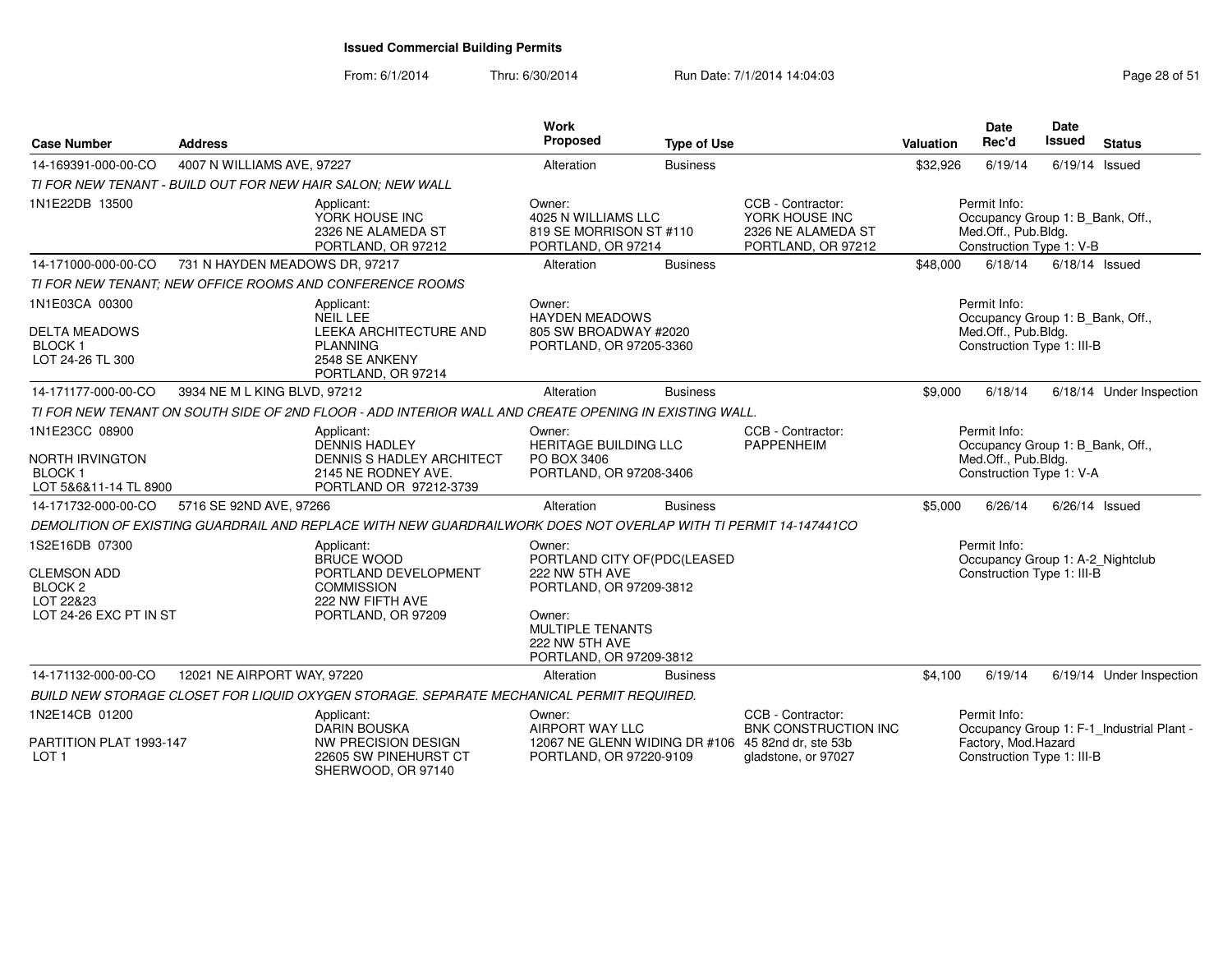From: 6/1/2014Thru: 6/30/2014 Run Date: 7/1/2014 14:04:03 Research 2010 Rage 29 of 51

| <b>Case Number</b>                                                         | <b>Address</b>            |                                                                                                                                                 | <b>Work</b><br>Proposed                                                              | <b>Type of Use</b> |                                                                                                                                 | <b>Valuation</b> | <b>Date</b><br>Rec'd                                                                                | Date<br><b>Issued</b> | <b>Status</b>                             |
|----------------------------------------------------------------------------|---------------------------|-------------------------------------------------------------------------------------------------------------------------------------------------|--------------------------------------------------------------------------------------|--------------------|---------------------------------------------------------------------------------------------------------------------------------|------------------|-----------------------------------------------------------------------------------------------------|-----------------------|-------------------------------------------|
| 14-173260-000-00-CO                                                        | 1225 SE GRAND AVE         |                                                                                                                                                 | Alteration                                                                           | <b>Business</b>    |                                                                                                                                 | \$30,000         | 6/27/14                                                                                             | 6/27/14 Issued        |                                           |
| TI FOR NEW TENANT; INSTALLING DECORATIVE CEILING CLOUDS                    |                           |                                                                                                                                                 |                                                                                      |                    |                                                                                                                                 |                  |                                                                                                     |                       |                                           |
| 1S1E02BC 03600<br><b>EAST PORTLAND</b><br>BLOCK 94<br>LOT 5&6 EXC PT IN ST |                           | Applicant:<br><b>NOAH DAVIS</b><br>1225 SE GRAND AVE<br>PORTLAND OR 97214                                                                       | Owner:<br><b>LYNN K MUNSON</b><br>1335 S WOODBINE RD<br>WEST LINN, OR 97068-9232     |                    | CCB - Contractor:<br>oregon interiors inc<br>11779 se hwy 212 ste 212<br>clackamas or 97015                                     |                  | Permit Info:<br>Occupancy Group 1: M_Store, Service<br>Station<br>Construction Type 1: V-B          |                       |                                           |
|                                                                            |                           |                                                                                                                                                 | Owner:<br><b>ANN MUNSON</b><br>1335 S WOODBINE RD<br>WEST LINN, OR 97068-9232        |                    |                                                                                                                                 |                  |                                                                                                     |                       |                                           |
| 14-172905-000-00-CO                                                        | 333 SE 2ND AVE, 97214     |                                                                                                                                                 | Alteration                                                                           | <b>Business</b>    |                                                                                                                                 | \$9,000          | 6/20/14                                                                                             | 6/20/14 Issued        |                                           |
| ROOF REINFORCEMENT FOR FUTURE HVAC UNIT                                    |                           |                                                                                                                                                 |                                                                                      |                    |                                                                                                                                 |                  |                                                                                                     |                       |                                           |
| 1N1E34DD 01000<br>FRUSHS SQUARE ADD<br><b>BLOCK 1&amp;6 TL 1000</b>        |                           | Applicant:<br><b>BILL JORGENS</b><br>JORGENS CONSTRUCTION CO<br>PO BOX 634                                                                      | Owner:<br>PRODUCE ROW LLC<br>4100 SW ARTHUR WAY<br>PORTLAND, OR 97221-3202           |                    | CCB - Contractor:<br><b>BILL JORGENS</b><br>JORGENS CONSTRUCTION CO<br>PO BOX 634                                               |                  | Permit Info:<br>Factory, Mod.Hazard<br>Construction Type 1: V-B                                     |                       | Occupancy Group 1: F-1_Industrial Plant - |
|                                                                            |                           | WILSONVILLE, OR 97070-0634                                                                                                                      |                                                                                      |                    | WILSONVILLE, OR 97070-0634                                                                                                      |                  |                                                                                                     |                       |                                           |
| 14-176398-000-00-CO                                                        | 15 SE 20TH AVE, 97214     |                                                                                                                                                 | Alteration                                                                           | <b>Business</b>    |                                                                                                                                 | \$12,000         | 6/27/14                                                                                             | 6/27/14 Issued        |                                           |
|                                                                            |                           | TENANT IMPROVEMENT AND CHANGE OF USE FOR NEW NAIL SALON TENANT, ADD 8 NEW PEDICURE SPA CHAIRS, 2 FACIAL ROOMS, RESTROOM IS EXISTING 05-146697CO |                                                                                      |                    |                                                                                                                                 |                  |                                                                                                     |                       |                                           |
| 1N1E35DD 01600                                                             |                           | Applicant:<br><b>QUYNH PHAM</b><br>DASHING DIVA NAIL SPA<br>15 SE 20TH AVE<br>PORTLAND, OR 97214                                                | Owner:<br>ROSEHILL INVESTMENTS L L C<br>2001 6TH AVE #2300<br>SEATTLE, WA 98121-2522 |                    | CCB - Contractor:<br>Douglas Bourland<br>ARMOUR PLUMBING INC<br>PO BOX 692<br><b>BORING, OR 97009</b>                           |                  | Permit Info:<br>Occupancy Group 1: B Bank, Off.,<br>Med.Off., Pub.Bldg.<br>Construction Type 1: V-B |                       |                                           |
| 14-175386-000-00-CO                                                        | 2940 NE ALBERTA ST, 97211 |                                                                                                                                                 | Alteration                                                                           | <b>Business</b>    |                                                                                                                                 | \$10,000         | 6/26/14                                                                                             | 6/26/14 Issued        |                                           |
|                                                                            |                           | TENANT IMPROVEMENT FOR NEW RESTAURANT, SPACE WAS PREVIOUSLY PERMITTED AS RESTAURANT.NEW LIGHT FIXTURES, PAINT, TILE AND CASEWORK ONLY           |                                                                                      |                    |                                                                                                                                 |                  |                                                                                                     |                       |                                           |
| 1N1E24BD 08500                                                             |                           | Applicant:<br>Ian Atkins<br>Stella Restaurant Group LLC<br>2940 NE Alberta St.<br>Portland, OR 97211                                            | Owner:<br><b>LOLO PROPERTY LLC</b><br>2849 SW FERN ST<br>PORTLAND, OR 97201          |                    | CCB - Contractor:<br><b>DON TROTTER</b><br><b>OREGON RESTAURANT</b><br><b>EQUIPMENT</b><br>PO BOX 2560<br>OREGON CITY, OR 97045 |                  | Permit Info:<br>Occupancy Group 1: B_Bank, Off.,<br>Med.Off., Pub.Bldg.<br>Construction Type 1: V-B |                       |                                           |
| 14-175438-000-00-CO                                                        | 2226 NE BROADWAY, 97232   |                                                                                                                                                 | Alteration                                                                           | <b>Business</b>    |                                                                                                                                 | \$14,250         | 6/26/14                                                                                             | $6/26/14$ Issued      |                                           |
|                                                                            |                           | TENANT IMPROVEMENT FOR NEW TENANT-NEW INTERIOR WALL PARTITION, UPDATE EXISTNG PLUMBING AND ELECTRICAL                                           |                                                                                      |                    |                                                                                                                                 |                  |                                                                                                     |                       |                                           |
| 1N1E26DD 04100<br>JOHN IRVINGS 1ST ADD                                     |                           | Applicant:<br><b>DARIN BOUSKA</b><br>NW PRECISION DESIGN                                                                                        | Owner:<br>SIXTY ONE TWO LLC<br>4800 SW MACADAM AVE #120                              |                    |                                                                                                                                 |                  | Permit Info:<br>Occupancy Group 1: B_Bank, Off.,<br>Med.Off., Pub.Bldg.                             |                       |                                           |
| BLOCK <sub>8</sub><br>LOT 11 EXC PT IN ST                                  |                           | 22605 SW PINEHURST CT<br>SHERWOOD, OR 97140                                                                                                     | PORTLAND, OR 97239                                                                   |                    |                                                                                                                                 |                  | Construction Type 1: V-B                                                                            |                       |                                           |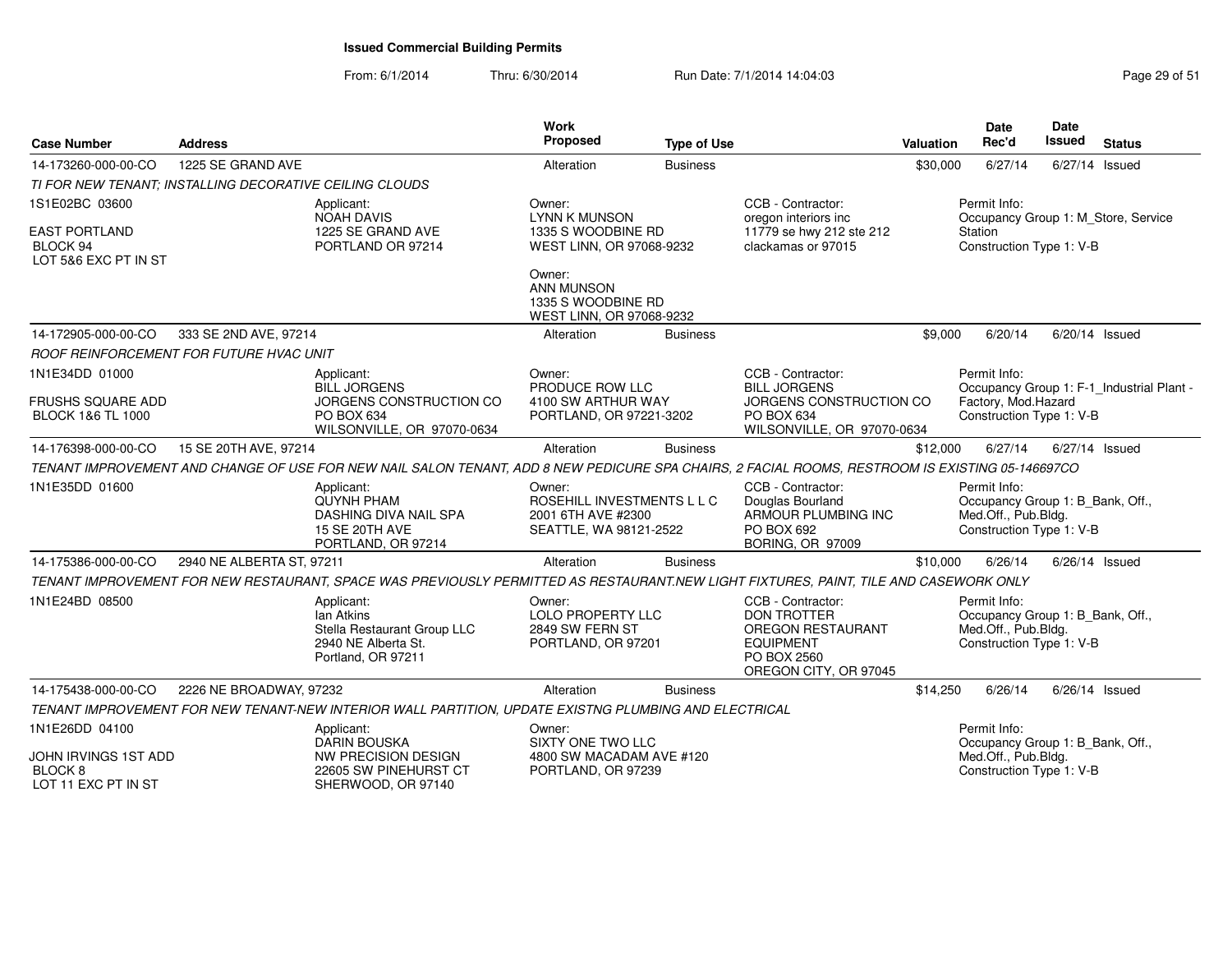From: 6/1/2014Thru: 6/30/2014 Run Date: 7/1/2014 14:04:03 Research 2010 151

| <b>Case Number</b>                                    | <b>Address</b>              |                                                                                                                                                                | <b>Work</b><br><b>Proposed</b>                                                                   | <b>Type of Use</b> | <b>Valuation</b>                                                                       |          | <b>Date</b><br>Rec'd                                                                                  | Date<br><b>Issued</b> | <b>Status</b>                              |
|-------------------------------------------------------|-----------------------------|----------------------------------------------------------------------------------------------------------------------------------------------------------------|--------------------------------------------------------------------------------------------------|--------------------|----------------------------------------------------------------------------------------|----------|-------------------------------------------------------------------------------------------------------|-----------------------|--------------------------------------------|
| 14-176781-000-00-CO                                   | 6915 SW MACADAM AVE, 97219  |                                                                                                                                                                | Alteration                                                                                       | <b>Business</b>    |                                                                                        | \$5,000  | 6/30/14                                                                                               |                       | $6/30/14$ Issued                           |
|                                                       |                             | REMOVE EXISTING SOFFIT AND DOWNLINGHT FIXTURES IN FRONT OF ELEVATORS AND REPLACE                                                                               |                                                                                                  |                    |                                                                                        |          |                                                                                                       |                       |                                            |
| 1S1E22BA 04200                                        |                             | Applicant:<br><b>HEATHER MCGRATH</b>                                                                                                                           | Owner:<br>PORTLAND MILLIKAN EQUITIES                                                             |                    | CCB - Contractor:<br>COMMERCIAL CONTRACTORS                                            |          | Permit Info:<br>Occupancy Group 1: B_Bank, Off.,                                                      |                       |                                            |
| SOUTHERN PORTLAND<br>BLOCK 15<br>LOT 13-20            |                             | MYHRE GROUP ARCHITECTS<br>620 SW 5TH AVE, STE 500<br>PORTLAND, OR 97204                                                                                        | 520 SW 6TH AVE #610<br>PORTLAND, OR 97204                                                        |                    | 1265 S 35TH PL<br>RIDGEFIELD WA 98642                                                  |          | Med.Off., Pub.Bldg.<br>Construction Type 1: II-B                                                      |                       |                                            |
|                                                       |                             |                                                                                                                                                                | Owner:<br><b>LLC</b><br>520 SW 6TH AVE #610<br>PORTLAND, OR 97204                                |                    |                                                                                        |          |                                                                                                       |                       |                                            |
| 14-171788-000-00-CO                                   | 1911 NE BROADWAY, 97212     |                                                                                                                                                                | Alteration                                                                                       | <b>Business</b>    |                                                                                        | \$90,000 | 6/27/14                                                                                               |                       | $6/27/14$ Issued                           |
|                                                       |                             | TENANT IMPROVEMENT FOR NEW DANCE STUDIO TENANT, RECONFIGURE BATHROOMS AND ENLARGE LOCKER ROOM AREA, FRAME IN WALLS TO CREATE 2 DANCE STUDIOS AND RECEPTIC      |                                                                                                  |                    |                                                                                        |          |                                                                                                       |                       |                                            |
| 1N1E26DC 00700<br>JOHN IRVINGS 1ST ADD BLOCK 11       |                             | Applicant:<br><b>ROBERT HAYDEN</b><br><b>YBA ARCHITECTS</b>                                                                                                    | Owner:<br><b>WESTON INVESTMENT CO LLC</b><br>2154 NE BROADWAY RM 200                             |                    | CCB - Contractor:<br><b>HAYDEN SAHNOW</b><br>ANDERSEN CONSTRUCTION &                   |          | Permit Info:<br>Occupancy Group 1: B_Bank, Off.,<br>Med.Off., Pub.Bldg.                               |                       |                                            |
| LOT 7&8 EXC PT IN ST                                  |                             | 123 NW 2ND AVE #204<br>PORTLAND, OR 97232                                                                                                                      | PORTLAND, OR 97232-1590                                                                          |                    | <b>WEST COAST CONTRACTORS</b><br>6712 N CUTTER CIRCLE<br>PORTLAND, OR 97217            |          | Construction Type 1: V-B                                                                              |                       |                                            |
| 14-174876-000-00-CO                                   | 500 NW 9TH AVE, 97209       |                                                                                                                                                                | Alteration                                                                                       | <b>Business</b>    |                                                                                        | \$16,500 | 6/30/14                                                                                               |                       | $6/30/14$ Issued                           |
| INTERIOR DEMOLITION FOR FUTURE TENANT                 |                             |                                                                                                                                                                |                                                                                                  |                    |                                                                                        |          |                                                                                                       |                       |                                            |
| 1N1E34BC 07600                                        |                             | Applicant:<br><b>DAN WILLIAMS</b><br><b>FASTER PERMITS</b><br>14334 NW EAGLERIDGE LANE<br>PORTLAND, OR 97229                                                   | Owner:<br>HONEYMAN VENTURE LLC<br>1201 THIRD AVE #5400<br>SEATTLE, WA 98101-3028                 |                    | CCB - Contractor:<br>R & H CONSTRUCTION<br>1530 SW TAYLOR STREET<br>PORTLAND, OR 97205 |          | Permit Info:<br>Occupancy Group 1: B_Bank, Off.,<br>Med.Off., Pub.Bldg.<br>Construction Type 1: III-A |                       |                                            |
| 14-175270-000-00-CO                                   | 2025 NE 44TH AVE, 97213     |                                                                                                                                                                | Alteration                                                                                       | <b>Business</b>    |                                                                                        | \$80,000 | 6/26/14                                                                                               |                       | $6/26/14$ Issued                           |
|                                                       |                             | TENANT IMPROVEMENT / CHANGE OF OCCUPANCY IN EXISTING SHELL SPACE, FIRST TIME TENANT - STREET LEVEL BUILD OUT FOR EXERCISE ROOM FOR APARTMENT RESIDENTS ON UPPE |                                                                                                  |                    |                                                                                        |          |                                                                                                       |                       |                                            |
| 1N2E30CC 02500                                        |                             | Applicant:<br>Craig Stockbridge<br><b>GBD Architects</b><br>1120 NW Couch Street, Ste 300<br>Portland, OR 97209                                                | Owner:<br><b>NICK JONES</b><br>PRINCIPAL INSURANCE<br>801 GRAND AVE<br>DES MOINES, IA 50392-1370 |                    | CCB - Contractor:<br>R & H CONSTRUCTION<br>1530 SW TAYLOR STREET<br>PORTLAND, OR 97205 |          | Permit Info:<br>Occupancy Group 1: B_Bank, Off.,<br>Med.Off., Pub.Bldg.<br>Construction Type 1: II-A  |                       |                                            |
| 13-195062-REV-02-CO                                   | 3535 N VANCOUVER AVE, 97227 |                                                                                                                                                                | Alteration                                                                                       | <b>Business</b>    |                                                                                        | \$5,000  | 6/27/14                                                                                               |                       | $6/27/14$ Issued                           |
|                                                       |                             | VALUE ADDED REVISION TO REMOVE PORTION OF BLACKTOP AND POUR 340 SQ FT OF SLOPING CONCRETE TO ASSIST WITH DRAINAGE, ADD NEW FLOW WELL. MAINTAIN ACCESSIBLE ROU  |                                                                                                  |                    |                                                                                        |          |                                                                                                       |                       |                                            |
| 1N1E22DC 14700                                        |                             | Applicant:<br>LAURIE SIMPSON                                                                                                                                   | Owner:<br>DONALD E CAHILL                                                                        |                    | CCB - Contractor:<br><b>VIKING ELECTRIC INC</b>                                        |          | Permit Info:<br>Occupancy Group 1: B Bank, Off.,                                                      |                       |                                            |
| <b>CENTRAL ALBINA</b><br>BLOCK 36<br>LOT <sub>4</sub> |                             | <b>LAURIE SIMPSON ARCHITECT</b><br>4072 N WILLIAMS ST #A<br>PORTLAND OR 97227                                                                                  | 7915 SE 34TH AVE<br>PORTLAND, OR 97202-8403                                                      |                    | 4326 SE WOODSTOCK BLVD STE<br>518<br>PORTLAND, OR 972066270                            |          | Med.Off., Pub.Bldg.<br>Construction Type 1: V-B                                                       |                       | Construction Type 2 (formerly Type 1): V-B |
| N 1/2 OF LOT 5                                        |                             |                                                                                                                                                                | Owner:<br><b>SUSAN M CAHILL</b><br>7915 SE 34TH AVE<br>PORTLAND, OR 97202-8403                   |                    |                                                                                        |          |                                                                                                       |                       |                                            |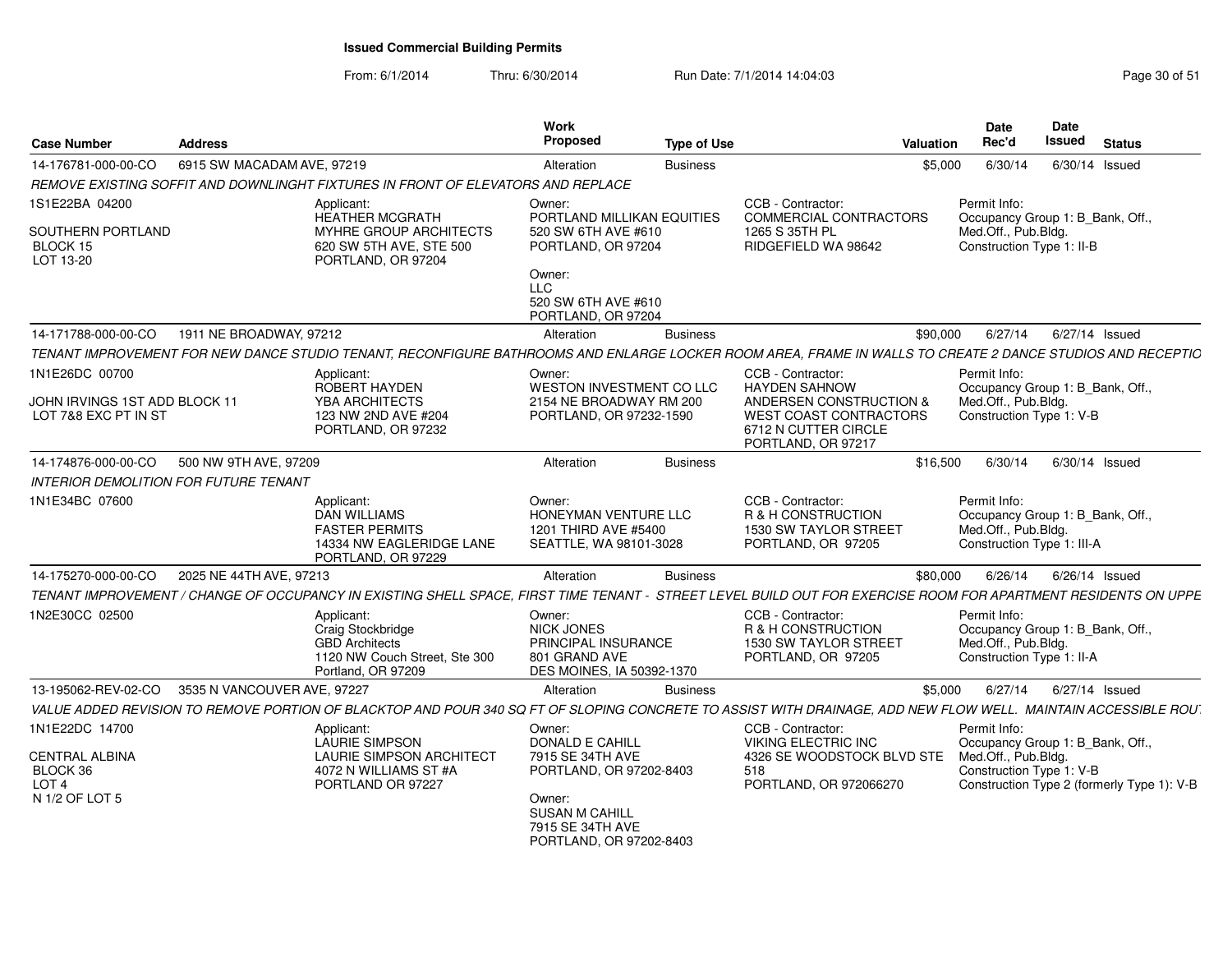**Case Number**

**Address**

From: 6/1/2014Thru: 6/30/2014 Run Date: 7/1/2014 14:04:03 Research 2010 Rage 31 of 51

**Type of Use**

 **ValuationWork Proposed**

14-143013-REV-01-CO 1618 NE 6TH AVE, 97232 **Alteration** Alteration Business Business \$ 6/24/14 6/24/14 Issued

| REVISION - RELOCATE TRASH ENCLOSURE TO PROPERTY LINE           |                                 |                                                                                                                  |                                                                                                |                 |                                                                                                                                        |                                                                 |                                              |
|----------------------------------------------------------------|---------------------------------|------------------------------------------------------------------------------------------------------------------|------------------------------------------------------------------------------------------------|-----------------|----------------------------------------------------------------------------------------------------------------------------------------|-----------------------------------------------------------------|----------------------------------------------|
| 1N1E26CC 10500<br><b>HOLLADAYS ADD</b><br>BLOCK 219<br>LOT 3&4 |                                 | Applicant:<br><b>WILLIAM MILLER</b><br>FOOD FACILITY PLANNING<br>2728 N JESSUP<br>PORTLAND, OR 97217             | Owner:<br><b>WILLIAM C DE BAUW</b><br>13500 SW PACIFIC HWY PMB 179<br><b>TIGARD, OR 97223</b>  |                 | CCB - Contractor:<br>WHITE DOG RESTORATIONS INC<br>4915 NE 16TH AVE<br>PORTLAND, OR 97211                                              | Permit Info:<br>Med.Off., Pub.Bldg.<br>Construction Type 1: V-B | Occupancy Group 1: B Bank, Off.,             |
|                                                                |                                 |                                                                                                                  | Owner:<br><b>VIRGINIA M DE BAUW</b><br>13500 SW PACIFIC HWY PMB 179<br><b>TIGARD, OR 97223</b> |                 |                                                                                                                                        |                                                                 |                                              |
| 14-138640-REV-01-CO                                            | 2928 NE KILLINGSWORTH ST. 97211 |                                                                                                                  | Alteration                                                                                     | <b>Business</b> |                                                                                                                                        | \$<br>6/25/14                                                   | 6/25/14 Issued                               |
|                                                                |                                 |                                                                                                                  |                                                                                                |                 | REVISION - RELOCATE TRASH ENCLOSURE (LESS THAN 120 SQ FT) AND ADD CONCRETE SLAB WITH STEPS TO BACK OF RESTAURANT - NO CUSTOMER ACCESS. |                                                                 |                                              |
| 1N1E24BA 05800                                                 |                                 | Applicant:<br><b>BARRY EASTWOOD</b>                                                                              | Owner:<br>MEHDI FALLAHIAN                                                                      |                 | CCB - Contractor:<br>DAVID TAI SEU BARTOLOME                                                                                           | Permit Info:                                                    | Occupancy Group 1: B_Bank, Off.,             |
| <b>FOXCHASE ADD</b><br><b>BLOCK 5</b><br>LOT 1&2 TL 5800       |                                 | 9369 N WALL AVE<br>PORTLAND OR 97203                                                                             | 2237 NE STANTON ST<br>PORTLAND, OR 97212                                                       |                 | 13570 SE 180TH AVE<br>DAMASCUS, OR 97089                                                                                               | Med.Off., Pub.Bldg.<br>Construction Type 1: V-B                 |                                              |
|                                                                |                                 |                                                                                                                  | Owner:<br><b>RON JEIDY</b><br>2237 NE STANTON ST<br>PORTLAND, OR 97212                         |                 |                                                                                                                                        |                                                                 |                                              |
|                                                                |                                 |                                                                                                                  | Owner:<br><b>GAIL JEIDY</b><br>2237 NE STANTON ST<br>PORTLAND, OR 97212                        |                 |                                                                                                                                        |                                                                 |                                              |
| 14-176416-000-00-CO                                            | 11230 SW 62ND AVE, 97219        |                                                                                                                  | Alteration                                                                                     | <b>Business</b> | \$5,000                                                                                                                                | 6/27/14                                                         | 6/27/14 Issued                               |
| <b>NEW ACCESSIBLE RAMP TO MANAGERS OFFICE</b>                  |                                 |                                                                                                                  |                                                                                                |                 |                                                                                                                                        |                                                                 |                                              |
| 1S1E31BC 00300<br><b>PASADENA</b><br>BLOCK 8 TL 300            |                                 | Applicant:<br>PORTLAND REAL ESTATE<br>SOLUTIONS LLC<br>1662 WORTHINGTON ST<br>LAKE OSWEGO, OR 97034              | Owner:<br><b>HOUSING AUTHORITY OF</b><br>135 SW ASH ST<br>PORTLAND, OR 97204-3540              |                 | CCB - Contractor:<br>PORTLAND REAL ESTATE<br>SOLUTIONS LLC<br>1662 WORTHINGTON ST<br>LAKE OSWEGO, OR 97034                             | Permit Info:<br>Med.Off., Pub.Bldg.<br>Construction Type 1: V-B | Occupancy Group 1: B_Bank, Off.,             |
|                                                                |                                 |                                                                                                                  | Owner:<br>PORTLAND OREGON<br>135 SW ASH ST<br>PORTLAND, OR 97204-3540                          |                 |                                                                                                                                        |                                                                 |                                              |
| 14-151198-REV-01-CO                                            | 1709 SE 3RD AVE, 97214          |                                                                                                                  | Alteration                                                                                     | <b>Business</b> |                                                                                                                                        | \$<br>6/24/14                                                   | 6/24/14 Issued                               |
|                                                                |                                 | REVISION TO PROVIDE ADDITIONAL DETAILS ON FURRING CONNECTIONS IN 3 CONDITIONS THAT OCCUR PER INSPECTOR JAY PONCE |                                                                                                |                 |                                                                                                                                        |                                                                 |                                              |
| 1S1E03DA 03800<br>SECTION 03 1S 1E                             |                                 | Applicant:<br><b>KIM FORD</b><br><b>GROUP MACKENZIE</b>                                                          | Owner:<br>OEB INVESTORS LLC                                                                    |                 | CCB - Contractor:<br>LEASE CRUTCHER LEWIS CORP                                                                                         | Permit Info:                                                    | Occupancy Group 1: B_Bank, Off.,             |
| TL 3800 1.07 ACRES                                             |                                 | 1515 SE WATER AVE STE 100<br>PORTLAND OR 97214                                                                   | 500 E BROADWAY ST #110<br>VANCOUVER, WA 98660-3323                                             |                 | 921 SW WASHINGTON #150<br>PORTLAND, OR 972050000                                                                                       | Med.Off., Pub.Bldg.<br>Construction Type 1: III-B               | Construction Type 2 (formerly Type 1): III-B |

**Status**

**DateIssued** 

**Date Rec'd Issued**  $6/24/14$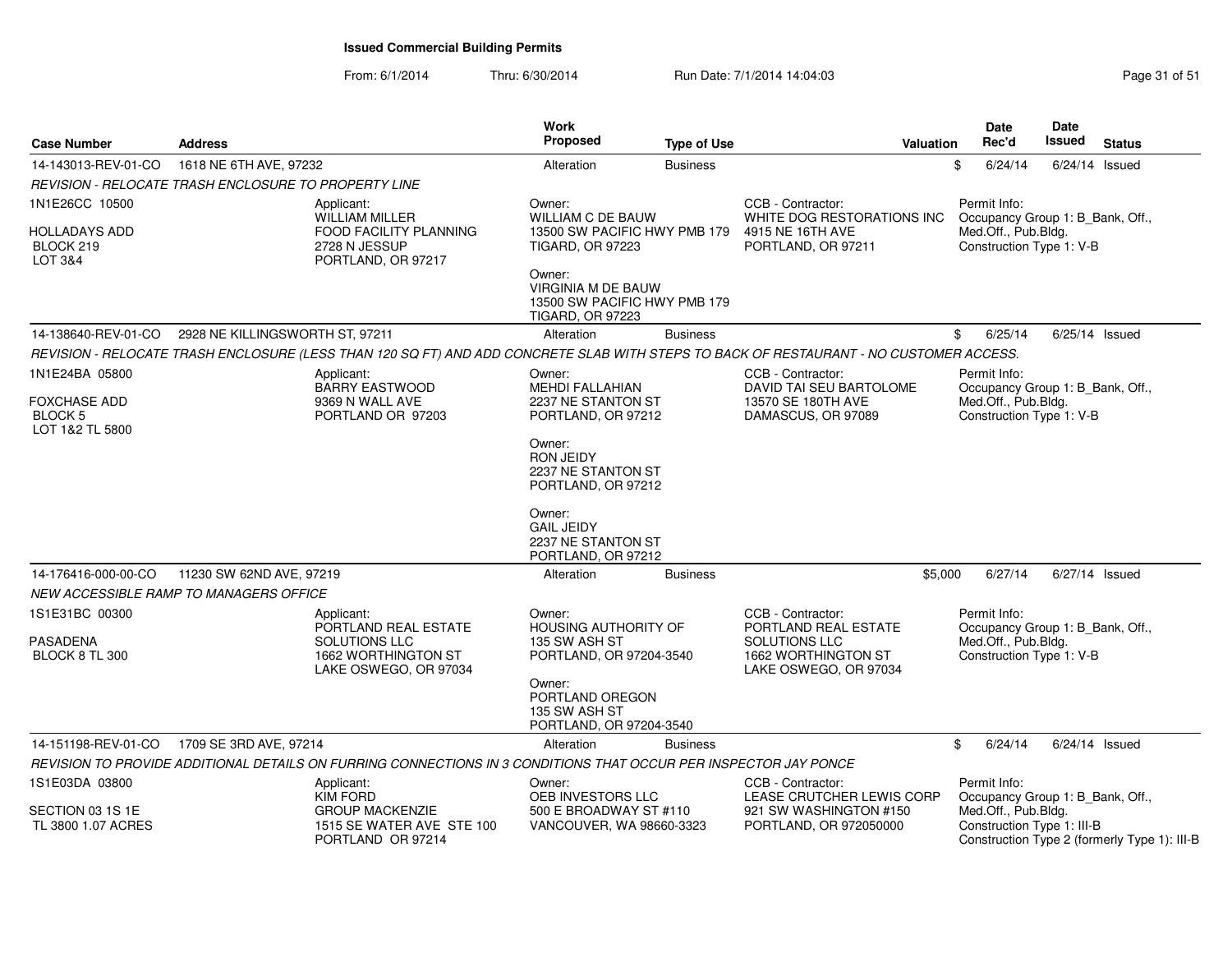From: 6/1/2014Thru: 6/30/2014 Run Date: 7/1/2014 14:04:03 Research 2010 Rage 32 of 51

| <b>Case Number</b>                                                               | <b>Address</b>            |                                                                                                                                                                | Work<br>Proposed                                                                 | <b>Type of Use</b> |                                                                                                  | Valuation   | <b>Date</b><br>Rec'd                                                 | Date<br>Issued | <b>Status</b>            |
|----------------------------------------------------------------------------------|---------------------------|----------------------------------------------------------------------------------------------------------------------------------------------------------------|----------------------------------------------------------------------------------|--------------------|--------------------------------------------------------------------------------------------------|-------------|----------------------------------------------------------------------|----------------|--------------------------|
| 14-146344-000-00-CO                                                              | 1516 NW THURMAN ST, 97209 |                                                                                                                                                                | Alteration                                                                       | Educational        |                                                                                                  | \$196,000   | 4/22/14                                                              |                | 6/23/14 Under Inspection |
|                                                                                  |                           | REPAIR BROKEN BOTTOM CORD OF BOW STRING TRUSS (1 TOTAL) WITH UPGRADE TO 5 TRUSS (TO INLCUDE BROKEN TRUSS)                                                      |                                                                                  |                    |                                                                                                  |             |                                                                      |                |                          |
| 1N1E28DD 02700                                                                   |                           | Applicant:<br>SWINERTON BUILDERS INC                                                                                                                           | Owner:<br>1516 LLC                                                               |                    | CCB - Contractor:<br><b>SWINERTON BUILDERS INC</b>                                               |             | Permit Info:<br>Occupancy Group 1: E School                          |                |                          |
| WATSONS ADD<br>BLOCK 12<br>LOT 1 EXC PT IN ST<br>LOT 4-6<br>LOT 7&8 EXC PT IN ST |                           | 260 TOWNSEND ST<br>SAN FRANCISCO, CA 94107                                                                                                                     | 1516 NW THURMAN ST<br>PORTLAND, OR 97209                                         |                    | 260 TOWNSEND ST<br>SAN FRANCISCO, CA 94107                                                       |             | Construction Type 1: V-B                                             |                |                          |
| 14-132519-000-00-CO                                                              | 1151 SW VERMONT ST, 97201 |                                                                                                                                                                | Alteration                                                                       | Educational        |                                                                                                  | \$1,300,000 | 4/1/14                                                               |                | $6/2/14$ Issued          |
|                                                                                  |                           | REPLACE EXISTING GRASS FIELD WITH SYNTHETIC MATERIAL, INCLUDES GRADING, PERVIOUS ASPHALT, NEW DRAINAGE SYSTEM                                                  |                                                                                  |                    |                                                                                                  |             |                                                                      |                |                          |
| 1S1E16CD 03800<br>SECTION 16 1S 1E<br>TL 3800 4.50 ACRES                         |                           | Applicant:<br><b>KRISTIN WELLS</b><br>PORTLAND PUBLIC SCHOOLS<br>501 N DIXON ST<br>PORTLAND, OR 97277                                                          | Owner:<br>SCHOOL DISTRICT NO 1 (LEASED<br>PO BOX 3107<br>PORTLAND, OR 97208-3107 |                    | CCB - Contractor:<br>BENCHMARK CONTRACTING INC<br>3155 SW 234TH AVE STE A<br>HILLSBORO, OR 97123 |             |                                                                      |                |                          |
|                                                                                  |                           |                                                                                                                                                                | Owner:<br>HILLSDALE FARMERS MARKET<br>PO BOX 3107<br>PORTLAND, OR 97208-3107     |                    |                                                                                                  |             |                                                                      |                |                          |
| 14-127076-000-00-CO                                                              | 5210 N KERBY AVE, 97217   |                                                                                                                                                                | Alteration                                                                       | Educational        |                                                                                                  | \$1,200,000 | 3/14/14                                                              |                | 6/12/14 Under Inspection |
| <b>REPLACE EXISTING TRACK &amp; FIELD</b>                                        |                           |                                                                                                                                                                |                                                                                  |                    |                                                                                                  |             |                                                                      |                |                          |
| 1N1E22BA 00100<br>M PATTONS & SUB                                                |                           | Applicant:<br><b>Kristin Wells</b><br>Portland Public Schools Facilities &                                                                                     | Owner:<br>SCHOOL DISTRICT NO 1<br>PO BOX 3107                                    |                    | CCB - Contractor:<br><b>EMERICK CONSTRUCTION CO</b><br>PO BOX 66100                              |             | Permit Info:<br>Occupancy Group 1: U_Private<br>Garage\Utility Misc. |                |                          |
| BLOCK O TL 100<br>SPLIT MAP R298127 (R877306800)                                 |                           | <b>Asset Management</b><br>501 N Dixon St.<br>Portland, OR 97227                                                                                               | PORTLAND, OR 97208-3107                                                          |                    | PORTLAND, OR 97290-6100                                                                          |             |                                                                      |                |                          |
| 14-134464-000-00-CO                                                              | 2735 NE 82ND AVE, 97213   |                                                                                                                                                                | Alteration                                                                       | Educational        |                                                                                                  | \$1,325,000 | 4/3/14                                                               |                | 6/17/14 Under Inspection |
|                                                                                  |                           | REPLACE EXISTING GRASS FOOTBALL FIELD WITH SYNTHETIC TURF MATERIAL, INCLUDES GRADING, PERVIOUS ASPHALT, NEW DRAINAGE SYSTEM, REPLACE SIDEWALK AND ADD NEW SIDE |                                                                                  |                    |                                                                                                  |             |                                                                      |                |                          |
| 1N2E29AD 03200                                                                   |                           | Applicant:<br><b>KRISTIN WELLS</b>                                                                                                                             | Owner:<br>SCHOOL DISTRICT NO 1(LEASED                                            |                    | CCB - Contractor:<br>KONELL CONSTRUCTION &                                                       |             | Permit Info:<br>Occupancy Group 1: A-5 Stadiums,                     |                |                          |
| GLENHAVEN PK & SUB<br><b>BLOCK 7-9 TL 3200</b><br>SPLIT MAP R101730 (R009301000) |                           | PORTLAND PUBLIC SCHOOLS<br>501 N DIXON ST<br>PORTLAND, OR 97277                                                                                                | PO BOX 3107<br>PORTLAND, OR 97208-3107                                           |                    | <b>DEMOLITION</b><br>36000 INDUSTRIAL WAY<br>SANDY, OR 97055                                     |             | Grandstands                                                          |                |                          |
|                                                                                  |                           |                                                                                                                                                                | Owner:<br>SCHOOLHOUSE SUPPLIES<br>PO BOX 3107<br>PORTLAND, OR 97208-3107         |                    |                                                                                                  |             |                                                                      |                |                          |
| 14-163385-000-00-CO                                                              | 12900 NE GLISAN ST. 97230 |                                                                                                                                                                | Alteration                                                                       | Educational        |                                                                                                  | \$329,500   | 6/11/14                                                              |                | 6/11/14 Under Inspection |
|                                                                                  |                           | VOLUNTARY SEISMIC IMPROVEMENT - REPLACE BLOCKING: DIAPHRAGM ENTIRE ROOF WITH SHEATHING: REROOF                                                                 |                                                                                  |                    |                                                                                                  |             |                                                                      |                |                          |
| 1N2E35CA 07600                                                                   |                           | Applicant:<br><b>Brian Bell</b>                                                                                                                                | Owner:<br>SCHOOL DISTRICT #40                                                    |                    | CCB - Contractor:<br><b>MCDONALD &amp; WETLE INC</b>                                             |             | Permit Info:<br>Occupancy Group 1: E School                          |                |                          |
| SECTION 35 1 N 2 E<br>TL 7600 10.40 ACRES                                        |                           | McDonald & Wetle, Inc.<br>2020 NE 194th Ave<br>Portland, OR 97230                                                                                              | 1500 SE 130TH AVE<br>PORTLAND, OR 97233-1719                                     |                    | 2020 NE 194TH AVE<br>PORTLAND, OR 972307442                                                      |             | Construction Type 1: V-B                                             |                |                          |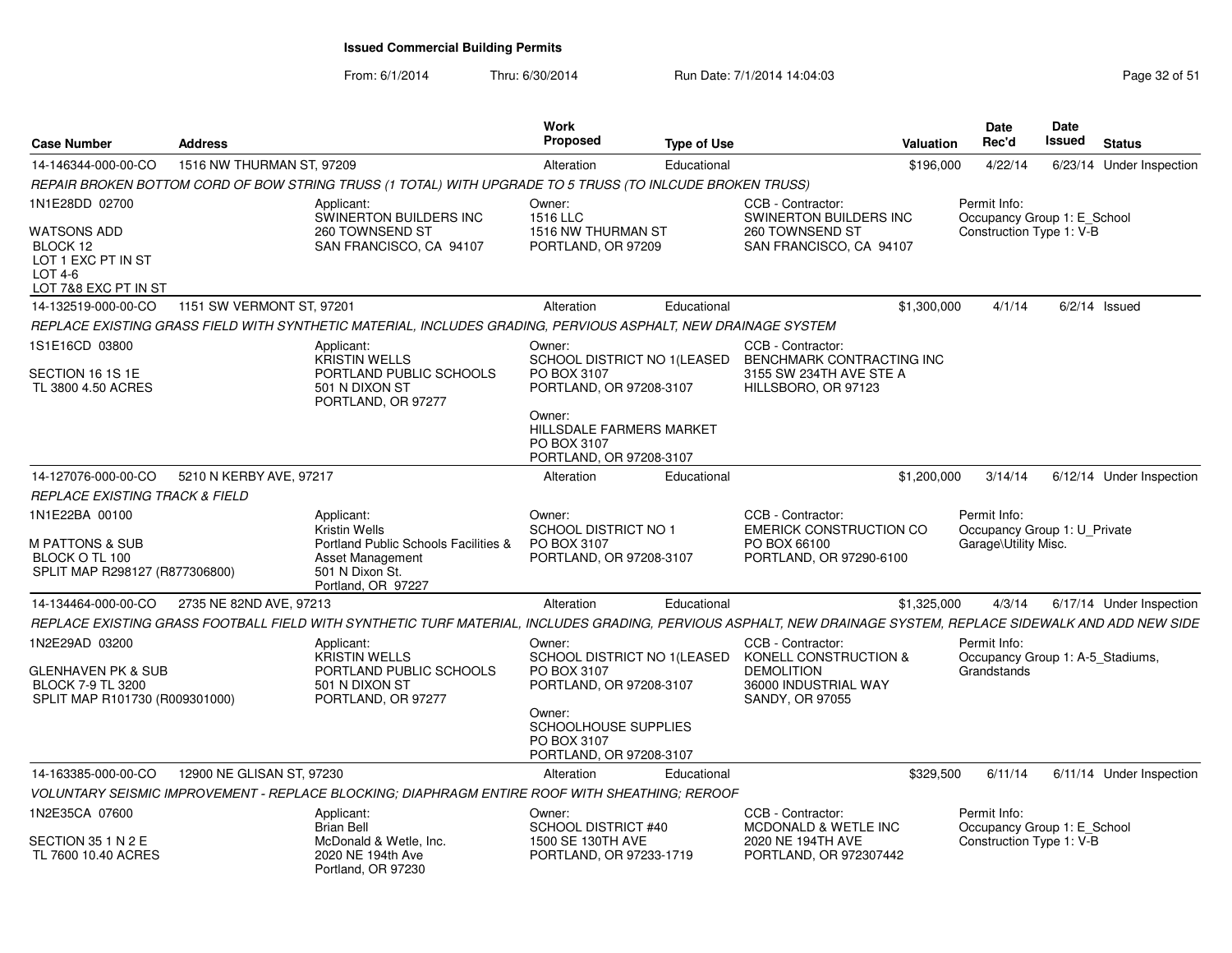From: 6/1/2014Thru: 6/30/2014 Run Date: 7/1/2014 14:04:03 Research 2010 Rage 33 of 51

| <b>Case Number</b>                                                                                                             | <b>Address</b>           |                                                                                                                                                                    | Work<br><b>Proposed</b>                                                                                                          | <b>Type of Use</b> |                                                                                                                           | <b>Valuation</b> | <b>Date</b><br>Rec'd                                                    | Date<br><b>Issued</b> | <b>Status</b>                                                                          |
|--------------------------------------------------------------------------------------------------------------------------------|--------------------------|--------------------------------------------------------------------------------------------------------------------------------------------------------------------|----------------------------------------------------------------------------------------------------------------------------------|--------------------|---------------------------------------------------------------------------------------------------------------------------|------------------|-------------------------------------------------------------------------|-----------------------|----------------------------------------------------------------------------------------|
| 14-134464-REV-01-CO                                                                                                            | 2735 NE 82ND AVE, 97213  |                                                                                                                                                                    | Alteration                                                                                                                       | Educational        |                                                                                                                           |                  | 6/20/14<br>\$                                                           |                       | $6/20/14$ Issued                                                                       |
|                                                                                                                                |                          | REVISION TO RELOCATE CONSTRUCTION ENTRANCE FROM 82ND TO THOMPSON                                                                                                   |                                                                                                                                  |                    |                                                                                                                           |                  |                                                                         |                       |                                                                                        |
| 1N2E29AD 03200<br>GLENHAVEN PK & SUB<br>BLOCK 7-9 TL 3200<br>SPLIT MAP R101730 (R009301000)                                    |                          | Applicant:<br><b>KRISTIN WELLS</b><br>PORTLAND PUBLIC SCHOOLS<br>501 N DIXON ST<br>PORTLAND, OR 97277                                                              | Owner:<br>SCHOOL DISTRICT NO 1(LEASED<br>PO BOX 3107<br>PORTLAND, OR 97208-3107<br>Owner:<br>SCHOOLHOUSE SUPPLIES<br>PO BOX 3107 |                    | CCB - Contractor:<br>KONELL CONSTRUCTION &<br><b>DEMOLITION</b><br>36000 INDUSTRIAL WAY<br>SANDY, OR 97055                |                  | Permit Info:<br>Occupancy Group 1: A-5 Stadiums,<br>Grandstands         |                       |                                                                                        |
|                                                                                                                                |                          |                                                                                                                                                                    | PORTLAND, OR 97208-3107                                                                                                          |                    |                                                                                                                           |                  |                                                                         |                       |                                                                                        |
| 14-137359-000-00-CO                                                                                                            | 5816 SW HOOD AVE, 97201  |                                                                                                                                                                    | Alteration                                                                                                                       | Educational        |                                                                                                                           | \$58,065         | 4/15/14                                                                 |                       | $6/13/14$ Issued                                                                       |
|                                                                                                                                |                          | PARTIAL CHANGE OF OCCUPANCY (B TO E) FOR 1737 SQ FT OF EXISTING 4397 SQ FT BUILDING; NEW 2-HR FIREWALLS AND 90 MIN DOORS FOR CLASSROOMS; RELOCATE ACCESSIBLE RESTR |                                                                                                                                  |                    |                                                                                                                           |                  |                                                                         |                       |                                                                                        |
| 1S1E15CA 05400<br><b>GREENS ADD</b><br><b>BLOCK 5 TL 5400</b>                                                                  |                          | Applicant:<br><b>SCOTT POPE</b><br>2933 SE MARKET ST<br>PORTLAND, OR 97214-4952                                                                                    | Owner:<br><b>JAMES A THOMPSEN</b><br>PO BOX 69161<br>PORTLAND, OR 97239-0161                                                     |                    |                                                                                                                           |                  | Permit Info:<br>Occupancy Group 1: E School<br>Construction Type 1: V-B |                       | Construction Type 2 (formerly Type 1): V-B                                             |
| 14-167301-000-00-CO                                                                                                            | .97210                   |                                                                                                                                                                    | Alteration                                                                                                                       | Factory/Industrial |                                                                                                                           | \$38,000         | 6/17/14                                                                 |                       | 6/17/14 Issued                                                                         |
|                                                                                                                                |                          | ADD NEW INTERIOR FOUNDATION FOR FREE STANDING MACHINERY, ADD EXIT SIGNAGE THROUGH OUT BUILDING                                                                     |                                                                                                                                  |                    |                                                                                                                           |                  |                                                                         |                       |                                                                                        |
| 1N1E19A 00500<br>SECTION 19 1N 1E<br>TL 500 14.98 ACRES<br>SPLIT MAP R315912 (R941200500)                                      |                          | Applicant:<br>ANDREW JANSKY<br>FLOWING SOLUTIONS INC<br>3305 SW 87TH<br>PORTLAND, OR 97225                                                                         | Owner:<br><b>GUNDERSON INC</b><br>4350 NW FRONT AVE<br>PORTLAND, OR 97210-1422                                                   |                    | CCB - Contractor:<br><b>JAMES E ANDERSON</b><br><b>CEDAR MILL CONSTRUCTION</b><br>19465 SW 89th Ave<br>Tualatin, OR 97062 |                  | Permit Info:<br>Factory, Mod.Hazard                                     |                       | Occupancy Group 1: F-1 Industrial Plant -                                              |
| 13-241870-REV-01-CO                                                                                                            | 2800 NW FRONT AVE, 97210 |                                                                                                                                                                    | Alteration                                                                                                                       | Factory/Industrial |                                                                                                                           | \$25,500         | 4/11/14                                                                 |                       | $6/2/14$ Issued                                                                        |
|                                                                                                                                |                          | ADDED VALUE REVISION - INCREASE SIZE OF OVERHEAD DOOR IN WEST WALL: ENLARGE FROM 16'X18' TO 20'X20'. REMOVE STAIR TO 2ND FLOOR OFFICE: REMOVE DOOR AND REPLACE WIT |                                                                                                                                  |                    |                                                                                                                           |                  |                                                                         |                       |                                                                                        |
| 1N1E28B 00600<br>SECTION 28 1N 1E<br>TL 600 12.14 ACRES<br>LAND & IMPS SEE R646279 (R941280901)<br><b>FOR MACH &amp; EQUIP</b> |                          | Applicant:<br>ROB HUMPHREY<br><b>FASTER PERMITS</b><br>14334 NW EAGLERIDGE LANE<br>PORTLAND, OR 97229                                                              | Owner:<br>SULZER PUMPS (US) INC<br>800 KOOMEY RD<br>BROOKSHIRE, TX 77423                                                         |                    | CCB - Contractor:<br>PHI CONSTRUCTION INC<br>4817 SE 61ST AVE<br>PORTLAND, OR 97206                                       |                  | Permit Info:<br>Occupancy Group 1: U Private<br>Garage\Utility Misc.    |                       |                                                                                        |
| 14-148724-000-00-CO                                                                                                            | 2181 N KERBY AVE, 97227  |                                                                                                                                                                    | Alteration                                                                                                                       | Factory/Industrial |                                                                                                                           | \$80,000         | 4/28/14                                                                 |                       | $6/19/14$ Issued                                                                       |
|                                                                                                                                |                          | TENANT IMPROVEMENT FOR EXISITNG TENANT, NEW WALLS TO CREATE ADDITIONAL MERCANTILE SPACE, NEW ENTRY, PARTIAL CHANGE OF OCCUPANCY FROM (F) TO (M), REMODEL EXISTI.   |                                                                                                                                  |                    |                                                                                                                           |                  |                                                                         |                       |                                                                                        |
| 1N1E27CA 07500                                                                                                                 |                          | Applicant:<br><b>EMILY REFI</b><br><b>WATERLEAF ARCHITECTURE</b><br>419 SW 11TH AVE STE 200<br>PORTLAND, OR 97205                                                  | Owner:<br>LOVELL PROPERTIES LLC<br>16315 SE RIVER FOREST PL<br>MILWAUKIE, OR 97267-3615                                          |                    | CCB - Contractor:<br>SKYLINE INTERIORS INC<br>909 SW WASHINGTON<br>PORTLAND OR 972052821                                  |                  | Permit Info:<br>Factory, Low Hazard<br>Construction Type 1: II-B        |                       | Occupancy Group 1: F-2 Industrial Plant<br>Construction Type 2 (formerly Type 1): II-B |
| 14-129696-000-00-CO                                                                                                            | 7817 NE HALSEY ST. 97213 |                                                                                                                                                                    | Alteration                                                                                                                       | Mercantile         |                                                                                                                           | \$25,000         | 6/9/14                                                                  |                       | $6/9/14$ Issued                                                                        |
|                                                                                                                                |                          | BUILD DEMISING WALL TO CREATE TO TENANT SPACES. ONE TO BE USED AS MEDICAL MARIJUANA DISPENSARY WITH WAITING ROOM AND SALES. THE OTHER TO BE BEER/WINE SALES WITI   |                                                                                                                                  |                    |                                                                                                                           |                  |                                                                         |                       |                                                                                        |
| 1N2E29DD 10700                                                                                                                 |                          | Applicant:<br><b>BARRY EASTWOOD</b>                                                                                                                                | Owner:<br>CK HALSEY ENTERPRISES LLC                                                                                              |                    | CCB - Contractor:<br>DAVID TAI SEU BARTOLOME                                                                              |                  | Permit Info:                                                            |                       | Occupancy Group 1: M Store, Service                                                    |
| JONESMORE<br>BLOCK 40<br>LOT 3&4                                                                                               |                          | 9369 N WALL AVE<br>PORTLAND OR 97203                                                                                                                               | 7932 NE HALSEY ST<br>PORTLAND, OR 97213-6733                                                                                     |                    | 13570 SE 180TH AVE<br>DAMASCUS, OR 97089                                                                                  |                  | Station<br>Construction Type 1: V-B                                     |                       |                                                                                        |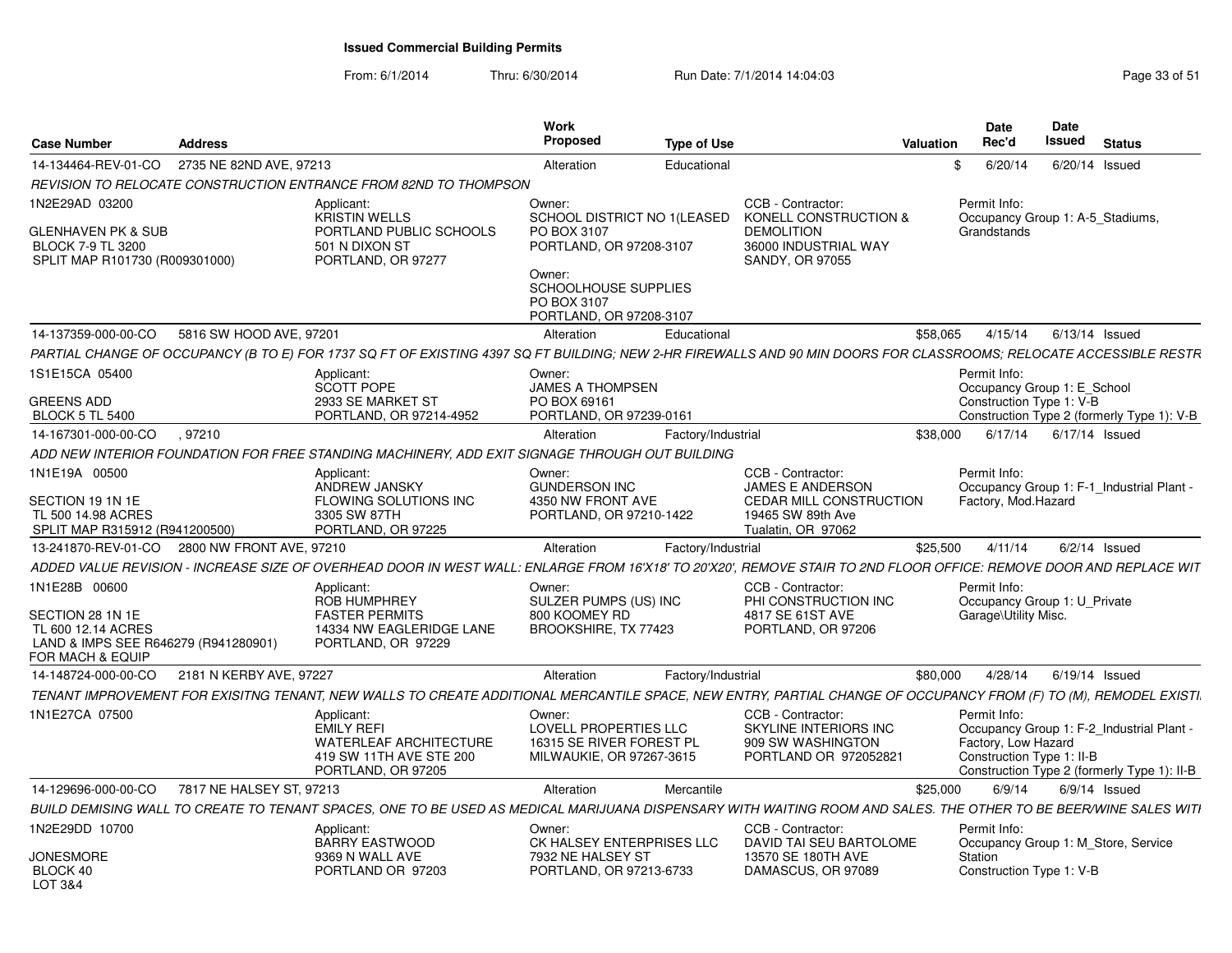From: 6/1/2014Thru: 6/30/2014 Run Date: 7/1/2014 14:04:03 Research 2010 Rage 34 of 51

| <b>Case Number</b>                                                  | <b>Address</b>                |                                                                                                                                                                 | Work<br><b>Proposed</b>                                                         | <b>Type of Use</b> |                                                                                                                       | <b>Valuation</b> | <b>Date</b><br>Rec'd                                  | Date<br><b>Issued</b> | <b>Status</b>                       |
|---------------------------------------------------------------------|-------------------------------|-----------------------------------------------------------------------------------------------------------------------------------------------------------------|---------------------------------------------------------------------------------|--------------------|-----------------------------------------------------------------------------------------------------------------------|------------------|-------------------------------------------------------|-----------------------|-------------------------------------|
| 14-176364-000-00-CO                                                 | 916 SE HAWTHORNE BLVD, 97214  |                                                                                                                                                                 | Alteration                                                                      | Mercantile         |                                                                                                                       | \$2.500          | 6/27/14                                               | 6/27/14 Issued        |                                     |
|                                                                     |                               | TENANT IMPROVEMENT FOR NEW DISPENSARY TENANT ON MAIN LEVEL, ADDITION OF NON BEARING WALLS TO CREATE WAITING AREA, SALES AREA, OFFICE AREA, REPLACE ONE HAND SIN |                                                                                 |                    |                                                                                                                       |                  |                                                       |                       |                                     |
| 1S1E02CA 17400                                                      |                               | Applicant:<br>ANNE NIEDERGANG                                                                                                                                   | Owner:<br>900 HAWTHORNE LLC                                                     |                    |                                                                                                                       |                  | Permit Info:                                          |                       | Occupancy Group 1: M_Store, Service |
| STEPHENS ADD<br>BLOCK 101<br>LOT 1 EXC PT IN ST<br>LOT <sub>2</sub> |                               | ANNE NIEDERGANG ARCHITECT<br>PO BOX 14953<br>PORTLAND OR 97293                                                                                                  | PO BOX 14953<br>PORTLAND, OR 97293                                              |                    |                                                                                                                       |                  | Station<br>Construction Type 1: III-B                 |                       |                                     |
| 14-176807-000-00-CO                                                 | 8330 N IVANHOE ST, 97203      |                                                                                                                                                                 | Alteration                                                                      | Mercantile         |                                                                                                                       | \$30,000         | 6/30/14                                               |                       | $6/30/14$ Issued                    |
|                                                                     |                               | ALTERATION TO PHARMACY COUNTER, NEW PARTITION WALL, RELOCATE SHELVES AND CABINETS                                                                               |                                                                                 |                    |                                                                                                                       |                  |                                                       |                       |                                     |
| 1N1W12AB 04900                                                      |                               | Applicant:<br><b>JAIME CRAUN</b><br>KENDALL CONSTRUCTION INC<br>17436 SE KENDALL CT<br>PORTLAND, OR 97236-9306                                                  | Owner:<br>SAFEWAY INC<br>5918 STONERIDGE MALL RD<br>PLEASANTON, CA 94588        |                    | CCB - Contractor:<br><b>JAIME CRAUN</b><br>KENDALL CONSTRUCTION INC<br>17436 SE KENDALL CT<br>PORTLAND, OR 97236-9306 |                  | Permit Info:<br>Station<br>Construction Type 1: III-B |                       | Occupancy Group 1: M_Store, Service |
| 14-174741-000-00-CO                                                 | 4018 N MISSISSIPPI AVE, 97227 |                                                                                                                                                                 | Alteration                                                                      | Mercantile         |                                                                                                                       | \$20,000         | 6/26/14                                               | $6/26/14$ Issued      |                                     |
|                                                                     |                               | CHANGE OF OCCUPANCY FROM (B) TO (M), FIRST TIME TENANT, RESTROOMS EXISTING                                                                                      |                                                                                 |                    |                                                                                                                       |                  |                                                       |                       |                                     |
| 1N1E22CA 14000                                                      |                               | Applicant:<br><b>HEATHER MCGRATH</b><br>MYHRE GROUP ARCHITECTS<br>620 SW 5TH AVE, STE 500<br>PORTLAND, OR 97204                                                 | Owner:<br><b>UDG MISSISSIPPI LLC</b><br>735 SW 158TH AVE<br>BEAVERTON, OR 97006 |                    | CCB - Contractor:<br>SK HOFF CONSTRUCTION LLC<br>735 SW 158TH AVE<br>BEAVERTON, OR 97006                              |                  | Permit Info:<br>Station<br>Construction Type 1: V-A   |                       | Occupancy Group 1: M_Store, Service |
| 14-146082-REV-01-CO 1610 NW GLISAN ST, 97209                        |                               |                                                                                                                                                                 | Alteration                                                                      | Mercantile         |                                                                                                                       | \$               | 6/23/14                                               | $6/23/14$ Issued      |                                     |
|                                                                     |                               | REVISION TO CHANGE BATHROOM TO STORAGE ROOM (PER APPEAL ID 10829), REMOVE SINK AND DISHWASHER                                                                   |                                                                                 |                    |                                                                                                                       |                  |                                                       |                       |                                     |
| 1N1E33DB 00100<br><b>COUCHS ADD</b>                                 |                               | Applicant:<br><b>DAVID BAER</b><br>VINOPOLIS WINE SHOP LLC                                                                                                      | Owner:<br>N & NRES VII-A LLC<br>900 SW 13TH AVE, STE 210                        |                    |                                                                                                                       |                  | Permit Info:<br>Station                               |                       | Occupancy Group 1: M Store, Service |
| BLOCK 153<br>LOT 5&8                                                |                               | 1610 NW GLISAN ST<br>PORTLAND, OR 97209                                                                                                                         | PORTLAND, OR 97205                                                              |                    |                                                                                                                       |                  | Construction Type 1: III-B                            |                       |                                     |
| 14-169750-000-00-CO                                                 | 3219 SE DIVISION ST, 97214    |                                                                                                                                                                 | Alteration                                                                      | Mercantile         |                                                                                                                       | \$16,725         | 6/18/14                                               |                       | $6/18/14$ Issued                    |
|                                                                     |                               | FIRST TIME TI FOR NEW TENANT: NEW PARTITION WALLS: NEW UNISEX BATHROOM                                                                                          |                                                                                 |                    |                                                                                                                       |                  |                                                       |                       |                                     |
| 1S1E01CD 23400                                                      |                               | Applicant:<br><b>FRANCIS DARDIS</b><br><b>STACK ARCHITECTURE</b><br>32 NE 7TH AVE<br>PORTLAND, OR 97232                                                         | Owner:<br>ADG IIIC LLC<br>2314 NW SAVIER ST<br>PORTLAND, OR 97210-2514          |                    | CCB - Contractor:<br><b>KEYWAY CORP</b><br>7275 SW HERMOSO WAY<br><b>TIGARD, OR 97223</b>                             |                  | Permit Info:<br>Station<br>Construction Type 1: V-A   |                       | Occupancy Group 1: M_Store, Service |
| 14-169215-000-00-CO                                                 | 3233 SE DIVISION ST, 97214    |                                                                                                                                                                 | Alteration                                                                      | Mercantile         |                                                                                                                       | \$17,925         | 6/18/14                                               | $6/18/14$ Issued      |                                     |
|                                                                     |                               | FIRST TIME TI FOR NEW TENANT; NEW DEMISING WALL TO SEPARATE FROM ADJACENT SPACE; NEW CASH WRAP, UNISEX BATHROOM                                                 |                                                                                 |                    |                                                                                                                       |                  |                                                       |                       |                                     |
| 1S1E01CD 23400                                                      |                               | Applicant:<br><b>FRANCIS DARDIS</b>                                                                                                                             | Owner:<br>ADG IIIC LLC                                                          |                    | CCB - Contractor:<br><b>KEYWAY CORP</b>                                                                               |                  | Permit Info:                                          |                       | Occupancy Group 1: M_Store, Service |
| <b>HORIZON</b><br><b>BLOCK 4 TL 23400</b>                           |                               | <b>STACK ARCHITECTURE</b><br>32 NE 7TH AVE<br>PORTLAND, OR 97232                                                                                                | 2314 NW SAVIER ST<br>PORTLAND, OR 97210-2514                                    |                    | 7275 SW HERMOSO WAY<br><b>TIGARD, OR 97223</b>                                                                        |                  | Station<br>Construction Type 1: V-A                   |                       |                                     |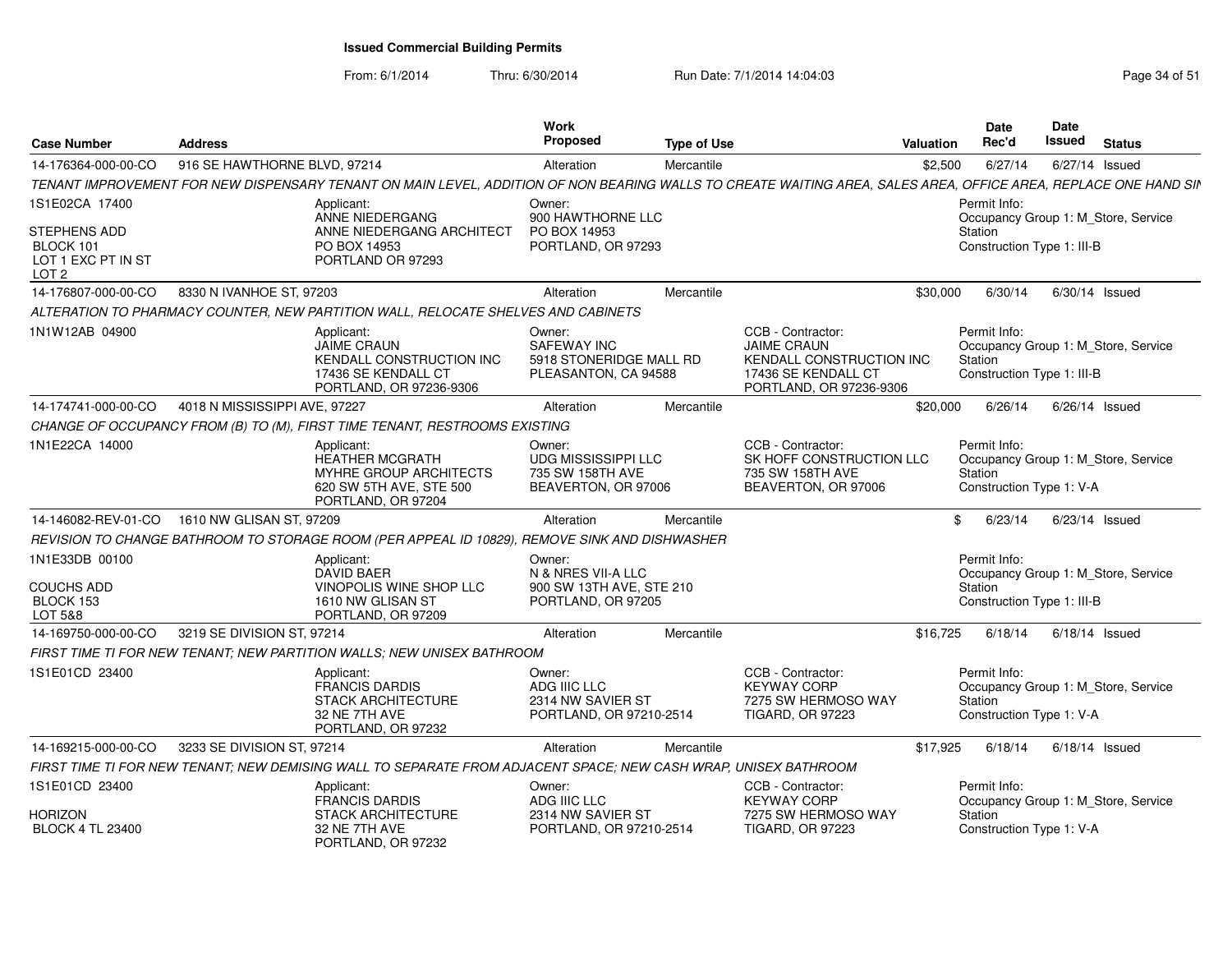#### From: 6/1/2014Thru: 6/30/2014 Run Date: 7/1/2014 14:04:03 Research 2010 Rage 35 of 51

| <b>Case Number</b>                                                                                       | <b>Address</b>                                |                                                                                                                                                                                                                                                                        | Work<br>Proposed                                                                         | <b>Type of Use</b> |                                                                                                                                   | <b>Valuation</b> | <b>Date</b><br>Rec'd                                                                                  | Date<br><b>Issued</b> | <b>Status</b>                                |
|----------------------------------------------------------------------------------------------------------|-----------------------------------------------|------------------------------------------------------------------------------------------------------------------------------------------------------------------------------------------------------------------------------------------------------------------------|------------------------------------------------------------------------------------------|--------------------|-----------------------------------------------------------------------------------------------------------------------------------|------------------|-------------------------------------------------------------------------------------------------------|-----------------------|----------------------------------------------|
| 13-229465-DFS-01-CO                                                                                      | 921 SE 7TH AVE, 97214                         |                                                                                                                                                                                                                                                                        | Alteration                                                                               | Mercantile         |                                                                                                                                   | \$10,000         | 6/11/14                                                                                               |                       | $6/24/14$ Issued                             |
| <b>DFS - TRUSS REPAIR</b>                                                                                |                                               |                                                                                                                                                                                                                                                                        |                                                                                          |                    |                                                                                                                                   |                  |                                                                                                       |                       |                                              |
| 1S1E02BB 07400                                                                                           |                                               | Applicant:<br><b>MIKE COYLE</b><br><b>FASTER PERMITS</b><br>14334 NW EAGLERIDGE LANE<br>PORTLAND, OR 97229                                                                                                                                                             | Owner:<br><b>MACGUFFIN LLC</b><br>921-923 SE 7TH AVE<br>PORTLAND, OR 97214               |                    |                                                                                                                                   |                  | Permit Info:<br>Occupancy Group 1: B Bank, Off.,<br>Med.Off., Pub.Bldg.<br>Construction Type 1: III-B |                       | Construction Type 2 (formerly Type 1): III-B |
|                                                                                                          | 14-146821-REV-01-CO 1313 NE ALBERTA ST, 97211 |                                                                                                                                                                                                                                                                        | Alteration                                                                               | Mercantile         |                                                                                                                                   | \$2,000          | 6/30/14                                                                                               |                       | 6/30/14 Issued                               |
|                                                                                                          |                                               | REVISION TO FOUNDATION FOR STRENGHTENING/UNDERPINNING AT PORTION OF WEST WALL                                                                                                                                                                                          |                                                                                          |                    |                                                                                                                                   |                  |                                                                                                       |                       |                                              |
| 1N1E23BA 24900<br><b>ROSEDALE &amp; ANX</b><br>BLOCK 10<br>E 1/2 OF LOT 6<br>E 1/2 OF LOT 7 EXC PT IN ST |                                               | Applicant:<br>RAPHAEL GOODBLATT<br>AH HA!<br>615 SE ALDER ST, SUITE 203<br>PORTLAND, OR 97214                                                                                                                                                                          | Owner:<br><b>URBAN FORMS LLC</b><br>335 NE BRYANT ST<br>PORTLAND, OR 97211               |                    | CCB - Contractor:<br>MOJAVE ROY CONSTRUCTION LL( Occupancy Group 1: M_Store, Service<br>3705 NE PRESCOTT ST<br>PORTLAND, OR 97211 |                  | Permit Info:<br>Station<br>Construction Type 1: V-B                                                   |                       |                                              |
| 14-166134-000-00-CO                                                                                      | 2215 W BURNSIDE ST, 97210                     |                                                                                                                                                                                                                                                                        | Alteration                                                                               | Mercantile         |                                                                                                                                   | \$71.032         | 6/10/14                                                                                               |                       | $6/10/14$ Issued                             |
|                                                                                                          |                                               | INTERIOR TENANT IMPROVEMENT FOR EXISTING TENANT, DEMO OUT DRESSING ROOMS AND RESTROOMS, REBUILD DRESSING ROOMS, RESTROOMS RELOCATED, JANITORS CLOSET, PRO(                                                                                                             |                                                                                          |                    |                                                                                                                                   |                  |                                                                                                       |                       |                                              |
| 1N1E33CA 05200<br>KINGS 2ND ADD<br><b>BLOCK 33 TL 5200</b>                                               |                                               | Applicant:<br>COURTNEY MARGICIN<br><b>BAYSINGER PARTNERS</b><br>ARCHITECTURE PC                                                                                                                                                                                        | Owner:<br><b>BURNSIDE/SANDY LLC</b><br>937 NW GLISAN ST #1436<br>PORTLAND, OR 97209-3267 |                    | CCB - Contractor:<br><b>LCG PENCE</b><br>2720 SW CORBETT<br>PORTLAND OR 97201                                                     |                  | Permit Info:<br>Station<br>Construction Type 1: V-B                                                   |                       | Occupancy Group 1: M Store, Service          |
|                                                                                                          |                                               | 1006 SE GRAND AV STE 300<br>PORTLAND, OR 97214                                                                                                                                                                                                                         |                                                                                          |                    |                                                                                                                                   |                  |                                                                                                       |                       |                                              |
| 14-163080-000-00-CO                                                                                      | 4212 N MISSISSIPPI AVE, 97217                 |                                                                                                                                                                                                                                                                        | Alteration                                                                               | Mercantile         |                                                                                                                                   | \$18,750         | 6/2/14                                                                                                |                       | $6/2/14$ Issued                              |
| 1N1E22CA 07100                                                                                           |                                               | EXTERIOR STOREFRONT RENOVATION, MOVE EXISTING STOREFRONT BACK 8 FEET, ADD DEMISING WALL, INTERIOR DEMO WORK, NEW DOOR FOR NEXT DOOR FUTURE TENANT, *** NO OCL<br>Applicant:<br><b>MICHAEL ROBERTS</b><br>L R S ARCHITECTS<br>720 NW DAVIS ST #300<br>PORTLAND OR 97209 | Owner:<br><b>MAL 2010 LLC</b><br>210 SW MORRISON ST #600<br>PORTLAND, OR 97204-3150      |                    | CCB - Contractor:<br><b>Mike Kremers</b><br><b>R&amp;H CONSTRUCTION</b><br>1530 SW TAYLOR ST<br>PORTLAND OR 97205                 |                  | Permit Info:<br>Station<br>Construction Type 1: I-A                                                   |                       | Occupancy Group 1: M_Store, Service          |
| 14-115656-000-00-CO                                                                                      | 16339 SE DIVISION ST, 97233                   |                                                                                                                                                                                                                                                                        | Alteration                                                                               | Mercantile         |                                                                                                                                   | \$10,000         | 2/12/14                                                                                               | 6/23/14 Final         |                                              |
|                                                                                                          |                                               | INSTALLATION OF VERTICAL SECURITY GRILLE MOUNTED ON INTERIOR SIDE OF MAIN ENTRANCE STOREFRONT SYSTEM. Operable from interior without use of key, secured in full-open position whe                                                                                     |                                                                                          |                    |                                                                                                                                   |                  |                                                                                                       |                       |                                              |
| 1S3E06CC 02901                                                                                           |                                               | Applicant:<br>MIKE MONTGOMERY                                                                                                                                                                                                                                          | Owner:<br>ROIC OREGON LLC                                                                |                    | CCB - Contractor:<br>JACKS OVERHEAD DOOR INC                                                                                      |                  | Permit Info:                                                                                          |                       | Occupancy Group 1: M_Store, Service          |
| PARTITION PLAT 1992-163<br>LOT <sub>1</sub>                                                              |                                               | SIMPL HOME DESIGNS<br>5531 SW BUDDINGTON ST<br>PORTLAND OR 97219                                                                                                                                                                                                       | 8905 TOWNE CENTRE DR #108<br>SAN DIEGO, CA 92122-5608                                    |                    |                                                                                                                                   |                  | Station<br>Construction Type 1: V-B                                                                   |                       |                                              |
| 14-162522-000-00-CO                                                                                      | 101 SE 82ND AVE, 97215                        |                                                                                                                                                                                                                                                                        | Alteration                                                                               | Mercantile         |                                                                                                                                   | \$60,000         | 6/3/14                                                                                                |                       | $6/3/14$ Issued                              |
|                                                                                                          |                                               | REMODEL OF EXISTING KITCHEN TO ADD 14'HOOD OVER NEW COOKING EQUIPMENT ADD NEW PLUMBING FIXTURES AND GREASE INTERSEPTOR                                                                                                                                                 |                                                                                          |                    |                                                                                                                                   |                  |                                                                                                       |                       |                                              |
| 1N2E32DD 00200                                                                                           |                                               | Applicant:<br>KEN YU                                                                                                                                                                                                                                                   | Owner:<br>82ND BURNSIDE LLC                                                              |                    | CCB - Contractor:<br>KEN YU                                                                                                       |                  | Permit Info:                                                                                          |                       | Occupancy Group 1: M Store, Service          |
| SEWARD<br><b>BLOCK 1&amp;3 TL 200</b>                                                                    |                                               | KALY CONSTRUCTION & DESIGN. 15619 E VALLEY RD<br>INC.<br>2738 SE 82ND AVE SUITE 201-D<br>PORTLAND, OR 97266                                                                                                                                                            |                                                                                          |                    | <b>KALY CONSTR &amp; DESIGN INC</b><br>CITY OF INDUSTRY, CA 91744-394 2738 SE 82ND AVE #101<br>PORTLAND, OR 97266                 |                  | Station<br>Construction Type 1: V-B                                                                   |                       |                                              |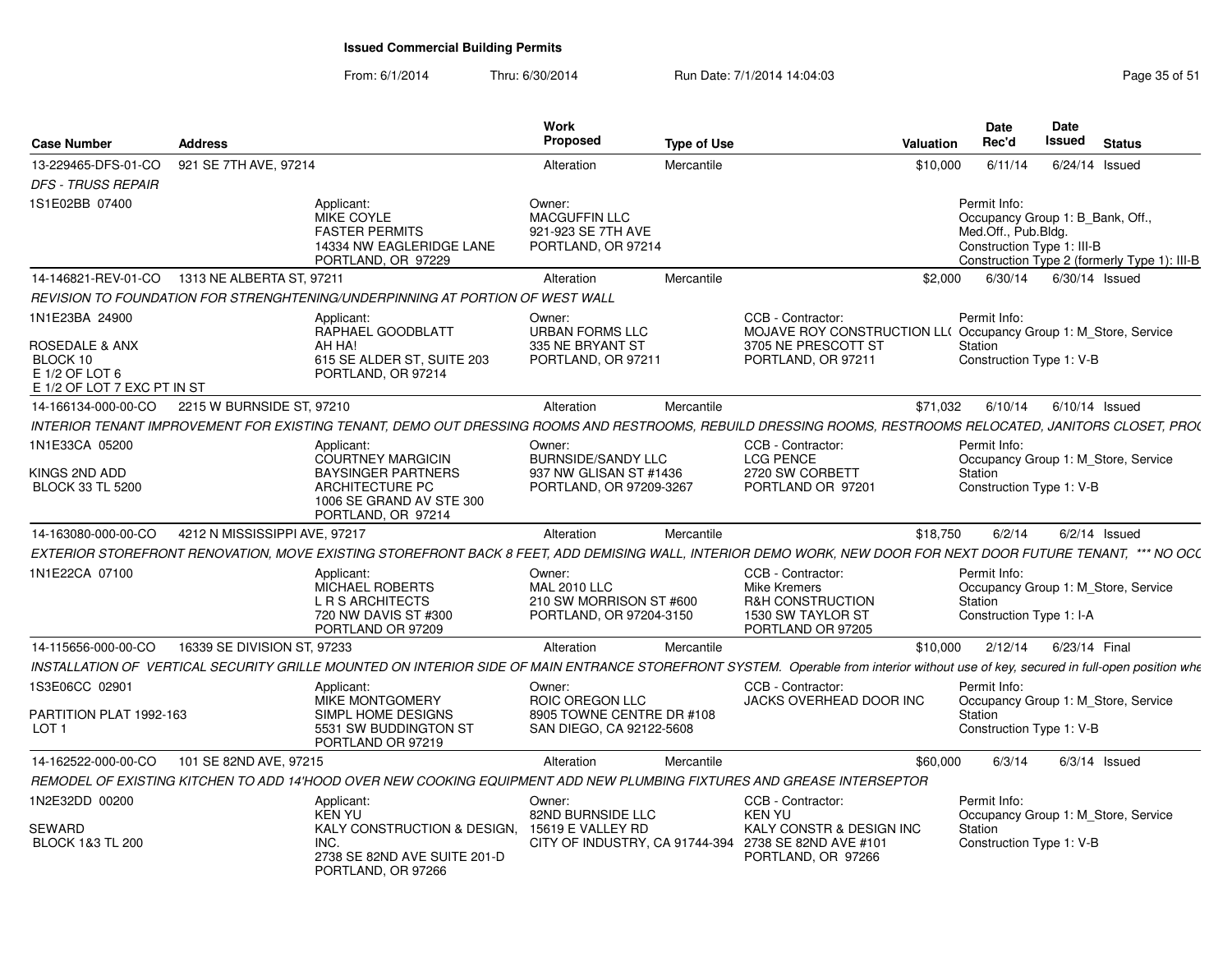From: 6/1/2014Thru: 6/30/2014 Run Date: 7/1/2014 14:04:03 Research 2010 Rage 36 of 51

| <b>Case Number</b>                                  | <b>Address</b>            |                                                                                                                                                                | Work<br><b>Proposed</b>                                                                      | <b>Type of Use</b>  |                                                                                                         | Valuation | <b>Date</b><br>Rec'd                                                                                         | <b>Date</b><br>Issued | <b>Status</b>                                |
|-----------------------------------------------------|---------------------------|----------------------------------------------------------------------------------------------------------------------------------------------------------------|----------------------------------------------------------------------------------------------|---------------------|---------------------------------------------------------------------------------------------------------|-----------|--------------------------------------------------------------------------------------------------------------|-----------------------|----------------------------------------------|
| 14-165556-000-00-CO                                 | 6714 NE SANDY BLVD, 97213 |                                                                                                                                                                | Alteration                                                                                   | Mercantile          |                                                                                                         | \$33,000  | 6/16/14                                                                                                      |                       | $6/16/14$ Issued                             |
|                                                     |                           | TI FOR DISPENSARY; ADD TWO WALLS, UPGRADE BATHROOM FOR ACCESSIBLITY                                                                                            |                                                                                              |                     |                                                                                                         |           |                                                                                                              |                       |                                              |
| 1N2E29BA 04400                                      |                           | Applicant:<br><b>MELISSA EGAN</b>                                                                                                                              | Owner:<br><b>DEBBIE J SMITH</b>                                                              |                     | CCB - Contractor:<br>THOMAS JAY CONSTRUCTION LLC Occupancy Group 1: M_Store, Service                    |           | Permit Info:                                                                                                 |                       |                                              |
| BELLE CREST<br><b>BLOCK1</b><br>LOT 13 EXC PT IN ST |                           | 3123 SE 31ST AVE APTC<br>PORTLAND, OREGON 97202                                                                                                                | 10140 NE BEECH ST<br>PORTLAND, OR 97220-3632<br>Owner:                                       |                     | 718 NE DEKUM ST<br>PORTLAND, OR 97211                                                                   |           | Station<br>Construction Type 1: III-B                                                                        |                       | Construction Type 2 (formerly Type 1): III-B |
|                                                     |                           |                                                                                                                                                                | RICHARD H SMITH<br>10140 NE BEECH ST<br>PORTLAND, OR 97220-3632                              |                     |                                                                                                         |           |                                                                                                              |                       |                                              |
| 14-171210-000-00-CO                                 | 123 W BURNSIDE ST, 97209  |                                                                                                                                                                | Alteration                                                                                   | Special Residential |                                                                                                         | \$151,000 | 6/30/14                                                                                                      |                       | $6/30/14$ Issued                             |
|                                                     |                           | REMOVE METAL WINDOWS. REPLACE WITH NEW ENERGY EFFICIENT WINDOWS COURTYARD ONLY.  LIKE SIZE FOR LIKE  KIND.                                                     |                                                                                              |                     |                                                                                                         |           |                                                                                                              |                       |                                              |
| 1N1E34CA 09200                                      |                           | Applicant:<br><b>RYAN CONE</b><br>RICHART FAMILY INC<br>14600 NE 20TH AVE<br>VANCOUVER, WA 98686                                                               | Owner:<br>SHORELINE BLDG LTD<br>PARTNERSHIP(LSD CCC<br>2 NW 2ND AVE<br>PORTLAND, OR 97209    |                     | CCB - Contractor:<br><b>RYAN CONE</b><br>RICHART FAMILY INC<br>14600 NE 20TH AVE<br>VANCOUVER, WA 98686 |           | Permit Info:<br>Occupancy Group 1: R-2 Residential<br>Multi-family<br>Construction Type 1: III-B             |                       | Construction Type 2 (formerly Type 1): III-B |
| 13-225804-REV-01-CO                                 | 8231 SE LAMBERT ST, 97266 |                                                                                                                                                                | Alteration                                                                                   | Storage             |                                                                                                         | \$        | 6/3/14                                                                                                       |                       | $6/3/14$ Issued                              |
|                                                     |                           | REVISION TO SITE PLAN TO REFLECT WHAT IS BEING PLANTED WITHIN 5-FOOT LANDSCAPE AREA                                                                            |                                                                                              |                     |                                                                                                         |           |                                                                                                              |                       |                                              |
| 1S2E21CB 02600                                      |                           | Applicant:<br><b>CURTIS W THIES</b>                                                                                                                            | Owner:<br><b>CURTIS W THIES</b>                                                              |                     |                                                                                                         |           | Permit Info:<br>Occupancy Group 1: S-1 Storage -                                                             |                       |                                              |
| D & O LITTLE HMS SUB 2<br>LOT 24 TL 2600            |                           | 18525 NE MARINE DR #E10<br>PORTLAND, OR 97230                                                                                                                  | 18525 NE MARINE DR #E10<br>PORTLAND, OR 97230                                                |                     |                                                                                                         |           | Moderate Hazard, Warehouse<br>Construction Type 1: V-B                                                       |                       |                                              |
|                                                     |                           |                                                                                                                                                                | Owner:<br>YVONNE J THIES<br>18525 NE MARINE DR #E10<br>PORTLAND, OR 97230                    |                     |                                                                                                         |           |                                                                                                              |                       |                                              |
| 13-233021-REV-01-CO                                 | 75 SE YAMHILL ST. 97214   |                                                                                                                                                                | Alteration                                                                                   | Storage             |                                                                                                         | \$        | 6/20/14                                                                                                      |                       | $6/20/14$ Issued                             |
|                                                     |                           | REVISION - RELOCATE BACKFLOW ASSEMBLY LOCATION TO SW CORNER OF BLDG, MODIFICATION DECREASING STAIR WIDTH TO 48 INCHES AND WALL TYPES, RELOCATE ELEVATOR MACHIN |                                                                                              |                     |                                                                                                         |           |                                                                                                              |                       |                                              |
| 1S1E03AA 05800                                      |                           | Applicant:<br><b>MARIAM MOLLAGHAFFARI</b><br><b>WORKS PARTNERSHIP</b><br><b>ARCHITECTURE</b><br>524 E BURNSIDE STREET SUITE<br>320<br>PORTLAND ORE 97214       | Owner:<br><b>81 YAMHILL INVESTORS LLC</b><br>1001 SE WATER AVE STE 120<br>PORTLAND, OR 97214 |                     | CCB - Contractor:<br>LORENTZ BRUUN CO INC<br>3611 SE 20TH ST, STE 300<br>PORTLAND OR 97202              |           | Permit Info:<br>Occupancy Group 1: S-1_Storage -<br>Moderate Hazard, Warehouse<br>Construction Type 1: III-B |                       | Construction Type 2 (formerly Type 1): III-B |
| 14-172560-000-00-CO                                 | 7916 SE FOSTER RD, 97206  |                                                                                                                                                                | Alteration                                                                                   | Storage             |                                                                                                         | \$10,000  | 6/20/14                                                                                                      |                       | $6/20/14$ Issued                             |
|                                                     |                           | ADD WALLS TO CREATE MORE STORAGE ROOMS WITHIN EXISTING STORAGE AREA ON FIRST AND SECOND FLOOR                                                                  |                                                                                              |                     |                                                                                                         |           |                                                                                                              |                       |                                              |
| 1S2E17AD 01300                                      |                           | Applicant:<br>STEPHEN KORBICH                                                                                                                                  | Owner:<br>6D LLC                                                                             |                     | CCB - Contractor:<br>AT GRADE CONSTRUCTION INC                                                          |           | Permit Info:<br>Occupancy Group 1: S-1_Storage -                                                             |                       |                                              |
| <b>MARYSVILLE</b><br>LOT 27 TL 1300                 |                           | KORBICH ARCHITECTS<br>2235 NE KLICKITAT STREET<br>PORTLAND, OR 97212                                                                                           | 21400 SE TILLSTROM RD<br>DAMASCUS, OR 97089-6026                                             |                     | PO BOX 2465<br>GRESHAM, OR 97030                                                                        |           | Moderate Hazard, Warehouse<br>Construction Type 1: III-B                                                     |                       |                                              |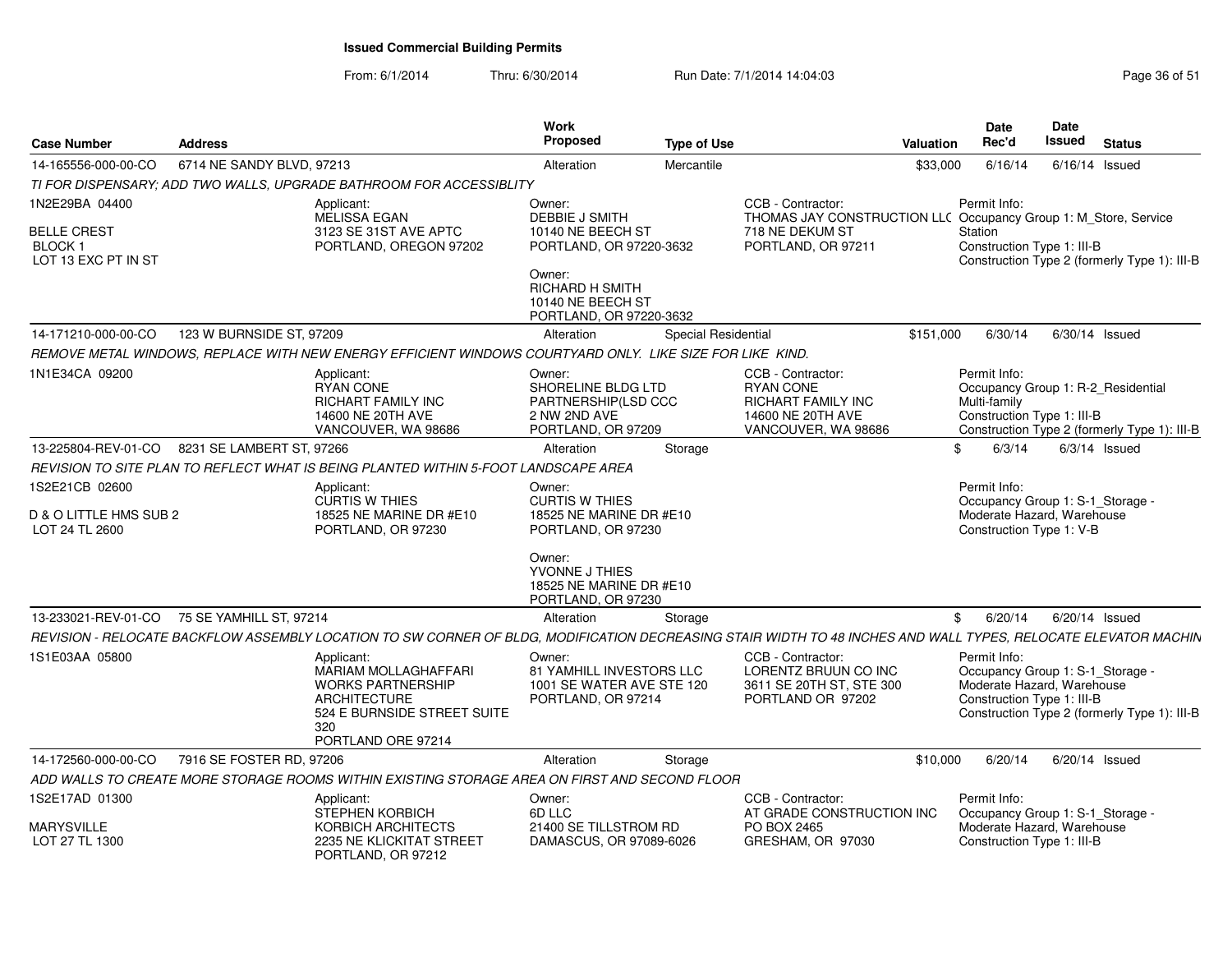From: 6/1/2014Thru: 6/30/2014 Run Date: 7/1/2014 14:04:03 Research 2010 Rage 37 of 51

| <b>Case Number</b>                                                                                           | <b>Address</b>               |                                                                                                                                                                | Work<br>Proposed                                                                                                          | <b>Type of Use</b> |                                                                                              | Valuation | Date<br>Rec'd                                                                                              | Date<br><b>Issued</b> | <b>Status</b>                                |
|--------------------------------------------------------------------------------------------------------------|------------------------------|----------------------------------------------------------------------------------------------------------------------------------------------------------------|---------------------------------------------------------------------------------------------------------------------------|--------------------|----------------------------------------------------------------------------------------------|-----------|------------------------------------------------------------------------------------------------------------|-----------------------|----------------------------------------------|
| 14-141558-000-00-CO                                                                                          | 1945 SE WATER AVE, 97214     |                                                                                                                                                                | Alteration                                                                                                                | Storage            |                                                                                              | \$20,000  | 4/15/14                                                                                                    | $6/12/14$ Issued      |                                              |
|                                                                                                              |                              | INSTALLATION OF A FREESTANDING 2-TON CAPACITY CRANE SYSTEM IN OMSI EXHIBIT SHOP BUILDING                                                                       |                                                                                                                           |                    |                                                                                              |           |                                                                                                            |                       |                                              |
| 1S1E03D 00300                                                                                                |                              | Applicant:<br><b>GEORGE BEAUDOIN</b>                                                                                                                           | Owner:<br>OREGON MUSEUM OF SCIENCE                                                                                        |                    | CCB - Contractor:<br>US CRANE & HOIST INC                                                    |           | Permit Info:                                                                                               |                       | Occupancy Group 1: F-1_Industrial Plant -    |
| SECTION 03 1S 1E<br>TL 300 7.01 ACRES                                                                        |                              | US CRANE AND HOIST INC.<br>29375 SW KINSMAN RD<br>WILSONVILLE, OR 97070                                                                                        | 1945 SE WATER AVE<br>PORTLAND, OR 97214-3356<br>Owner:<br><b>INDUSTRY</b><br>1945 SE WATER AVE<br>PORTLAND, OR 97214-3356 |                    | PO BOX 384<br>WILSONVILLE, OR 97070                                                          |           | Factory, Mod.Hazard<br>Construction Type 1: III-B                                                          |                       | Construction Type 2 (formerly Type 1): III-B |
| 14-152223-000-00-CO                                                                                          | 3717 NE BROADWAY, 97212      |                                                                                                                                                                | Alteration                                                                                                                | Storage            |                                                                                              | \$500     | 5/5/14                                                                                                     | 6/26/14 Final         |                                              |
|                                                                                                              |                              | TI AND CHANGE OF OCCUPANCY FROM A TO S; EXISTING TENANT LEGALIZING WORK TO TAKE OVER ADJACENT TENANT SPACE AND DEMO INTERIOR WALLS, OFFICES, AND MEZZANINE FOR |                                                                                                                           |                    |                                                                                              |           |                                                                                                            |                       |                                              |
| 1N1E25DD 05700<br>HANCOCK ST ADD<br>BLOCK 11<br>LOT <sub>8</sub><br>LOT 9 EXC PT IN ST                       |                              | Applicant:<br>Jim White<br>Mackin's Auto Body<br>104 Greenridge Ct.<br>Lake Oswego, Oregon 97035                                                               | Owner:<br><b>KAM LLC</b><br>300 SE HEARTHWOOD BLVD<br>VANCOUVER, WA 98684                                                 |                    | CCB - Contractor:<br>BOONES FERRY ELECTRIC INC<br><b>PO BOX 628</b><br>WILSONVILLE, OR 97070 |           | Permit Info:<br>Occupancy Group 1: S-1_Storage -<br>Moderate Hazard, Warehouse<br>Construction Type 1: V-B |                       |                                              |
| 13-171754-000-00-CO                                                                                          | 3131 N COLUMBIA BLVD, 97217  |                                                                                                                                                                | Alteration                                                                                                                | Storage            |                                                                                              | \$214,415 | 6/25/13                                                                                                    |                       | $6/23/14$ Issued                             |
|                                                                                                              |                              | REMODEL INTERIOR TO ADD SECOND FLOOR FOR FLEX SPACE; ADD SEVEN NEW OFFICES, BREAK ROOM, AND NEW BATHROOM ON FIRST LEVEL                                        |                                                                                                                           |                    |                                                                                              |           |                                                                                                            |                       |                                              |
| 1N1E09 00400<br>SECTION 09 1N 1E<br>TL 400 30.06 ACRES<br>SEE R646179 (R941090391) FOR MACH &<br><b>EQUP</b> |                              | Applicant:<br><b>MICHAEL SMITH</b><br>NORWEST ENGINEERING LLC<br>4110 NE 122ND AVE STE 207<br>PORTLAND OR 97230                                                | Owner:<br>HERBERT MALARKEY ROOFING C Pat O'Brien<br>PO BOX 17217<br>PORTLAND, OR 97217-0217                               |                    | CCB - Contractor:<br>O'BRIEN CONSTRUCTORS, LLC<br>8037 SW 17TH AVE<br>PORTLAND, OR 97219     |           | Permit Info:<br>Occupancy Group 1: B_Bank, Off.,<br>Med.Off., Pub.Bldg.<br>Construction Type 1: V-B        |                       |                                              |
| 14-160167-000-00-CO                                                                                          | 1930 NW 23RD PL, 97210       |                                                                                                                                                                | Alteration                                                                                                                | Storage            |                                                                                              | \$9,500   | 6/24/14                                                                                                    |                       | $6/24/14$ Issued                             |
|                                                                                                              |                              | BUILD MEZZANINE OVER EXISTING STORAGE TO CREATE ADDITIONAL STORAGE. UPGRADE EXISTING STORAGE UNIT ANCHORAGE TO EXISTING SOG                                    |                                                                                                                           |                    |                                                                                              |           |                                                                                                            |                       |                                              |
| 1N1E28CC 05700<br>WILSONS ADD<br>BLOCK <sub>3</sub><br>LOT 15&18 TL 5700                                     |                              | Applicant:<br><b>JOHN OLMSTEAD</b><br>WILLAMETTE WINE STORAGE<br>1930 NW 23RD PL<br>PORTLAND OREGON 97210                                                      | Owner:<br>ROBERT B AIREY<br>33 VILLAGE LN<br>COLMA, CA 94015-1641                                                         |                    | CCB - Contractor:<br>TIM WEAVER CONSTRUCTION<br>PO BOX 67264<br>MILWUAKIE OR 97267           |           | Permit Info:<br>Occupancy Group 1: S-1_Storage -<br>Moderate Hazard, Warehouse<br>Construction Type 1: V-B |                       |                                              |
|                                                                                                              |                              |                                                                                                                                                                | Owner:<br><b>SYDNEY M AIREY</b><br>33 VILLAGE LN<br>COLMA, CA 94015-1641                                                  |                    |                                                                                              |           |                                                                                                            |                       |                                              |
| 14-154846-000-00-CO                                                                                          | 1900 N INTERSTATE AVE, 97227 |                                                                                                                                                                | Alteration                                                                                                                | Storage            |                                                                                              | \$160,000 | 5/9/14                                                                                                     | 6/17/14 Issued        |                                              |
| RACKING FOR PIPING, WOOD AND METALS                                                                          |                              |                                                                                                                                                                |                                                                                                                           |                    |                                                                                              |           |                                                                                                            |                       |                                              |
| 1N1E27CD 00200                                                                                               |                              | Applicant:<br><b>TRENT INGLESBY</b>                                                                                                                            | Owner:<br>PORTLAND CITY OF                                                                                                |                    | CCB - Contractor:<br>NORTH WEST HANDLING                                                     |           | Permit Info:<br>Occupancy Group 1: S-1_Storage -                                                           |                       |                                              |
| ALBINA<br><b>BLOCK 94 TL 200</b>                                                                             |                              | NORTHWEST HANDLING SYSTEM: 1120 SW 5TH AVE #609<br>18008 NE AIRPORT WAY<br>PORTLAND OR 97230                                                                   | PORTLAND, OR 97204-1912                                                                                                   |                    | <b>SYSTEMS INC</b><br>1100 SW 7TH STREET<br>RENTON, WA 980552939                             |           | Moderate Hazard, Warehouse<br>Construction Type 1: III-A                                                   |                       | Construction Type 2 (formerly Type 1): III-A |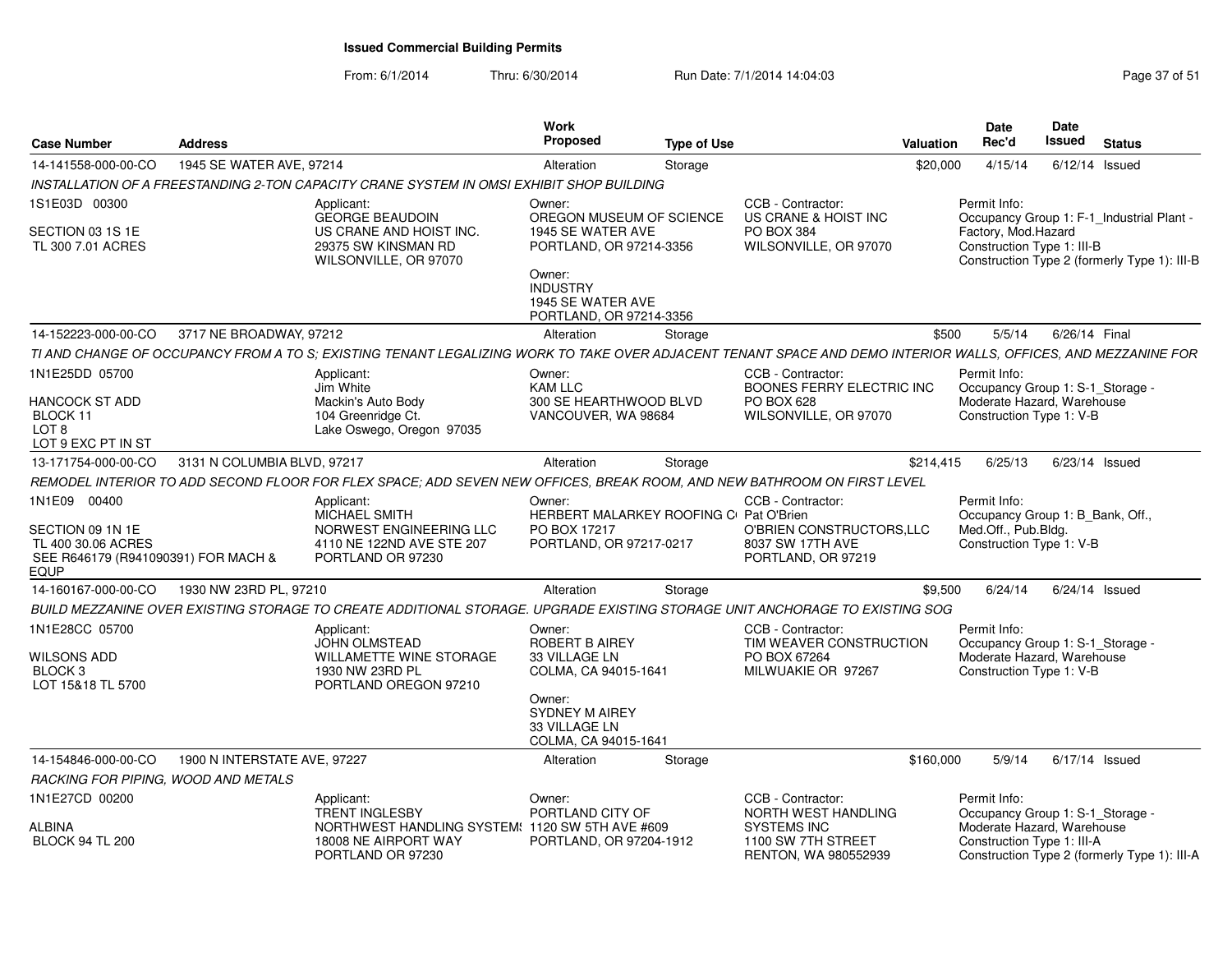From: 6/1/2014Thru: 6/30/2014 Run Date: 7/1/2014 14:04:03 Research 2010 Rage 38 of 51

| <b>Case Number</b>                                          | <b>Address</b>                                                                                                                                                   | Work<br><b>Proposed</b>                                                                    | <b>Type of Use</b> |                                                                                                                                                        | Valuation | Date<br>Rec'd                                                                                              | Date<br><b>Issued</b> | <b>Status</b>   |
|-------------------------------------------------------------|------------------------------------------------------------------------------------------------------------------------------------------------------------------|--------------------------------------------------------------------------------------------|--------------------|--------------------------------------------------------------------------------------------------------------------------------------------------------|-----------|------------------------------------------------------------------------------------------------------------|-----------------------|-----------------|
| 14-158280-000-00-CO                                         | 3145 NW YEON AVE, 97210                                                                                                                                          | Alteration                                                                                 | Storage            |                                                                                                                                                        | \$28,500  | 5/19/14                                                                                                    |                       | $6/4/14$ Issued |
|                                                             | INSTALL ADDITIONAL RACKING IN SOUTH AND EAST PORTION OF EXISTING WAREHOUSE                                                                                       |                                                                                            |                    |                                                                                                                                                        |           |                                                                                                            |                       |                 |
| 1N1E29AD 00300<br>SECTION 29 1N 1E<br>TL 300 1.98 ACRES     | Applicant:<br>TRENT INGLESBY<br>18008 NE AIRPORT WAY<br>PORTLAND, OR 97230                                                                                       | Owner:<br>UNITED TILE CO INC<br>3145 NW YEON AVE<br>PORTLAND, OR 97210-1521                |                    | CCB - Contractor:<br>NORTH WEST HANDLING<br><b>SYSTEMS INC</b><br>1100 SW 7TH STREET                                                                   |           | Permit Info:<br>Occupancy Group 1: S-1_Storage -<br>Moderate Hazard, Warehouse<br>Construction Type 1: V-B |                       |                 |
|                                                             |                                                                                                                                                                  |                                                                                            |                    | RENTON, WA 980552939                                                                                                                                   |           |                                                                                                            |                       |                 |
| 14-173578-000-00-CO                                         | 1220 SW COLUMBIA ST, 97201                                                                                                                                       | Alteration                                                                                 | Storage            |                                                                                                                                                        | \$30,000  | 6/25/14                                                                                                    |                       | 6/25/14 Issued  |
|                                                             | TI FOR EXISTING TENANT - ADD WALLS TO CREATE LAUNDRY ROOM                                                                                                        |                                                                                            |                    |                                                                                                                                                        |           |                                                                                                            |                       |                 |
| 1S1E04AD 01400<br>PORTLAND<br><b>BLOCK N1/2C</b><br>LOT 1&2 | Applicant:<br>Sean Suib<br>New Avenues for Youth<br>1220 SW Columbia St<br>Portland, OR 97201                                                                    | Owner:<br>L C<br>121 SW MORRISON ST #450<br>PORTLAND, OR 97204                             |                    | CCB - Contractor:<br>PARTNERS FOR NEW AVENUES L COLAS CONSTRUCTION INC<br>5319 SW WESTGATE DR., STE 207 Garage\Utility Misc.<br>PORTLAND OR 97229-7542 |           | Permit Info:<br>Occupancy Group 1: U_Private<br>Construction Type 1: V-A                                   |                       |                 |
| 14-171075-000-00-CO                                         | 1313 NE 122ND AVE, 97220                                                                                                                                         | Alteration                                                                                 | Storage            |                                                                                                                                                        | \$142,867 | 6/19/14                                                                                                    |                       | 6/19/14 Issued  |
|                                                             | RENOVATION OF EXISTING BODY SHOP OFFICE SPACE AND TOILET ROOM, AREA OF WORK IS APPROX 415SF. THE EXTERIOR WILL BE UPGRADED WITH METAL COMPOSITE PANELS, METAL SI |                                                                                            |                    |                                                                                                                                                        |           |                                                                                                            |                       |                 |
| 1N2E34AA 01300<br><b>HAZELWOOD</b><br>LOT 5 TL 1300         | Applicant:<br>PHILIP RUTTLEDGE<br>AXIS DESIGN GROUP<br>11104 SE STARK ST.<br>PORTLAND, OREGON 97216                                                              | Owner:<br><b>D&amp;B PROPERTIES CO</b><br>7590 SOUTH BROADWAY<br>LITTLETON, CO 80122       |                    | CCB - Contractor:<br>DOVETAIL CONSTRUCTION<br>7230 SE SHORT RD<br>GRESHAM, OR 97080                                                                    |           | Permit Info:<br>Occupancy Group 1: B_Bank, Off.,<br>Med.Off., Pub.Bldg.<br>Construction Type 1: V-B        |                       |                 |
| 13-225809-REV-01-CO                                         | 8225 SE LAMBERT ST, 97266                                                                                                                                        | Alteration                                                                                 | Storage            |                                                                                                                                                        | \$        | 6/3/14                                                                                                     |                       | $6/3/14$ Issued |
|                                                             | REVISION TO SITE PLAN TO REFLECT WHAT IS BEING PLANTED WITHIN 5-FOOT LANDSCAPE AREA                                                                              |                                                                                            |                    |                                                                                                                                                        |           |                                                                                                            |                       |                 |
| 1S2E21CB 02600                                              | Applicant:<br><b>CURTIS W THIES</b><br>18525 NE MARINE DR #E10<br>PORTLAND, OR 97230                                                                             | Owner:<br><b>CURTIS W THIES</b><br>18525 NE MARINE DR #E10<br>PORTLAND, OR 97230<br>Owner: |                    |                                                                                                                                                        |           | Permit Info:<br>Occupancy Group 1: S-1_Storage -<br>Moderate Hazard, Warehouse<br>Construction Type 1: V-B |                       |                 |
|                                                             |                                                                                                                                                                  | YVONNE J THIES<br>18525 NE MARINE DR #E10<br>PORTLAND, OR 97230                            |                    |                                                                                                                                                        |           |                                                                                                            |                       |                 |
| 14-176978-000-00-CO<br><b>NEW SCAFFOLDING</b>               | 123 W BURNSIDE ST, 97209                                                                                                                                         | Alteration                                                                                 | Utility            |                                                                                                                                                        | \$2,500   | 6/30/14                                                                                                    |                       | 6/30/14 Issued  |
| 1N1E34CA 09200                                              | Applicant:<br>RYAN CONE<br><b>RICHART FAMILY INC</b><br>14600 NE 20TH AVE<br>VANCOUVER, WA 98686                                                                 | Owner:<br>SHORELINE BLDG LTD<br>PARTNERSHIP(LSD CCC<br>2 NW 2ND AVE<br>PORTLAND, OR 97209  |                    | CCB - Contractor:<br><b>RYAN CONE</b><br><b>RICHART FAMILY INC</b><br>14600 NE 20TH AVE<br>VANCOUVER, WA 98686                                         |           |                                                                                                            |                       |                 |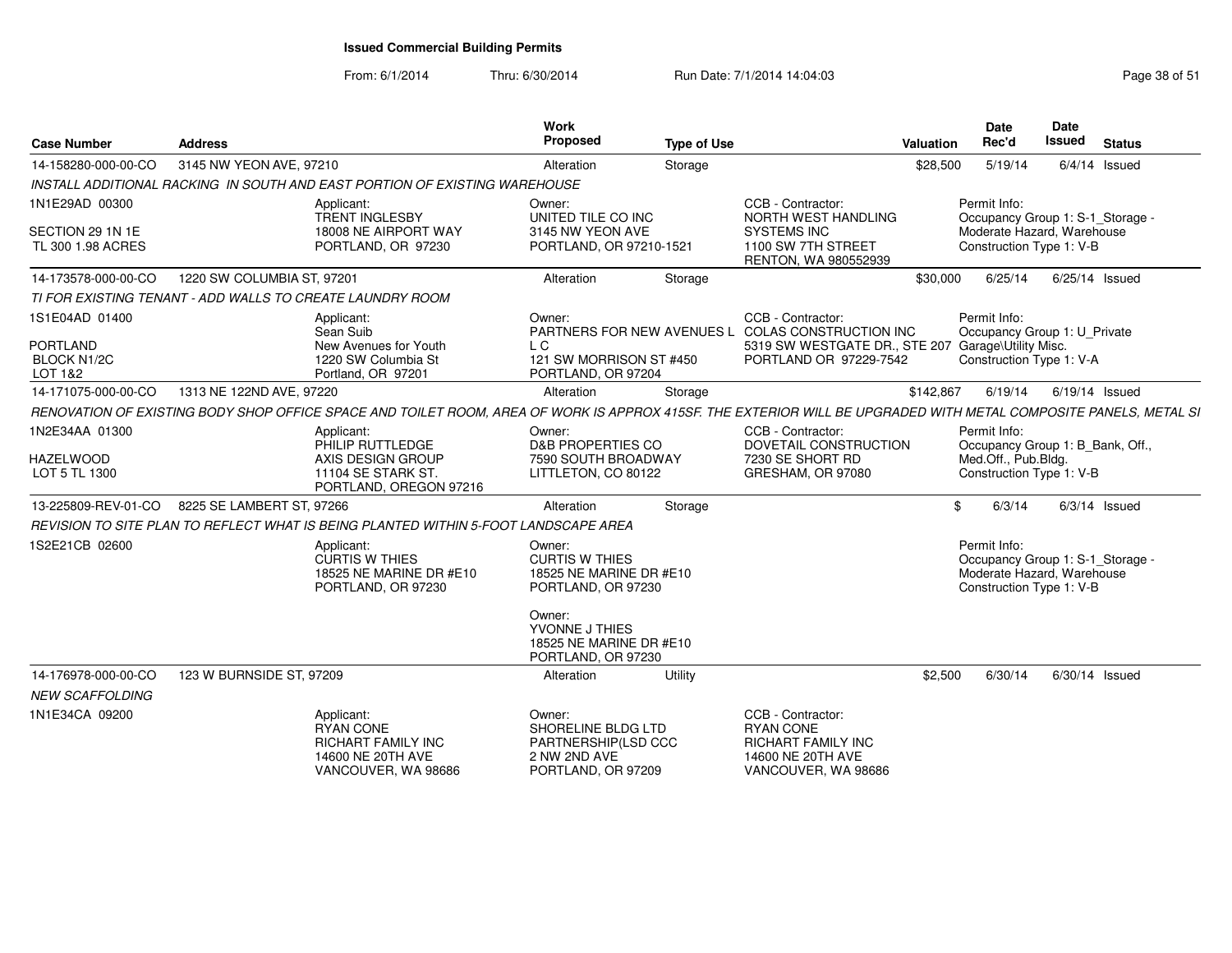From: 6/1/2014Thru: 6/30/2014 Run Date: 7/1/2014 14:04:03 Research 2010 Rage 39 of 51

| <b>Case Number</b>                         | <b>Address</b>                                     |                                                                                                                                                             | Work<br><b>Proposed</b>                                                                                       | <b>Type of Use</b> |                                                                                                  | Valuation | <b>Date</b><br>Rec'd                                                 | <b>Date</b><br>Issued | <b>Status</b>                       |
|--------------------------------------------|----------------------------------------------------|-------------------------------------------------------------------------------------------------------------------------------------------------------------|---------------------------------------------------------------------------------------------------------------|--------------------|--------------------------------------------------------------------------------------------------|-----------|----------------------------------------------------------------------|-----------------------|-------------------------------------|
| 14-167454-000-00-CO                        | 0650 SW MEADE ST, 97201                            |                                                                                                                                                             | Alteration                                                                                                    | Utility            |                                                                                                  | \$12,000  | 6/10/14                                                              |                       | 6/19/14 Issued                      |
| <b>INSTALLATION OF ART SCULPTURE</b>       |                                                    |                                                                                                                                                             |                                                                                                               |                    |                                                                                                  |           |                                                                      |                       |                                     |
| 1S1E10 00200                               |                                                    | Applicant:<br><b>TONY MCCORMICK</b><br><b>MEYER SIGN</b><br>15205 SW 74TH AVE<br>TIGARD OR 97224                                                            | Owner:<br>OREGON HEALTH<br>3181 SW SAM JACKSON PARK RD<br>PORTLAND, OR 97239-3011<br>Owner:<br><b>SCIENCE</b> |                    | CCB - Contractor:<br>MEYER SIGN CO OF OREGON INC<br>15205 SW 74TH AVE<br><b>TIGARD, OR 97224</b> |           | Permit Info:<br>Occupancy Group 1: U Private<br>Garage\Utility Misc. |                       |                                     |
|                                            |                                                    |                                                                                                                                                             | 3181 SW SAM JACKSON PARK RD<br>PORTLAND, OR 97239-3011                                                        |                    |                                                                                                  |           |                                                                      |                       |                                     |
|                                            |                                                    |                                                                                                                                                             | Owner:<br><b>UNIVERSITY</b><br>3181 SW SAM JACKSON PARK RD<br>PORTLAND, OR 97239-3011                         |                    |                                                                                                  |           |                                                                      |                       |                                     |
| 14-164968-000-00-CO                        | 2797 NE COLUMBIA BLVD, 97211                       |                                                                                                                                                             | Alteration                                                                                                    | Utility            |                                                                                                  | \$12,000  | 6/4/14                                                               |                       | 6/4/14 Under Inspection             |
|                                            | INSTALL 60 FOOT FLAG POLE TO DISPLAY AMERICAN FLAG |                                                                                                                                                             |                                                                                                               |                    |                                                                                                  |           |                                                                      |                       |                                     |
| 1N1E13BB 00700                             |                                                    | Applicant:<br><b>JOHN WOLFE</b>                                                                                                                             | Owner:<br>TSP PORTLAND LLC                                                                                    |                    | CCB - Contractor:<br>R & R CONSTRUCTION INC A                                                    |           |                                                                      |                       |                                     |
| SECTION 13 1N 1E<br>TL 700 0.90 ACRES      |                                                    | TACOMA SCREW PRODUCTS, INC 2001 CENTER ST<br>2001 CENTER ST<br>TACOMA, WA 98409                                                                             | TACOMA, WA 98409                                                                                              |                    | <b>WASHINGTON CORP</b><br>PO BOX 10<br>CARBONADO, WA 98323                                       |           |                                                                      |                       |                                     |
| 14-142389-000-00-CO                        | 344 SE 29TH AVE, 97214                             |                                                                                                                                                             | Alteration                                                                                                    | Utility            |                                                                                                  | \$10,000  | 6/18/14                                                              |                       | $6/18/14$ Issued                    |
|                                            |                                                    | REPLACE RETAINING WALL WITH NEW 5' WALL -NO WORK IN ROW - SEE 14-118314-VI                                                                                  |                                                                                                               |                    |                                                                                                  |           |                                                                      |                       |                                     |
| 1N1E36CD 10000                             |                                                    | Applicant:                                                                                                                                                  | Owner:                                                                                                        |                    | CCB - Contractor:                                                                                |           | Permit Info:                                                         |                       |                                     |
| <b>CAMERONS ADD</b>                        |                                                    | Rick McCutcheon<br>The Wall                                                                                                                                 | DAVID W DAVENPORT<br>1032 SE 13TH AVE                                                                         |                    | <b>RICK MCCUTCHEON</b><br>THE WALL                                                               |           | Occupancy Group 1: U Private<br>Garage\Utility Misc.                 |                       |                                     |
| BLOCK 4                                    |                                                    | 11120 NE Marx St                                                                                                                                            | PORTLAND, OR 97214                                                                                            |                    | 5235 NE 112TH AV                                                                                 |           | Construction Type 1: V-B                                             |                       |                                     |
| LOT <sub>5</sub>                           |                                                    | Portland OR 97220                                                                                                                                           |                                                                                                               |                    | PORTLAND, OR 97220                                                                               |           |                                                                      |                       |                                     |
| 14-146228-000-00-CO                        | 5000 N WILLAMETTE BLVD, 97217                      |                                                                                                                                                             | Alteration                                                                                                    | Utility            |                                                                                                  | \$650,000 | 4/30/14                                                              |                       | 6/11/14 Under Inspection            |
|                                            |                                                    | ALTER EXISTING MAIN CAMPUS ENTRY, REPLACE PAVEMENT, CURBS, STRIPING AND LANDSCAPING, EXTEND PLAZA AT NEW ROUND-ABOUT, NEW STORM WATER MANAGEMENT RAIN GARDE |                                                                                                               |                    |                                                                                                  |           |                                                                      |                       |                                     |
| 1N1E18A 00100                              |                                                    | Applicant:<br><b>ISAAC HARRIS</b>                                                                                                                           | Owner:<br>UNIVERSITY OF PORTLAND                                                                              |                    | CCB - Contractor:<br><b>LARRY KENNEBECK</b>                                                      |           |                                                                      |                       |                                     |
| SECTION 18 1N 1E<br>TL 100 80.73 ACRES     |                                                    | SODERSTROM ARCHITECTURE<br>1200 NW NAITO PKWY SUITE 410 PORTLAND, OR 97203-5798<br>PORTLAND OR 97209                                                        | 5000 N WILLAMETTE BLVD                                                                                        |                    | TODD CONSTRUCTION INC<br>PO BOX 949<br><b>TUALATIN, OR 970620949</b>                             |           |                                                                      |                       |                                     |
|                                            |                                                    | Applicant:<br><b>ISSACC HARRIS</b>                                                                                                                          |                                                                                                               |                    |                                                                                                  |           |                                                                      |                       |                                     |
| 14-122021-000-00-CO                        | 8145 SW BARBUR BLVD                                |                                                                                                                                                             | Alteration                                                                                                    | Utility            |                                                                                                  | \$45,500  | 3/4/14                                                               | 6/19/14 Final         |                                     |
|                                            | SOLAR - 195.25KW ROOF MOUNTED SOLAR PV SYSTEM      |                                                                                                                                                             |                                                                                                               |                    |                                                                                                  |           |                                                                      |                       |                                     |
| 1S1E21CB 04201                             |                                                    | Applicant:<br><b>EVAN RAMSEY</b>                                                                                                                            | Owner:<br><b>SAFEWAY INC</b>                                                                                  |                    | CCB - Contractor:<br>SOLARCITY CORPORATION                                                       |           | Permit Info:                                                         |                       | Occupancy Group 1: M Store, Service |
| PARTITION PLAT 2012-42<br>LOT <sub>1</sub> |                                                    | <b>SOLARCITY</b><br>6132 NE 112TH AVE<br>PORTLAND OR 97220                                                                                                  | 1371 OAKLAND BLVD STE 200<br>WALNUT CREEK, CA 94596-4349                                                      |                    | 6132 NE 112th AVE<br>PORTLAND, OR 97220                                                          |           | Station<br>Construction Type 1: II-A                                 |                       |                                     |

**Total valuation of CO Alteration permits issued: \$17,245,659**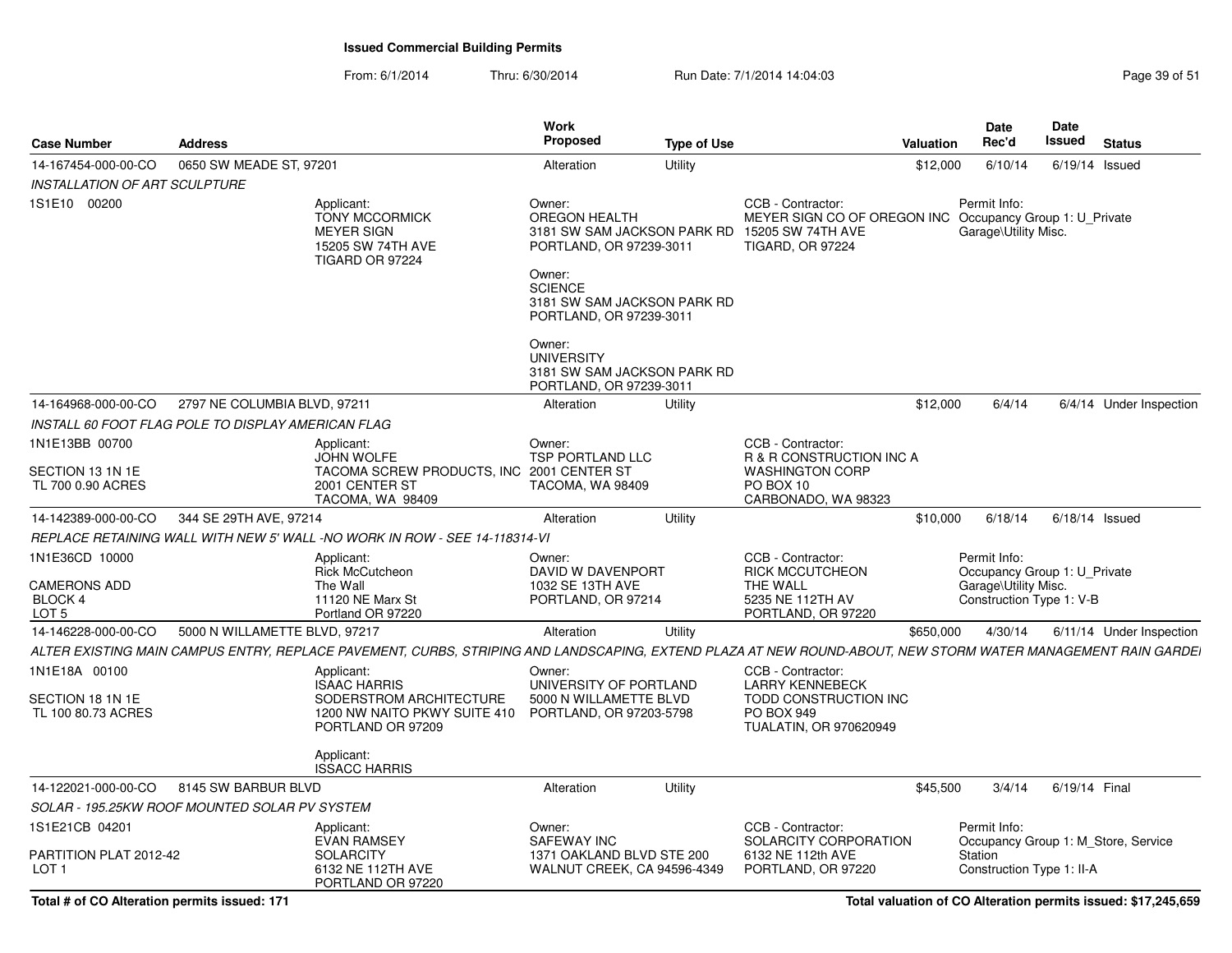From: 6/1/2014Thru: 6/30/2014 Run Date: 7/1/2014 14:04:03 Research 2010 151

| <b>Case Number</b>                                                       | <b>Address</b>                                        |                                                                                 | <b>Work</b><br><b>Proposed</b>                                                        | <b>Type of Use</b> |                                                                                        | <b>Valuation</b> | Date<br>Rec'd                                                              | <b>Date</b><br>Issued | <b>Status</b>   |
|--------------------------------------------------------------------------|-------------------------------------------------------|---------------------------------------------------------------------------------|---------------------------------------------------------------------------------------|--------------------|----------------------------------------------------------------------------------------|------------------|----------------------------------------------------------------------------|-----------------------|-----------------|
| 13-214454-000-00-CO                                                      | 2875 SE POWELL BLVD, 97202                            |                                                                                 | Demolition                                                                            | <b>Business</b>    |                                                                                        | \$75,000         | 10/9/13                                                                    | 6/4/14                | Issued          |
|                                                                          | DEMOLISH EXISTING RESTAURANT WITH BASEMENT            |                                                                                 |                                                                                       |                    |                                                                                        |                  |                                                                            |                       |                 |
| 1S1E12BC 07000                                                           |                                                       | Applicant:<br><b>ALLISON HAZEN</b>                                              | Owner:<br><b>JEMA PROPERTIES LLC</b>                                                  |                    | CCB - Contractor:<br>RICH DUNCAN CONSTRUCTION                                          |                  |                                                                            |                       |                 |
| WAVERLEIGH HTS<br>BLOCK 10<br>LOT 1-7 EXC PT IN ST<br>LOT 8-11           |                                                       | <b>CORE STATES GROUP</b><br>150 LAKE ST SOUTH SUITE 212<br>KIRKLAND WA 98033    | P O BOX 90608<br>PORTLAND, OR 97290                                                   |                    | <b>INC</b><br>PO BOX 21183<br>KEIZER OR 97307                                          |                  |                                                                            |                       |                 |
| 14-177267-000-00-CO                                                      | 2730 N KILLINGSWORTH ST, 97217                        |                                                                                 | Demolition                                                                            | <b>Business</b>    |                                                                                        | \$6,000          | 6/30/14                                                                    | $6/30/14$ Issued      |                 |
| <b>DEMOLITION OF SINGLE STORY BLDG</b>                                   |                                                       |                                                                                 |                                                                                       |                    |                                                                                        |                  |                                                                            |                       |                 |
| 1N1E21BA 01300                                                           |                                                       | Applicant:<br><b>CARRIE STRICKLAND</b>                                          | Owner:<br><b>MADRONA HILL</b>                                                         |                    | Primary Contractor:<br><b>TO BID</b>                                                   |                  |                                                                            |                       |                 |
| <b>MADRONA HILL</b><br>BLOCK <sub>2</sub><br>W 20' OF LOT 5 EXC PT IN ST |                                                       | <b>WORKS PARTNERSHIP</b><br><b>ARCHITECTURE</b><br>524 E BURNSIDE ST. SUITE 320 | 560 FIRST ST STE 104<br>LAKE OSWEGO, OR 97034                                         |                    |                                                                                        |                  |                                                                            |                       |                 |
| LOT 6&7 EXC PT IN ST<br>LOT 8 EXC PT IN STS                              |                                                       | PORTLAND OR 97214                                                               | Owner:<br>DEVELOPMENT LLC<br>560 FIRST ST STE 104<br>LAKE OSWEGO, OR 97034            |                    |                                                                                        |                  |                                                                            |                       |                 |
| 14-170370-000-00-CO                                                      | 6004 SE 52ND AVE, 97206                               |                                                                                 | Demolition                                                                            | <b>Business</b>    |                                                                                        | \$5,000          | 6/18/14                                                                    | $6/18/14$ Issued      |                 |
|                                                                          | DEMOLISH SINGLE STORY CMU BUILDING, REMOVE ALL DEBRIS |                                                                                 |                                                                                       |                    |                                                                                        |                  |                                                                            |                       |                 |
| 1S2E18DC 05600                                                           |                                                       | Applicant:                                                                      | Owner:                                                                                |                    | CCB - Contractor:                                                                      |                  | Permit Info:                                                               |                       |                 |
| HENRYS 4TH ADD<br><b>BLOCK1</b><br>LOT 1-4&21-24                         |                                                       | Nizar Slim<br>P.O. BOX 6602<br>PORTLAND OR 97228                                | <b>MARION SKORO</b><br>19300 NW GILLIHAN RD<br>PORTLAND, OR 97231-1530                |                    | <b>MATE SKORO</b><br>SKORO CONSTRUCTION LLC<br>11390 SE 222ND DR<br>DAMASCUS, OR 97089 |                  | Occupancy Group 1: M Store, Service<br>Station<br>Construction Type 1: V-B |                       |                 |
|                                                                          |                                                       |                                                                                 | Owner:<br><b>MIRELA SKORO</b><br>19300 NW GILLIHAN RD<br>PORTLAND, OR 97231-1530      |                    |                                                                                        |                  |                                                                            |                       |                 |
| 14-168677-000-00-CO                                                      | 4447 NE GLISAN ST, 97213                              |                                                                                 | Demolition                                                                            | Storage            |                                                                                        | \$2,000          | 6/12/14                                                                    | $6/12/14$ Issued      |                 |
|                                                                          | DEMOLISH STORAGE SHED, REMOVE ALL DEBRIS              |                                                                                 |                                                                                       |                    |                                                                                        |                  |                                                                            |                       |                 |
| 1N2E31BC 06500                                                           |                                                       | Applicant:<br>LAKE OSWEGO INSULATION                                            | Owner:<br>PROVIDENCE HEALTH                                                           |                    | CCB - Contractor:<br>LAKE OSWEGO INSULATION                                            |                  | Permit Info:<br>Occupancy Group 1: S-1_Storage -                           |                       |                 |
| MAPLE HILL PL<br>BLOCK <sub>2</sub><br>LOT 5-10 LAND & IMPS              |                                                       | 0425 SW IOWA ST<br>PORTLAND, OR 97239                                           | 4400 NE HALSEY ST BLDG 2 #190<br>PORTLAND, OR 97213-1545                              |                    | 0425 SW IOWA ST<br>PORTLAND, OR 97239                                                  |                  | Moderate Hazard, Warehouse<br>Construction Type 1: V-B                     |                       |                 |
|                                                                          |                                                       |                                                                                 | Owner:<br>SERVICES-OREGON<br>4400 NE HALSEY ST BLDG 2 #190<br>PORTLAND, OR 97213-1545 |                    |                                                                                        |                  |                                                                            |                       |                 |
| 13-214467-000-00-CO                                                      | 2875 SE POWELL BLVD, 97202                            |                                                                                 | Demolition                                                                            | Storage            |                                                                                        | \$15,000         | 10/9/13                                                                    |                       | $6/4/14$ Issued |
| <b>DEMOLISH TRASH ENCLOSURE</b>                                          |                                                       |                                                                                 |                                                                                       |                    |                                                                                        |                  |                                                                            |                       |                 |
| 1S1E12BC 07000                                                           |                                                       | Applicant:<br><b>ALLISON HAZEN</b>                                              | Owner:<br><b>JEMA PROPERTIES LLC</b>                                                  |                    | CCB - Contractor:<br>RICH DUNCAN CONSTRUCTION                                          |                  |                                                                            |                       |                 |
| WAVERLEIGH HTS<br>BLOCK 10<br>LOT 1-7 EXC PT IN ST<br>LOT 8-11           |                                                       | <b>CORE STATES GROUP</b><br>150 LAKE ST SOUTH SUITE 212<br>KIRKLAND WA 98033    | P O BOX 90608<br>PORTLAND, OR 97290                                                   |                    | <b>INC</b><br>PO BOX 21183<br>KEIZER OR 97307                                          |                  |                                                                            |                       |                 |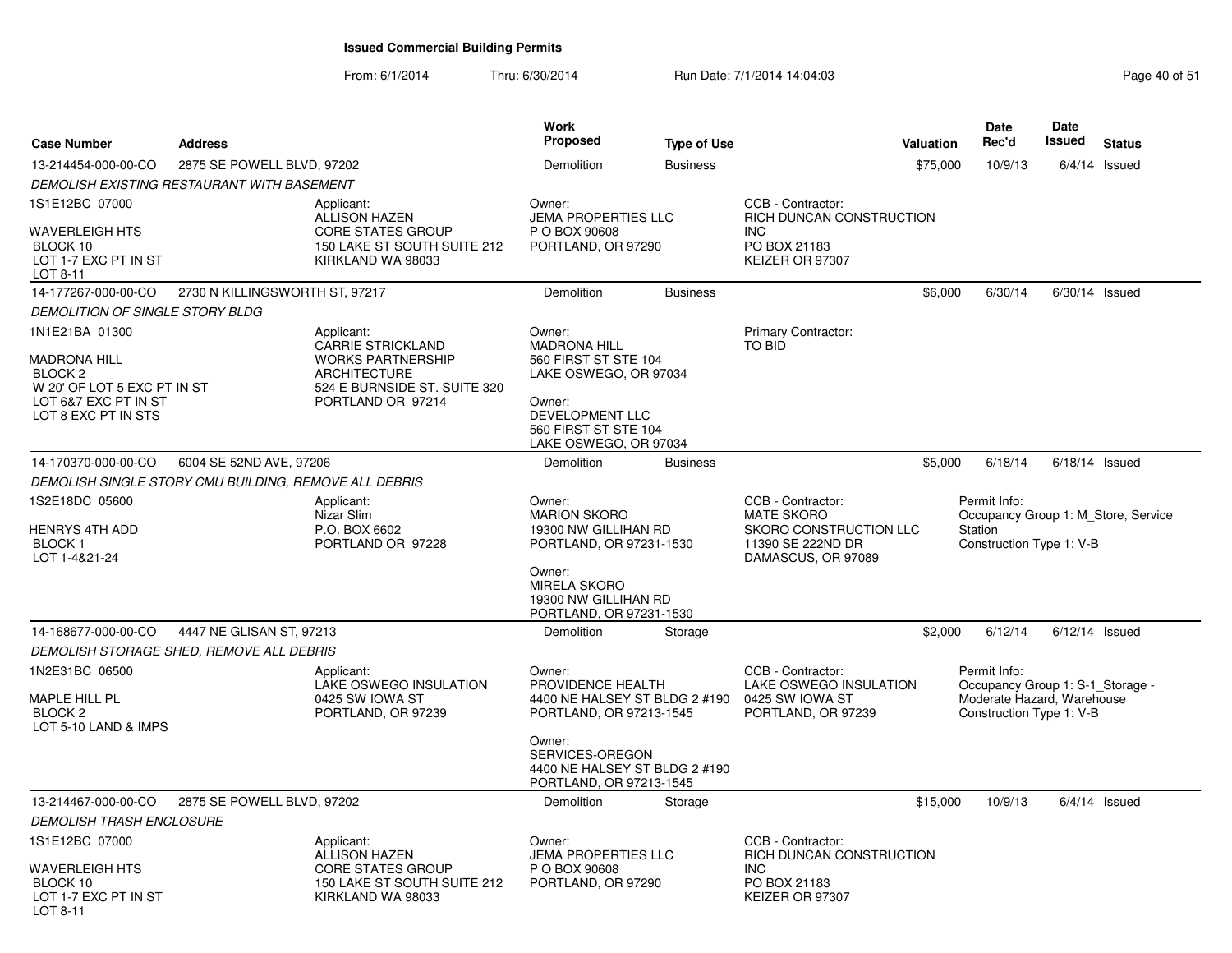From: 6/1/2014Thru: 6/30/2014 Run Date: 7/1/2014 14:04:03 Research 2010 Rage 41 of 51

| <b>Case Number</b>                                                  | <b>Address</b>           |                                                                                                 | <b>Work</b><br>Proposed                                                                 | <b>Type of Use</b> |                                                                                       | Valuation    | <b>Date</b><br>Rec'd                                                                                 | <b>Date</b><br><b>Issued</b> | <b>Status</b>                                              |
|---------------------------------------------------------------------|--------------------------|-------------------------------------------------------------------------------------------------|-----------------------------------------------------------------------------------------|--------------------|---------------------------------------------------------------------------------------|--------------|------------------------------------------------------------------------------------------------------|------------------------------|------------------------------------------------------------|
| 14-168675-000-00-CO                                                 | 4447 NE GLISAN ST, 97213 |                                                                                                 | Demolition                                                                              | Storage            |                                                                                       | \$103,000    | 6/12/14                                                                                              |                              | 6/12/14 Under Inspection                                   |
|                                                                     |                          | DEMOLISH 2 STORY CONCRETE STRUCTURE USED FOR STORAGE, REMOVE ALL DEBRIS                         |                                                                                         |                    |                                                                                       |              |                                                                                                      |                              |                                                            |
| 1N2E31BC 06500                                                      |                          | Applicant:<br>LAKE OSWEGO INSULATION                                                            | Owner:<br>PROVIDENCE HEALTH                                                             |                    | CCB - Contractor:<br>LAKE OSWEGO INSULATION                                           |              | Permit Info:<br>Occupancy Group 1: S-1_Storage -                                                     |                              |                                                            |
| MAPLE HILL PL<br>BLOCK <sub>2</sub><br>LOT 5-10 LAND & IMPS         |                          | 0425 SW IOWA ST<br>PORTLAND, OR 97239                                                           | 4400 NE HALSEY ST BLDG 2 #190<br>PORTLAND, OR 97213-1545                                |                    | 0425 SW IOWA ST<br>PORTLAND, OR 97239                                                 |              | Moderate Hazard, Warehouse<br>Construction Type 1: V-B                                               |                              |                                                            |
|                                                                     |                          |                                                                                                 | Owner:<br>SERVICES-OREGON<br>4400 NE HALSEY ST BLDG 2 #190<br>PORTLAND, OR 97213-1545   |                    |                                                                                       |              |                                                                                                      |                              |                                                            |
| 14-174694-000-00-CO                                                 | 531 SE 14TH AVE, 97214   |                                                                                                 | Demolition                                                                              | Storage            |                                                                                       | \$118,700    | 6/26/14                                                                                              | $6/26/14$ Issued             |                                                            |
|                                                                     |                          | DEMOLISH 2,784 SF BOILER ROOM/STORAGE BUILDING SOUTH OF HIGH SCHOOL BUILDING, REMOVE ALL DEBRIS |                                                                                         |                    |                                                                                       |              |                                                                                                      |                              |                                                            |
| 1S1E02BA 00100                                                      |                          | Applicant:<br>Craig Kelly                                                                       | Owner:<br><b>SCHOOL DISTRICT NO 1</b>                                                   |                    | CCB - Contractor:<br><b>BREMIK CONSTRUCTION</b>                                       |              | Permit Info:                                                                                         |                              | Occupancy Group 1: F-1_Industrial Plant -                  |
| <b>EAST PORTLAND</b><br><b>BLOCK 259 TL 100</b>                     |                          | Venerable Development<br>70 NW Couch St., Suite 207<br>Portland, OR 97209                       | PO BOX 3107<br>PORTLAND, OR 97208-3107                                                  |                    | 1026 SE STARK ST<br>PORTLAND, OR 97214                                                |              | Factory, Mod.Hazard<br>Construction Type 1: III-B                                                    |                              |                                                            |
| 14-102849-000-00-CO                                                 | 16900 NW MCNAMEE RD      |                                                                                                 | Demolition                                                                              | Utility            |                                                                                       | \$15,000     | 1/14/14                                                                                              |                              | $6/17/14$ Issued                                           |
|                                                                     |                          | DEMOLISH EXISTING CONCRETE WATER RESERVOIR, REMOVE ALL DEBRIS                                   |                                                                                         |                    |                                                                                       |              |                                                                                                      |                              |                                                            |
| 2N1W20BD 03800<br><b>BURLINGTON</b><br>BLOCK 40<br><b>LOT 16</b>    |                          | Applicant:<br><b>MICHAEL MCBRIDE</b><br>ROTSCHY INC<br>9210 NE 62ND AVE<br>VANCOUVER, WA 98665  | Owner:<br><b>BURLINGTON WATER DIST</b><br><b>PO BOX 270</b><br>ST HELENS, OR 97051-0270 |                    | CCB - Contractor:<br>ROTSCHY INC<br>22525 NE GARNER RD<br>YACOLT, WA 98675            |              | Permit Info:<br>Occupancy Group 1: U_Private<br>Garage\Utility Misc.<br>Construction Type 1: II-B    |                              |                                                            |
| Total # of CO Demolition permits issued: 8                          |                          |                                                                                                 |                                                                                         |                    |                                                                                       |              |                                                                                                      |                              | Total valuation of CO Demolition permits issued: \$339,700 |
| 13-211977-000-00-CO                                                 | 1315 NW 11TH AVE         |                                                                                                 | <b>New Construction</b>                                                                 |                    | Apartments/Condos (3 or more units)                                                   | \$39,000,000 | 10/15/13                                                                                             | $6/24/14$ Issued             |                                                            |
| new 16-story plus 5-story apartment towers over below grade parking |                          |                                                                                                 |                                                                                         |                    |                                                                                       |              |                                                                                                      |                              |                                                            |
| 1N1E34BB 02630                                                      |                          | Applicant:<br>Mike Kolander                                                                     | Owner:<br><b>BLOCK 17 HOLDINGS LLC</b>                                                  |                    | CCB - Contractor:<br>ANDERSEN CONSTRUCTION                                            |              | Permit Info:                                                                                         |                              | Occupancy Group 1: S-2_Storage - Low                       |
| HOYT STREET YARDS NO 2<br>LOT 25-28                                 |                          | <b>BOORA ARCHITECTS</b><br>720 SW WASHINGTON STE 800<br>PORTLAND OR 97205                       | 1420 5TH AVE #3670<br>SEATTLE, WA 98101                                                 |                    | <b>COMPANY</b><br>PO BOX 6712<br>PORTLAND, OR 97228-6712                              |              | Hazard, Parking Garage<br>Construction Type 1: I-A<br>Total Square Footage - Display Only:<br>340085 |                              | Construction Type 2 (formerly Type 1): I-A                 |
| 13-233000-REV-02-CO                                                 | 442 NE SIMPSON ST, 97211 |                                                                                                 | New Construction                                                                        |                    | Apartments/Condos (3 or more units)                                                   | \$1          | 6/24/14                                                                                              | 6/24/14 Issued               |                                                            |
| <b>REVISION - TO CAPTURE PLUMBING DRAWINGS AND REVIEW</b>           |                          |                                                                                                 |                                                                                         |                    |                                                                                       |              |                                                                                                      |                              |                                                            |
| 1N1E14CC 05000                                                      |                          | Applicant:<br>ALBERTO TORRES<br>126 NE ALBERTA ST #206<br>PORTLAND OR 97211                     | Owner:<br>DOZER CONSTRUCTION LLC<br>5324 NE 28TH AVE<br>PORTLAND, OR 97211-6234         |                    | CCB - Contractor:<br>DOZER CONSTRUCTION LLC<br>5324 NE 28TH AVE<br>PORTLAND, OR 97211 |              | Permit Info:<br>Occupancy Group 1: R-2 Residential<br>Multi-family<br>Construction Type 1: V-B       |                              |                                                            |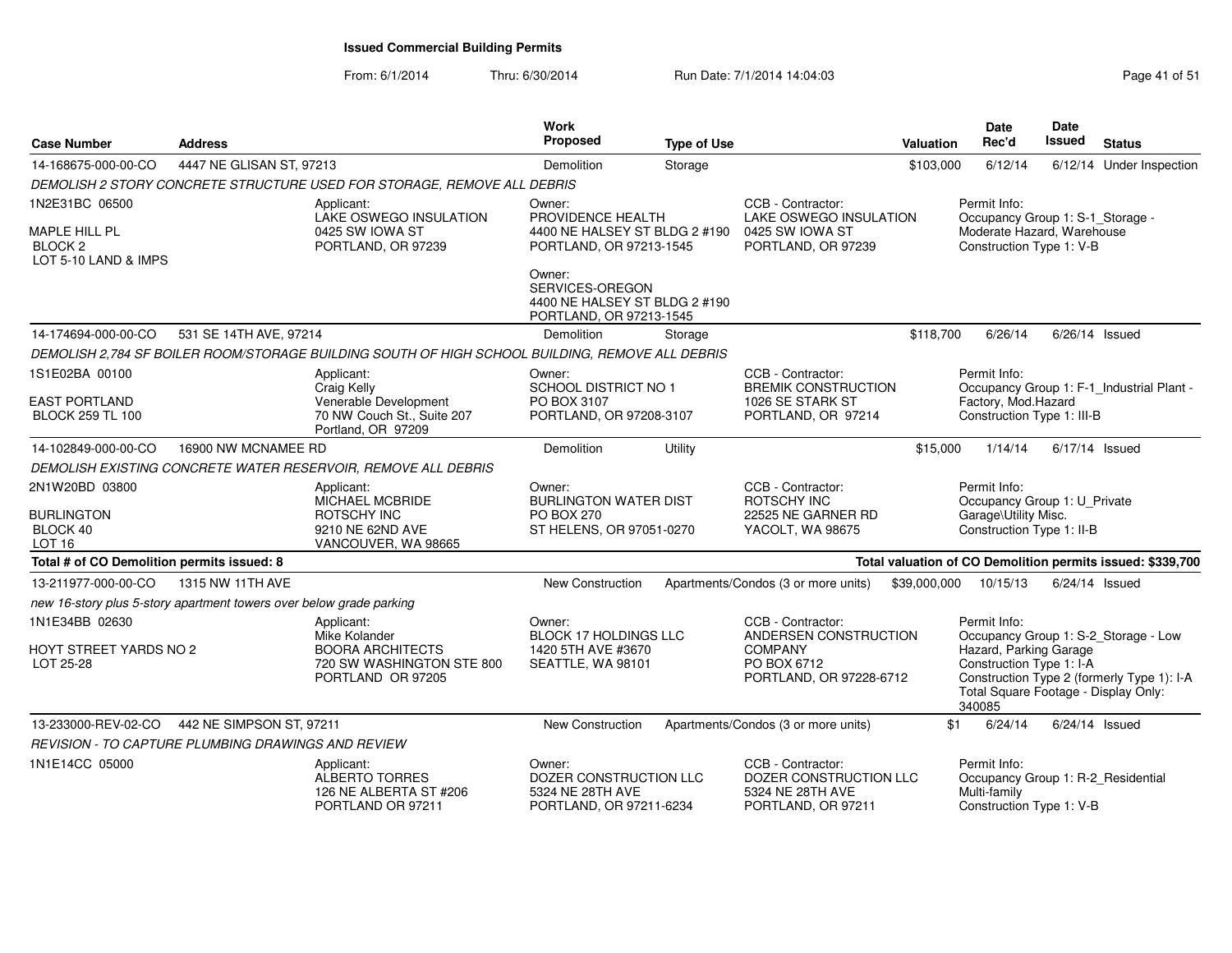From: 6/1/2014

Thru: 6/30/2014 Run Date: 7/1/2014 14:04:03 Research 2010 Rage 42 of 51

| <b>Case Number</b>                                                                     | <b>Address</b>                  |                                                                                                                                                            | Work<br>Proposed                                                              | <b>Type of Use</b> |                                                                                                              | <b>Valuation</b> | <b>Date</b><br>Rec'd                                                                             | <b>Date</b><br>Issued | <b>Status</b>                                                                      |
|----------------------------------------------------------------------------------------|---------------------------------|------------------------------------------------------------------------------------------------------------------------------------------------------------|-------------------------------------------------------------------------------|--------------------|--------------------------------------------------------------------------------------------------------------|------------------|--------------------------------------------------------------------------------------------------|-----------------------|------------------------------------------------------------------------------------|
| 13-133987-REV-01-CO                                                                    | 304 NE MULTNOMAH, 97232         |                                                                                                                                                            | New Construction                                                              |                    | Apartments/Condos (3 or more units)                                                                          |                  | \$<br>6/10/14                                                                                    |                       | $6/20/14$ Issued                                                                   |
|                                                                                        |                                 | ***REV-01 : Revision to 1st floor structural***Mixed use residential project. 186 residential, 3500 SF retail, 1 level subgarde parking. 5/1 construction. |                                                                               |                    |                                                                                                              |                  |                                                                                                  |                       |                                                                                    |
| 1N1E34AA 02600                                                                         |                                 | Applicant:<br>Dustin White<br><b>GBD ARCHITECTS</b><br>1120 NW COUCH ST, SUITE 300<br>PORTLAND OR 97209                                                    | Owner:<br><b>STARTERRA LLC</b><br>610 SW ALDER ST #1221<br>PORTLAND, OR 97205 |                    | CCB - Contractor:<br>WALSH CONSTRUCTION CO<br>2905 SW 1ST AVE<br>PORTLAND, OR 972014707                      |                  | Permit Info:<br>Hazard, Parking Garage<br>Construction Type 1: I-A                               |                       | Occupancy Group 1: S-2_Storage - Low<br>Construction Type 2 (formerly Type 1): I-A |
| 13-130031-REV-03-CO                                                                    | 3330 SE DIVISION ST, 97202      |                                                                                                                                                            | New Construction                                                              |                    | Apartments/Condos (3 or more units)                                                                          |                  | 6/12/14<br>\$1                                                                                   |                       | $6/12/14$ Issued                                                                   |
|                                                                                        |                                 | REVISION TO CHANGE FLOW THROUGH PLANTER TO DETENTION TANK AND ADDING PERMEABLE PAVERS                                                                      |                                                                               |                    |                                                                                                              |                  |                                                                                                  |                       |                                                                                    |
| 1S1E12BA 00100<br>EAST PORTLAND HTS<br>BLOCK <sub>9</sub><br>E 1/2 OF LOT 2<br>LOT 3&4 |                                 | Applicant:<br><b>NEELEY WELLS</b><br>116 NE 6TH AVE SUITE 400<br>PORTLAND OR 97232                                                                         | Owner:<br>3330 DIVISION LLC<br>116 NE 6TH AVE #400<br>PORTLAND, OR 97232-2904 |                    | CCB - Contractor:<br><b>ROB YORKE</b><br>YORKE & CURTIS INC<br>4480 SW 101 ST AVE<br>BEAVERTON, OR 970053427 |                  | Permit Info:<br>Station<br>Construction Type 1: I-A                                              |                       | Occupancy Group 1: M_Store, Service<br>Construction Type 2 (formerly Type 1): V-B  |
| 13-130031-REV-02-CO                                                                    | 3330 SE DIVISION ST, 97202      |                                                                                                                                                            | New Construction                                                              |                    | Apartments/Condos (3 or more units)                                                                          | \$36,000         | 6/10/14                                                                                          |                       | $6/10/14$ Issued                                                                   |
|                                                                                        |                                 | ADDED VALUE REVISION - ADDITION TO BUILDING FOR TRASH ENCLOSURE; ADD 2 NEW RESTROOMS                                                                       |                                                                               |                    |                                                                                                              |                  |                                                                                                  |                       |                                                                                    |
| 1S1E12BA 00100<br>EAST PORTLAND HTS                                                    |                                 | Applicant:<br>MARSHALL URIST<br>YORKE & CURTIS                                                                                                             | Owner:<br>3330 DIVISION LLC<br>116 NE 6TH AVE #400                            |                    | CCB - Contractor:<br><b>ROB YORKE</b><br>YORKE & CURTIS INC                                                  |                  | Permit Info:<br>Station                                                                          |                       | Occupancy Group 1: M_Store, Service                                                |
| BLOCK <sub>9</sub><br>E 1/2 OF LOT 2<br>LOT 3&4                                        |                                 | 4480 SW 101ST AVE<br>BEAVERTON, OR 97005                                                                                                                   | PORTLAND, OR 97232-2904                                                       |                    | 4480 SW 101 ST AVE<br>BEAVERTON, OR 970053427                                                                |                  | Construction Type 1: I-A                                                                         |                       | Construction Type 2 (formerly Type 1): V-B                                         |
| 13-132301-DFS-05-CO                                                                    | 11505 NE YACHT HARBOR DR, 97217 |                                                                                                                                                            | <b>New Construction</b>                                                       |                    | Apartments/Condos (3 or more units)                                                                          | \$20,000         | 5/12/14                                                                                          |                       | $6/19/14$ Issued                                                                   |
| DFS 5 : STEEL STAIRS                                                                   |                                 |                                                                                                                                                            |                                                                               |                    |                                                                                                              |                  |                                                                                                  |                       |                                                                                    |
| 2N1E35 00200<br>PARTITION PLAT 1992-36<br>LOT 2 EXC PT IN ST                           |                                 | Applicant:<br>DAVE MCAFEE<br><b>Gateway National Corp</b><br>2501 NE 134TH ST<br>VANCOUVER WA 98686                                                        |                                                                               |                    | CCB - Contractor:<br><b>GATEWAY NATIONAL</b><br><b>CORPORATION</b><br>2501 NE 134TH ST<br>VANCOUVER WA 98686 |                  | Permit Info:<br>Occupancy Group 1: R-2_Residential<br>Multi-family<br>Construction Type 1: III-B |                       | Construction Type 2 (formerly Type 1): III-B                                       |
| 12-206099-REV-03-CO                                                                    | 4020 N MISSISSIPPI AVE, 97227   |                                                                                                                                                            | New Construction                                                              |                    | Apartments/Condos (3 or more units)                                                                          | \$20,000         | 5/1/14                                                                                           |                       | $6/5/14$ Issued                                                                    |
|                                                                                        |                                 | VALUE ADDED REVISION FOR TENANT IMPROVEMENT FOR FIRST TIME TENANT, NEW PARTITION WALLS FOR OFFICES, 2 NEW UNISEX BATHROOMS, WALL FINISHES                  |                                                                               |                    |                                                                                                              |                  |                                                                                                  |                       |                                                                                    |
| 1N1E22CA 14000                                                                         |                                 | Applicant:<br><b>DAVID MULLENS</b><br>URBAN DEVELOPMENT GROUP<br>735 SW 158TH AVENUE<br>BEAVERTON, OR 97006                                                |                                                                               |                    | CCB - Contractor:<br>SK HOFF CONSTRUCTION LLC<br>735 SW 158TH AVE<br>BEAVERTON, OR 97006                     |                  | Permit Info:<br>Occupancy Group 1: R-2_Residential<br>Multi-family<br>Construction Type 1: V-A   |                       | Construction Type 2 (formerly Type 1): V-A                                         |
| 13-133987-DFS-01-CO                                                                    | 304 NE MULTNOMAH, 97232         |                                                                                                                                                            | <b>New Construction</b>                                                       |                    | Apartments/Condos (3 or more units)                                                                          | \$50,000         | 5/5/14                                                                                           |                       | $6/19/14$ Issued                                                                   |
|                                                                                        |                                 | DFS-1: PT Cables Level 1***Mixed use residential project. 186 residential, 3500 SF retail, 1 level subgarde parking. 5/1 construction***                   |                                                                               |                    |                                                                                                              |                  |                                                                                                  |                       |                                                                                    |
| 1N1E34AA 02600                                                                         |                                 | Applicant:<br>PETE BRUNS<br>WALSH CONSTRUCTION<br>2905 SW 1ST AVENUE<br>PORTLAND OR 97201                                                                  | Owner:<br>STARTERRA LLC<br>610 SW ALDER ST #1221<br>PORTLAND, OR 97205        |                    | CCB - Contractor:<br>WALSH CONSTRUCTION CO<br>2905 SW 1ST AVE<br>PORTLAND, OR 972014707                      |                  | Permit Info:<br>Hazard, Parking Garage<br>Construction Type 1: I-A                               |                       | Occupancy Group 1: S-2_Storage - Low<br>Construction Type 2 (formerly Type 1): I-A |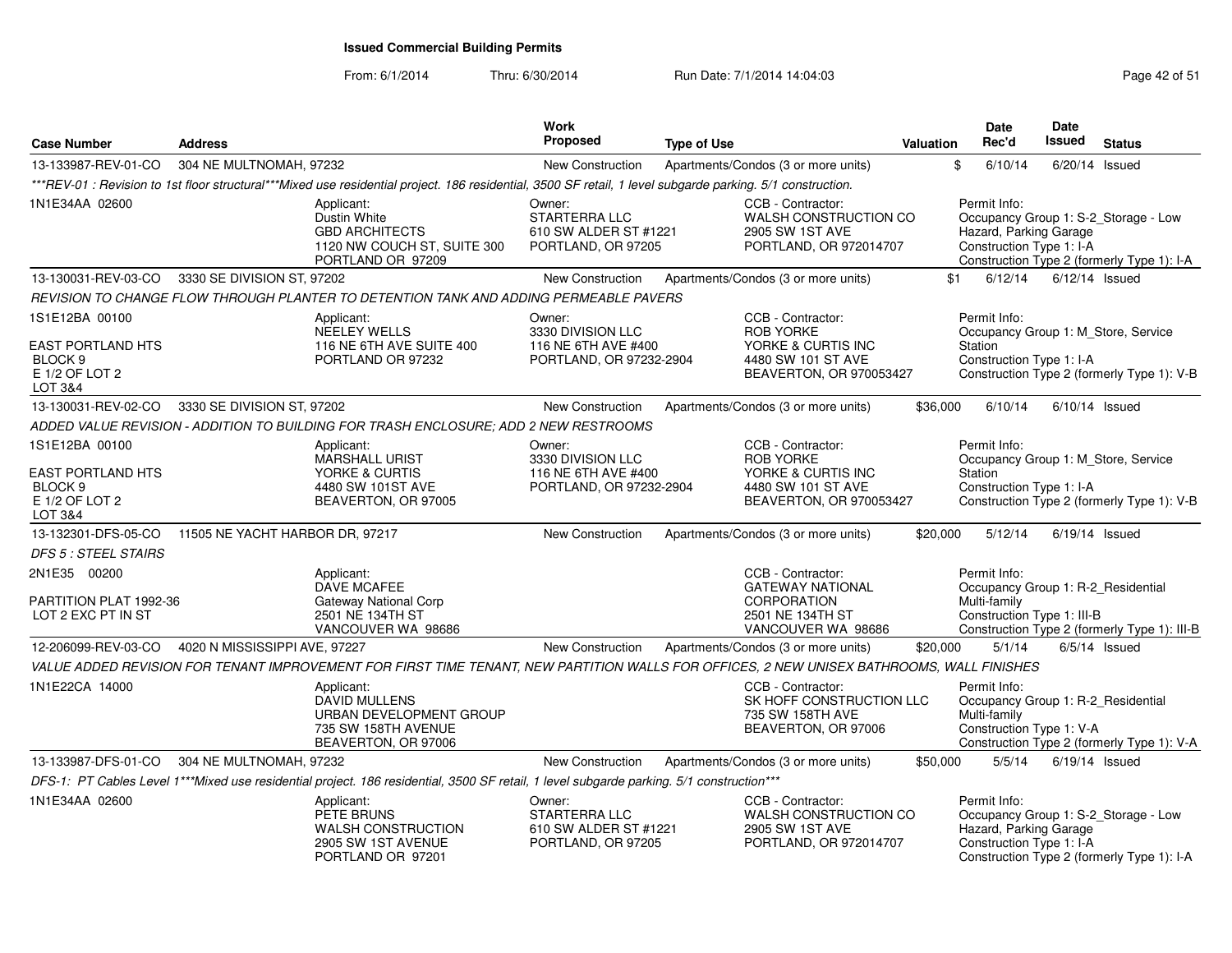From: 6/1/2014Thru: 6/30/2014 Run Date: 7/1/2014 14:04:03 Research 2010 Rage 43 of 51

| <b>Case Number</b>                                              | <b>Address</b>                                                                                                                                                                                                           | Work<br>Proposed<br><b>Type of Use</b>                                                     |                                                                                                 | Valuation | Date<br>Rec'd                                            | Date<br>Issued   | <b>Status</b>                                                                    |
|-----------------------------------------------------------------|--------------------------------------------------------------------------------------------------------------------------------------------------------------------------------------------------------------------------|--------------------------------------------------------------------------------------------|-------------------------------------------------------------------------------------------------|-----------|----------------------------------------------------------|------------------|----------------------------------------------------------------------------------|
| 13-141492-DFS-01-CO                                             | 1950 NE COUCH ST, 97232                                                                                                                                                                                                  | New Construction                                                                           | Apartments/Condos (3 or more units)                                                             | \$45,659  | 4/24/14                                                  | $6/10/14$ Issued |                                                                                  |
| <b>DFS FOR ALUMINUM BALCONIES</b>                               |                                                                                                                                                                                                                          |                                                                                            |                                                                                                 |           |                                                          |                  |                                                                                  |
| 1N1E35DA 16200                                                  | Applicant:<br><b>DAVID MULLENS</b>                                                                                                                                                                                       | Owner:<br>UDG COUCH LLC                                                                    | CCB - Contractor:<br>SK HOFF CONSTRUCTION LLC                                                   |           | Permit Info:                                             |                  | Occupancy Group 1: R-2 Residential                                               |
| <b>BUCKMANS 2ND ADD</b><br>BLOCK 7<br>LOT 1&2<br>E 10' OF LOT 3 | SK HOFF CONSTRUCTION<br>735 SW 158TH AVE<br>BEAVERTON, OR 97006                                                                                                                                                          | 735 SW 158TH AVE<br>BEAVERTON, OR 97006                                                    | 735 SW 158TH AVE<br>BEAVERTON, OR 97006                                                         |           | Multi-family<br>Construction Type 1: V-A                 |                  |                                                                                  |
| 12-137128-DFS-05-CO                                             | 1447 NW 12TH AVE, 97209                                                                                                                                                                                                  | New Construction                                                                           | Apartments/Condos (3 or more units)                                                             | \$60,000  | 5/7/14                                                   |                  | $6/4/14$ Issued                                                                  |
| DFS - STOREFRONT GLAZING AND GLASS                              |                                                                                                                                                                                                                          |                                                                                            |                                                                                                 |           |                                                          |                  |                                                                                  |
| 1N1E33AA 00100                                                  | Applicant:<br><b>MATT CANNON</b>                                                                                                                                                                                         | Owner:<br>ASTOR AREP-II THE PARKER LLC LORENTZ BRUUN CO INC                                | CCB - Contractor:                                                                               |           | Permit Info:                                             |                  | Occupancy Group 1: S-2 Storage - Low                                             |
| <b>COUCHS ADD</b><br>LOT 1-8 BLOCK 240                          | <b>DALLAS GLASS</b><br>111 NW 50TH AVE<br>SALEM OR 97304                                                                                                                                                                 | 1500 NW 18TH AVE #111<br>PORTLAND, OR 97209                                                | 3611 SE 20TH ST, STE 300<br>PORTLAND OR 97202                                                   |           | Hazard, Parking Garage<br>Construction Type 1: I-A       |                  | Construction Type 2 (formerly Type 1): I-A                                       |
|                                                                 | 12-218056-DFS-06-CO 3150 SE DIVISION ST, 97202                                                                                                                                                                           | New Construction                                                                           | Apartments/Condos (3 or more units)                                                             | \$75,000  | 4/22/14                                                  | 6/23/14 Issued   |                                                                                  |
| <b>DFS FOR STOREFRONT</b>                                       |                                                                                                                                                                                                                          |                                                                                            |                                                                                                 |           |                                                          |                  |                                                                                  |
| 1S1E12BA 04600                                                  | Applicant:<br>CHRIS SPURGIN<br><b>STACK ARCHITECTURE</b><br>32 NE 7TH AVE<br>PORTLAND OR 97232                                                                                                                           | Owner:<br>ADG IIIB LLC<br>2314 NW SAVIER ST<br>PORTLAND, OR 97210-2514                     | CCB - Contractor:<br><b>KEYWAY CORP</b><br>7275 SW HERMOSO WAY<br><b>TIGARD, OR 97223</b>       |           | Permit Info:<br>Multi-family<br>Construction Type 1: V-A |                  | Occupancy Group 1: R-2_Residential<br>Construction Type 2 (formerly Type 1): V-A |
| 12-218049-DFS-04-CO                                             | 3233 SE DIVISION ST, 97214                                                                                                                                                                                               | New Construction                                                                           | Apartments/Condos (3 or more units)                                                             | \$65,000  | 4/22/14                                                  | $6/23/14$ Issued |                                                                                  |
| <b>DFS FOR STOREFRONT</b>                                       |                                                                                                                                                                                                                          |                                                                                            |                                                                                                 |           |                                                          |                  |                                                                                  |
| 1S1E01CD 23400                                                  | Applicant:<br><b>FRANCIS DARDIS</b>                                                                                                                                                                                      | Owner:<br>ADG IIIC LLC                                                                     | CCB - Contractor:<br><b>KEYWAY CORP</b>                                                         |           | Permit Info:                                             |                  | Occupancy Group 1: R-2_Residential                                               |
| HORIZON<br><b>BLOCK 4 TL 23400</b>                              | <b>STACK ARCHITECTURE</b><br>32 NE 7TH AVE<br>PORTLAND, OR 97232                                                                                                                                                         | 2314 NW SAVIER ST<br>PORTLAND, OR 97210-2514                                               | 7275 SW HERMOSO WAY<br><b>TIGARD, OR 97223</b>                                                  |           | Multi-family<br>Construction Type 1: V-A                 |                  |                                                                                  |
|                                                                 | 12-198803-DFS-05-CO 7227 N PHILADELPHIA AVE, 97203                                                                                                                                                                       | New Construction                                                                           | Apartments/Condos (3 or more units)                                                             | \$90,000  | 4/4/14                                                   |                  | $6/4/14$ Issued                                                                  |
|                                                                 | DFS 5: FOR SHOP FABRICATED WOOD TRUSSES                                                                                                                                                                                  |                                                                                            |                                                                                                 |           |                                                          |                  |                                                                                  |
| 1N1W12BA 05900                                                  | Applicant:<br><b>BRANDON FASSIOTTO</b><br>WALSH CONSTRUCTION<br>2905 SW 1ST AVE<br>PORTLAND OR 97201                                                                                                                     | Owner:<br><b>PAT KESSI</b><br>ST JOHNS IVANHOE LLC<br>3330 NW YEON AVE #210                | CCB - Contractor:<br>WALSH CONSTRUCTION CO<br>2905 SW 1ST AVE<br>PORTLAND, OR 972014707         |           | Permit Info:<br>Multi-family<br>Construction Type 1: V-A |                  | Occupancy Group 1: R-2_Residential<br>Construction Type 2 (formerly Type 1): V-A |
| 13-224794-REV-01-CO                                             | 1515 NW 21ST AVE, 97210                                                                                                                                                                                                  | New Construction                                                                           | Apartments/Condos (3 or more units)                                                             | \$        | 6/13/14                                                  | $6/13/14$ Issued |                                                                                  |
|                                                                 | revision - foundation revisions include: clarification for required concrete strength, truss loading, aggr pier inspections, changed on steel canopy to fabric, added new steel canopy, relocated elevator sump pits, co |                                                                                            |                                                                                                 |           |                                                          |                  |                                                                                  |
| 1N1E28CD 02500                                                  | Applicant:<br><b>BRUCE BROWN</b><br><b>GBD ARCHITECTS</b><br>1120 NW Couch St, Ste 300                                                                                                                                   | Owner:<br>MILLIKAN PROPERTIES LLC<br>1701 SE COLUMBIA RIVER DR<br>VANCOUVER, WA 98661-8078 | CCB - Contractor:<br>JOHN RESIDENTIAL<br>CONSTRUCTION GROUP LLC<br>1701 SE COLUMBIA RIVER DRIVE |           |                                                          |                  |                                                                                  |

1120 NW Couch St, Ste 300 Portland OR 97209

1701 SE COLUMBIA RIVER DRIVE VANCOUVER, WA 98661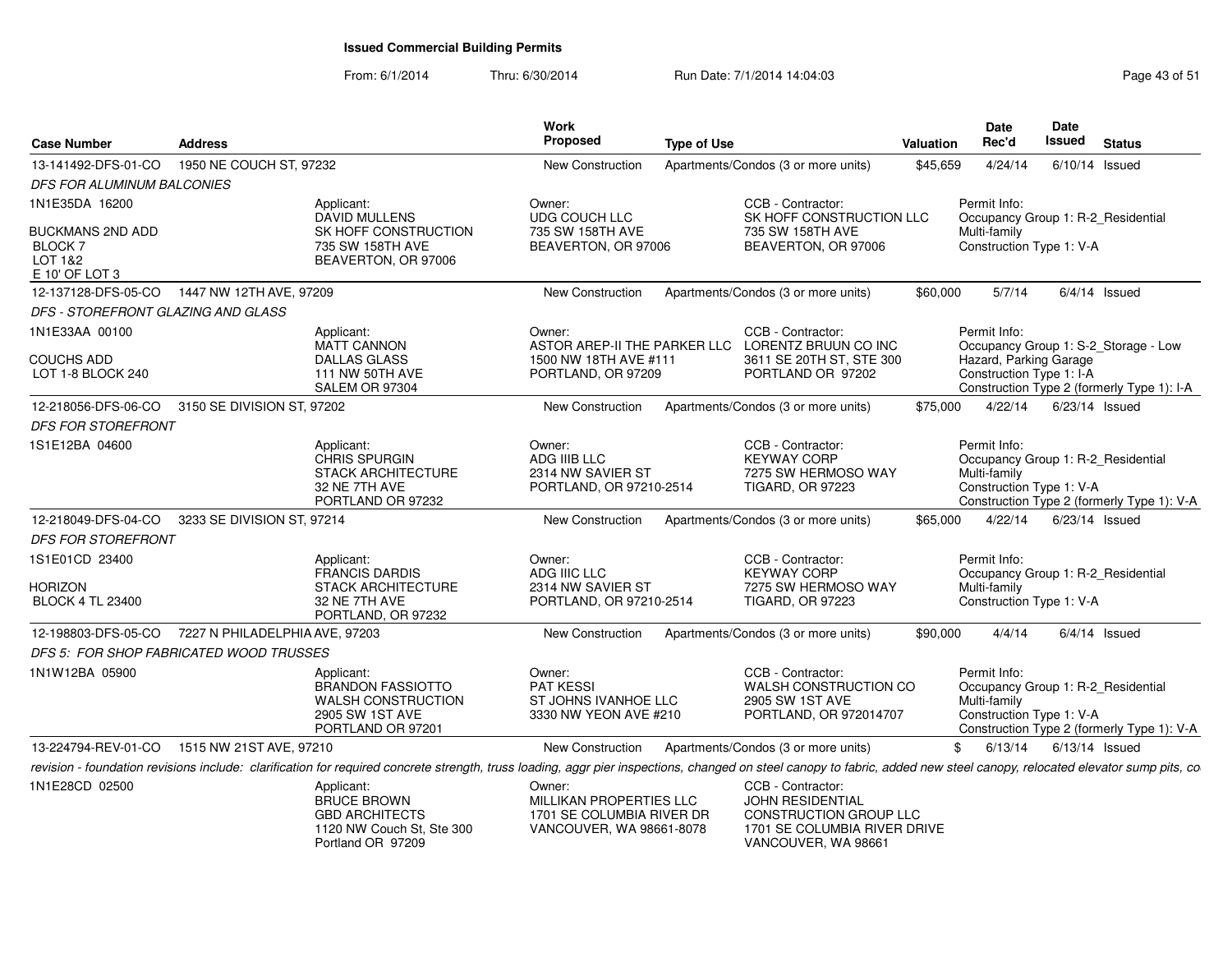From: 6/1/2014

Thru: 6/30/2014 Run Date: 7/1/2014 14:04:03 Research 2010 Rage 44 of 51

| <b>Case Number</b>                                                    | <b>Address</b>                                                                                                                                                                                                       | Work<br><b>Proposed</b>                             | <b>Type of Use</b> |                                                                                                                                         | Valuation   | <b>Date</b><br>Rec'd                               | Date<br>Issued | <b>Status</b>                             |
|-----------------------------------------------------------------------|----------------------------------------------------------------------------------------------------------------------------------------------------------------------------------------------------------------------|-----------------------------------------------------|--------------------|-----------------------------------------------------------------------------------------------------------------------------------------|-------------|----------------------------------------------------|----------------|-------------------------------------------|
| 13-224794-FND-01-CO                                                   | 1515 NW 21ST AVE, 97210                                                                                                                                                                                              | New Construction                                    |                    | Apartments/Condos (3 or more units)                                                                                                     | \$4,130,238 | 11/12/13                                           |                | 6/13/14 Under Inspection                  |
|                                                                       | partial - excavating and shoring for underground concrete structure, includes geopiers, perimeter and split-slab waterproofing, under-slab plumbing and concrete structure above grade up to and including 2nd floor |                                                     |                    |                                                                                                                                         |             |                                                    |                |                                           |
| 1N1E28CD 02500                                                        | Applicant:<br><b>BRUCE BROWN</b><br><b>GBD ARCHITECTS</b><br>1120 NW Couch St, Ste 300<br>Portland OR 97209                                                                                                          |                                                     |                    | CCB - Contractor:<br><b>JOHN RESIDENTIAL</b><br>CONSTRUCTION GROUP LLC<br>1701 SE COLUMBIA RIVER DRIVE<br>VANCOUVER, WA 98661           |             |                                                    |                |                                           |
| 13-151457-REV-02-CO                                                   | 2130 NW FRONT AVE                                                                                                                                                                                                    | New Construction                                    |                    | Apartments/Condos (3 or more units)                                                                                                     |             | 6/24/14<br>\$                                      |                | $6/24/14$ Issued                          |
|                                                                       | foundation revision - southwest and northwest corners of garage has changed to meet PBOT requirements. trash comp room B001 size has changed. shoring, architectural and structural plans have been revised          |                                                     |                    |                                                                                                                                         |             |                                                    |                |                                           |
| 1N1E28D 00323                                                         | Applicant:<br><b>CHARLES KIDWELL</b>                                                                                                                                                                                 | Owner:<br><b>CRP/FPC RIVERSCAPE LLC</b>             |                    | CCB - Contractor:<br>CANV NC LLC                                                                                                        |             | Permit Info:                                       |                | Occupancy Group 1: S-2_Storage - Low      |
| RIVERNORTH<br>LOT <sub>9</sub>                                        | ROBERT S LEEB ARCHITECTS<br>71 SW OAK STREET, STE 200<br>PORTLAND, OR 97204                                                                                                                                          | 1741 VILLAGE CENTER CIR<br>LAS VEGAS, NV 89134-6303 |                    | 1741 VILLAGE CENTER CIRCLE<br>LAS VEGAS, NV 89134                                                                                       |             | Hazard, Parking Garage<br>Construction Type 1: I-A |                |                                           |
| 13-151461-REV-01-CO                                                   | 2080 NW FRONT AVE                                                                                                                                                                                                    | New Construction                                    |                    | Apartments/Condos (3 or more units)                                                                                                     |             | \$<br>6/24/14                                      |                | $6/24/14$ Issued                          |
|                                                                       | foundation revision - southwest and northwest corners of garage has changed to meet PBOT requirements. trash comp room B001 size has changed. shoring, architectural and structural plans have been revised          |                                                     |                    |                                                                                                                                         |             |                                                    |                |                                           |
| 1N1E28D 00324                                                         | Applicant:<br><b>CHARLES KIDWELL</b>                                                                                                                                                                                 | Owner:<br><b>CRP/FPC RIVERSCAPE LLC</b>             |                    | CCB - Contractor:<br>CANV NC LLC                                                                                                        |             |                                                    |                |                                           |
| <b>RIVERNORTH</b><br>LOT 10                                           | ROBERT S LEEB ARCHITECTS<br>71 SW OAK STREET, STE 200<br>PORTLAND, OR 97204                                                                                                                                          | 1741 VILLAGE CENTER CIR<br>LAS VEGAS, NV 89134-6303 |                    | 1741 VILLAGE CENTER CIRCLE<br>LAS VEGAS, NV 89134                                                                                       |             |                                                    |                |                                           |
| 13-101210-DFS-01-CO                                                   | 1900 N INTERSTATE AVE, 97227                                                                                                                                                                                         | New Construction                                    | <b>Business</b>    |                                                                                                                                         | \$215,000   | 4/4/14                                             |                | $6/17/14$ Issued                          |
| DFS FOR seismic ANCHOR GENERATOR                                      |                                                                                                                                                                                                                      |                                                     |                    |                                                                                                                                         |             |                                                    |                |                                           |
| 1N1E27CD 00200                                                        | Applicant:<br><b>DAVID GRAY</b>                                                                                                                                                                                      | Owner:<br>PORTLAND CITY OF                          |                    | CCB - Contractor:<br><b>THOMAS SMITH</b>                                                                                                |             | Permit Info:<br>Occupancy Group 1: B Bank, Off.,   |                |                                           |
| <b>ALBINA</b><br><b>BLOCK 94 TL 200</b>                               | CITY OF PORTLAND WATER<br><b>BUREAU</b><br>1120 SW 5TH, room 600<br>PORTLAND OR 97204-1926                                                                                                                           | 1120 SW 5TH AVE #609<br>PORTLAND, OR 97204-1912     |                    | HOFFMAN CONSTRUCTION CO<br>OF OREGON<br>805 SW BROADWAY SUITE 2100<br>PORTLAND, OR 97205<br><b>Primary Contractor:</b><br><b>TO BID</b> |             | Med.Off., Pub.Bldg.<br>Construction Type 1: III-B  |                |                                           |
| 14-174145-000-00-CO                                                   | 2375 NW THURMAN ST, 97210                                                                                                                                                                                            | New Construction                                    | <b>Business</b>    |                                                                                                                                         | \$21.228    | 6/27/14                                            |                | 6/27/14 Issued                            |
|                                                                       | NEW WOOD TRELLIS STRUCTURE TO REPLACE TENT                                                                                                                                                                           |                                                     |                    |                                                                                                                                         |             |                                                    |                |                                           |
| 1N1E28CC 04600                                                        | Applicant:<br><b>JOCELYN BATES</b>                                                                                                                                                                                   | Owner:<br>THE REAL GOOD FOOD STORE IN Pat O'Brien   |                    | CCB - Contractor:                                                                                                                       |             | Permit Info:                                       |                | Occupancy Group 1: M Store, Service       |
| <b>WILSONS ADD</b><br><b>BLOCK 4</b>                                  | <b>JOCELYN BATES ARCHITECT</b><br>131 SW BANCROFT ST                                                                                                                                                                 | 2375 NW THURMAN ST<br>PORTLAND, OR 97210            |                    | O'BRIEN CONSTRUCTORS, LLC<br>8037 SW 17TH AVE                                                                                           |             | Station<br>Construction Type 1: V-B                |                |                                           |
| LOT 1-4 TL 4600                                                       | PORTLAND OREGON 97239                                                                                                                                                                                                |                                                     |                    | PORTLAND, OR 97219                                                                                                                      |             |                                                    |                | Total Square Footage - Display Only: 240  |
| 13-214481-000-00-CO                                                   | 2875 SE POWELL BLVD, 97202                                                                                                                                                                                           | New Construction                                    | <b>Business</b>    |                                                                                                                                         | \$538,000   | 10/9/13                                            |                | $6/4/14$ Issued                           |
|                                                                       | CONSTRUCTION OF FAST FOOD RESTAURANT WITH INTERIOR AND EXTERIOR DINING, DRIVE THRU, AND PARKING FACILITIES(DEMO OF EXISTING RESTAURANT-13-214454CO)                                                                  |                                                     |                    |                                                                                                                                         |             |                                                    |                |                                           |
| 1S1E12BC 07000                                                        | Applicant:<br><b>ALLISON HAZEN</b>                                                                                                                                                                                   | Owner:<br><b>JEMA PROPERTIES LLC</b>                |                    | CCB - Contractor:<br>RICH DUNCAN CONSTRUCTION                                                                                           |             | Permit Info:<br>Occupancy Group 1: A-2 Restaurant  |                |                                           |
| <b>WAVERLEIGH HTS</b><br>BLOCK 10<br>LOT 1-7 EXC PT IN ST<br>LOT 8-11 | CORE STATES GROUP<br>150 LAKE ST SOUTH SUITE 212<br>KIRKLAND WA 98033                                                                                                                                                | P O BOX 90608<br>PORTLAND, OR 97290                 |                    | <b>INC</b><br>PO BOX 21183<br>KEIZER OR 97307                                                                                           |             | Construction Type 1: V-B                           |                | Total Square Footage - Display Only: 3822 |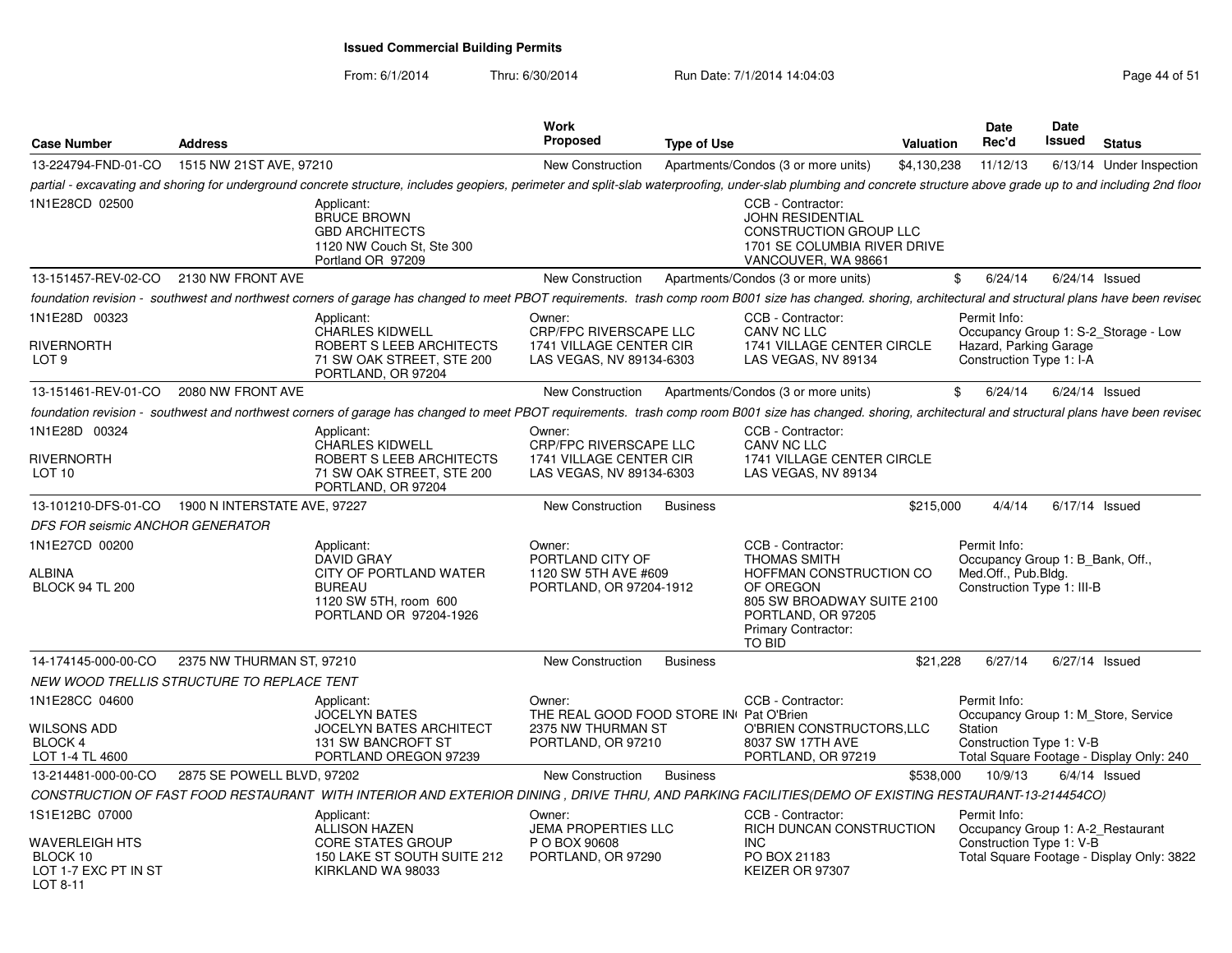From: 6/1/2014

Thru: 6/30/2014 Run Date: 7/1/2014 14:04:03 Research 2010 Rage 45 of 51

| <b>Case Number</b>                                      | <b>Address</b>                                                                                                                                                                                                  |                                                                                                   | Work<br><b>Proposed</b>                                                                                                                                                                                                                  | <b>Type of Use</b> |                                                                                                                                                                              | <b>Valuation</b> | <b>Date</b><br>Rec'd                                                                                  | Date<br>Issued   | <b>Status</b>                                                                                                                        |
|---------------------------------------------------------|-----------------------------------------------------------------------------------------------------------------------------------------------------------------------------------------------------------------|---------------------------------------------------------------------------------------------------|------------------------------------------------------------------------------------------------------------------------------------------------------------------------------------------------------------------------------------------|--------------------|------------------------------------------------------------------------------------------------------------------------------------------------------------------------------|------------------|-------------------------------------------------------------------------------------------------------|------------------|--------------------------------------------------------------------------------------------------------------------------------------|
| 13-171122-REV-03-CO                                     | 4001 SW CANYON RD, 97221                                                                                                                                                                                        |                                                                                                   | New Construction                                                                                                                                                                                                                         | <b>Business</b>    |                                                                                                                                                                              | \$45,000         | 4/22/14                                                                                               | $6/10/14$ Issued |                                                                                                                                      |
|                                                         | revisions - Elephant Habitat Revision Emergency Generator (the zoo has added capacity to include a number of systems not covered by the base design, which adds a generator unit to a location behind the builc |                                                                                                   |                                                                                                                                                                                                                                          |                    |                                                                                                                                                                              |                  |                                                                                                       |                  |                                                                                                                                      |
| 1S1E05 01400<br>SECTION 05 1S 1E<br>TL 1400 60.69 ACRES | Applicant:                                                                                                                                                                                                      | <b>EMILY DAWSON</b><br><b>SRG PARTNERSHIP</b><br>621 SW MORRISON, SUITE 200<br>PORTLAND, OR 97201 | Owner:<br><b>METRO</b><br>600 NE GRAND AVE<br>PORTLAND, OR 97232-2736                                                                                                                                                                    |                    |                                                                                                                                                                              |                  | Permit Info:<br>Occupancy Group 1: B_Bank, Off.,<br>Med.Off., Pub.Bldg.<br>Construction Type 1: V-B   |                  | Construction Type 2 (formerly Type 1): V-B                                                                                           |
| 13-164353-DFS-05-CO                                     | 3530 N VANCOUVER AVE, 97227                                                                                                                                                                                     |                                                                                                   | New Construction                                                                                                                                                                                                                         | <b>Business</b>    |                                                                                                                                                                              | \$5,000          | 5/29/14                                                                                               | $6/13/14$ Issued |                                                                                                                                      |
|                                                         | DFS FOR INTUMESCENT PAINT ON STEEL COLUMNS                                                                                                                                                                      |                                                                                                   |                                                                                                                                                                                                                                          |                    |                                                                                                                                                                              |                  |                                                                                                       |                  |                                                                                                                                      |
| 1N1E22DC 14300<br>ALBINA HMSTD<br>BLOCK 30              | Applicant:                                                                                                                                                                                                      | <b>JEFF VINCENT</b><br>PATH ARCHITECTURE<br>5229 N MLK JR BLVD                                    | Owner:<br>DECO DINER LLC<br>5229 NE M L KING BLVD<br>PORTLAND, OR 97211                                                                                                                                                                  |                    | CCB - Contractor:<br><b>KAISER GROUP LLC</b><br>5229 NE M L KING JR BLVD, STE<br>101                                                                                         |                  | Permit Info:<br>Occupancy Group 1: A-2_Restaurant<br>Construction Type 1: III-A                       |                  | Construction Type 2 (formerly Type 1): III-A                                                                                         |
| LOT 11&12                                               |                                                                                                                                                                                                                 | PORTLAND, OR 97217                                                                                |                                                                                                                                                                                                                                          |                    | PORTLAND OR 97211                                                                                                                                                            |                  |                                                                                                       |                  |                                                                                                                                      |
| 14-108226-000-00-CO                                     | 3529 N WILLIAMS AVE, 97227                                                                                                                                                                                      |                                                                                                   | New Construction                                                                                                                                                                                                                         | <b>Business</b>    |                                                                                                                                                                              | \$6,000,000      | 1/28/14                                                                                               |                  | 6/2/14 Under Inspection                                                                                                              |
| 1N1E22DC 14100                                          | New 4 story mixed use office/retail building and adjacent courtyard. Courtyard occupies public alley and unbuilt portion of 3530 N Vancouver (NO OCCUPANCY THIS PERMIT)<br>Applicant:                           | <b>CASSIDY BOLGER</b><br><b>HOLST ARCHITECTURE</b><br>110 SE 8TH AVE<br>PORTLAND, OR 97214        | Owner:<br>KARUNA PROPERTIES II LLC<br>3013 NE 9TH AVE<br>PORTLAND, OR 97212                                                                                                                                                              |                    | CCB - Contractor:<br>R & H CONSTRUCTION<br>1530 SW TAYLOR STREET<br>PORTLAND, OR 97205                                                                                       |                  | Permit Info:<br>General<br>Construction Type 1: I-A<br>Total Square Footage - Display Only:<br>37332  |                  | Occupancy Group 1: A-3 Assembly -<br>Construction Type 2 (formerly Type 1): I-A                                                      |
| 14-113294-000-00-CO                                     | 11609 NE GLENN WIDING DR, 97220                                                                                                                                                                                 |                                                                                                   | New Construction                                                                                                                                                                                                                         | <b>Business</b>    |                                                                                                                                                                              | \$198,000        | 2/4/14                                                                                                |                  | 6/11/14 Under Inspection                                                                                                             |
|                                                         | NEW 672 SF BUILDING  FOR NEW COFFEE SHOP WITH 545 S.F. DRIVE THROUGH TO INCLUDE BATHROOM, SERVICE AREA, AND STORAGE. SEPARATE TRASH ENCLOSURE. SITE WORK UNDER :                                                |                                                                                                   |                                                                                                                                                                                                                                          |                    |                                                                                                                                                                              |                  |                                                                                                       |                  |                                                                                                                                      |
| 1N2E15AC 00400                                          | Applicant:                                                                                                                                                                                                      | <b>TIM YARNOT</b><br>11811 NE 72ND AVE<br>VANCOUVER WA 98686                                      | Owner:<br>MAJ WOODSTOCK LLC<br>300 W 15TH ST #200<br>VANCOUVER, WA 98660-2927<br>Owner:<br><b>MAJ TACOMA STREET</b><br>300 W 15TH ST #200<br>VANCOUVER, WA 98660-2927<br>Owner:<br>LLC<br>300 W 15TH ST #200<br>VANCOUVER, WA 98660-2927 |                    | CCB - Contractor:<br>TAPIO CONSTRUCTION INC<br>PO BOX 820364<br>VANCOUVER WA 98682                                                                                           |                  | Permit Info:<br>Factory, Mod.Hazard<br>Construction Type 1: V-B                                       |                  | Occupancy Group 1: F-1_Industrial Plant -<br>Construction Type 2 (formerly Type 1): V-B<br>Total Square Footage - Display Only: 1217 |
| 13-101210-REV-02-CO                                     | 1900 N INTERSTATE AVE, 97227                                                                                                                                                                                    |                                                                                                   | New Construction                                                                                                                                                                                                                         | <b>Business</b>    |                                                                                                                                                                              | \$               | 6/17/14                                                                                               | $6/17/14$ Issued |                                                                                                                                      |
|                                                         | revision - change embed details on north face ov SW-2 at LS and the roof, grid b (3/MNT-S 310). Contractor cut out seven rebar to access through connection embed                                               |                                                                                                   |                                                                                                                                                                                                                                          |                    |                                                                                                                                                                              |                  |                                                                                                       |                  |                                                                                                                                      |
| 1N1E27CD 00200<br>ALBINA<br><b>BLOCK 94 TL 200</b>      | Applicant:                                                                                                                                                                                                      | <b>RYAN SPACKMAN</b><br><b>WATER BUREAU</b><br>1120 SW 5TH AVE, #600<br>PORTLAND, OR 97204        | Owner:<br>PORTLAND CITY OF<br>1120 SW 5TH AVE #609<br>PORTLAND, OR 97204-1912                                                                                                                                                            |                    | CCB - Contractor:<br><b>THOMAS SMITH</b><br>HOFFMAN CONSTRUCTION CO<br>OF OREGON<br>805 SW BROADWAY SUITE 2100<br>PORTLAND, OR 97205<br><b>Primary Contractor:</b><br>TO BID |                  | Permit Info:<br>Occupancy Group 1: B Bank, Off.,<br>Med.Off., Pub.Bldg.<br>Construction Type 1: III-B |                  |                                                                                                                                      |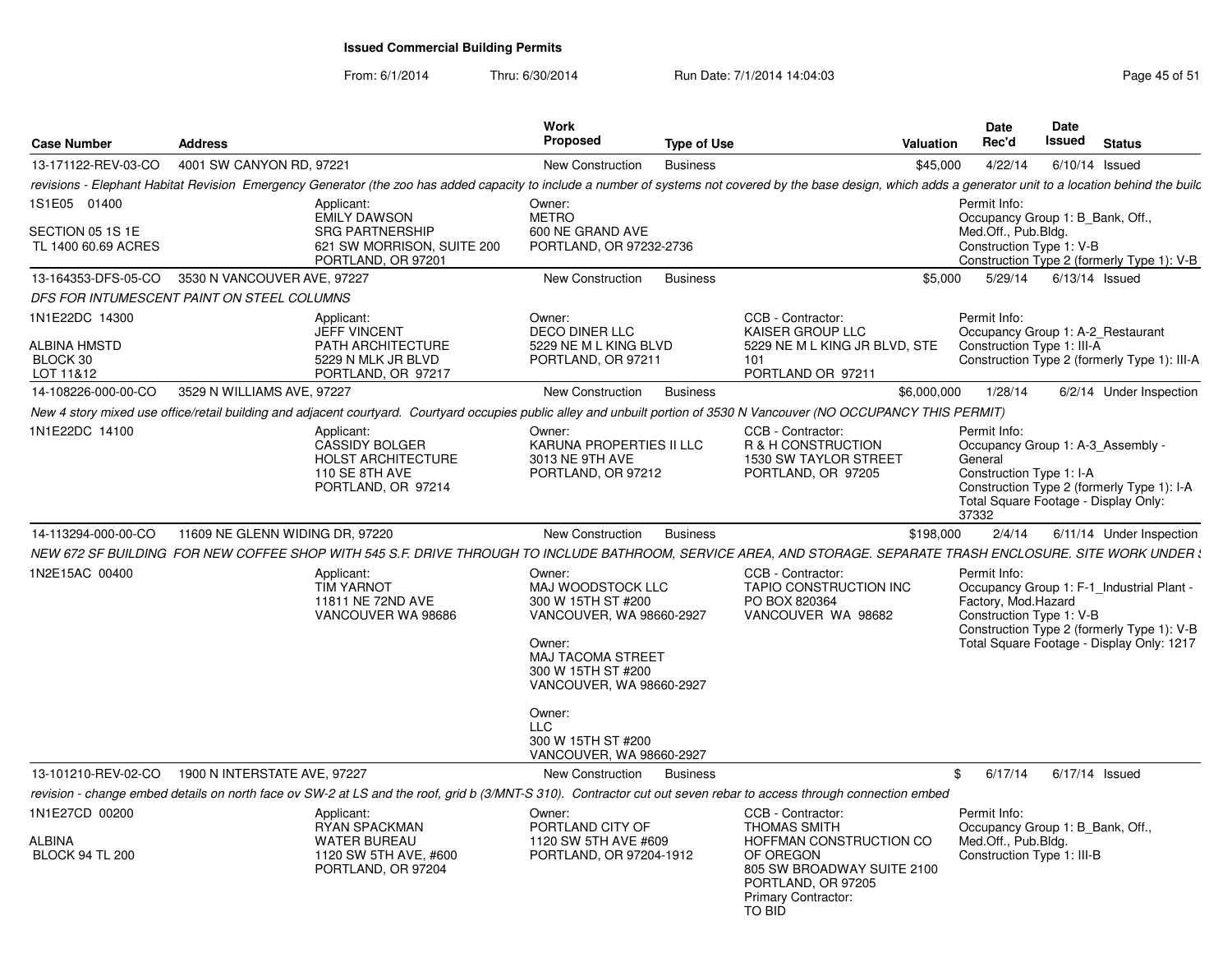From: 6/1/2014

Thru: 6/30/2014 Run Date: 7/1/2014 14:04:03 Research 2010 Rage 46 of 51

| <b>Case Number</b>                                                                                                         | <b>Address</b>                                   |                                                                                                                   | Work<br>Proposed                                                                                                                                    | <b>Type of Use</b> |                                                                                                 | Valuation    | Date<br>Rec'd                                                   | Date<br><b>Issued</b> | <b>Status</b>                                                                           |
|----------------------------------------------------------------------------------------------------------------------------|--------------------------------------------------|-------------------------------------------------------------------------------------------------------------------|-----------------------------------------------------------------------------------------------------------------------------------------------------|--------------------|-------------------------------------------------------------------------------------------------|--------------|-----------------------------------------------------------------|-----------------------|-----------------------------------------------------------------------------------------|
| 14-114252-000-00-CO                                                                                                        | 6511 N PORTSMOUTH AVE, 97203                     |                                                                                                                   | <b>New Construction</b>                                                                                                                             | Educational        |                                                                                                 | \$15,800,000 | 2/21/14                                                         |                       | $6/30/14$ Issued                                                                        |
|                                                                                                                            |                                                  | new 73,657 sf gymnasium and wellness centerSubject to Land Use Conditions: LU 12-166267-CU MS                     |                                                                                                                                                     |                    |                                                                                                 |              |                                                                 |                       |                                                                                         |
| 1N1E18AB 02800                                                                                                             |                                                  | Applicant:<br><b>ISAAC HARRIS</b><br>SODERSTROM ARCHITECTURE<br>1200 NW NAITO PKWY SUITE 410<br>PORTLAND OR 97209 | Owner:<br>UNIVERSITY OF PORTLAND<br>5000 N WILLAMETTE BLVD<br>PORTLAND, OR 97203-5798                                                               |                    | CCB - Contractor:<br><b>SKANSKA USA</b><br>222 SW Columbia St., Suite 300<br>Portland, OR 97201 |              | Permit Info:<br>General<br>Construction Type 1: II-A<br>73657   |                       | Occupancy Group 1: A-3_Assembly -<br>Total Square Footage - Display Only:               |
| 14-104831-DFS-01-CO                                                                                                        | 2921 SE 116TH AVE, 97266                         |                                                                                                                   | <b>New Construction</b>                                                                                                                             | Educational        |                                                                                                 | \$5,200      | 5/22/14                                                         |                       | $6/20/14$ Issued                                                                        |
|                                                                                                                            |                                                  | DFS-DEFERRED SUBMITTALS FOR WOOD JOISTS FOR ROOF AND NEW ADDITION                                                 |                                                                                                                                                     |                    |                                                                                                 |              |                                                                 |                       |                                                                                         |
| 1S2E10AB 00800                                                                                                             |                                                  | Applicant:                                                                                                        | Owner:                                                                                                                                              |                    | CCB - Contractor:                                                                               |              | Permit Info:                                                    |                       |                                                                                         |
| SECTION 10 1S 2E<br>TL 800 4.87 ACRES                                                                                      |                                                  | <b>ADAM CORMACK</b><br>CORNERSTONE MANAGEMENT<br><b>GROUP INC</b><br>1500 SE 135TH AVE<br>PORTLAND, OR 97233      | <b>SCHOOL DISTRICT #40</b><br>1500 SE 130TH AVE<br>PORTLAND, OR 97233-1719                                                                          |                    | <b>STEVE BARTELL</b><br>P & C CONSTRUCTION CO<br>2133 NW YORK ST<br>PORTLAND, OR 97210          |              | Occupancy Group 1: E_School<br>Construction Type 1: V-B         |                       |                                                                                         |
| 13-205678-DFS-01-CO                                                                                                        | 2250 NW 22ND AVE, 97210                          |                                                                                                                   | <b>New Construction</b>                                                                                                                             | Factory/Industrial |                                                                                                 | \$50,000     | 1/22/14                                                         |                       | 6/24/14 Issued                                                                          |
| DFS FOR STEEL STAIRS AND HANDRAILS                                                                                         |                                                  |                                                                                                                   |                                                                                                                                                     |                    |                                                                                                 |              |                                                                 |                       |                                                                                         |
| 1N1E28CA 02500                                                                                                             |                                                  | Applicant:<br><b>PATRICK DESIMONE</b><br>2250 NW 22ND AVE<br>PORLTAND, OR 97210                                   | Owner:<br><b>ROSAN INC</b><br>PO BOX 6712<br>PORTLAND, OR 97228-6712                                                                                |                    | CCB - Contractor:<br><b>FOUGHT &amp; COMPANY INC</b><br>PO BOX 23759<br><b>TIGARD, OR 97223</b> |              | Permit Info:<br>Factory, Mod.Hazard<br>Construction Type 1: I-B |                       | Occupancy Group 1: F-1_Industrial Plant -<br>Construction Type 2 (formerly Type 1): I-B |
| 13-146456-DFS-01-CO                                                                                                        | 15660 N LOMBARD ST, 97203                        |                                                                                                                   | <b>New Construction</b>                                                                                                                             | Hazardous          |                                                                                                 | \$3,500      | 5/6/14                                                          |                       | 6/17/14 Issued                                                                          |
| Canopy for Boot pit at east tower Phase 2                                                                                  |                                                  |                                                                                                                   |                                                                                                                                                     |                    |                                                                                                 |              |                                                                 |                       |                                                                                         |
| 2N1W23D 00300<br>RIVERGATE INDUSTRIAL DIS<br><b>BLOCK 12 TL 300</b>                                                        |                                                  | Applicant:<br><b>DICK VAN SICKLE</b><br><b>COLUMBIA CPC</b><br>1019 23RD AVE                                      | Owner:<br>PORT OF PORTLAND(LEASED<br>1300 SW 5TH AVE FLOOR 29<br>PORTLAND, OR 97201                                                                 |                    | CCB - Contractor:<br>J H KELLY LLC<br>821 3RD AVE<br><b>BOX 2038</b>                            |              | Permit Info:<br>Construction Type 1: II-B                       |                       | Occupancy Group 1: H-2 High Hazard 2                                                    |
| LAND & IMPS<br>SEE R646382 (R708882412) & R653894<br>(R708882414) FOR MACH & EQUIP                                         | SEE R653892 (R708882413) FOR OTHER IMPS          | LONGVIEW WA 98632                                                                                                 | Owner:<br><b>COLUMBIA GRAIN INC</b><br>1300 SW 5TH AVE FLOOR 29<br>PORTLAND, OR 97201                                                               |                    | LONGVIEW WA 98632                                                                               |              |                                                                 |                       |                                                                                         |
|                                                                                                                            | 13-101135-DFS-01-CO 900 N THUNDERBIRD WAY, 97227 |                                                                                                                   | New Construction                                                                                                                                    | Hazardous          |                                                                                                 | \$100,000    | 4/29/14                                                         |                       | $6/4/14$ Issued                                                                         |
|                                                                                                                            |                                                  | DFS 1: Dust and screening loadout bin. Supporting structure for Dust bins see 12-214302-CO for plans              |                                                                                                                                                     |                    |                                                                                                 |              |                                                                 |                       |                                                                                         |
| 1N1E34AC 00400<br><b>WHEELERS ADD</b><br>BLOCK 16&33-35 TL 400<br>LAND & IMPS SEE R646366 (R903701951)<br>FOR MACH & EQUIP |                                                  | Applicant:<br>Gill Williams<br>David Evans and Associates Inc<br>2100 SW RIVER PARKWAY<br>PORTLAND OR 97201       | Owner:<br>LD COMMODITIES NORTHWEST<br>PO BOX 810<br>WILTON, CT 06897-0810<br>Owner:<br><b>FACILITIES LLC</b><br>PO BOX 810<br>WILTON, CT 06897-0810 |                    |                                                                                                 |              | Permit Info:<br>Construction Type 1: II-B                       |                       | Occupancy Group 1: H-2_High Hazard 2                                                    |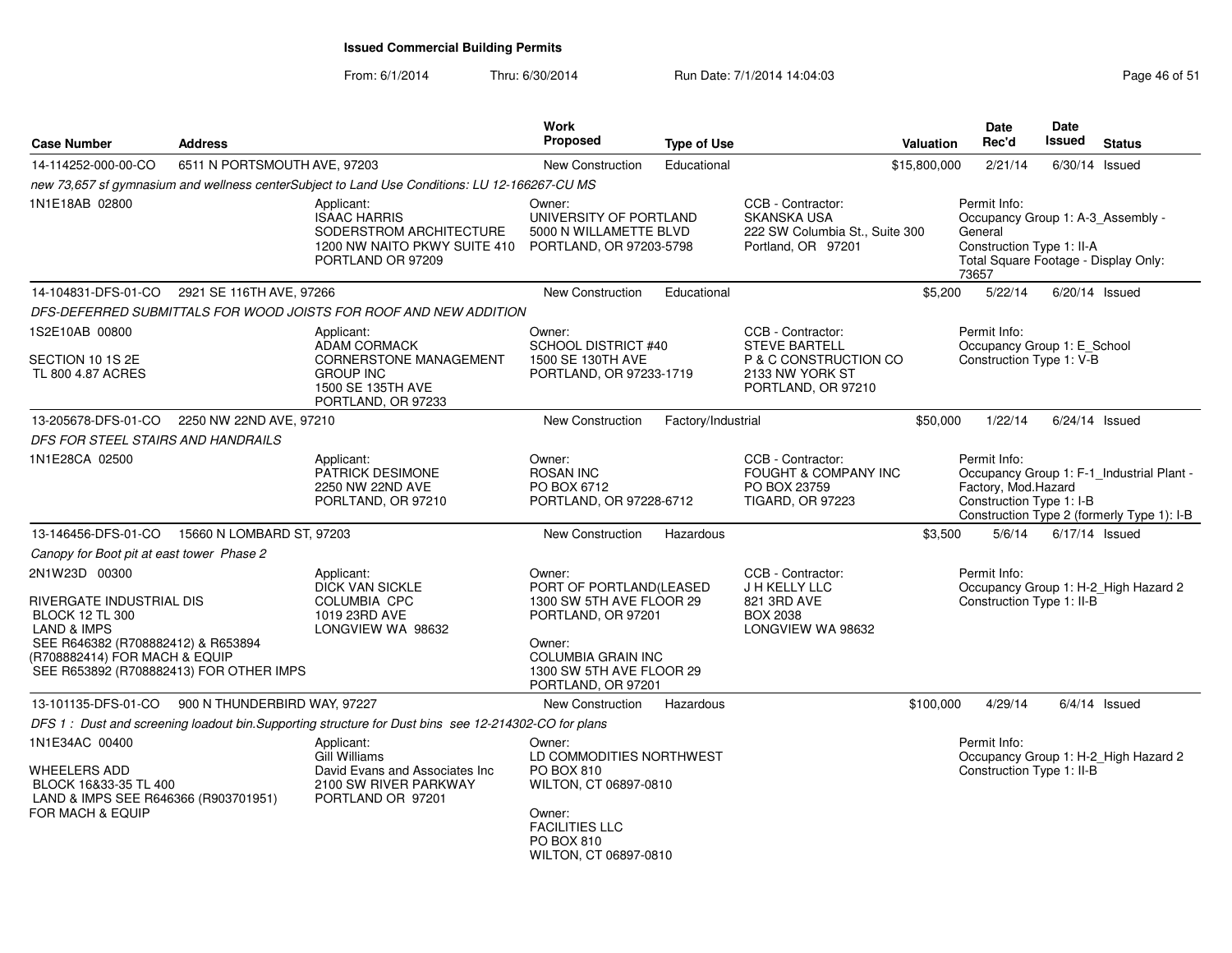From: 6/1/2014Thru: 6/30/2014 Run Date: 7/1/2014 14:04:03 Research 2010 Rage 47 of 51

| <b>Case Number</b>                                                                                                                                                   | <b>Address</b>                                            |                                                                                                   | Work<br><b>Proposed</b>                                                                                                                                                      | <b>Type of Use</b> |                                                                                                 | <b>Valuation</b> | Date<br>Rec'd                                                                                              | <b>Date</b><br>Issued | <b>Status</b>                            |
|----------------------------------------------------------------------------------------------------------------------------------------------------------------------|-----------------------------------------------------------|---------------------------------------------------------------------------------------------------|------------------------------------------------------------------------------------------------------------------------------------------------------------------------------|--------------------|-------------------------------------------------------------------------------------------------|------------------|------------------------------------------------------------------------------------------------------------|-----------------------|------------------------------------------|
| 14-113320-000-00-CO                                                                                                                                                  | 11609 NE GLENN WIDING DR, 97220                           |                                                                                                   | <b>New Construction</b>                                                                                                                                                      | Storage            |                                                                                                 | \$11,024         | 2/4/14                                                                                                     | 6/11/14               | Issued                                   |
|                                                                                                                                                                      | NEW 180 SF TRASH ENCLOSURE FOR COFFEE DRIVE THROUGH       |                                                                                                   |                                                                                                                                                                              |                    |                                                                                                 |                  |                                                                                                            |                       |                                          |
| 1N2E15AC 00400                                                                                                                                                       |                                                           | Applicant:<br><b>TIM YARNOT</b><br>11811 NE 72ND AVE<br>VANCOUVER WA 98686                        | Owner:<br><b>MAJ WOODSTOCK LLC</b><br>300 W 15TH ST #200<br>VANCOUVER, WA 98660-2927<br>Owner:                                                                               |                    | CCB - Contractor:<br>TAPIO CONSTRUCTION INC<br>PO BOX 820364<br>VANCOUVER WA 98682              |                  | Permit Info:<br>Occupancy Group 1: S-1_Storage -<br>Moderate Hazard, Warehouse<br>Construction Type 1: V-B |                       | Total Square Footage - Display Only: 200 |
|                                                                                                                                                                      |                                                           |                                                                                                   | MAJ TACOMA STREET<br>300 W 15TH ST #200<br>VANCOUVER, WA 98660-2927                                                                                                          |                    |                                                                                                 |                  |                                                                                                            |                       |                                          |
|                                                                                                                                                                      |                                                           |                                                                                                   | Owner:<br><b>LLC</b><br>300 W 15TH ST #200<br>VANCOUVER, WA 98660-2927                                                                                                       |                    |                                                                                                 |                  |                                                                                                            |                       |                                          |
| 14-149494-000-00-CO                                                                                                                                                  | 4900 NW FRONT AVE, 97210                                  |                                                                                                   | New Construction                                                                                                                                                             | Storage            |                                                                                                 | \$45,000         | 6/26/14                                                                                                    |                       | 6/26/14 Under Inspection                 |
|                                                                                                                                                                      | NEW 900 SF OUT BUILDING USED FOR STORAGE, PARKED CAR      |                                                                                                   |                                                                                                                                                                              |                    |                                                                                                 |                  |                                                                                                            |                       |                                          |
| 1N1E19A 00800                                                                                                                                                        |                                                           | Applicant:                                                                                        | Owner:                                                                                                                                                                       |                    | CCB - Contractor:                                                                               |                  | Permit Info:                                                                                               |                       |                                          |
| SECTION 19 1N 1E<br>TL 800 2.27 ACRES DEPT OF REVENUE                                                                                                                |                                                           | WILSHIRE CONSTRUCTION LLC<br>14845 SW MURRAY SCHOLLS DR<br>STE 110 # 324<br>BEAVERTON, OR 97007   | SHAVER TRANSPORTATION CO<br>4900 NW FRONT AVE<br>PORTLAND, OR 97210-1104                                                                                                     |                    | WILSHIRE CONSTRUCTION LLC<br>14845 SW MURRAY SCHOLLS DR<br>STE 110 # 324<br>BEAVERTON, OR 97007 |                  | Occupancy Group 1: S-1_Storage -<br>Moderate Hazard, Warehouse<br>Construction Type 1: V-B                 |                       | Total Square Footage - Display Only: 900 |
|                                                                                                                                                                      | 12-134876-DFS-03-CO 15660 N LOMBARD ST, 97203             |                                                                                                   | New Construction                                                                                                                                                             | Storage            |                                                                                                 | \$3,500          | 4/4/14                                                                                                     |                       | $6/17/14$ Issued                         |
|                                                                                                                                                                      |                                                           | MCC room atop existing grain bin, part of bridging/conveyance system serving bin 1 & 3            |                                                                                                                                                                              |                    |                                                                                                 |                  |                                                                                                            |                       |                                          |
| 2N1W23D 00300<br>RIVERGATE INDUSTRIAL DIS<br><b>BLOCK 12 TL 300</b><br><b>LAND &amp; IMPS</b><br>SEE R646382 (R708882412) & R653894<br>(R708882414) FOR MACH & EQUIP | SEE R653892 (R708882413) FOR OTHER IMPS                   | Applicant:<br><b>DICK VAN SICKLE</b><br><b>COLUMBIA CPC</b><br>1019 23RD AVE<br>LONGVIEW WA 98632 | Owner:<br>PORT OF PORTLAND(LEASED<br>1300 SW 5TH AVE FLOOR 29<br>PORTLAND, OR 97201<br>Owner:<br><b>COLUMBIA GRAIN INC</b><br>1300 SW 5TH AVE FLOOR 29<br>PORTLAND, OR 97201 |                    | CCB - Contractor:<br>J H KELLY LLC<br>821 3RD AVE<br><b>BOX 2038</b><br>LONGVIEW WA 98632       |                  | Permit Info:<br>Construction Type 1: II-B                                                                  |                       | Occupancy Group 1: H-2_High Hazard 2     |
|                                                                                                                                                                      | 12-134876-DFS-02-CO  15660 N LOMBARD ST, 97203            |                                                                                                   | New Construction                                                                                                                                                             | Storage            |                                                                                                 | \$3,500          | 4/4/14                                                                                                     |                       | 6/17/14 Issued                           |
|                                                                                                                                                                      | Canopy over bridging/conveyance system serving bins 1 & 2 |                                                                                                   |                                                                                                                                                                              |                    |                                                                                                 |                  |                                                                                                            |                       |                                          |
| 2N1W23D 00300<br>RIVERGATE INDUSTRIAL DIS<br><b>BLOCK 12 TL 300</b><br><b>LAND &amp; IMPS</b><br>SEE R646382 (R708882412) & R653894<br>(R708882414) FOR MACH & EQUIP | SEE R653892 (R708882413) FOR OTHER IMPS                   | Applicant:<br><b>DICK VAN SICKLE</b><br><b>COLUMBIA CPC</b><br>1019 23RD AVE<br>LONGVIEW WA 98632 | Owner:<br>PORT OF PORTLAND(LEASED<br>1300 SW 5TH AVE FLOOR 29<br>PORTLAND, OR 97201<br>Owner:<br><b>COLUMBIA GRAIN INC</b><br>1300 SW 5TH AVE FLOOR 29<br>PORTLAND, OR 97201 |                    | CCB - Contractor:<br>J H KELLY LLC<br>821 3RD AVE<br><b>BOX 2038</b><br>LONGVIEW WA 98632       |                  | Permit Info:<br>Construction Type 1: II-B                                                                  |                       | Occupancy Group 1: H-2_High Hazard 2     |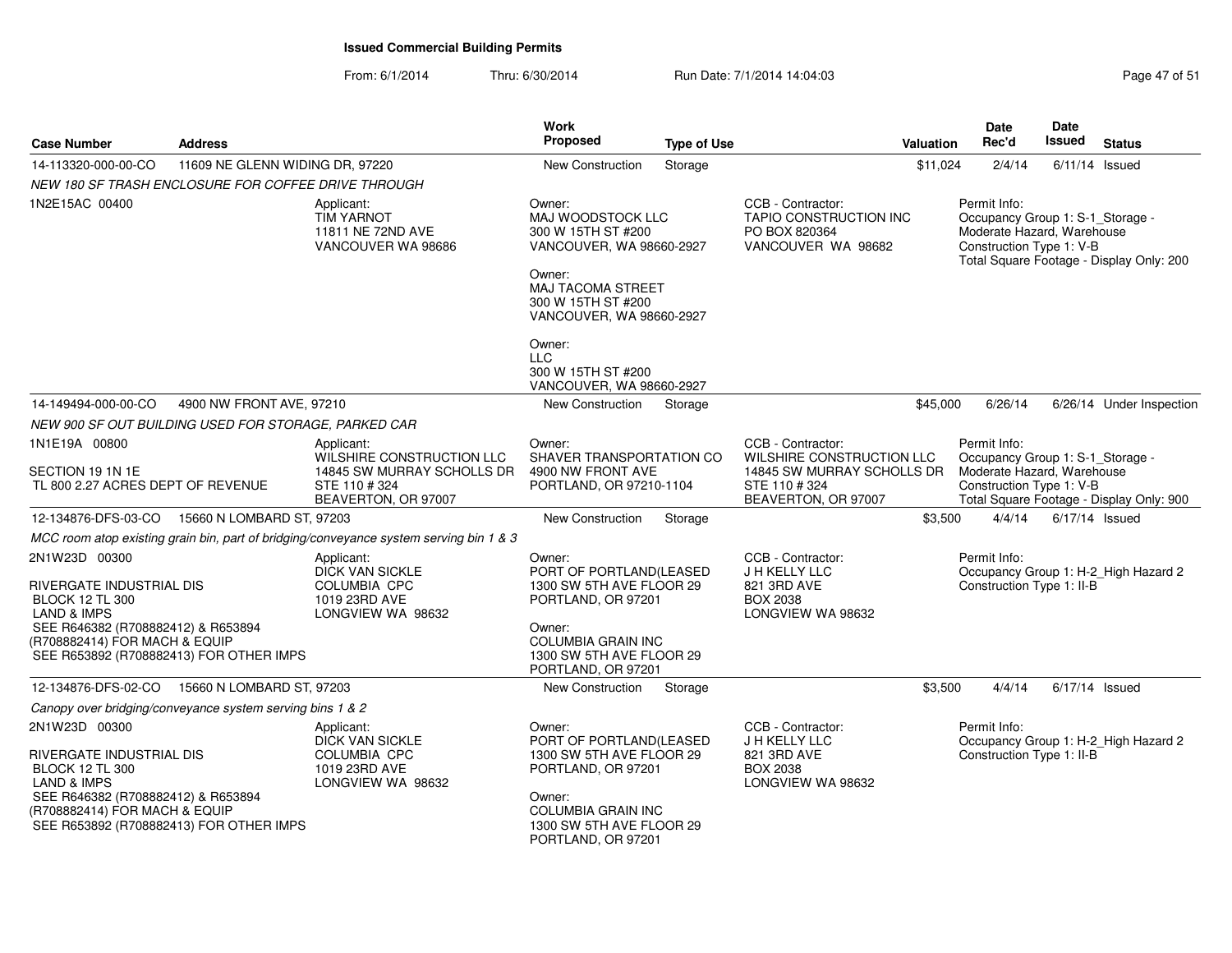From: 6/1/2014Thru: 6/30/2014 Run Date: 7/1/2014 14:04:03 Research 2010 Rage 48 of 51

| <b>Case Number</b>                                                                                             | <b>Address</b>                  |                                                                                                                      | Work<br><b>Proposed</b>                                                               | <b>Type of Use</b> |                                                                                                         | <b>Valuation</b> | <b>Date</b><br>Rec'd                                                                             | Date<br><b>Issued</b> | <b>Status</b>                            |
|----------------------------------------------------------------------------------------------------------------|---------------------------------|----------------------------------------------------------------------------------------------------------------------|---------------------------------------------------------------------------------------|--------------------|---------------------------------------------------------------------------------------------------------|------------------|--------------------------------------------------------------------------------------------------|-----------------------|------------------------------------------|
| 12-134876-DFS-01-CO                                                                                            | 15660 N LOMBARD ST, 97203       |                                                                                                                      | New Construction                                                                      | Storage            |                                                                                                         | \$3,500          | 4/4/14                                                                                           | $6/17/14$ Issued      |                                          |
|                                                                                                                |                                 | metal canopies over concrete access stairs to bridging for conveyance syswtem serving Bin 1 & 2                      |                                                                                       |                    |                                                                                                         |                  |                                                                                                  |                       |                                          |
| 2N1W23D 00300                                                                                                  |                                 | Applicant:<br><b>DICK VAN SICKLE</b>                                                                                 | Owner:<br>PORT OF PORTLAND(LEASED                                                     |                    | CCB - Contractor:<br>J H KELLY LLC                                                                      |                  | Permit Info:                                                                                     |                       | Occupancy Group 1: H-2_High Hazard 2     |
| RIVERGATE INDUSTRIAL DIS<br><b>BLOCK 12 TL 300</b><br><b>LAND &amp; IMPS</b>                                   |                                 | <b>COLUMBIA CPC</b><br>1019 23RD AVE<br>LONGVIEW WA 98632                                                            | 1300 SW 5TH AVE FLOOR 29<br>PORTLAND, OR 97201                                        |                    | 821 3RD AVE<br><b>BOX 2038</b><br>LONGVIEW WA 98632                                                     |                  | Construction Type 1: II-B                                                                        |                       |                                          |
| SEE R646382 (R708882412) & R653894<br>(R708882414) FOR MACH & EQUIP<br>SEE R653892 (R708882413) FOR OTHER IMPS |                                 |                                                                                                                      | Owner:<br><b>COLUMBIA GRAIN INC</b><br>1300 SW 5TH AVE FLOOR 29<br>PORTLAND, OR 97201 |                    |                                                                                                         |                  |                                                                                                  |                       |                                          |
| 13-181816-000-00-CO                                                                                            | 6936 NE KILLINGSWORTH ST, 97218 |                                                                                                                      | <b>New Construction</b>                                                               | Storage            |                                                                                                         | \$25,000         | 7/19/13                                                                                          | $6/20/14$ Issued      |                                          |
| NEW DETACHED TRASH ENCLOSURE APPROX 200 SF                                                                     |                                 |                                                                                                                      |                                                                                       |                    |                                                                                                         |                  |                                                                                                  |                       |                                          |
| 1N2E20BA 00300<br>SECTION 20 1N 2E                                                                             |                                 | Applicant:<br><b>KEN DYRESON</b><br>SCOTT EDWARDS ARCHITECTURI 8532 SW ST HELENS DR #201                             | Owner:<br>VILLA DE CLARA VISTA LIMITED                                                |                    | CCB - Contractor:<br>COLAS CONSTRUCTION INC<br>5319 SW WESTGATE DR., STE 207 Moderate Hazard, Warehouse |                  | Permit Info:<br>Occupancy Group 1: S-1_Storage -                                                 |                       |                                          |
| TL 300 0.97 ACRES                                                                                              |                                 | 2525 EAST BURNSIDE                                                                                                   | WILSONVILLE, OR 97070                                                                 |                    | PORTLAND OR 97229-7542                                                                                  |                  | Construction Type 1: V-B                                                                         |                       |                                          |
| POTENTIAL ADDITIONAL TAX                                                                                       |                                 | PORTLAND OR 97214                                                                                                    | Owner:<br><b>PARTNERSHIP</b><br>8532 SW ST HELENS DR #201<br>WILSONVILLE, OR 97070    |                    |                                                                                                         |                  |                                                                                                  |                       | Total Square Footage - Display Only: 200 |
| 14-175245-000-00-CO                                                                                            | 16955 SE DIVISION ST, 97233     |                                                                                                                      | <b>New Construction</b>                                                               | Storage            |                                                                                                         | \$25,000         | 6/26/14                                                                                          | $6/26/14$ Issued      |                                          |
|                                                                                                                |                                 | LEGALIZE PARKING LOT, ADD ACCESSIBLE PARKING STALL, CURBS, ISLANDS AND LANDSCAPING *RESPONSE TO CC CASE 13-173161CC* |                                                                                       |                    |                                                                                                         |                  |                                                                                                  |                       |                                          |
| 1S3E06CD 05200<br>SECTION 06 1S 3E<br>TL 5200 0.75 ACRES<br>LAND & IMPS SEE R337924 (R993062611)               |                                 | Applicant:<br><b>BRIAN BAINNSON</b><br>QUATREFOIL<br>404 SE 80TH AVENUE<br>PORTLAND OR 97213                         | Owner:<br><b>WOO YONG CHOI</b><br>2323 NE 165TH DR<br>PORTLAND, OR 97230              |                    |                                                                                                         |                  |                                                                                                  |                       |                                          |
| FOR BILLBOARD                                                                                                  |                                 |                                                                                                                      | Owner:<br><b>MANJA CHOI</b><br>2323 NE 165TH DR<br>PORTLAND, OR 97230                 |                    |                                                                                                         |                  |                                                                                                  |                       |                                          |
|                                                                                                                |                                 |                                                                                                                      | Owner:<br><b>WOOY CHOI</b><br>2323 NE 165TH DR<br>PORTLAND, OR 97230                  |                    |                                                                                                         |                  |                                                                                                  |                       |                                          |
| 14-154985-000-00-CO                                                                                            | 4085 N ANCHOR ST, 97217         |                                                                                                                      | <b>New Construction</b>                                                               | Storage            |                                                                                                         | \$1,430,324      | 5/19/14                                                                                          |                       | 6/26/14 Under Inspection                 |
| surface parking lot for Daimler Headquarters building                                                          |                                 |                                                                                                                      |                                                                                       |                    |                                                                                                         |                  |                                                                                                  |                       |                                          |
| 1N1E20AD 01200                                                                                                 |                                 | Applicant:<br><b>KARL SCHULZ</b><br>inici Group, Inc.<br>3030 SW MOODY AVE, STE 104<br>PORTLAND OR 97201             | Owner:<br>PORT OF PORTLAND<br>PO BOX 3529<br>PORTLAND, OR 97208-3529                  |                    |                                                                                                         |                  | Permit Info:<br>Occupancy Group 1: U_Private<br>Garage\Utility Misc.<br>Construction Type 1: V-B |                       |                                          |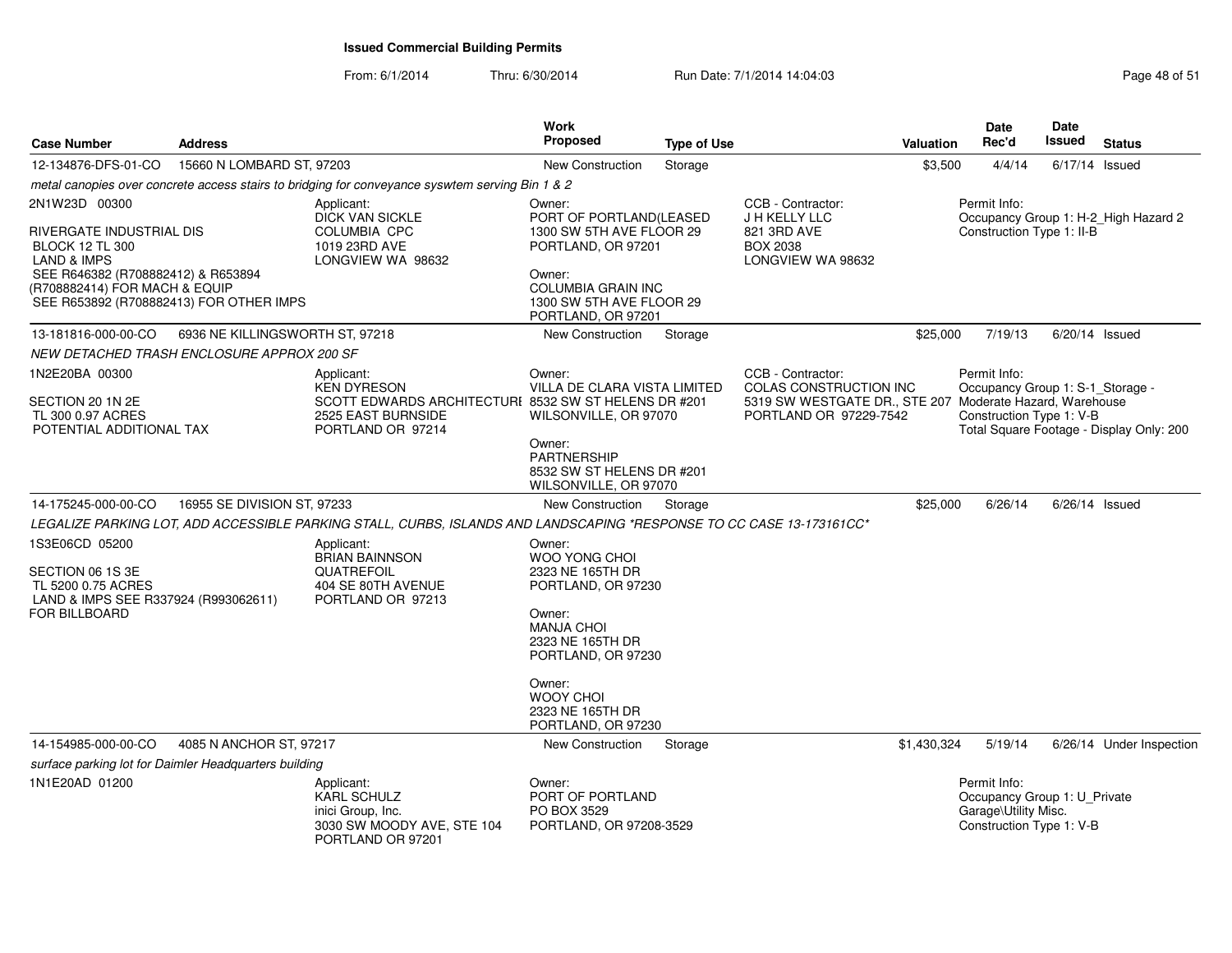From: 6/1/2014Thru: 6/30/2014 Run Date: 7/1/2014 14:04:03 Research 2010 Rage 49 of 51

| <b>Case Number</b>                                                                      | <b>Address</b>               |                                                                                                                                                                                                                 | Work<br><b>Proposed</b>                                                                                  | <b>Type of Use</b> |                                                                                                       | Valuation | <b>Date</b><br>Rec'd                                                                                       | <b>Date</b><br>Issued | <b>Status</b>                            |
|-----------------------------------------------------------------------------------------|------------------------------|-----------------------------------------------------------------------------------------------------------------------------------------------------------------------------------------------------------------|----------------------------------------------------------------------------------------------------------|--------------------|-------------------------------------------------------------------------------------------------------|-----------|------------------------------------------------------------------------------------------------------------|-----------------------|------------------------------------------|
| 14-173481-GRD-01-CO                                                                     | 16913 NE CAMERON BLVD, 97230 |                                                                                                                                                                                                                 | <b>New Construction</b>                                                                                  | Storage            |                                                                                                       | \$779,000 | 6/27/14                                                                                                    | 6/27/14 Issued        |                                          |
| <b>GRADING AND SURCHARGE ONLY PERMIT</b>                                                |                              |                                                                                                                                                                                                                 |                                                                                                          |                    |                                                                                                       |           |                                                                                                            |                       |                                          |
| 1N3E19B 01600                                                                           |                              | Applicant:<br>SUZANNAH STANLEY<br><b>MACKENZIE</b><br>1515 SE WATER AVE<br>PORTLAND, OR 97214                                                                                                                   | Owner:<br>ENTERCOM PORTLAND LLC<br>0700 SW BANCROFT ST<br>PORTLAND, OR 97239                             |                    | CCB - Contractor:<br><b>HOLLAND CONSTRUCTION INC</b><br>1111 MAIN ST SUITE 750<br>VANCOUVER, WA 98660 |           |                                                                                                            |                       |                                          |
| 13-214485-000-00-CO                                                                     | 2875 SE POWELL BLVD, 97202   |                                                                                                                                                                                                                 | <b>New Construction</b>                                                                                  | Storage            |                                                                                                       | \$50,000  | 11/27/13                                                                                                   |                       | $6/4/14$ Issued                          |
| CONSTRUCT NEW TRASH ENCLOSURE                                                           |                              |                                                                                                                                                                                                                 |                                                                                                          |                    |                                                                                                       |           |                                                                                                            |                       |                                          |
| 1S1E12BC 07000<br><b>WAVERLEIGH HTS</b><br>BLOCK 10<br>LOT 1-7 EXC PT IN ST<br>LOT 8-11 |                              | Applicant:<br>ALLISON HAZEN<br><b>CORE STATES GROUP</b><br>150 LAKE ST SOUTH SUITE 212<br>KIRKLAND WA 98033                                                                                                     | Owner:<br>JEMA PROPERTIES LLC<br>P O BOX 90608<br>PORTLAND, OR 97290                                     |                    | CCB - Contractor:<br>RICH DUNCAN CONSTRUCTION<br><b>INC</b><br>PO BOX 21183<br>KEIZER OR 97307        |           | Permit Info:<br>Occupancy Group 1: S-1_Storage -<br>Moderate Hazard, Warehouse<br>Construction Type 1: V-B |                       | Total Square Footage - Display Only: 400 |
| 14-150737-000-00-CO                                                                     | 2731 SE BELMONT ST, 97214    |                                                                                                                                                                                                                 | New Construction                                                                                         | Storage            |                                                                                                       | \$20,000  | 5/2/14                                                                                                     |                       | $6/6/14$ Issued                          |
| <b>TRASH ENCLOSURE 155SF</b>                                                            |                              |                                                                                                                                                                                                                 |                                                                                                          |                    |                                                                                                       |           |                                                                                                            |                       |                                          |
| 1S1E01BB 06900<br>HANSONS ADD & 2ND<br>BLOCK 8<br>LOT 5&6<br>S 10' OF LOT 7             |                              | Applicant:<br>Robert Havden<br>Delta Studios, Architecture and<br>Planning, LLC<br>3344 NE 25th Avenue<br>Portland, OR 97212                                                                                    | Owner:<br>ALQUIP CO<br>6149 SW SHATTUCK RD<br>PORTLAND, OR 97221-1044                                    |                    | Primary Contractor:<br>ARM PROPERTY MANAGEMENT<br>6149 SW SHATTUCK<br>PORTLAND, OR 97221              |           | Permit Info:<br>Occupancy Group 1: S-1_Storage -<br>Moderate Hazard, Warehouse<br>Construction Type 1: V-B |                       | Total Square Footage - Display Only: 164 |
| 14-115085-000-00-CO                                                                     | 5020 SE STARK ST, 97215      |                                                                                                                                                                                                                 | <b>New Construction</b>                                                                                  | Utility            |                                                                                                       | \$16,000  | 6/2/14                                                                                                     |                       | $6/2/14$ Issued                          |
| <b>NEW 9' FENCE AND LANDSCAPING</b>                                                     |                              |                                                                                                                                                                                                                 |                                                                                                          |                    |                                                                                                       |           |                                                                                                            |                       |                                          |
| 1S2E06BA 01500                                                                          |                              |                                                                                                                                                                                                                 | Owner:                                                                                                   |                    |                                                                                                       |           | Permit Info:                                                                                               |                       |                                          |
| PARADISE SPR FARM<br>W 66.6' OF E 166.6' OF N 100' OF LOT 14<br><b>DEPT OF REVENUE</b>  |                              |                                                                                                                                                                                                                 | PORTLAND GENERAL ELECTRIC<br>CO<br>1WTC0510--CORPORATE TAX<br>DEPT 121 SW SAL<br>PORTLAND, OR 97204-2901 |                    |                                                                                                       |           | Occupancy Group 1: U_Private<br>Garage\Utility Misc.<br>Construction Type 1: II-B                          |                       |                                          |
| 12-191660-REV-05-CO                                                                     | 4001 SW CANYON RD, 97221     |                                                                                                                                                                                                                 | <b>New Construction</b>                                                                                  | Utility            |                                                                                                       |           | 4/22/14<br>\$                                                                                              | 6/30/14 Issued        |                                          |
|                                                                                         |                              | revision - Service Road. This is the same change as the Equipment Shelter (see 13-171122 REV 03 CO) but since part of the foundation work was included in the service road package, the revision effects this p |                                                                                                          |                    |                                                                                                       |           |                                                                                                            |                       |                                          |
| 1S1E05 01400                                                                            |                              | Applicant:<br><b>EMILY DAWSON</b>                                                                                                                                                                               | Owner:<br><b>METRO</b>                                                                                   |                    | CCB - Contractor:<br>LEASE CRUTCHER LEWIS CORP                                                        |           | Permit Info:<br>Occupancy Group 1: U_Private                                                               |                       |                                          |
| SECTION 05 1S 1E<br>TL 1400 60.69 ACRES                                                 |                              | 621 SW MORRISON ST STE 200<br>PORTLAND, OR 97205                                                                                                                                                                | 600 NE GRAND AVE<br>PORTLAND, OR 97232-2736                                                              |                    | 921 SW WASHINGTON #150<br>PORTLAND, OR 972050000                                                      |           | Garage\Utility Misc.<br>Construction Type 1: V-B                                                           |                       |                                          |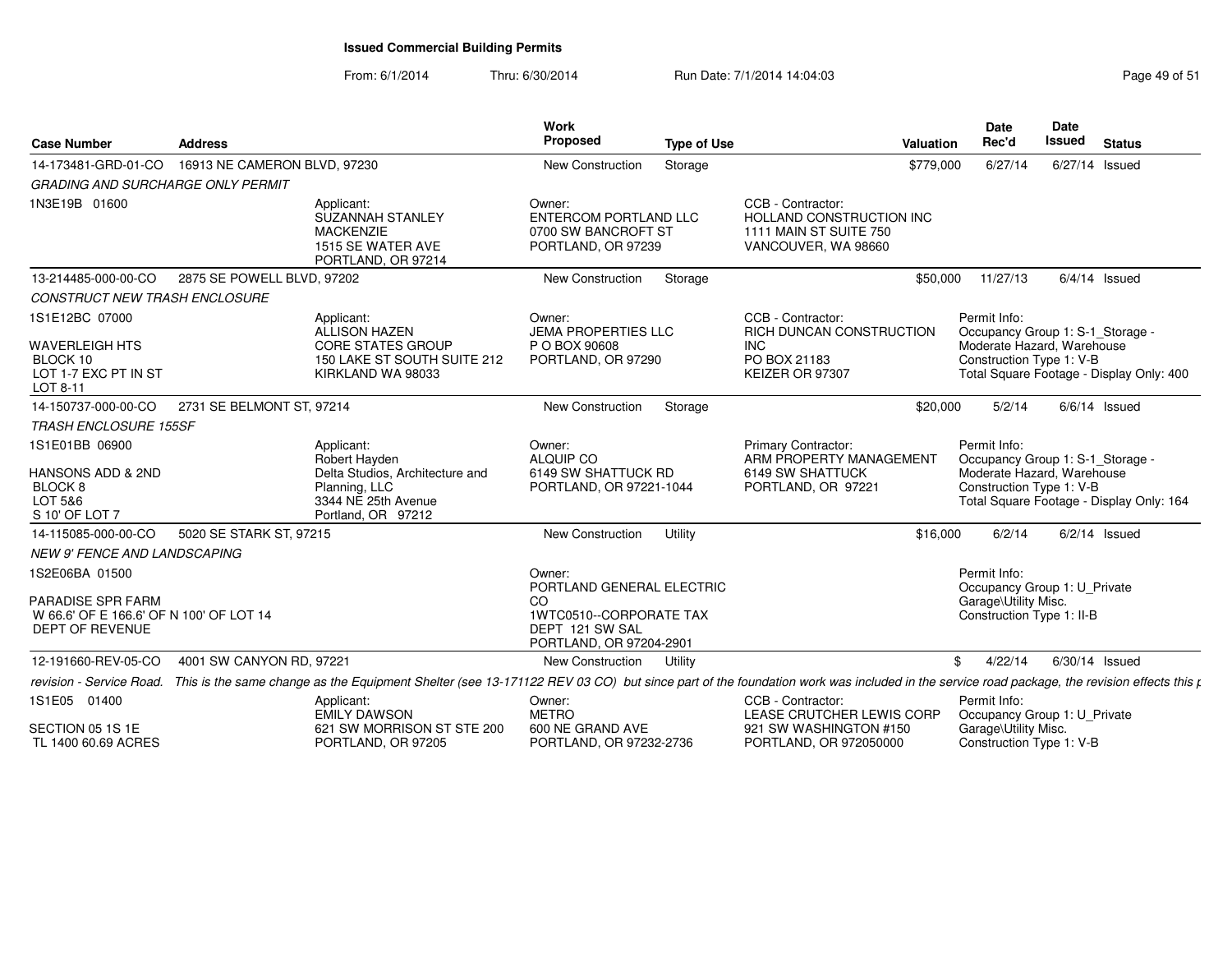From: 6/1/2014Thru: 6/30/2014 **Run Date: 7/1/2014 14:04:03** Page 50 of 51

| <b>Case Number</b>                                       | <b>Address</b>                                                                                               |                                                                                                                                           | Work<br>Proposed                                                                                                                                                                                        | <b>Type of Use</b> |                                        | Valuation | Date<br>Rec'd                                                           | <b>Date</b><br>Issued | <b>Status</b>                             |
|----------------------------------------------------------|--------------------------------------------------------------------------------------------------------------|-------------------------------------------------------------------------------------------------------------------------------------------|---------------------------------------------------------------------------------------------------------------------------------------------------------------------------------------------------------|--------------------|----------------------------------------|-----------|-------------------------------------------------------------------------|-----------------------|-------------------------------------------|
| 14-165221-000-00-CO                                      | 8219 NE GLISAN ST, 97220                                                                                     |                                                                                                                                           | <b>New Construction</b>                                                                                                                                                                                 | Utility            |                                        | \$100,000 | 6/18/14                                                                 |                       | 6/18/14 Under Inspection                  |
|                                                          |                                                                                                              | CONVERT TENNIS COURT INTO MINI SOCCER FIELD, INCLUDES DRAINAGE MAT, CONCRETE PADS FOR SEATING AND GOAL AREAS, 10 FT FENCE AROUND PERMETER |                                                                                                                                                                                                         |                    |                                        |           |                                                                         |                       |                                           |
| 1N2E33BC 07600<br>SECTION 33 1N 2E<br>TL 7600 9.46 ACRES | Applicant:<br>Ken Puckett<br>Peregrine Sports / Providence Park<br>1844 SW MORRISON ST<br>PORTLAND, OR 97205 |                                                                                                                                           | CCB - Contractor:<br>Owner:<br>PORTLAND CITY OF (BUREAU OF<br>TURNER CONSTRUCTION CO<br>1120 SW 5TH AVE #1302<br>1200 NW NAITO PARKWAY #300<br>PORTLAND, OR 97204-1912<br>PORTLAND, OR 972209<br>Owner: |                    |                                        |           | Permit Info:<br>Occupancy Group 1: U_Private<br>Garage\Utility Misc.    |                       |                                           |
|                                                          |                                                                                                              |                                                                                                                                           | <b>PARKS</b><br>1120 SW 5TH AVE #1302<br>PORTLAND, OR 97204-1912                                                                                                                                        |                    |                                        |           |                                                                         |                       |                                           |
|                                                          |                                                                                                              |                                                                                                                                           | Owner:<br><b>RECREATION</b><br>1120 SW 5TH AVE #1302<br>PORTLAND, OR 97204-1912                                                                                                                         |                    |                                        |           |                                                                         |                       |                                           |
| 07-143650-DFS-05-CO                                      | 6920 NE 47TH AVE, 97218                                                                                      |                                                                                                                                           | New Construction                                                                                                                                                                                        | Utility            |                                        | \$1,000   | 11/20/13                                                                |                       | $6/9/14$ Issued                           |
|                                                          | DFS - ATTACHMENT OF EQUIPMENT, PUMP ANCHORAGE                                                                |                                                                                                                                           |                                                                                                                                                                                                         |                    |                                        |           |                                                                         |                       |                                           |
| 1N2E18BD 00700                                           |                                                                                                              | Applicant:<br>Dan Hebert<br><b>BES</b><br>5001 N Columbia Blvd<br>Portland, OR 97203                                                      | Owner:<br>PORTLAND CITY OF (BUREAU OF<br>1120 SW 5TH AVE #1302<br>PORTLAND, OR 97204-1912                                                                                                               |                    |                                        |           | Permit Info:<br>Off., Med.Off., Pub.Bldg.<br>Construction Type 1: III-B |                       | Occupancy Group 1: B Bank, Fire Stn,      |
|                                                          |                                                                                                              |                                                                                                                                           | Owner:<br><b>PARKS</b><br>1120 SW 5TH AVE #1302<br>PORTLAND, OR 97204-1912                                                                                                                              |                    |                                        |           |                                                                         |                       |                                           |
|                                                          |                                                                                                              |                                                                                                                                           | Owner:<br><b>RECREATION</b><br>1120 SW 5TH AVE #1302<br>PORTLAND, OR 97204-1912                                                                                                                         |                    |                                        |           |                                                                         |                       |                                           |
| 07-143644-DFS-05-CO                                      | 7240 NE 42ND AVE, 97218                                                                                      |                                                                                                                                           | New Construction                                                                                                                                                                                        | Utility            |                                        | \$1,000   | 11/20/13                                                                |                       | $6/9/14$ Issued                           |
|                                                          | DFS - ATTACHMENT OF EQUIPMENT, PUMP ANCHORAGE                                                                |                                                                                                                                           |                                                                                                                                                                                                         |                    |                                        |           |                                                                         |                       |                                           |
| 1N2E18BB 02200                                           |                                                                                                              | Applicant:<br>Dan Hebert<br><b>BES</b><br>5001 N Columbia Blvd<br>Portland, OR 97203                                                      | Owner:<br>PORTLAND DISPOSAL<br>7202 NE 42ND AVE<br>PORTLAND, OR 97218                                                                                                                                   |                    |                                        |           | Permit Info:<br>Off., Med.Off., Pub.Bldg.<br>Construction Type 1: III-B |                       | Occupancy Group 1: B_Bank, Fire Stn,      |
|                                                          |                                                                                                              |                                                                                                                                           | Owner:<br><b>RECYCLING INC</b><br>7202 NE 42ND AVE<br>PORTLAND, OR 97218                                                                                                                                |                    |                                        |           |                                                                         |                       |                                           |
| 14-102837-000-00-CO                                      | 16900 NW MCNAMEE RD                                                                                          |                                                                                                                                           | <b>New Construction</b>                                                                                                                                                                                 | Utility            |                                        | \$541,000 | 1/14/14                                                                 |                       | $6/17/14$ Issued                          |
|                                                          |                                                                                                              | NEW 400,000 GALLON STEEL RESERVOIR AND 25,000 SF GRAVITY RETAINING WALL                                                                   |                                                                                                                                                                                                         |                    |                                        |           |                                                                         |                       |                                           |
| 2N1W20BD 03800                                           |                                                                                                              | Applicant:<br>MICHAEL MCBRIDE                                                                                                             | Owner:<br><b>BURLINGTON WATER DIST</b>                                                                                                                                                                  |                    | CCB - Contractor:<br>ROTSCHY INC       |           | Permit Info:<br>Occupancy Group 1: U_Private                            |                       |                                           |
| <b>BURLINGTON</b><br>BLOCK 40<br>LOT <sub>16</sub>       |                                                                                                              | ROTSCHY INC<br>9210 NE 62ND AVE<br>VANCOUVER, WA 98665                                                                                    | <b>PO BOX 270</b><br>ST HELENS, OR 97051-0270                                                                                                                                                           |                    | 22525 NE GARNER RD<br>YACOLT, WA 98675 |           | Garage\Utility Misc.<br>Construction Type 1: II-B                       |                       | Total Square Footage - Display Only: 1806 |